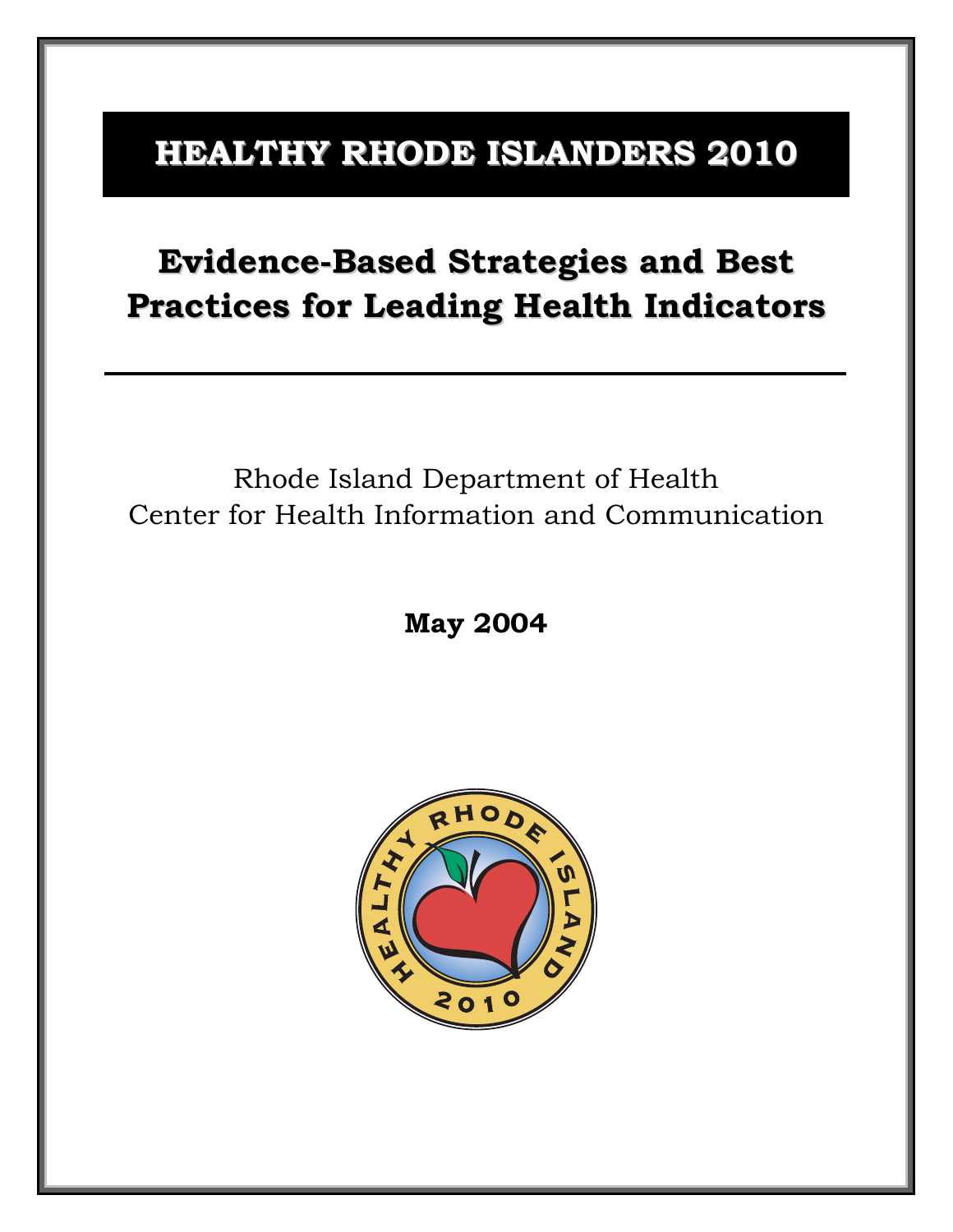# **TABLE OF CONTENTS**

Acknowledgement: This report was developed by Policy Studies Inc. (www.Policy-Studies.com) with research assistance from Peter Quon.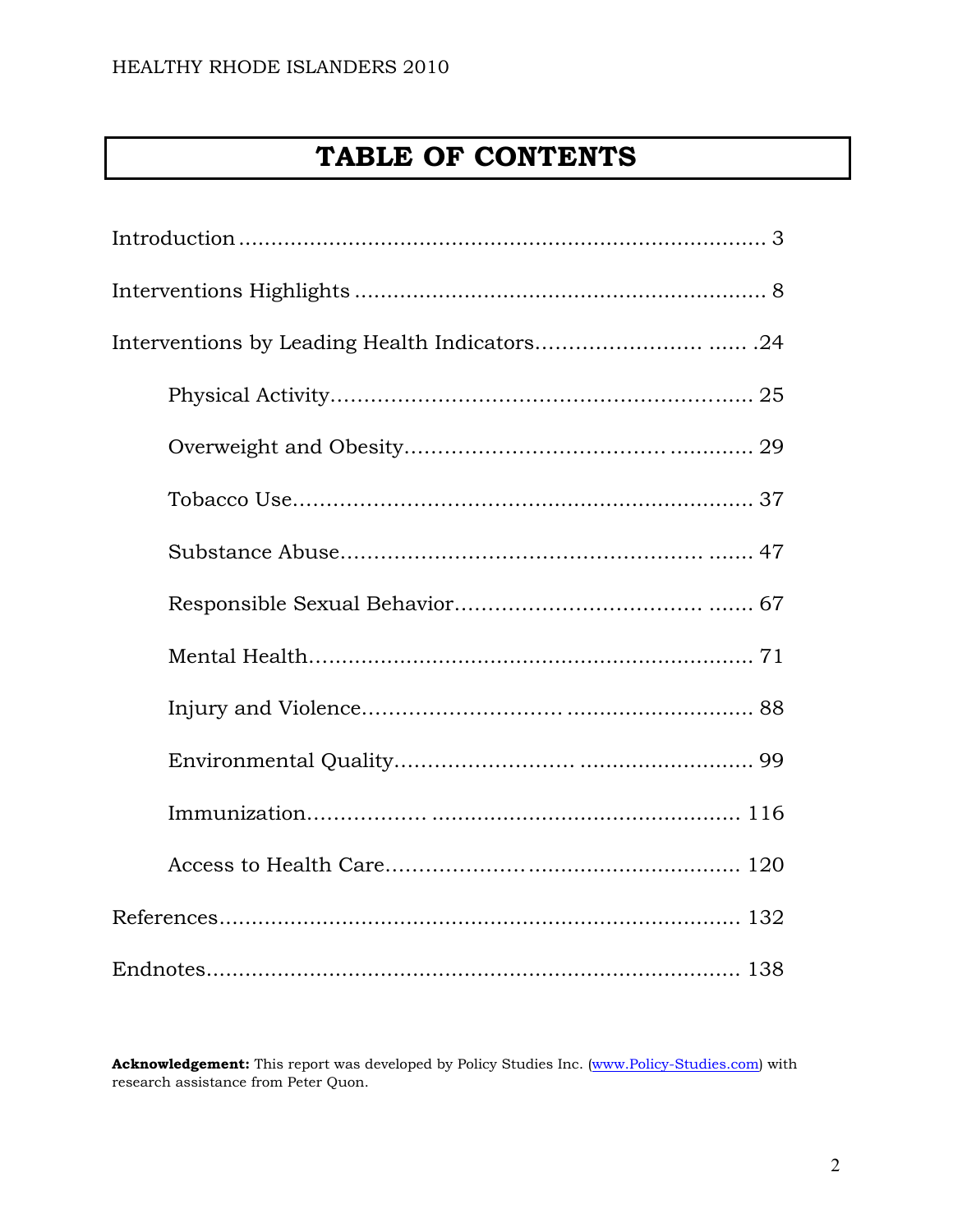# **INTRODUCTION**

Healthy People 2010 is a nationwide health promotion and disease prevention agenda for improving the health of all people in the United States during the first decade of the 21st century. Healthy People 2010 builds on similar initiatives from the last two decades, the most recent being Healthy People 2000, which identified health improvement goals to be reached by the year 2000.

Healthy People 2010 represents ideas and expertise from a diverse group of individuals and organizations concerned about the Nation's health. These groups include:

- Over 350 National organizations;
- Over 250 State public health, mental health, substance abuse, and environmental agencies; and
- Members of the general public from every State, the District of Columbia, and Puerto Rico.

# **GOALS AND OBJECTIVES OF HEALTHY PEOPLE 2010**

The Healthy People 2010 agenda has two overarching goals:

- Increase quality and years of healthy life; and
- Eliminate health disparities.

These two goals are supported by specific objectives in 28 focus areas. Each objective was developed with a target to be achieved by the year 2010. The Healthy People 2010 team adopted ten Leading Health Indicators (LHIs) as a way to measure progress towards objectives. For each of the following LHIs, specific objectives derived from Healthy People 2010 will be used to track progress and provide a snapshot of the nation's health:

- Physical Activity
- Overweight and Obesity
- Tobacco Use
- Substance Abuse
- Responsible Sexual Behavior
- Mental Health
- Injury and Violence
- Environmental Quality
- Immunization
- Access to Health Care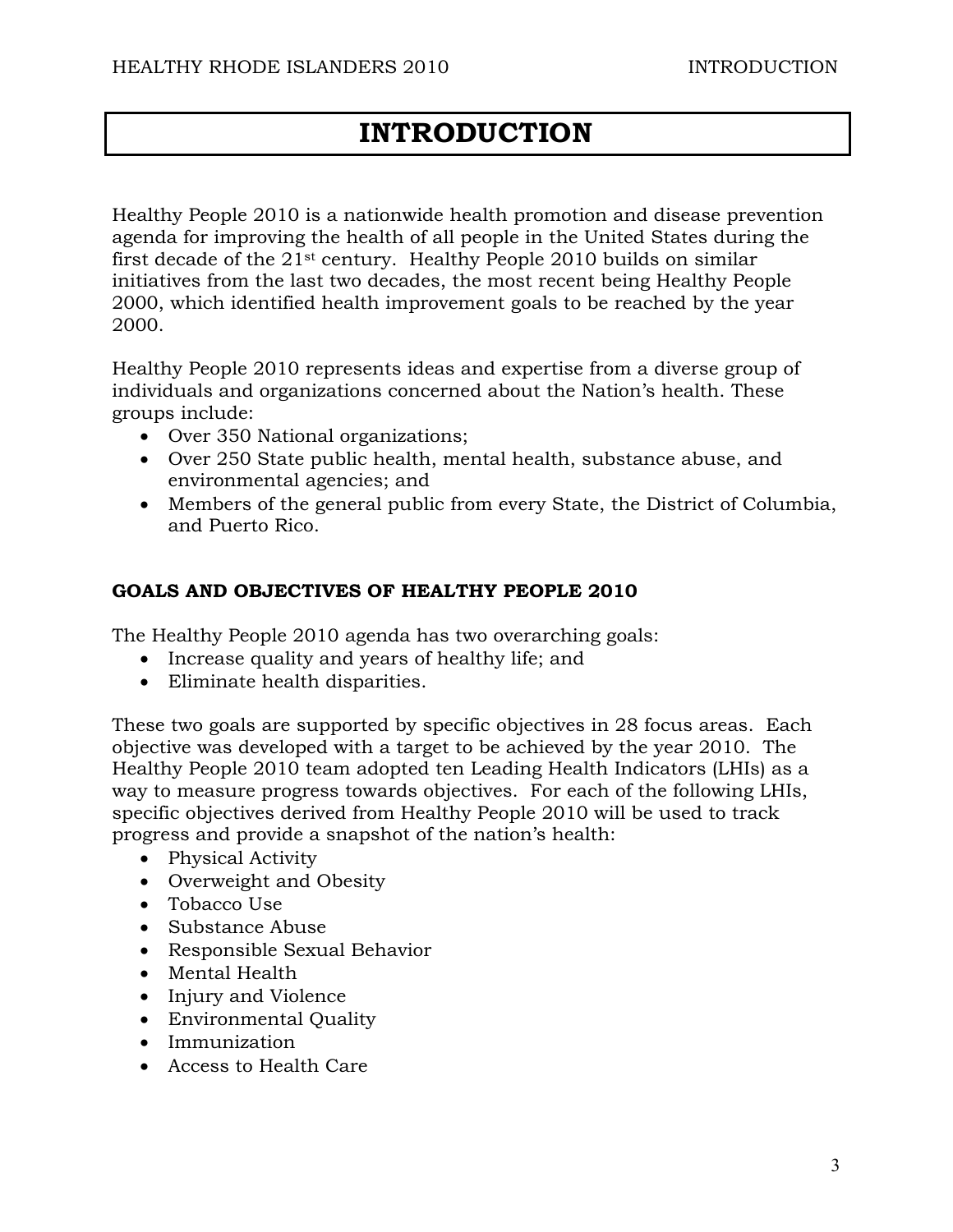The development of strategies and action plans to address one or more of these indicators can profoundly increase the quality of life and the years of healthy life of people nationwide, and can help eliminate health disparities.

# **HEALTHY PEOPLE 2010 IN RHODE ISLAND**

Rhode Island, like many other states, has adopted the Healthy People 2010 agenda using the ten Leading Health Indicators and corresponding objectives as a roadmap toward a healthier Rhode Island by 2010.

The Rhode Island Department of Health (HEALTH) embarked on the development of its Healthy Rhode Islanders 2010 (HRI 2010) plan by:

- 1. Conducting a progress review of Healthy Rhode Island 2000 efforts;
- 2. Adopting the Healthy People 2010 ten Leading Health Indicators and a subset of 27 objectives;
- 3. Identifying state-level data sources, establishing baselines, and setting targets for each of the 27 objectives;
- 4. Charting baseline data by race and ethnicity, gender, household income, education level, geographic location, age group, and disability status; and
- 5. Documenting evidence-based strategies and best practices addressing each Leading Health Indicator and objective.

*A note on objectives:* As part of the HRI 2010 agenda, HEALTH is tracking the state's progress on 27 objectives associated with the ten Leading Health Indicators. The national agenda is tracking a larger set of objectives. For more information on objectives on the national agenda, visit the Healthy People 2010 website at www.healthypeople.gov/.

HEALTH developed a series of public reports addressing each of these topic areas. See Table 1 for a full list of HRI 2010 reports available from HEALTH.

# **Table 1. HRI 2010 Reports Available from HEALTH\***

| <b>Report Title</b>                          | Content                            |
|----------------------------------------------|------------------------------------|
| <b>Healthy Rhode Islanders 2000 Progress</b> | Review of progress towards state-  |
| Review                                       | level objectives for 2000          |
| Healthy Rhode Islanders 2010: Draft          | State-level data sources,          |
| Objectives and Targets                       | baselines, and targets for each of |
|                                              | 27 objectives                      |
| Healthy Rhode Islanders 2010: Leading        | Baseline data for the state by     |
| Health Indicators by Race and Ethnicity -    | Race and Ethnicity                 |
| Healthy Rhode Islanders 2010: A Baseline     | Baseline data for the state by     |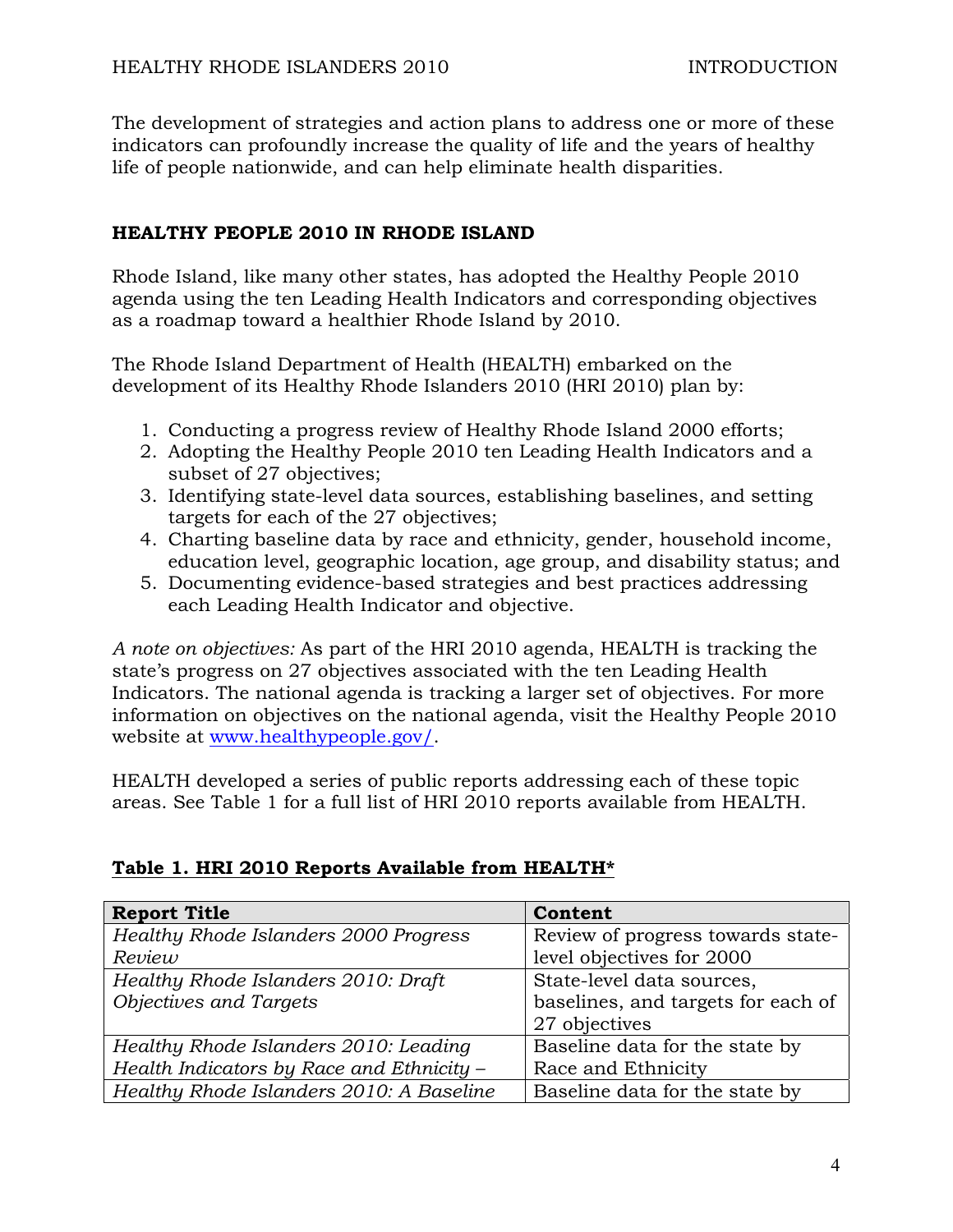| Report. Leading Health Indicators by       | Gender, Household Income,      |
|--------------------------------------------|--------------------------------|
| Gender, Household Income, Education Level, | Education Level, Geographic    |
| Geographic Location, Age Group, and        | Location, Age Group, and       |
| Disability Status                          | <b>Disability Status</b>       |
| Evidence-Based Strategies and Best         | <b>National Best Practices</b> |
| Practices for Leading Health Indicators    | addressing each Leading Health |
|                                            | Indicator                      |

#### **\*All HRI 2010 reports are available at:**

**www.health.ri.gov/chic/healthypeople/home.htm.** 

# **ABOUT THIS REPORT**

HEALTH is continuing with the next step in the Healthy Rhode Islanders 2010 process by presenting this report on evidence-based strategies and best practices related to the 27 objectives under each Leading Health Indicator (LHI). This report contains information on local, state and national programs, initiatives and campaigns that have proven successful in meeting one or more Healthy People 2010 objective(s).

This report is part of a series of reports, described above. Ultimately, HEALTH will develop a single document summarizing baseline data, health disparities, and best practices for intervention. Taken together, the HRI 2010 reports are intended to guide programming decisions, fundraising, advocacy, policymaking, and a range of other activities that impact the health of Rhode Island residents. The information made available through HRI 2010 efforts will equip our state to meet HRI 2010 goals.

# **HOW THIS REPORT IS ORGANIZED**

The recommended interventions under each Leading Health Indicator (LHI) are organized differently, depending on the number of sources used to gather recommended strategies for that LHI, the number of sub-topics that are covered under each LHI, and how the source(s) rate the recommendations (strongly recommended, etc.). The major headings and subheadings are organized in this order:

1. If an LHI has sub-topics, the sub-topics are presented as the first major heading;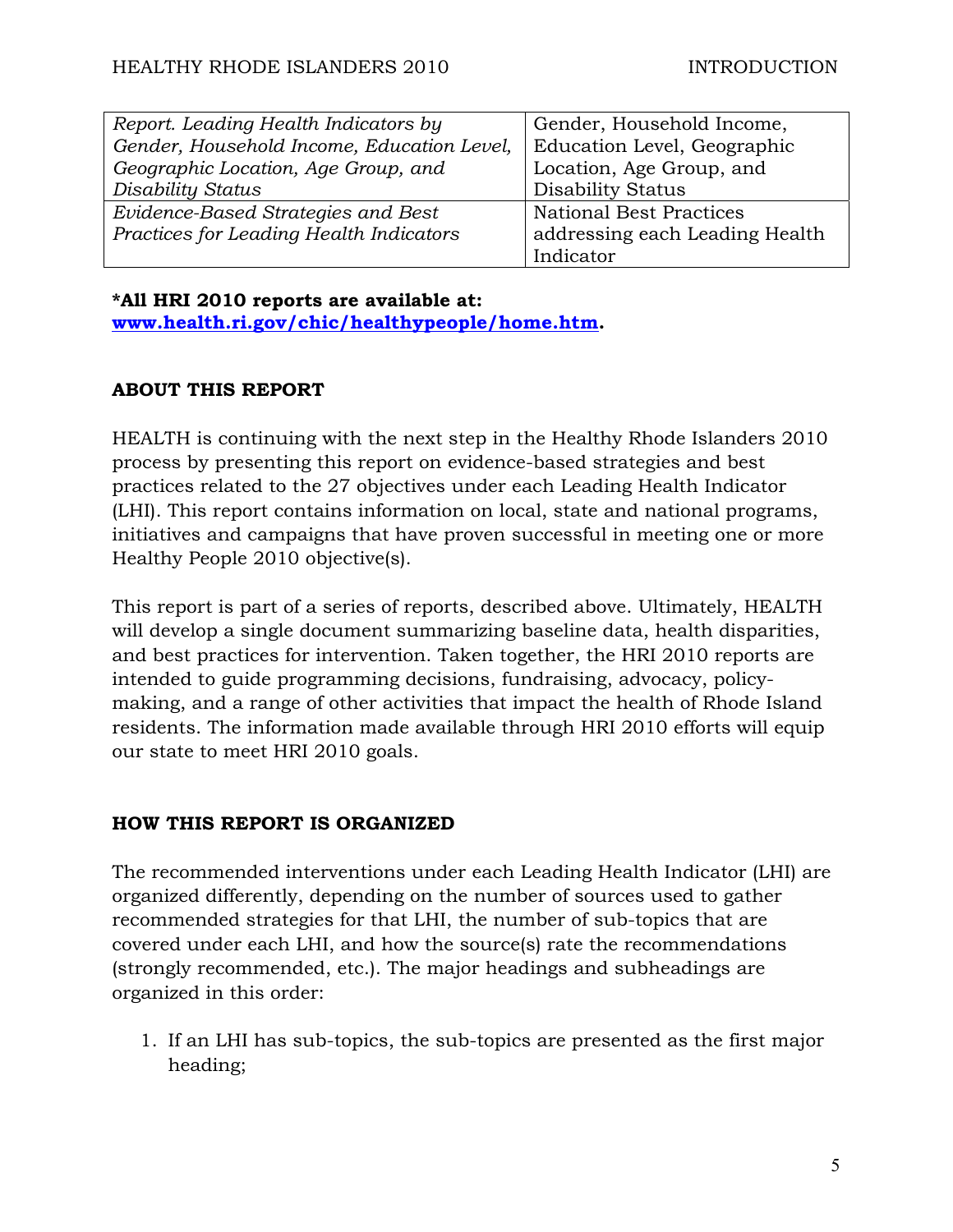- 2. Under each sub-topic, the sources are the next set of major headings. If a topic does not have sub-topics, the sources are the first major heading for that LHI.
- 3. Some sources that were used to write this report present the interventions with recommendation ratings: "strongly recommended," "recommend," and "insufficient evidence to recommend." If these ratings were used to categorize the intervention strategies presented here, the strategies are organized by those ratings.
- 4. Because the issue of workplace interventions crosses a number of different indicators, recommendations for employers can be found at the end of each corresponding LHI.

# **MODEL INTERVENTIONS: EVALUATING THE STANDARDS**

This report details **evidence-based strategies** and **best practices** related to the specific objectives under each Leading Health Indicator (LHI). Although the terms "evidence-based strategies" and "best practices" are often used interchangeably, they are applied using a wide variety of criteria, depending on the person or organization making the determination. As a result, it is important to understand the level of scrutiny given to each suggested policy, approach, and program in order to compare the value of potential interventions.

Two of the sources cited as examples of evidence-based strategies, *The Community Guide to Preventive Services (The Community Guide*) and the Substance Abuse and Mental Health Services Administration's (SAMHSA)*: Science-Based Prevention Programs and Principles* use detailed evaluation procedures to identify successful interventions. These two comprehensive approaches, however, differ in the type of evidence they evaluate. *The Community Guide* looks at published, quantitative literature while the SAMSHA guide uses meta-analysis, and includes the "full range of primary research, including published and unpublished, experimental and quasi-experimental studies of programs that succeeded and programs that failed."1

In contrast, the term "best practices" does not necessarily indicate a rigorous evaluation of the available evidence. For example, while one of the documents cited under the Tobacco Use LHI (the CDC's "Best Practices for Comprehensive Tobacco Control Programs") conducted an in-depth, scientific analysis of state interventions, many other publications use the term much more loosely. While one document's "best practice" may be a rigorously evaluated program, such as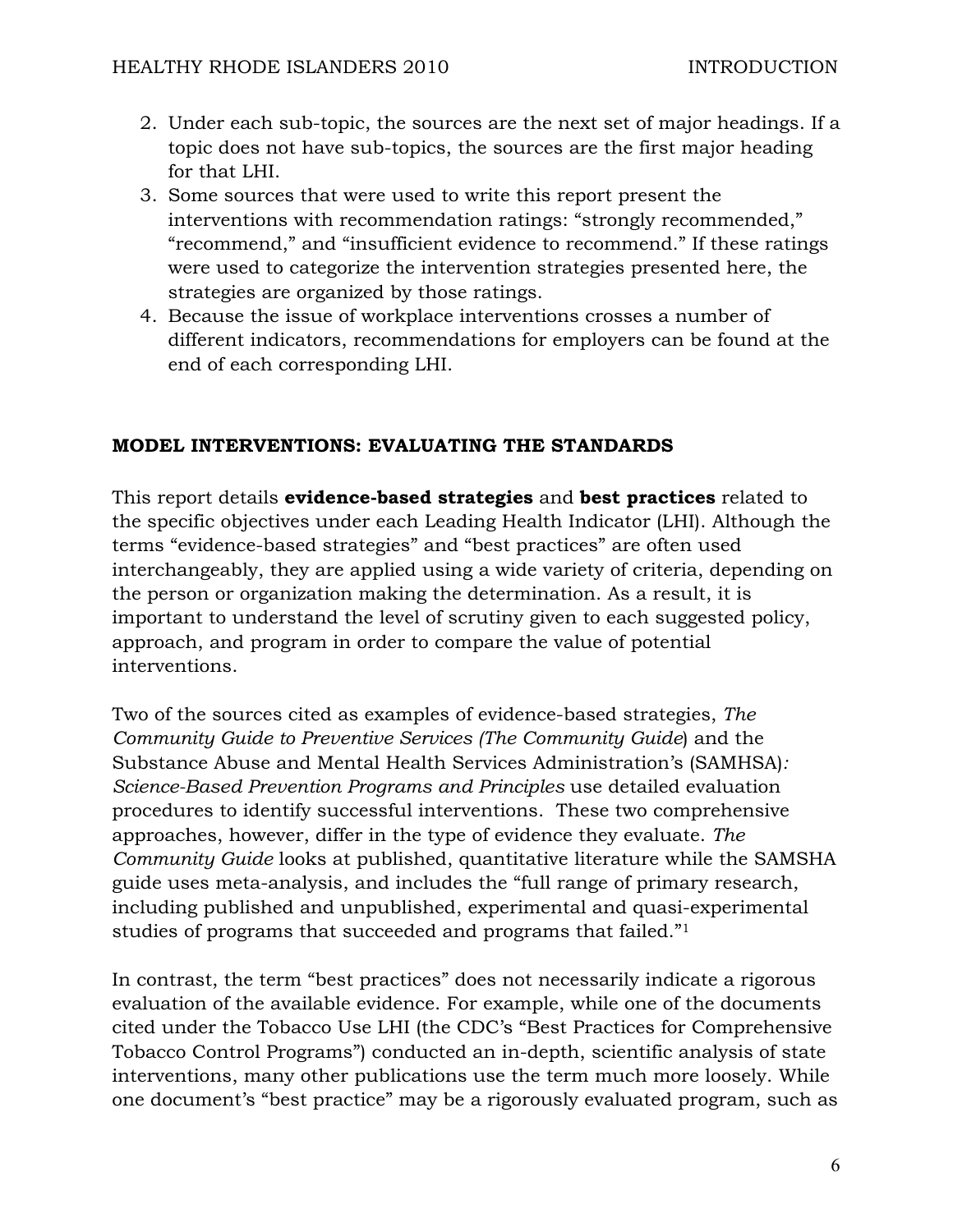those listed in the tobacco guide, another source may list a series of projects with self-reported results. For example, a number of obesity publications recommend strategies to decrease the amount of time children spend watching television and playing video games, but *The Community Guide's* evaluation found that while programs that use these strategies met their initial objectives of reduced TV/game use, they did not result in increased physical activity.2 Consequently, when comparing different interventions, it is important to understand the level of scrutiny with which they were evaluated in order to judge the weight of evidence recommending each one.

Conversely, there is a danger in relying solely on interventions that have passed the most stringent tests in order to become an "evidence-based strategy" or "best practice." For example, as *The Community Guide* points out, the determination that an approach demonstrates "Insufficient Evidence to Determine Effectiveness," does not mean that the strategy would never work. It means that the available research has not yet met the necessary criteria for the strategy to be considered "evidence-based." Because many grassroots projects do not evaluate and/or publish their results, an effective strategy can be overlooked because it has not made its way into the literature or because it has not been studied extensively.

Finally, even after choosing a rigorously evaluated "evidence-based practice," implementation challenges remain. The SAMHSA guide cautions that:

*"…Increasing the number of principles used in a program does not necessarily increase its effectiveness. It is important to select scientifically defensible principles that best meet the needs of program participants, support program objectives, and complement one another… Combining a series of substance abuse prevention principles does not necessarily make for an effective prevention program. Principles are best used to modify and enhance existing prevention programs and efforts, rather than create new programs from scratch."3*

The first part of this report provides a summary of the suggested interventions for each of the 10 LHIs. The next section has detailed descriptions of each recommendation, excerpted from the original document in order to preserve the context in which the recommendation was made.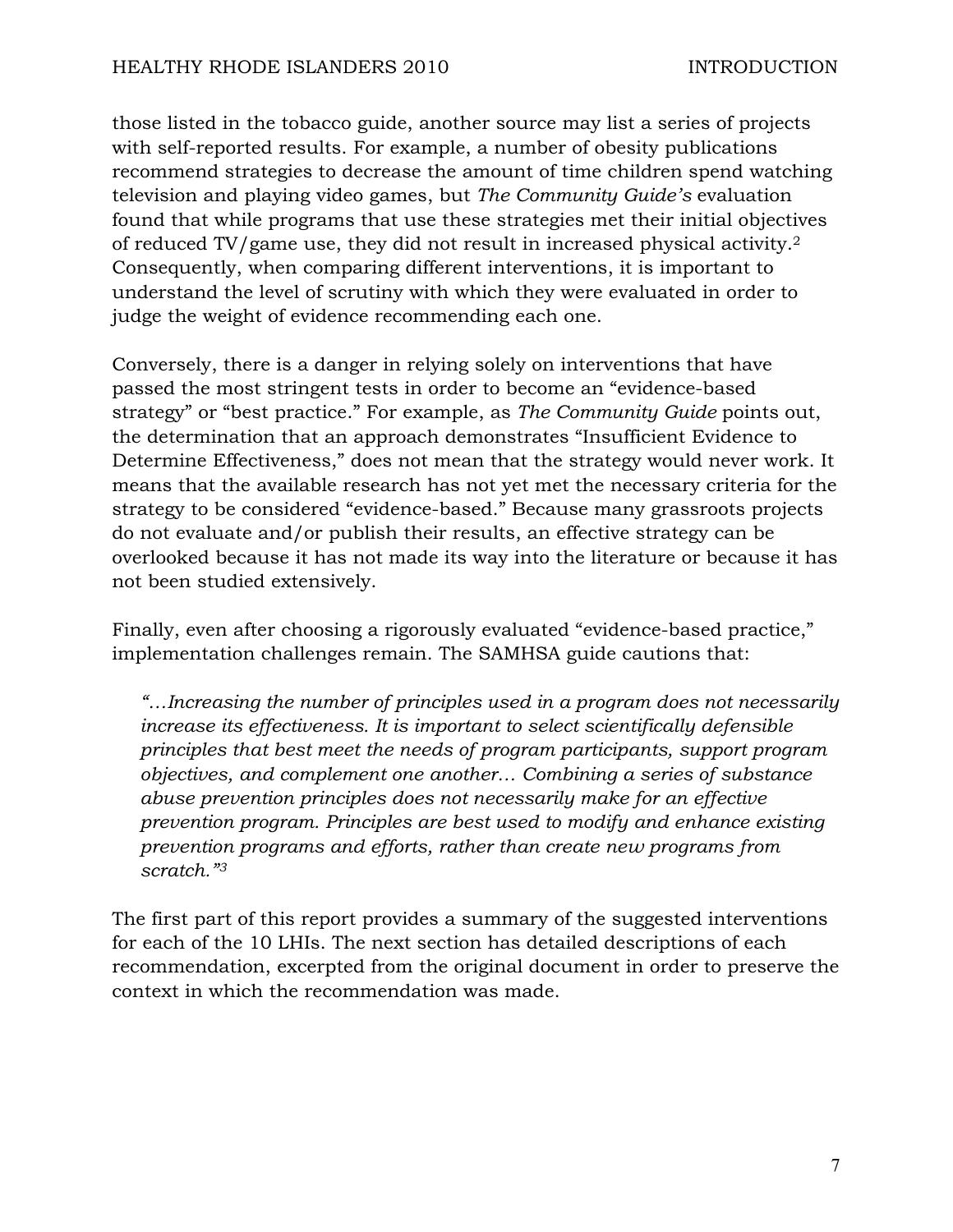# **INTERVENTIONS: HIGHLIGHTS**

The following is a summary of interventions for the 10 LHIs and 27 objectives, described in more detail throughout the rest of the document.

# **LHI 1: PHYSICAL ACTIVITY**

Objective 1-1: Increase the proportion of adults who engage regularly, preferably daily, in moderate physical activity for at least 30 minutes a day.

Objective 1-2: Increase the proportion of adolescents who engage in vigorous physical activity that promotes cardiorespiratory fitness 3 or more days per week for 20 or more minutes per occasion.

# **Interventions at a Glance:**

- 1. Community-wide campaigns to promote physical activity
- 2. School-based physical education
- 3. Non-family social support
- 4. Individually adapted health behavior change
- 5. Creation and/or enhanced access to places for physical activity combined with informational outreach activities
- 6. Point of decision prompts (encouraging use of stairs)
- 7. Worksite efforts such as company fitness challenges

# **Physical Activity Intervention Summary**

Recommended interventions to meet the Physical Activity objectives fall into three categories: 1) Community-wide approaches; 2) School-based programs; and 3) Programs directed at individuals.

Community-wide approaches involve wide-spread public education and media campaigns, increased opportunities for risk factor screening and counseling, promotion of opportunities for individuals to join physical activity groups, and community and political organization to change environmental barriers that limit physical activity. School-based programs focus on increasing the intensity level of activity performed by students during physical education class time by changing the curriculum to include more vigorous games and exercises. Individually based programs develop networks that bring together people who are interested in increasing their levels of physical activity, and they teach participants to monitor and change their personal behavior related to exercise and activity.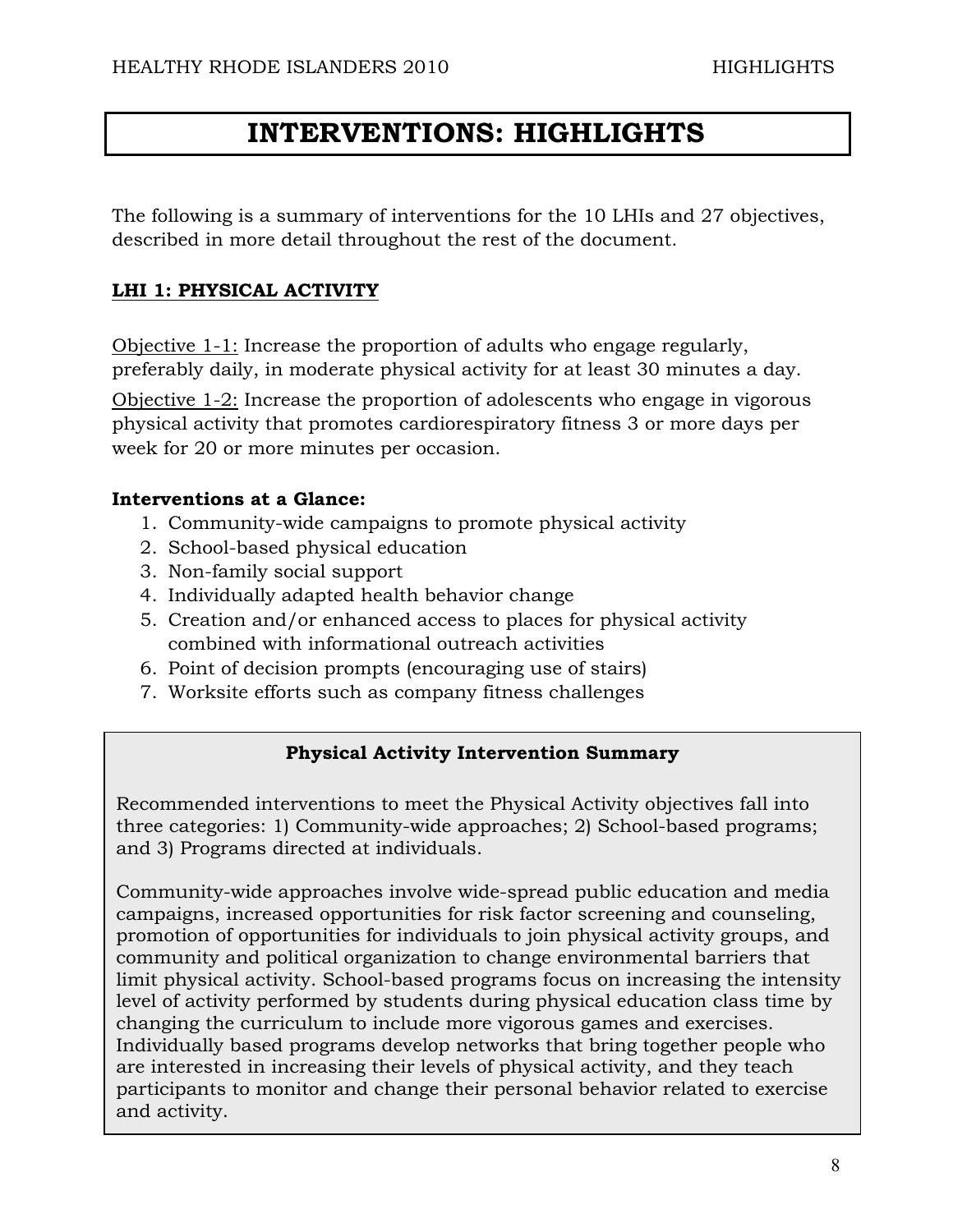#### **LHI 2: OVERWEIGHT AND OBESITY**

Objective 2-1: Reduce the proportion of adults who are obese.

Objective 2-2: Reduce the proportion of children and adolescents who are overweight or obese.

Objective 2-3: Increase the proportion of persons aged 2 years and older who consume at least five daily servings of fruit and vegetables.

#### **Interventions at a Glance:**

- 1. Promote increases in physical activity
- 2. Promote breastfeeding
- 3. Increase fruit and vegetable consumption
- 4. Reduce television viewing time
- 5. Worksite efforts such as providing healthy snacks in vending machines

#### **Overweight and Obesity Intervention Summary**

Recommended interventions to meet the Overweight and Obesity objectives focus on four key issues: 1) Physical Activity; 2) Breast Feeding; 3) Fruit and Vegetable Consumption; and 4) Television Viewing Time. In order to affect changes across these four categories, recommendations include focusing on working at the community, school, health plan, state health department, worksite, and state public policy levels to improve physical activity and encourage good eating choices.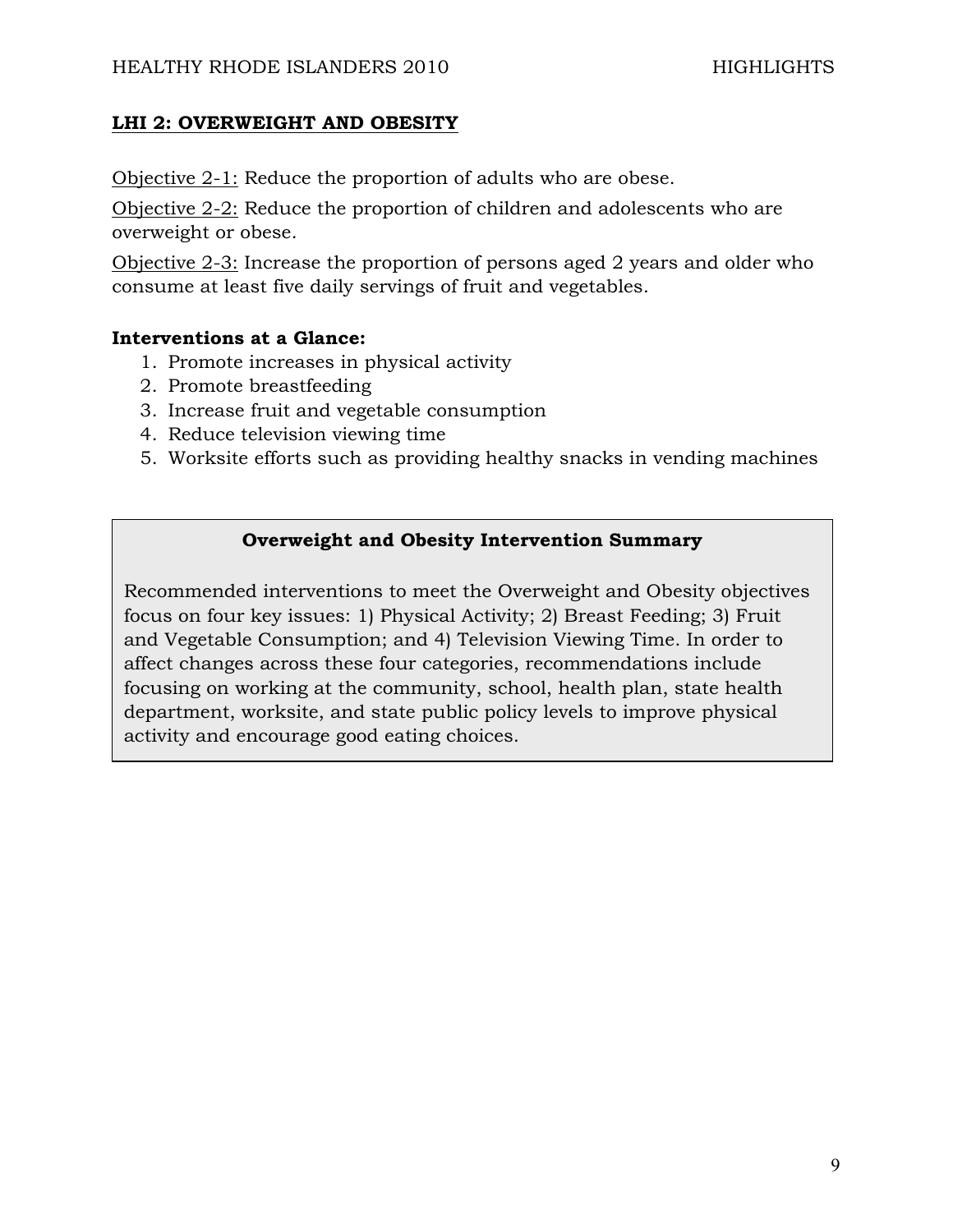# **LHI 3: TOBACCO USE**

Objective 3-1: Reduce cigarette smoking by adults.

Objective 3-2: Reduce cigarette smoking by adolescents.

# **Interventions at a Glance:**

- 1. Smoking bans and restrictions
- 2. Increasing the unit price of tobacco products
- 3. Mass media education (campaigns) combined with other interventions
- 4. Provider reminder + provider education
- 5. Reducing out-of-pocket costs for effective treatment
- 6. Patient telephone support (quit lines)
- 7. Community programs to reduce tobacco use (including involving youth coalitions, promoting smoke free policies, and coverage of treatment)
- 8. Chronic disease programs to reduce the burden of tobacco-related diseases (such as cardiovascular disease and asthma prevention, oral health programs and cancer registries)
- 9. School programs (including tobacco-free policies, anti-tobacco curricula, parent and teacher involvement, and linking school-based efforts to community wide programs)
- 10. Enforcement of smoking bans in public places and laws prohibiting the sale of tobacco to minors
- 11. Statewide programs (such as statewide media campaigns, media advocacy, grants to local entities)
- 12. Counter-marketing
- 13. Cessation programs
- 14. Surveillance and evaluation
- 15. Administration and management requirements (for an effective statewide tobacco prevention effort)
- 16. Worksite policies and programs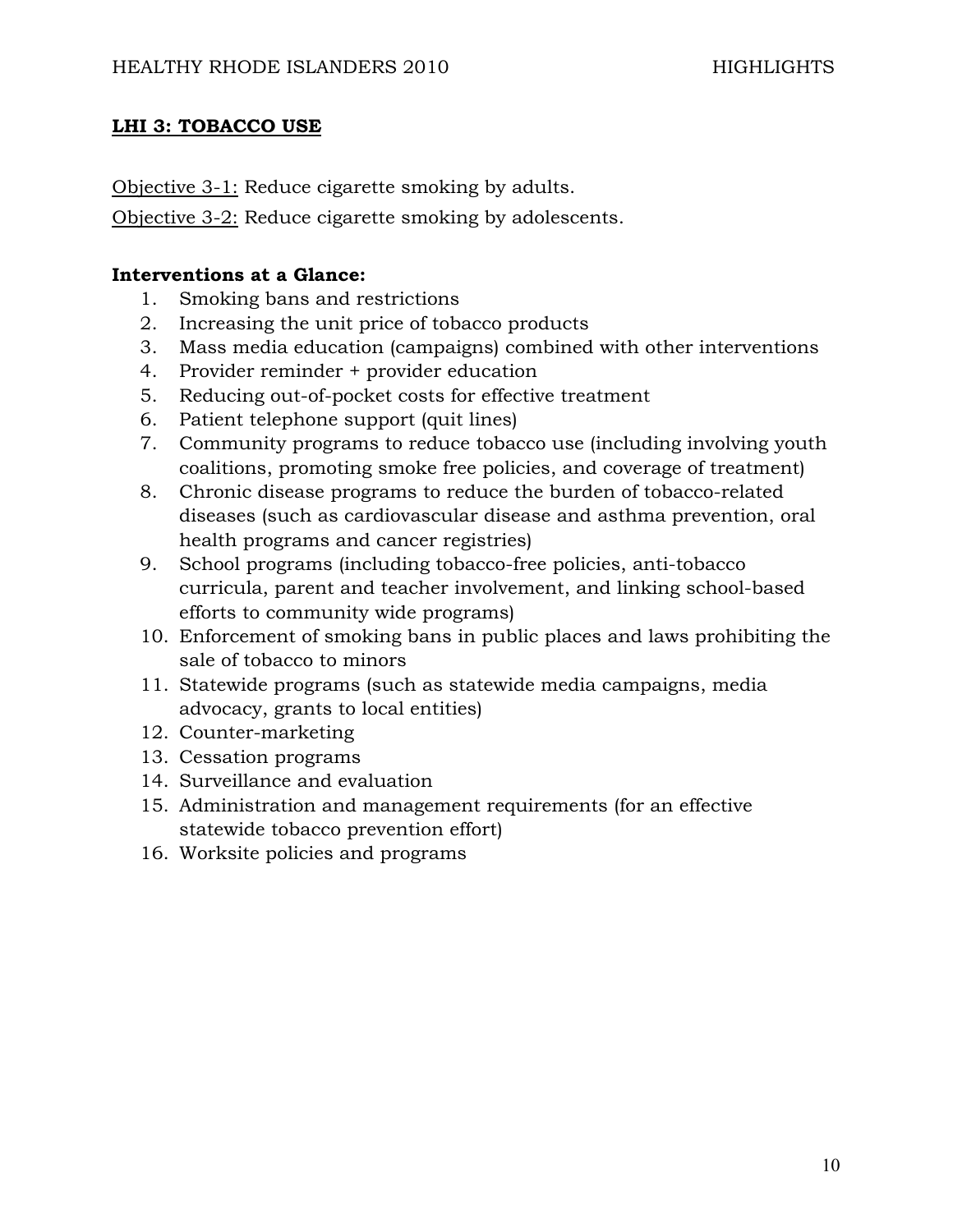#### **Tobacco Use Intervention Summary**

Recommended interventions to meet the Tobacco Use objectives focus on efforts in four key areas: 1) Local community initiatives; 2) Health care system innovations; 3) Schools-based programs; and 4) Statewide action and policy. Community-based strategies include smoking bans, enforcement of laws regulating the sale of tobacco products to minors, and media/public relations/grassroots counter-marketing campaigns. Health care interventions include provider education, decreasing patient cost for treatment, and telephone "quit lines." School-based programs focus on implementing antitobacco curricula, tobacco-free campus policies, cessation assistance, and teacher and parent involvement and training. Finally, statewide action and policy can enhance and coordinate the efforts of local coalitions, implement legal and programmatic innovations on a statewide basis, and provide comprehensive surveillance of tobacco use and its consequences.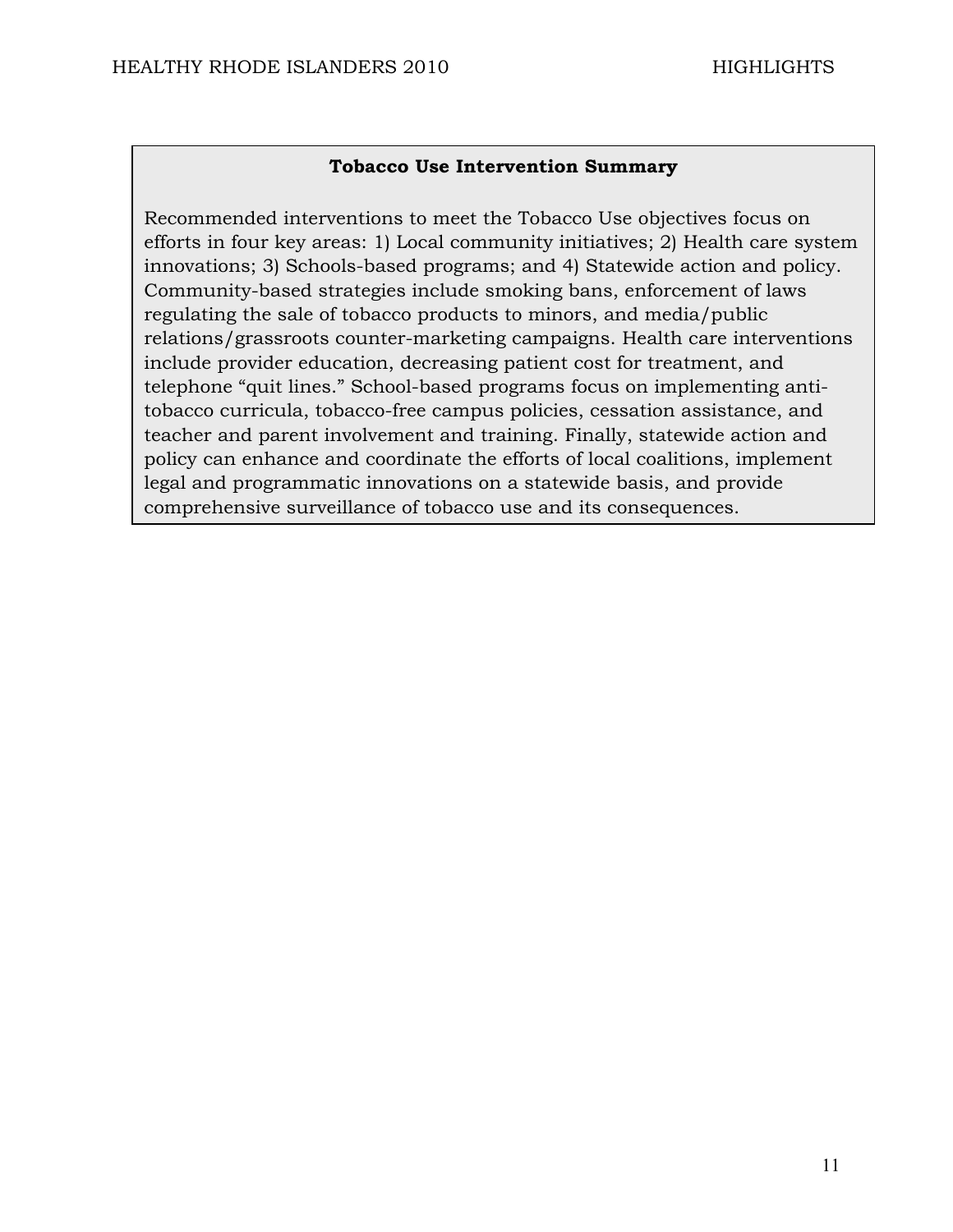# **LHI 4: SUBSTANCE ABUSE**

Objective 4-1: Increase the proportion of adolescents not using alcohol or any illicit drugs during the past 30 days.

Objective 4-2: Reduce the proportion of adults using any illicit drug during the past 30 days.

Objective 4-3: Reduce binge drinking by adults in the past 30 days.

#### **Interventions at a Glance:**

- 1. Focus on following six domains in programs designed to decrease substance abuse:
	- A. Individual domain
	- B. Family domain
	- C. Peer domain
	- D. School domain
	- E. Community domain
	- F. Society/Environmental domain
- 2. Core competencies of successful programs
	- A. Content requirements
	- B. Community building
	- C. Delivery mechanisms
	- D. Context (use of multiple channels)
	- E. Duration of intervention
	- F. Relationships (between program participants and staff/volunteers)
	- G. Integration and adaptation
	- H. Strengths focus
	- I. Continuity
	- J. Facilitators (training, experience)
- 3. Policies to decrease negative health outcomes from alcohol use
	- A. Multi-faceted programs that discourage underage and binge drinking
	- B. Motivate and train health professionals to boost screening and counseling for alcohol problems
	- C. Adopt and enforce 0.08 blood alcohol laws
	- D. Develop Responsible Beverage Service (RBS) programs
	- E. Alert women to avoid drinking during pregnancy
	- F. Implement worksite policies that discourage alcohol misuse and offer confidential assistance with problems
	- G. Increase Federal Excise Tax on alcoholic beverages
	- H. Invest in research about alcohol use and prevention of misuse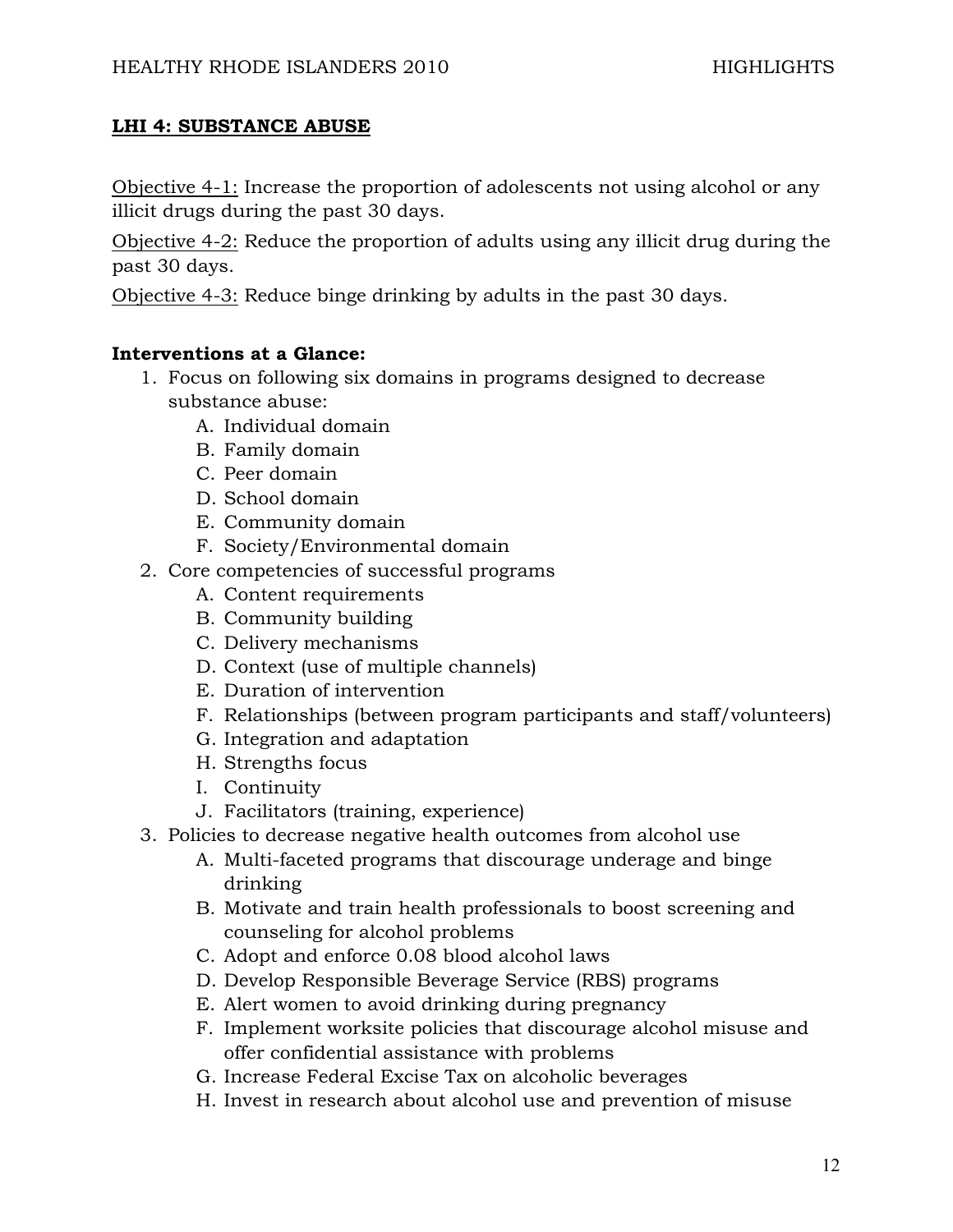#### **Substance Use Intervention Summary**

Recommended interventions to meet the Substance Abuse objectives center on efforts in four key areas: 1) Individually tailored strategies and programs; 2) Family-based approaches; 3) School-based approaches; and 4) Communitywide efforts. In each of these categories, strategies directed specifically at young people should focus on a comprehensive approach that goes beyond one-time activities, helps participants build social skills, involves and improves their relationship with their families, focuses on individual and family strengths instead of weaknesses, provides positive alternatives for substance use for high risk youth and their peers, and addresses community norms, policies, and laws that affect substance use.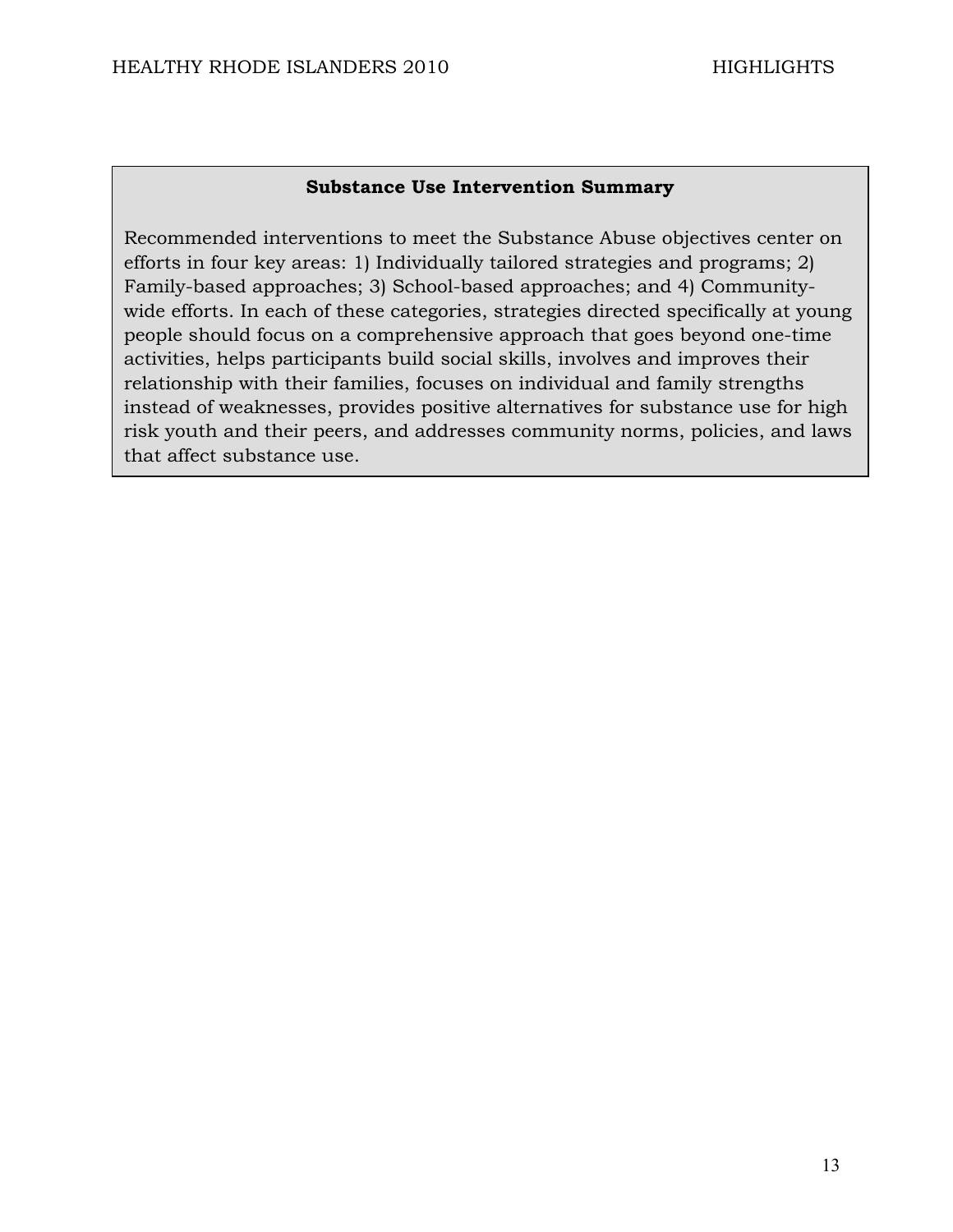#### **LHI 5: RESPONSIBLE SEXUAL BEHAVIOR**

Objective 5-1: Increase the proportion of adolescents who have never had sexual intercourse, have abstained from sexual intercourse in the past 3 months, or used condoms at last sexual intercourse.

Objective 5-2: Increase the proportion of unmarried, sexually active persons who use condoms.

#### **Interventions at a Glance:**

- 1. Implement community-based programs (youth development programs not directly related to sexual health that improve young people's life prospects)
- 2. Implement school-based programs (sexuality education programs)
- 3. Implement clinic-based programs (counseling and education; condom or contraceptive distribution; and STD/HIV screening)
- 4. Implement religion-based programs (needs additional research)
- 5. Focus on youth development
- 6. Involve family and other caring adults with youth
- 7. Involve men in teenage pregnancy prevention
- 8. Use culturally relevant messages for teen pregnancy prevention
- 9. Implement service learning programs for youth at risk for teenage pregnancy
- 10. Increase employment opportunities for at-risk youth for teen pregnancy prevention
- 11. Provide sexuality and AIDS education for teen pregnancy prevention
- 12. Provide outreach in teen pregnancy prevention programs
- 13. Provide access to reproductive health services for sexually active teens

#### **Responsible Sexual Behavior Intervention Summary**

Recommended interventions to meet the Responsible Sexual Behavior objectives focus on four key areas: 1) Effective sexual education programs; 2) Increased public awareness and discussion of the issue; 3) Community-wide programs that involve young people of both sexes and their families; and 4) Access to reproductive health services. In addition to strategies targeted specifically at responsible sexual behavior, initiatives that improve educational, employment, and leadership opportunities for young people can reduce teen pregnancy rates.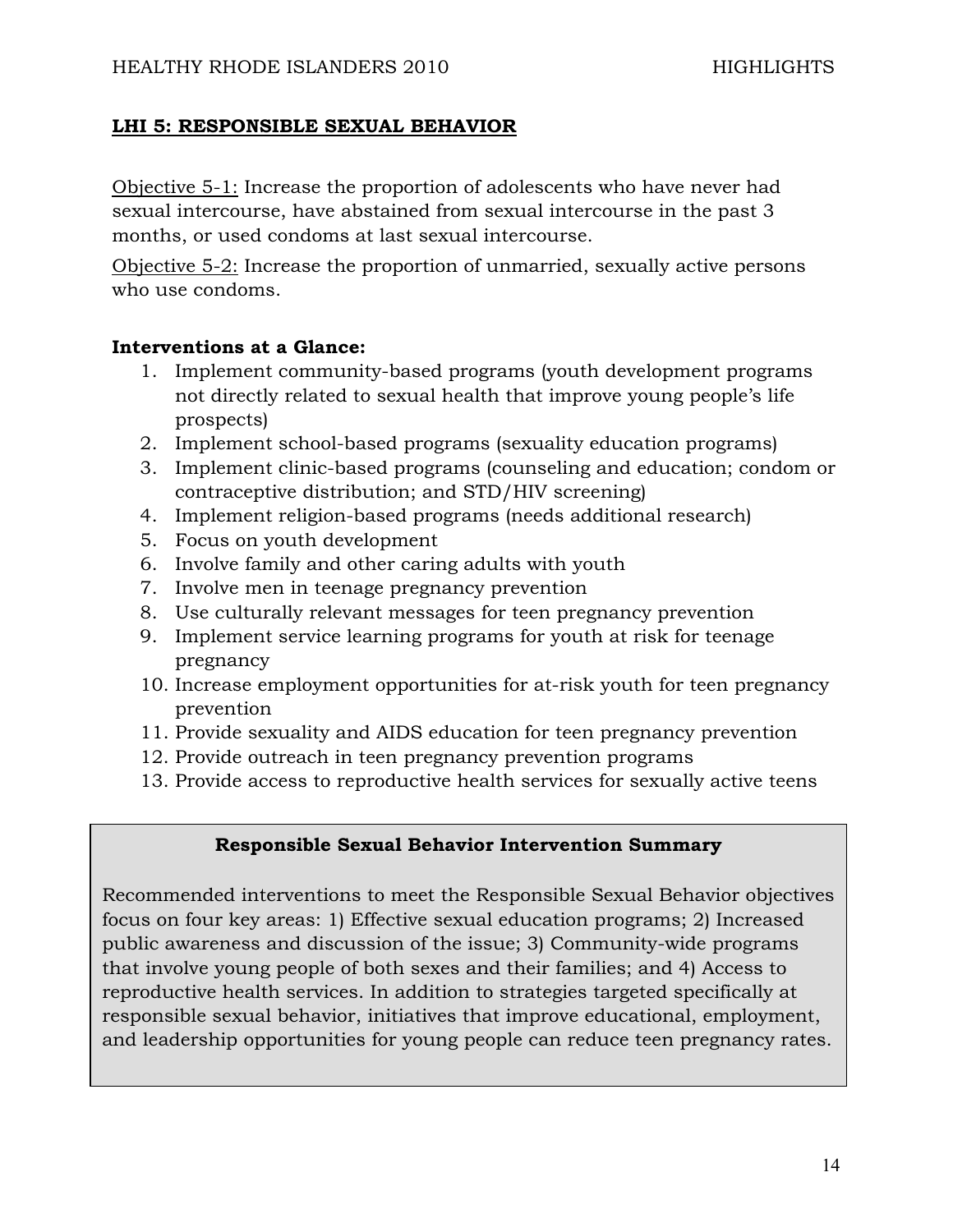#### **LHI 6: MENTAL HEALTH**

Objective 6-1: Increase the proportion of adults aged 18 years and older with recognized depression who receive treatment.

Objective 6-2: Reduce the suicide rate.

#### **Interventions at a Glance:**

- 1. Continue to build the science base
- 2. Overcome stigma
- 3. Improve public awareness of effective treatment for depression and of suicide as a preventable public health issue
- 4. Ensure the supply of mental health services and providers
- 5. Ensure the delivery of state-of-the art treatments
- 6. Tailor treatment to age, gender, race, and culture
- 7. Facilitate entry into treatment
- 8. Reduce financial barriers to treatment
- 9. Enhance opportunities for professional training
- 10. Improve coordination among service providers
- 11. Improve ability of people with mental disorders to become integrated into the community
- 12. Increase active engagement of primary care physicians
- 13. Increase public investment in mental health services
- 14. Promote efforts to reduce access to lethal means and methods of selfharm
- 15. Improve reporting and portrayals of suicidal behavior, mental illness, and substance abuse in the entertainment and news media

# **Mental Health Intervention Summary**

Recommended interventions to meet the Mental Health objectives focused on four key issues: 1) Reducing the stigma surrounding mental illness; 2) Reducing disparities in access to mental health services among different population groups and increasing the supply of providers in underserved areas; 3) Delivering state-of-the art treatments that focus on recovery; and 4) Creating a cultural change that equates the importance of treating mental health issues with the importance of physical health treatment.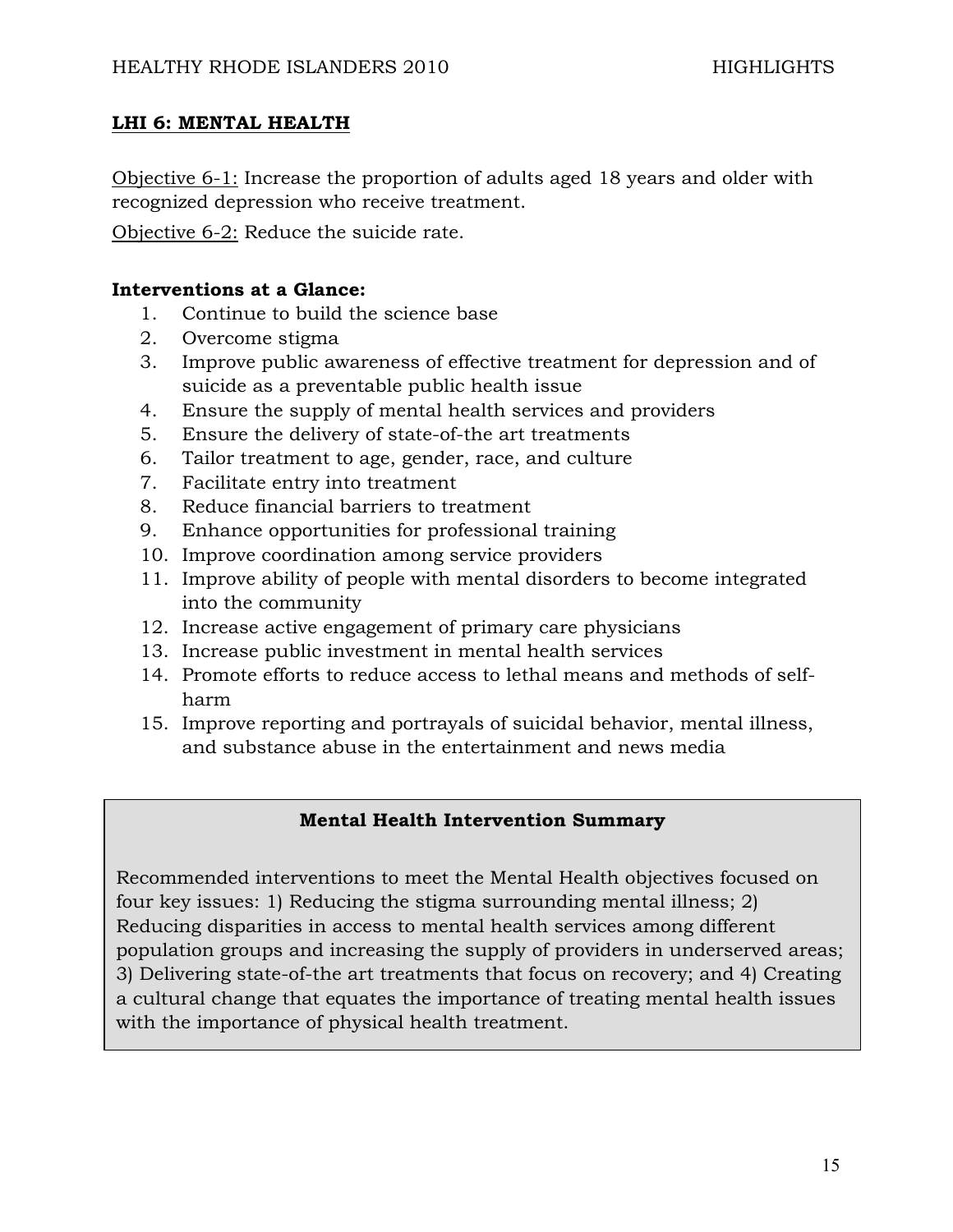# **LHI 7: INJURY AND VIOLENCE**

Objective 7-1: Reduce deaths caused by motor vehicle crashes. Objective 7-2: Reduce homicides.

#### **Interventions at a Glance:**

#### *Motor Vehicle Injuries*

- 1. Increase the proper use of child safety seats
	- A. Implement child safety seat use laws
	- B. Distribution and education programs
	- C. Community wide information and enhanced enforcement campaigns
	- D. Incentive and education programs
- 2. Increase the use of safety belts
	- A. Implement safety belt use laws
	- B. Pass primary enforcement laws
	- C. Develop enhanced enforcement programs
- 3. Reduce alcohol impaired driving
	- A. Use sobriety checkpoints
	- B. Implement 0.08% blood alcohol concentration laws (BAC)
	- C. Minimum legal drinking age laws
	- D. Lower BAC laws for young or inexperienced drivers
	- E. Server intervention programs

#### *Youth Violence Prevention Strategies*

- 1. Parent and family-based
- 2. Home visitation
- 3. Social cognitive
- 4. Mentoring

#### *Community Crime Prevention Strategies*

- 1. Gang violence prevention (focusing on decreasing gang cohesion)
- 2. Family therapy for delinquent and pre-delinquent youth
- 3. School-based crime prevention (programs to communicate norms of behavior and efforts to help students improve social competency skills)
- 4. Substance abuse prevention programs
- 5. Short term vocational programs for older male ex-offenders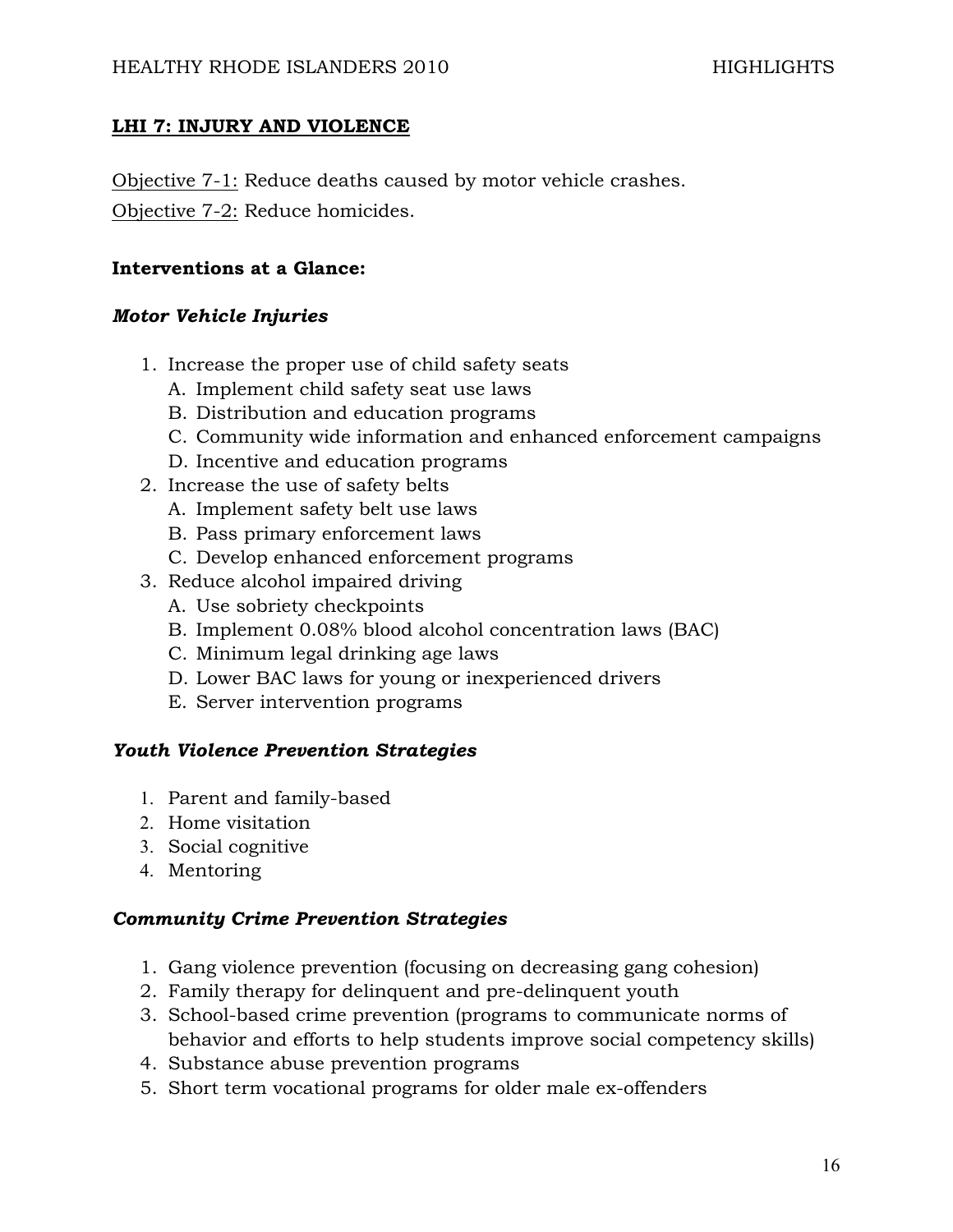- 6. Intensive, residential training programs for at-risk youth
- 7. Prison-based vocational education programs for adults
- 8. Housing dispersion programs
- 9. Enterprise Zones (to improve employment prospects for people in lowincome areas)
- 10. Increased directed patrols in street-corner hotspots of crime
- 11. Proactive arrests of serious repeat offenders
- 12. Proactive drunk driving arrests
- 13. Arrests of employed suspects for domestic assault
- 14. Police traffic enforcement patrols against illegally carried handguns
- 15. Community policing with community participation in priority setting
- 16. Community policing focused on improving police legitimacy
- 17. Zero tolerance of disorder, if legitimacy issues can be addressed
- 18. Problem-oriented policing
- 19. Addition of extra police to cities, regardless of assignments
- 20. Warrants for arrest of suspect absent when police respond to domestic violence

# **Injury and Violence Intervention Summary**

Recommended interventions to meet the Injury and Violence objectives focus on five key areas: 1) Legal and educational measures to encourage use of child safety seats and safety belts and to decrease the incidence of alcohol impaired driving; 2) Individually-based approaches to youth crime prevention that build social cognitive skills and include strategies such as mentoring; 3) Familybased crime prevention, including home visitation; 4) School-based crime prevention that helps students improve social skills and develop community norms of positive behavior; and 5) Law enforcement strategies that focus police resources on proven techniques of decreasing crime.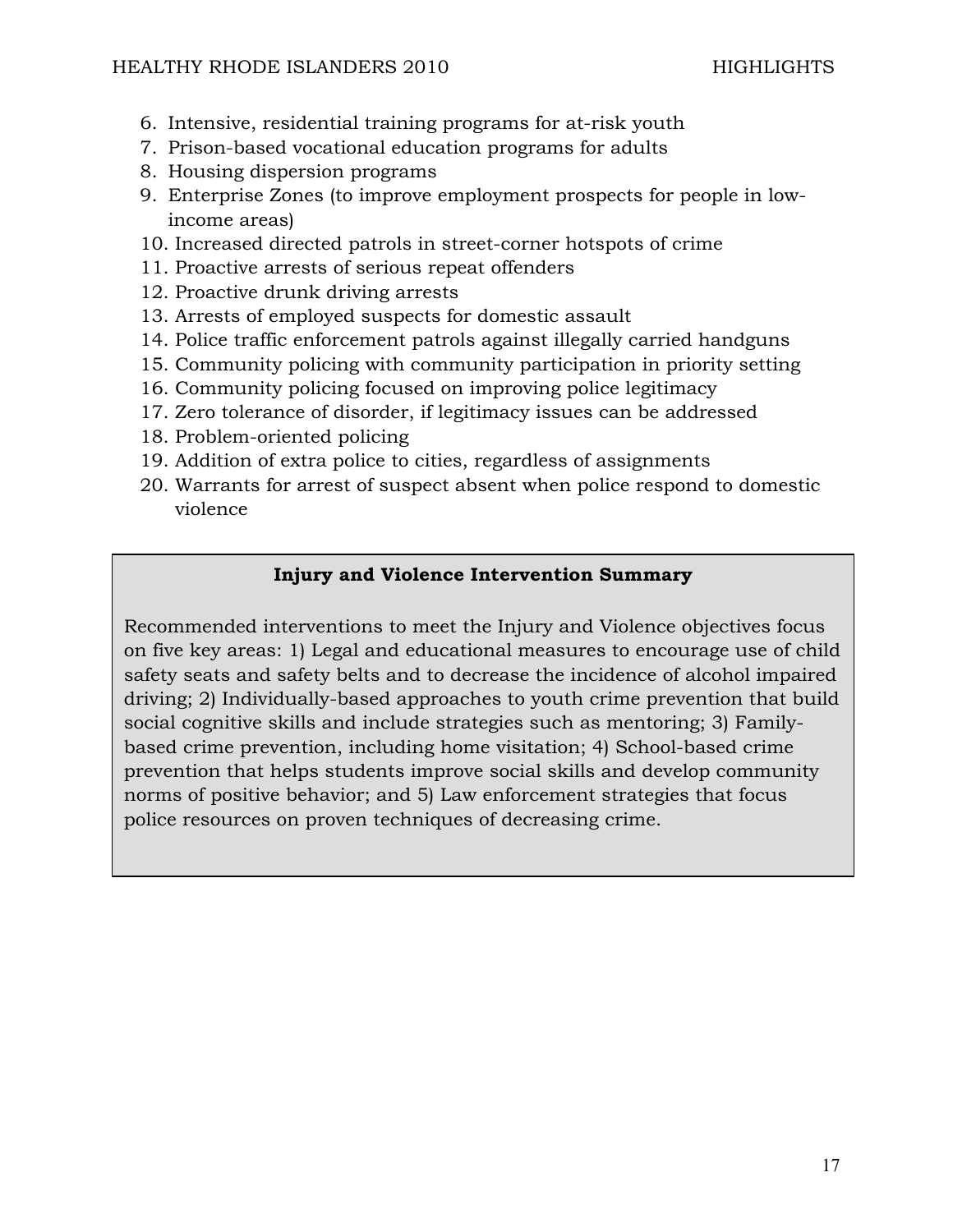# **LHI 8: ENVIRONMENTAL QUALITY**

Objective 8-1: Reduce the proportion of persons exposed to air that does not meet the U.S. Environmental Protection Agency's health-based standards for ozone.

Objective 8-2: Reduce the proportion of nonsmokers exposed to environmental tobacco smoke.

Objective 8-3: Eliminate elevated blood lead levels in children.

Objective 8-4: Increase the proportion of persons served by community water systems who receive a supply of drinking water that meets the regulations of the Safe Drinking Water Act.

Objective 8-5: Increase the proportion of persons who live in homes tested for Radon concentrations.

Objective 8-6a: Reduce infections caused by key foodborne pathogens: *Campylobacter* species.

Objective 8-6b: Reduce infections caused by key foodborne pathogens: *Salmonella* species.

# **Interventions at a Glance:**

# *Air Quality (indoor and outdoor)*

- 1. Source reduction
	- A. Cleaner electric generation at utilities
	- B. Cleaner electric generation sources
	- C. Increased energy efficiency for commercial and residential customers
	- D. Transportation-based programs to reduce emissions
	- E. Industrial-based programs to reduce emissions
- 2. Public education about air quality levels
- 3. Public education (including employers) about the health effects of environmental tobacco smoke and the need for restrictions
- 4. Telephone hotlines for reporting violations of clean indoor air ordinances and laws and investigating reports received
- 5. Public and private policies that reduce or eliminate exposure to environmental tobacco smoke
- 6. Public outreach and education to promote increased radon testing and mitigation of existing housing and during residential real estate transactions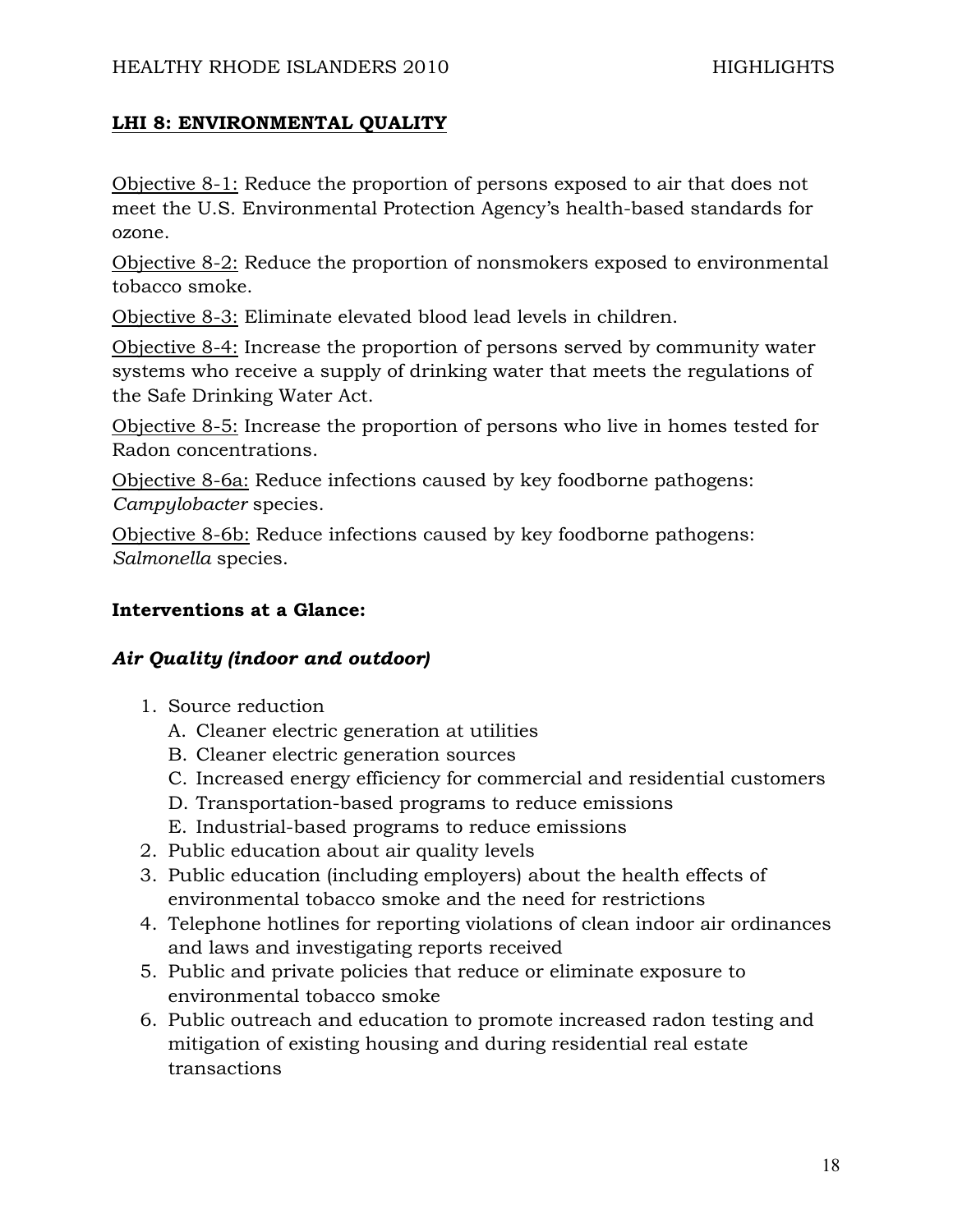# *Lead Exposure*

- 1. Pediatricians should provide anticipatory guidance and screen children at risk
- 2. Third party payer and managed care organizations should cover lead screening and follow-up
- 3. Government should pursue environmental investigation, transitional lead-safe housing assistance, and follow-up for individual cases
- 4. Research effectiveness of strategies to prevent and treat lead poisoning
- 5. Implement prevention strategies through code enforcement

# *Water Quality*

- 1. Delineate protection areas for all public drinking water sources
- 2. Create an inventory of existing and potential sources of contamination
- 3. Communicate the results of the inventory to the general public
- 4. Prepare and implement a source protection plan

# *Food Safety*

- 1. Improve the management and effectiveness of regulatory programs
- 2. Improve the coordination of food safety activities with other public health agencies
- 3. Protect meat, poultry and egg products against intentional contamination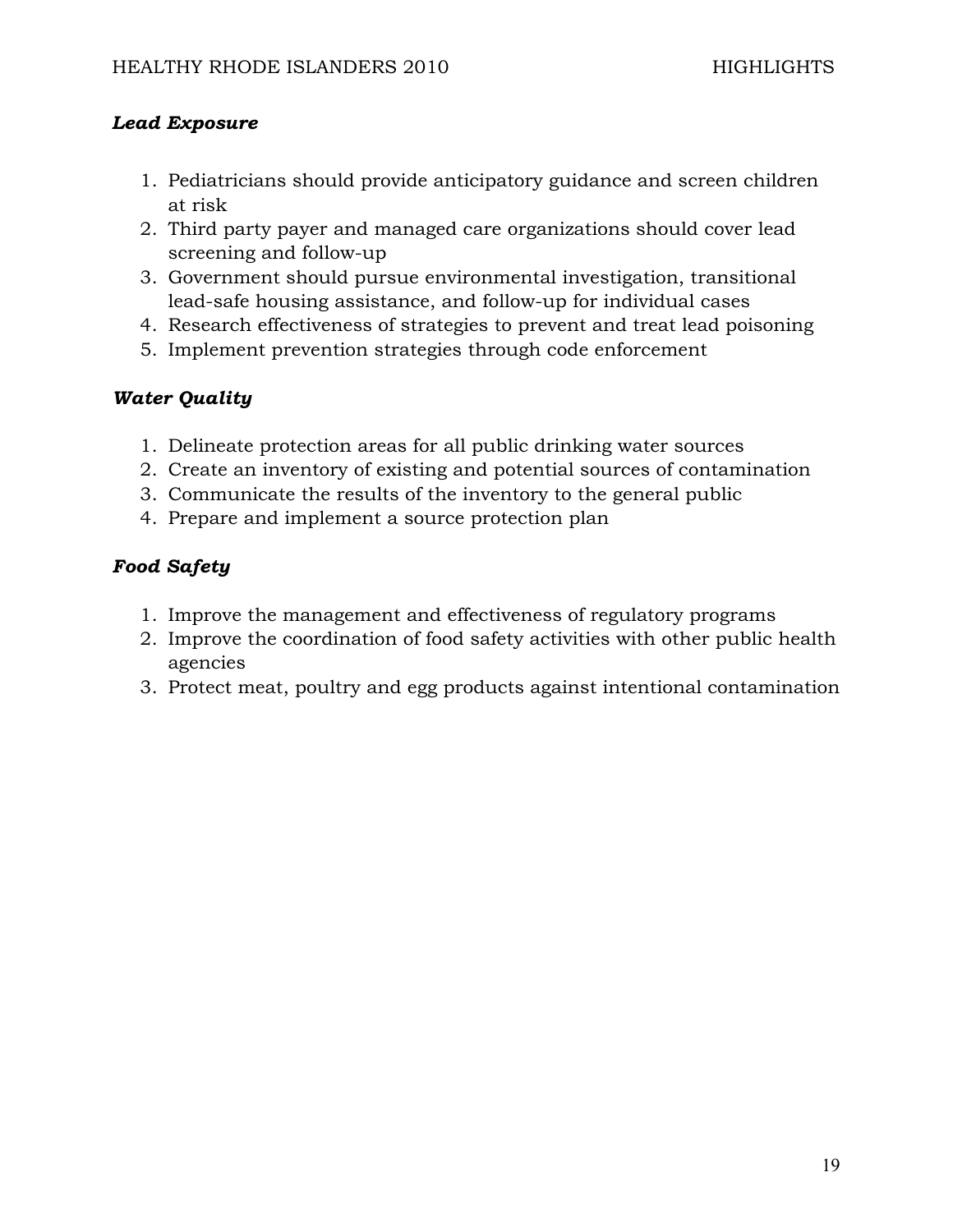#### **Environmental Quality Intervention Summary**

Recommended interventions to meet the Environmental Quality objectives focus on six distinct areas: Ozone levels in outdoor air, reductions in lead exposure, decreased exposure to environmental tobacco smoke (also discussed in LHI 3), providing safe drinking water, encouraging radon testing and mitigation, and reducing foodborne diseases.

Strategies to improve **air quality** include 1) Source reduction; 2) Cleaner electric generation at utilities and other sources; 3) Increased energy efficiency; 4) Reduced emissions; and 5) Public education to help people reduce their exposure to dangerous ozone levels in outdoor air. Strategies to address the issue of **lead exposure** focus on two key areas: 1) Improved screening and follow up by health care providers and health insurance systems, and 2) Governmental efforts to use code enforcement and other legal avenues to require abatement of lead in housing units.

**Safe drinking water** interventions involve state development of a Source Water Assessment Program, described by the 1996 amendments to the federal Safe Drinking Water Act. The EPA's suggested **radon strategy** includes adoption of a "risk trading" method that encourages states to develop a Multimedia Mitigation (MMM) program. The MMM approach focuses on "trading" higher allowable concentrations of radon in public drinking water systems for more intensive efforts in statewide radon testing and mitigation of existing buildings and encouragement of radon-resistant construction techniques.

Interventions to reduce the incidence of **foodborne diseases** include improving regulatory program effectiveness, coordinating food safety with federal, state, and public health entities, and improving public education efforts.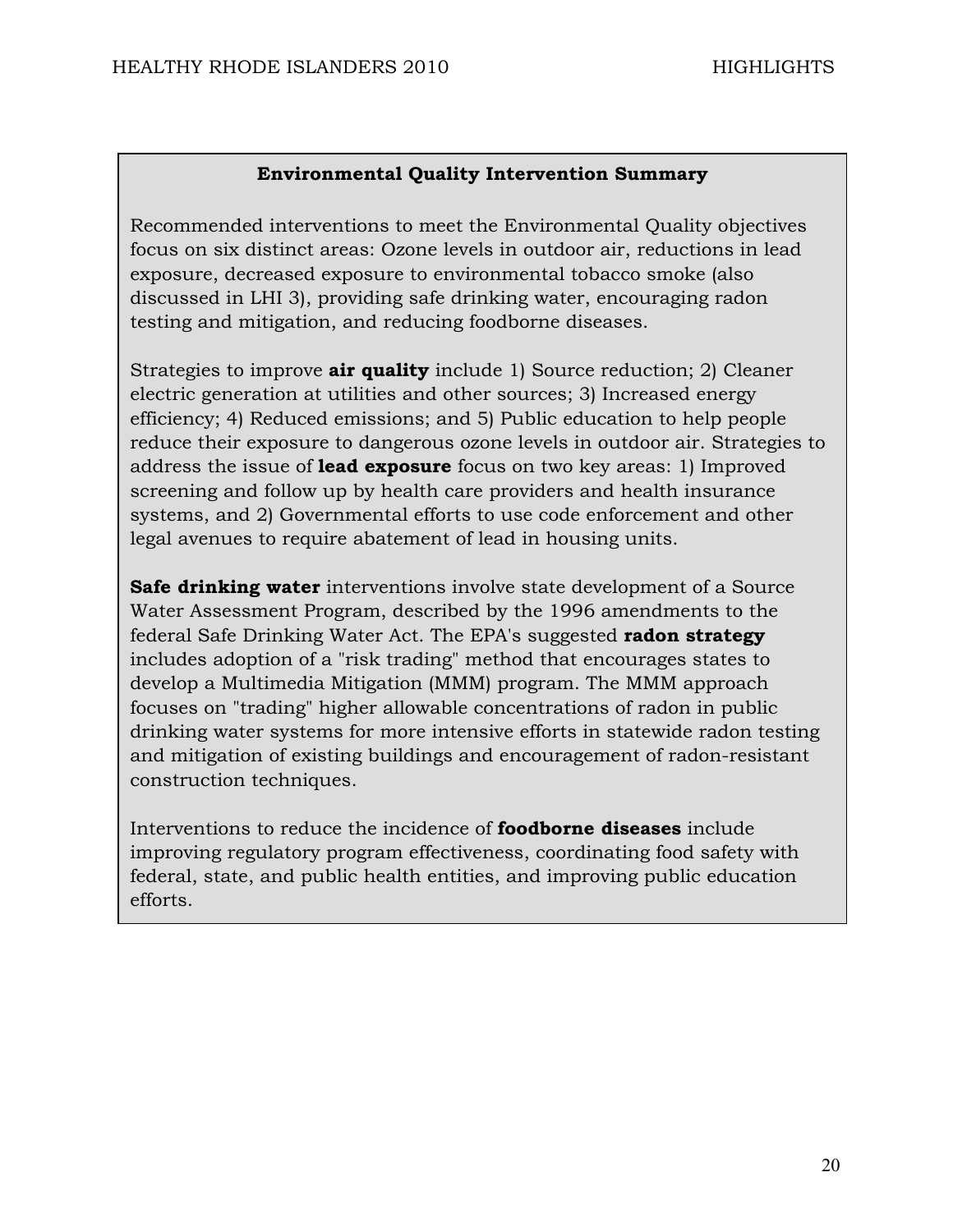#### **LHI 9: IMMUNIZATION**

Objective 9-1: Increase the proportion of young children who receive all vaccines that have been recommended for universal administration for at least 5 years.

Objective 9-2: Increase the proportion of adults aged 65 and older who are vaccinated annually against influenza and ever vaccinated against pneumococcal disease.

# **Interventions at a Glance:**

- 1. Client reminder/recall systems
- 2. Multi-component interventions (media and educational campaigns conducted in conjunction with providers)
- 3. Multi-component intervention for expanding access (increasing availability and frequency of opportunities for people to access vaccinations)
- 4. Reducing out-of-pocket costs
- 5. Requirements for child care of school attendance
- 6. Home visits (by providers to people in populations with low vaccine coverage)
- 7. Provider reminder/recall systems
- 8. Assessment and feedback for providers (of their practice's vaccination rate)
- 9. Standing orders for adults (allowing non-physician medical personnel to prescribe or deliver vaccinations to clients without direct physician involvement in provider's office)
- 10. Immunization registries

# **Immunization Intervention Summary**

Recommended interventions to meet the Immunization objectives focus on three key areas: 1) Improve providers' and health care systems' ability to record, track, and promote appropriate vaccinations; 2) Educate the public about the importance of vaccinations; and 3) Improve access to vaccines for people at risk of not being immunized.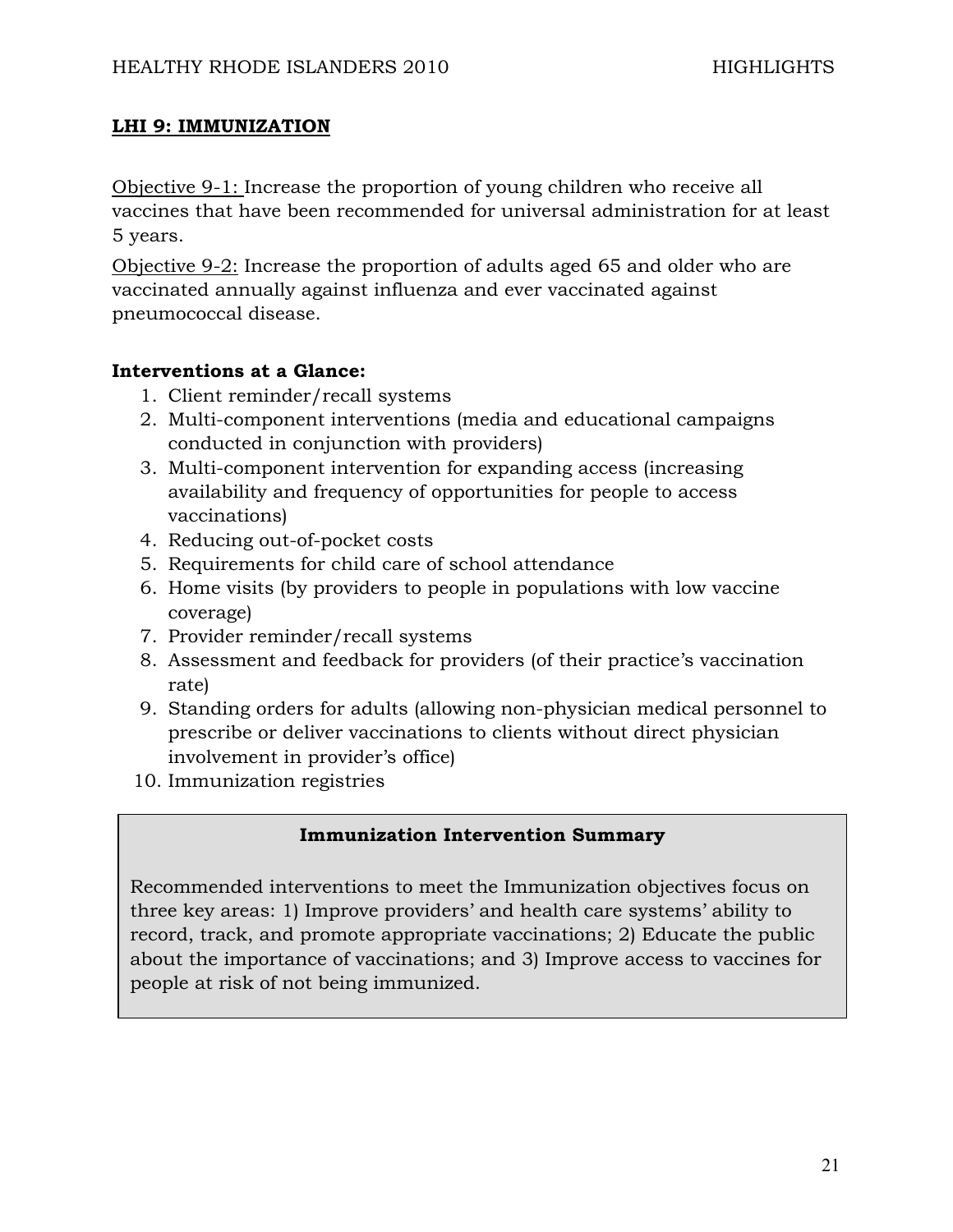# **LHI 10: ACCESS TO HEALTH CARE**

Objective 10-1: Increase the proportion of persons with health insurance.

Objective 10-2: Increase the proportion of persons who have a specific source of ongoing care.

Objective 10-3: Increase the proportion of pregnant women who receive early and adequate prenatal care.

#### **Interventions at a Glance:**

# *Health Insurance*

- 1. Help different groups of uninsured find coverage
- *2.* Enhance employer-based coverage
- 3. Expand existing state programs through creative approaches
- 4. Improve quality of care as a way to improve access

# *Access to Care*

- 1. Strengthening the safety net (increasing number of providers who can care for the uninsured)
- 2. Expanding the systems of care to additional needy areas
- 3. Improving and expanding the work force and its diversity
- 4. Increasing excellence in medical practice

# *Prenatal Care*

- 1. Streamlined application process for public insurance coverage
- 2. Reimbursement policies (to encourage provider participation)
- 3. Toll free hotlines (to enroll pregnant women in prenatal care)
- 4. Outreach campaigns (to encourage women to participate in public insurance prenatal care program)
- 5. Free pregnancy testing
- 6. Extending coverage to undocumented foreign-born women
- 7. Raising income eligibility from 110% to 185% of poverty
- 8. 'Outstationing' eligibility workers at prenatal clinics
- 9. Increasing reimbursement to providers
- 10. Increasing income eligibility to 200% of poverty
- 11. Eliminating assets test for women with incomes 185-200% of poverty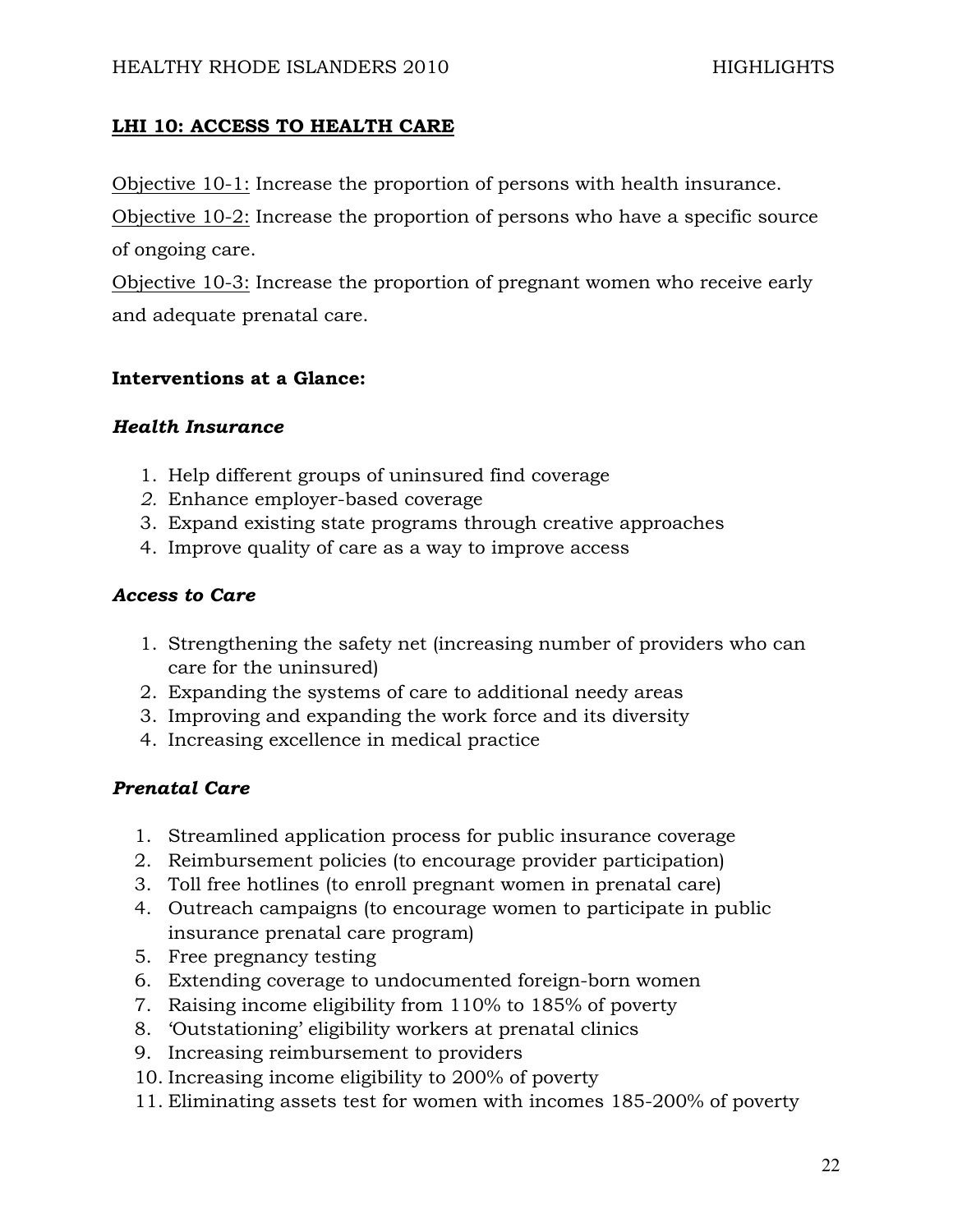- 12. Presumptive eligibility (automatic enrollment in program, followed by verification of eligibility at a later date)
- 13. Shortened application form for public insurance program
- 14. Eliminating assets test for women under 200% of poverty level

#### **Access to Health Care Intervention Summary**

Recommended interventions to meet the Access to Health Care objectives focus on four key areas: 1) Improve coverage of the uninsured by expanding public programs; 2) Develop policies to encourage more people to use employer-based insurance; 3) Improve access to care by increasing the number of providers available in underserved areas, and 4) Loosen income and other eligibility requirements that limit access to prenatal care.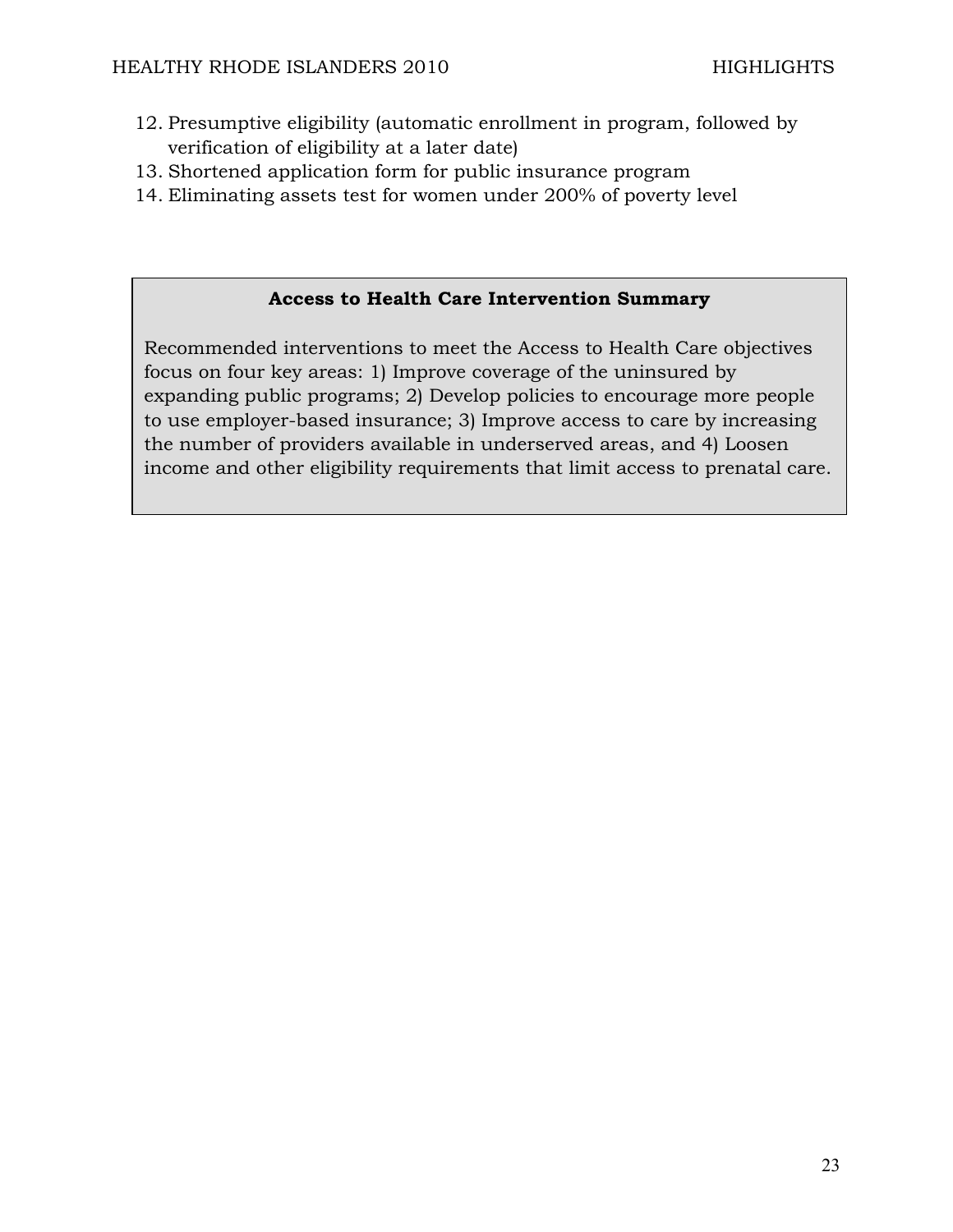# **INTERVENTIONS BY LEADING HEALTH INDICATORS**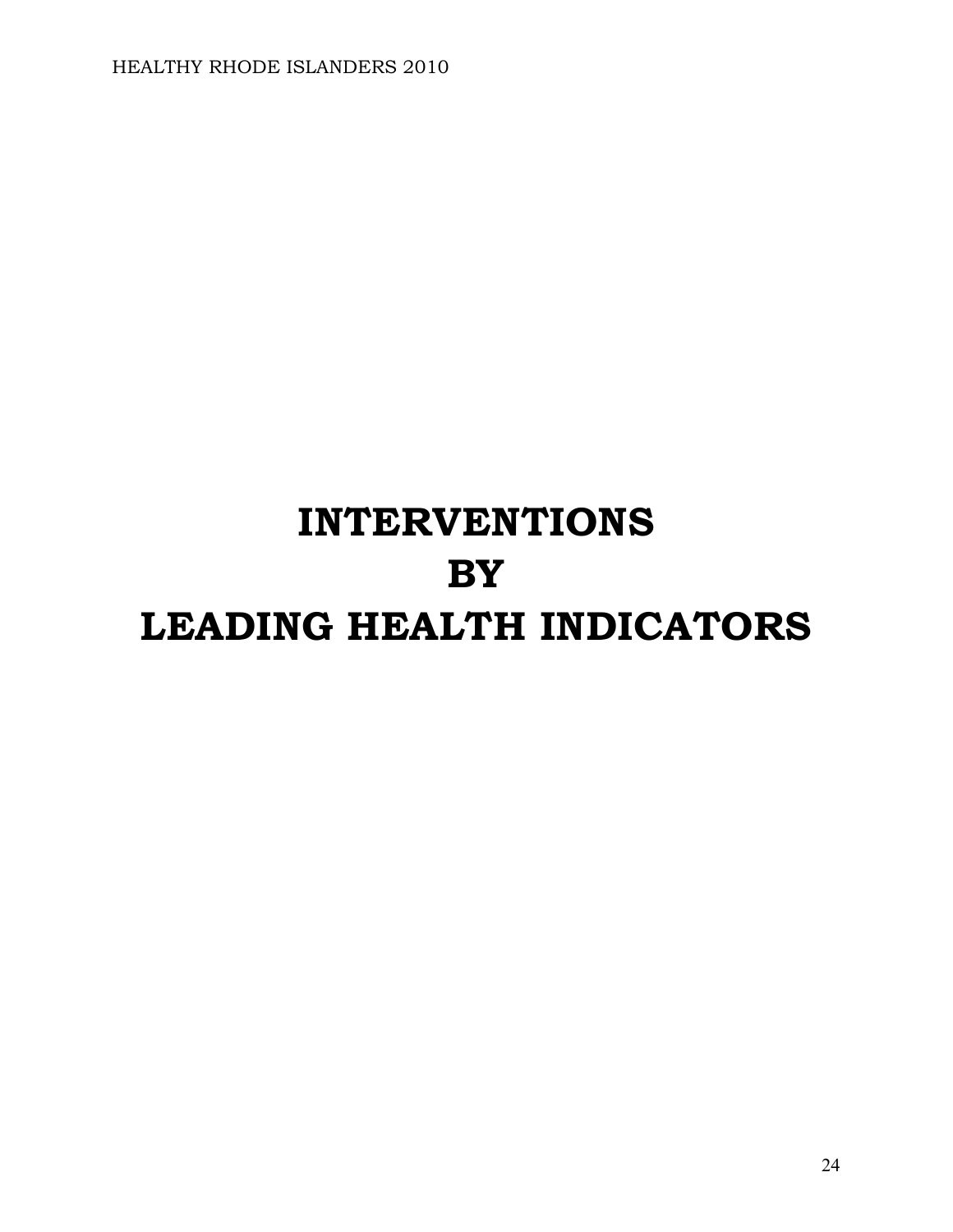# **PHYSICAL ACTIVITY**

**Objective 1-1: Increase the proportion of adults who engage regularly, preferably daily, in moderate physical activity for at least 30 minutes a day.** 

**Objective 1-2: Increase the proportion of adolescents who engage in vigorous physical activity that promotes cardiorespiratory fitness 3 or more days per week for 20 or more minutes per occasion.** 

#### **SUMMARY**

Recommended interventions to meet the Physical Activity objectives fall into three categories: 1) Community-wide approaches; 2) School-based programs; and 3) Programs directed at individuals. Community-wide approaches involve wide-spread public education and media campaigns, increased opportunities for risk factor screening and counseling, promotion of opportunities for individuals to join physical activity groups, and community and political organizing to change environmental barriers that limit physical activity. School-based programs focus on increasing the intensity level of activity performed by students during physical education class time by changing the curriculum to include more vigorous games and exercises. Individually-based programs develop networks that bring together people who are interested in increasing their levels of physical activity, and they teach participants to monitor and change their personal behavior related to exercise and activity.

#### **SPECIFIC INTERVENTIONS**

#### **Strongly Recommended Strategies**

*The Community Guide* reviewed studies related to promoting physical activity in the areas of informational, behavioral, and environmental and policy approaches.4 It found "Strong Evidence" to classify the following interventions as "Strongly Recommended Strategies:"

#### *1. Community-wide Campaigns to Promote Physical Activity*

These interventions were large-scale, intense, and highly visible communitywide campaigns with messages directed to large audiences through different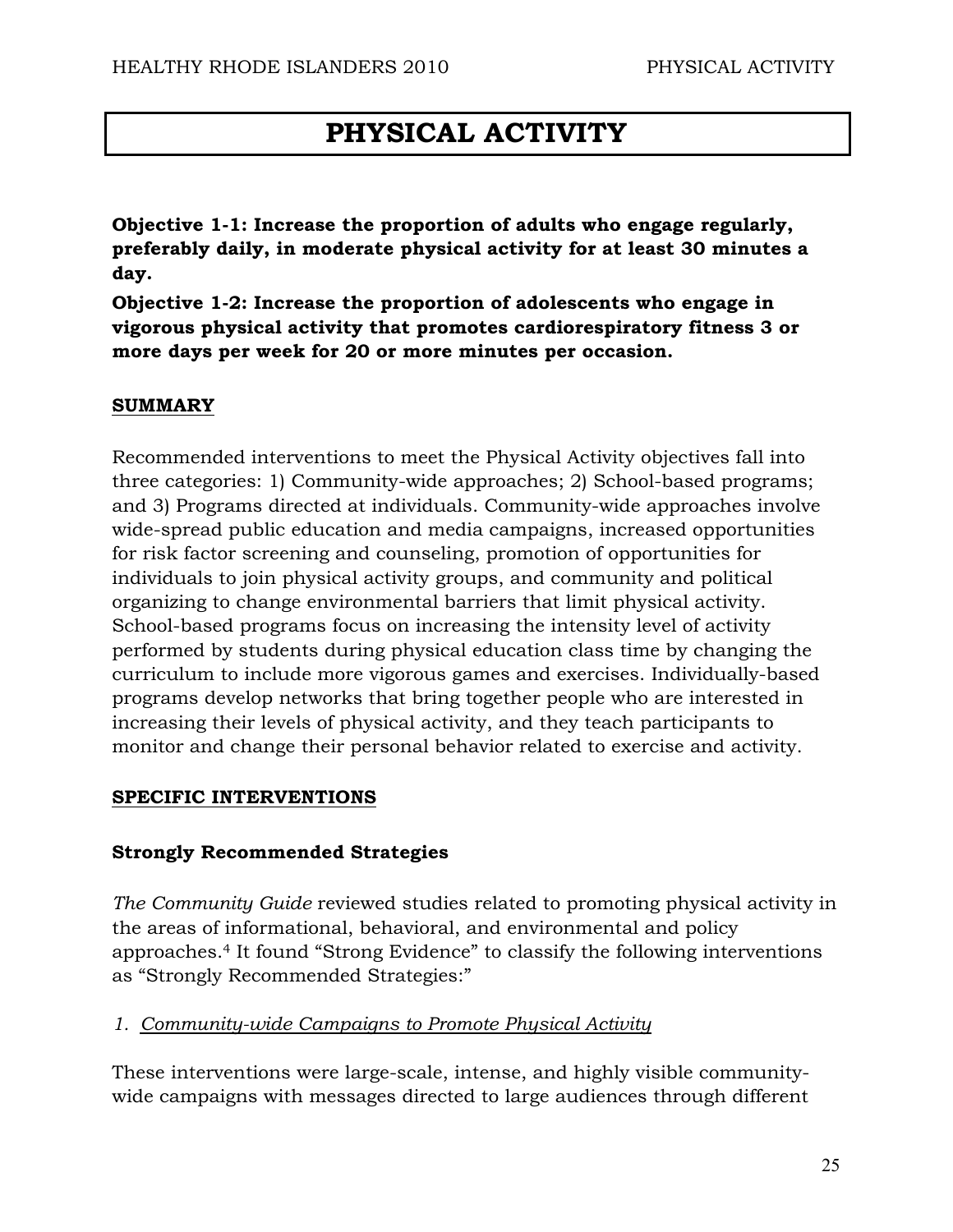types of media, including television, radio, newspapers, movie theaters, billboards, and mailings. Community-wide campaigns were typically conducted as part of a multi-component effort that also included strategies such as support or self-help groups, physical activity counseling, risk factor screening and education, community health fairs and other community events, and environmental or policy changes such as the creation of walking trails. Interventions were evaluated as a "combined package" because the relative contributions of each individual component could not be assessed separately.

# *2. School-based Physical Education*

To increase the amount of time students spend doing moderate or vigorous activity in PE class, these programs seek to change PE curricula by making classes longer or having students be more active during class. Interventions reviewed include changing the activities taught (e.g., substituting soccer for softball) or modifying the rules of the game so that students are more active (e.g., in softball, have the entire team run the bases together when the batter makes a base hit). Many interventions also include health education.

# *3. Non-family Social Support*

These interventions focus on changing physical activity behavior through building, strengthening, and maintaining social networks that provide supportive relationships for behavior change (e.g., setting up a buddy system, making contracts with others to complete specified levels of physical activity, or setting up walking groups or other groups to provide friendship and support). Interventions included in the review involve either creating new social networks or working within existing networks in a social setting outside the family, such as in the workplace.

# *4. Individually Adapted Health Behavior Change*

Individually adapted health behavior change programs teach behavioral skills to help participants incorporate physical activity into their daily routines. The programs are tailored to each individual's specific interests, preferences, and readiness for change. These programs teach behavioral skills such as 1) goalsetting and self-monitoring of progress toward those goals, 2) building social support for new behaviors, 3) behavioral reinforcement through self-reward and positive self-talk, 4) structured problem solving to maintain the behavior change, and 5) prevention of relapse into sedentary behavior. All of the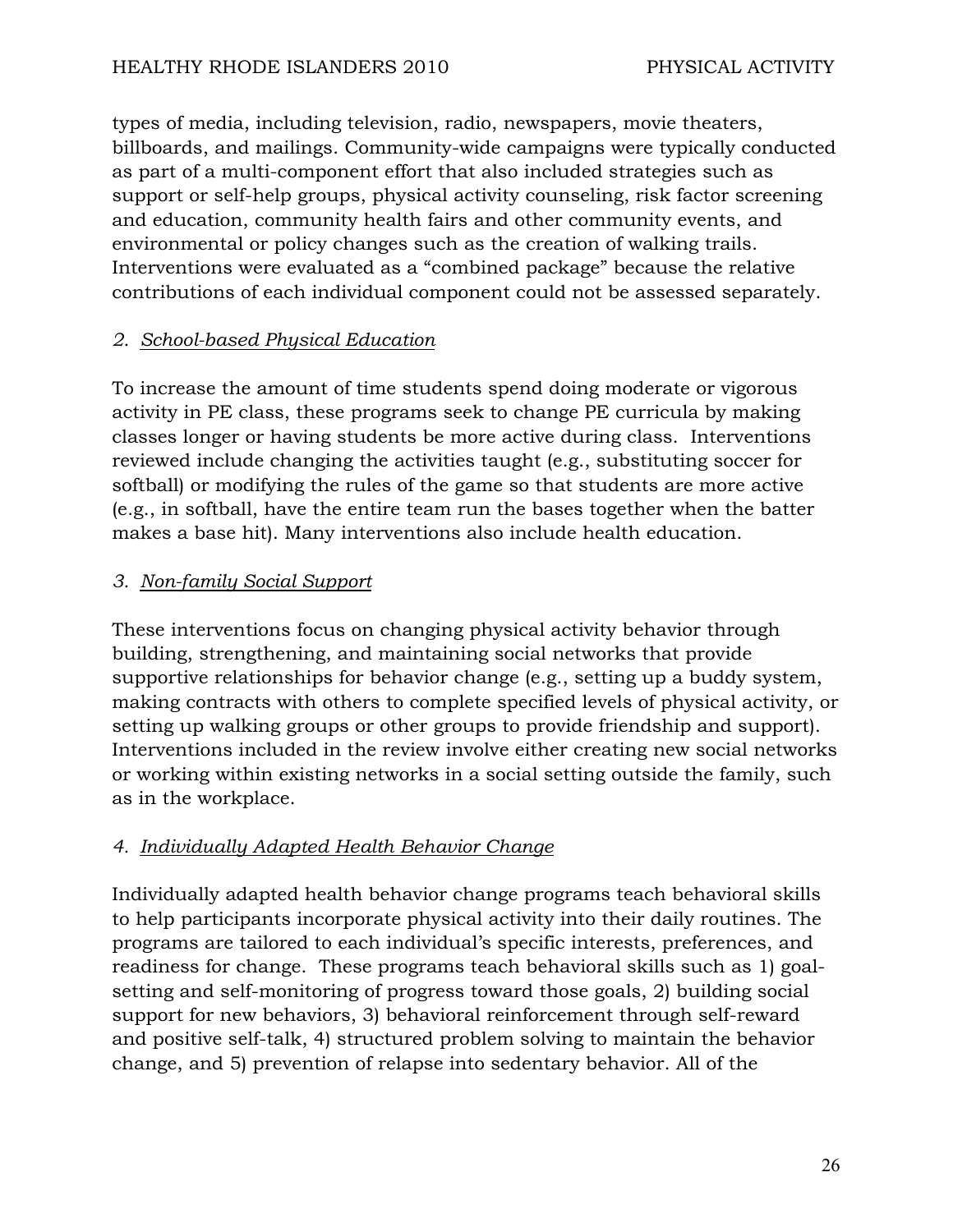evaluated interventions were delivered to people either in group settings or by mail, telephone, or directed media.

# *5. Creation and/or enhanced access to places for physical activity combined with informational outreach activities*

These interventions involve the efforts of worksites, coalitions, agencies, and communities in attempts to change the local environment to create opportunities for physical activity. Such changes include creating walking trails, building exercise facilities, or providing access to existing nearby facilities. Many of these programs also train participants to use the equipment and offer health behavior education, risk factor screening, referrals to physicians or additional services, health and fitness programs, and support or buddy systems. These multi-component programs were evaluated as a "combined package" because it was not possible to separate out the effects of each individual component.

# **Recommended Strategies**

*The Community Guide* categorized *"Point of Decision Prompts*" as having "Sufficient Evidence" to be considered a "Recommended Strategy."

Point-of-decision prompts are signs placed by elevators and escalators that encourage people to use nearby stairs for health benefits or weight loss. These signs tell people about health benefits of taking the stairs and/or remind people who already want to be more active that an opportunity to do so is at hand.

# **Strategies with Insufficient Evidence to Determine Effectiveness**

- 1. Classroom-based health education focused on information provision
- 2. Mass media campaigns
- 3. Health education with TV/Video game turnoff component
- 4. College-age physical education/health education
- 5. Family-based social support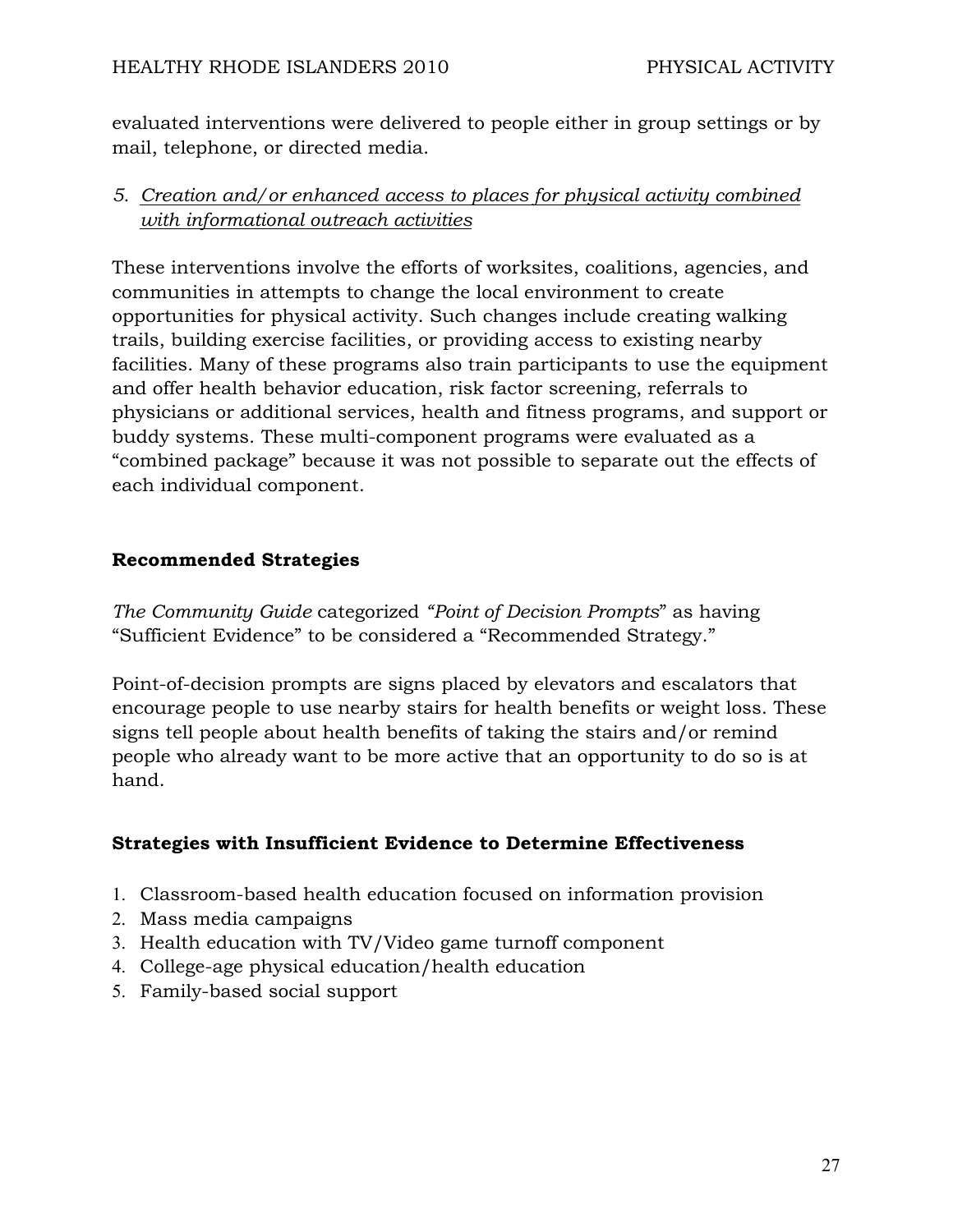# **Strategies in Process of Being Evaluated**

- 1. Transportation policy and infrastructure changes to promote non-motorized transit
- 2. Urban planning approaches zoning and land use

#### **Worksite Recommendations**

In *HEALTHY WORKFORCE 2010, An Essential Health Promotion, Sourcebook for Employers, Large and Small,* the Partnership for Prevention recommends the following physical activity interventions for employers:5

- 1. Sponsor company fitness challenges
- 2. Support lunchtime walking/running clubs or company sports team
- 3. Create accessible walking trails and/or bike routes
- 4. Provide periodic incentive programs to promote physical activity
- 5. Offer a health risk appraisal (HRA) to all employees and follow-up with sedentary employees
- 6. Contract with health plans that offer free or reduced-cost memberships to health clubs
- 7. Provide clean and safe stairwells and promote their use
- 8. Provide facilities for workers to keep bikes secure and provide worksite showers and lockers
- 9. Allow flexible work schedules so employees can exercise
- 10. Discount health insurance premiums and/or reduce copayments and deductibles in return for an employee's participation in specified health promotion or disease prevention program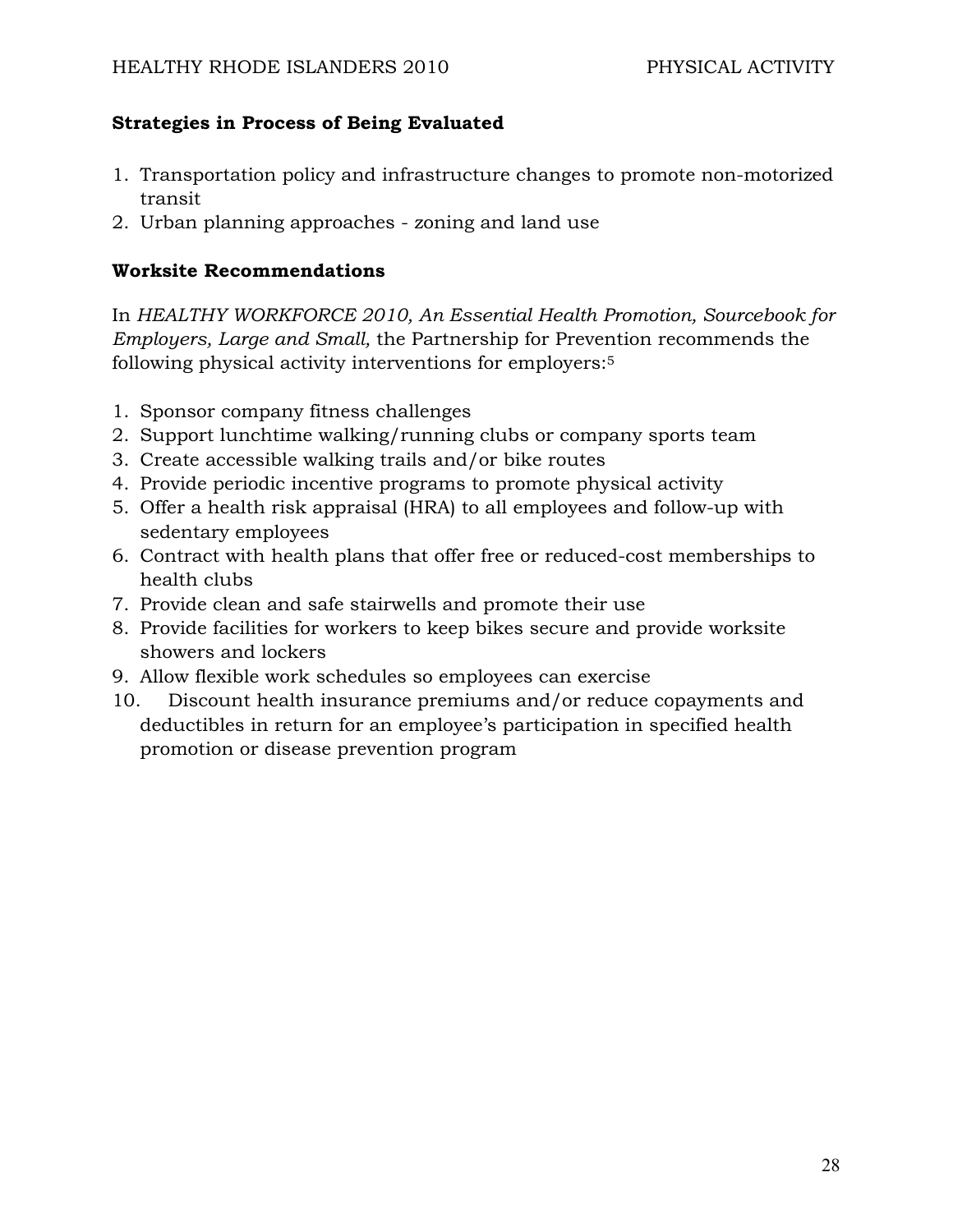# **OVERWEIGHT AND OBESITY**

**Objective 2-1: Reduce the proportion of adults who are obese.** 

**Objective 2-2: Reduce the proportion of children and adolescents who are overweight or obese.** 

**Objective 2-3: Increase the proportion of persons aged 2 years and older who consume at least five daily servings of fruit and vegetables.** 

#### **SUMMARY**

Recommended interventions to meet the Overweight and Obesity objectives focused on four key issues: 1) Physical Activity; 2) Breast Feeding; 3) Fruit and Vegetable Consumption; and 4) Television Viewing Time. In order to affect changes across these four categories, recommendations include focusing on working at the community, school, health plan, state health department, and state public policy levels to improve physical activity and encourage good eating choices.

#### **SPECIFIC INTERVENTIONS**

#### **Recommended Objectives**

In *Promising Practices in Chronic Disease Prevention and Control: a Public Health Framework for Action,* the CDC recommends focusing on the following four objectives related to obesity:6

- 1. Promote Increases in Physical Activity
- 2. Promote Breastfeeding (breastfed children have a reduced risk of becoming obese)
- 3. Increase Fruit and Vegetable Consumption
- 4. Reduce Television Viewing Time\*

 $\overline{a}$ 

<sup>\*</sup> Admitting that this issue needs more research, *Promising Practices* argued that school-based programs have "shown promise" by helping parents and children "monitor and budget" television viewing. *The Community Guide*, however, did find a link between reductions in television viewing and increased physical activity.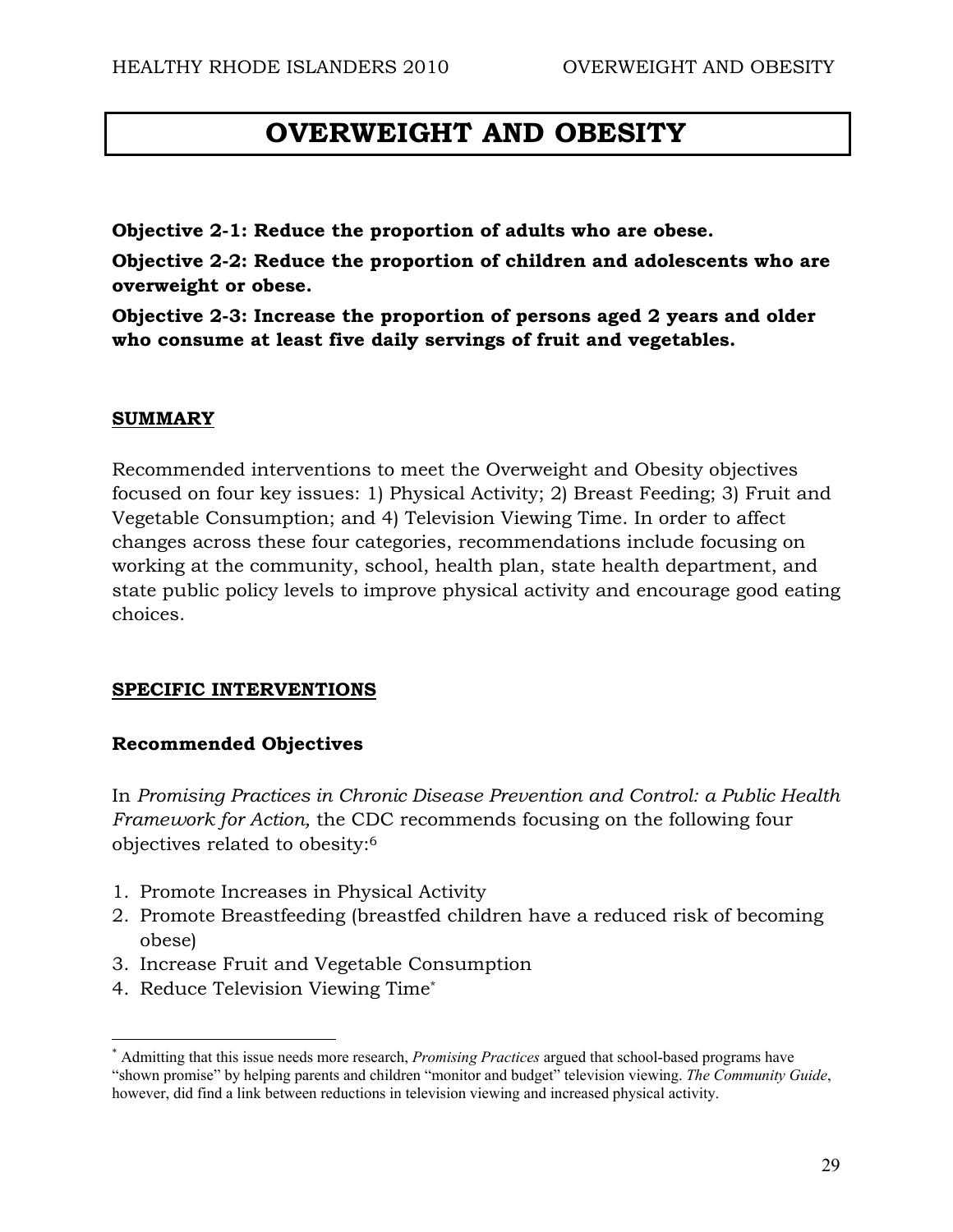More specific recommendations for each of these categories include:

# *1. Physical Activity*

(See evidence-based strategies under "Physical Activity" starting on page 16)

# *2. Breast Feeding*

The following recommendations to promote breastfeeding come from the U.S. Department of Health and Human Services' *Blueprint for Action on Breastfeeding*7:

- A. Develop social support resources for breastfeeding women
- B. Train health care professionals to promote breastfeeding among their patients
- C. Establish maternity care practices and policies that promote breastfeeding
- D. Establish workplace programs and policies that promote breastfeeding

# *3. Increase Fruit and Vegetable Consumption*

The national model to increase fruit and vegetable consumption is the National Cancer Institute's (NCI) "5-A-Day for Better Health" initiative. While a recent evaluation included a number of recommendations at the national level to improve the program, the suggestions could also be adapted at the state and local levels to communicate the nutritional message more effectively<sup>8</sup>. The recommendations include:

- A. The Media and Message Delivery: That the 5-A-Day Program seek to prevent the further growth of "dietary helplessness," to help the public differentiate between good and poor information, to provide a larger context for personal dietary decisions, and to help clarify the confusion engendered in the message environment.
- B. Message Design: That the NCI reconsider the design and emphasis of the 5-A-Day message. Specifically, media process-evaluation data suggest the need to "reinvent" the 5-A-Day message on a regular basis to prevent "wear-out" and to enhance its continuing attractiveness to the mass media. In addition, the current strategy seems less successful in reaching minorities and low-income groups, which suggests that any change in message emphasis should take these groups into consideration.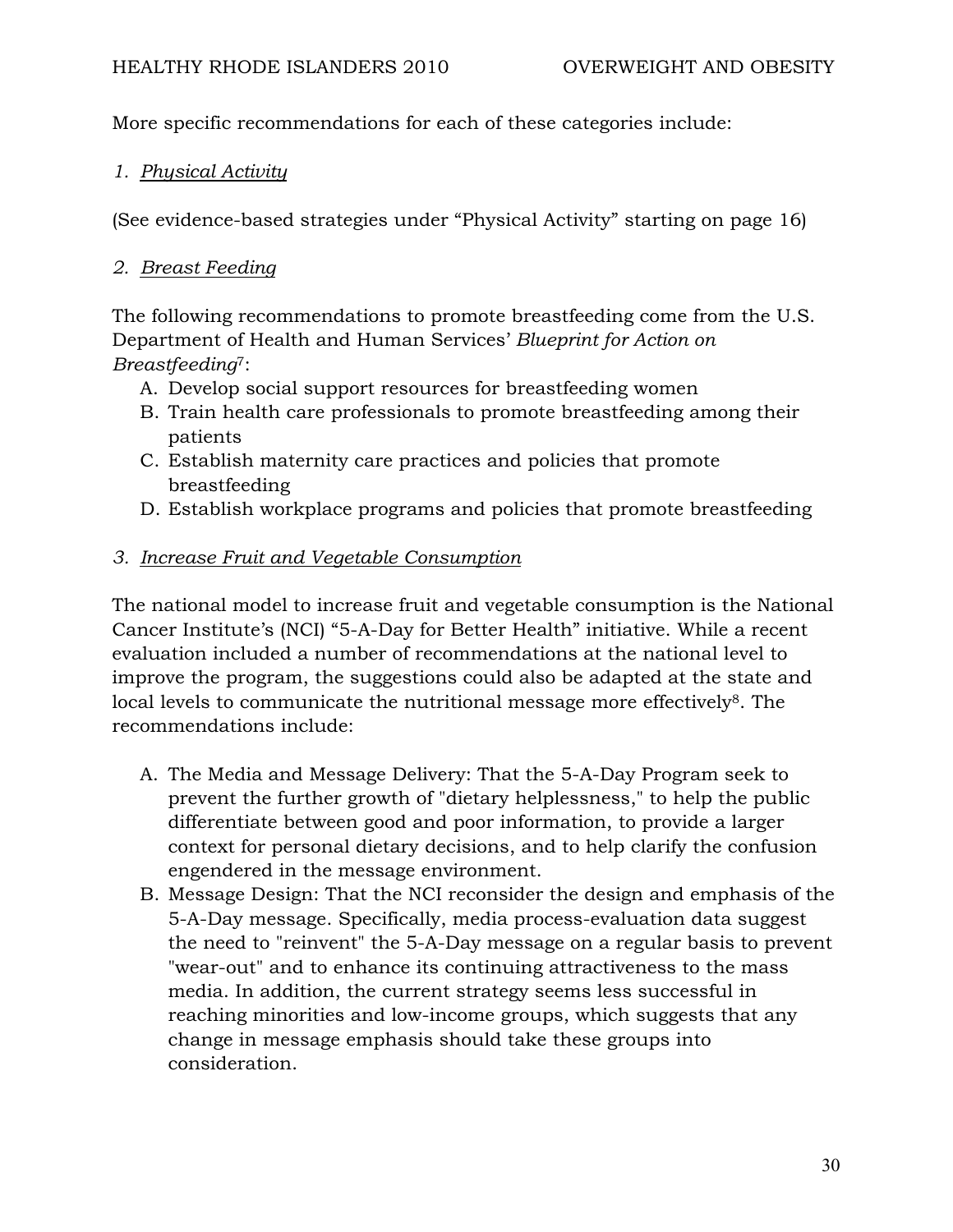- *C.* Media Strategies: That the 5-A-Day Program devote additional resources to a variety of media strategies, including a systematic media relations effort to educate reporters, editors, and producers about diet and nutrition issues. As part of this approach, program planners should consider pursuing partnerships with the media to develop a long-term community emphasis on the 5-A-Day message. The 5-A-Day Program (should) rethink its channel-use strategy, with a particular focus on new media, tailored communications, and how media channels may be used as part of a collective approach to reaching lower socio- economic groups and the disadvantaged.
- D. States: Increase the resources, staffing, and expertise made available to the states for the dissemination, monitoring, and evaluation of the 5-A-Day Program.

# **Recommended Strategies**

The *Promising Practices* document also suggests the following interventions, which cut across the four obesity objectives, at the community, school, state, health care provider, and public policy levels.

1. *Community-Based Interventions*

- A. Conduct community assessments to determine the dietary and exercise habits of residents, identify interventions that might help improve these habits, and identify community resources and potential partners that could help establish these interventions.
- B. Coordinate efforts to achieve *Healthy People 2010* objectives among various groups and agencies.
- C. Encourage representatives of the intended population to participate in program planning, design, implementation, and evaluation.
- D. Identify relevant population subgroups, attempt to understand physical activity, nutrition, and obesity from their point of view, and develop community based strategies and programs that are relevant and acceptable to them.
- E. Educate the public and policy makers about the importance of supportive environments.
- F. Promote broad social and environmental changes that complement individual change efforts. Examples of such activities include:
	- i. Promoting healthy food choices in away-from-home sites such as restaurants, fast-food outlets, school and worksite cafeterias, vending machines, and sports, arts, and recreation venues.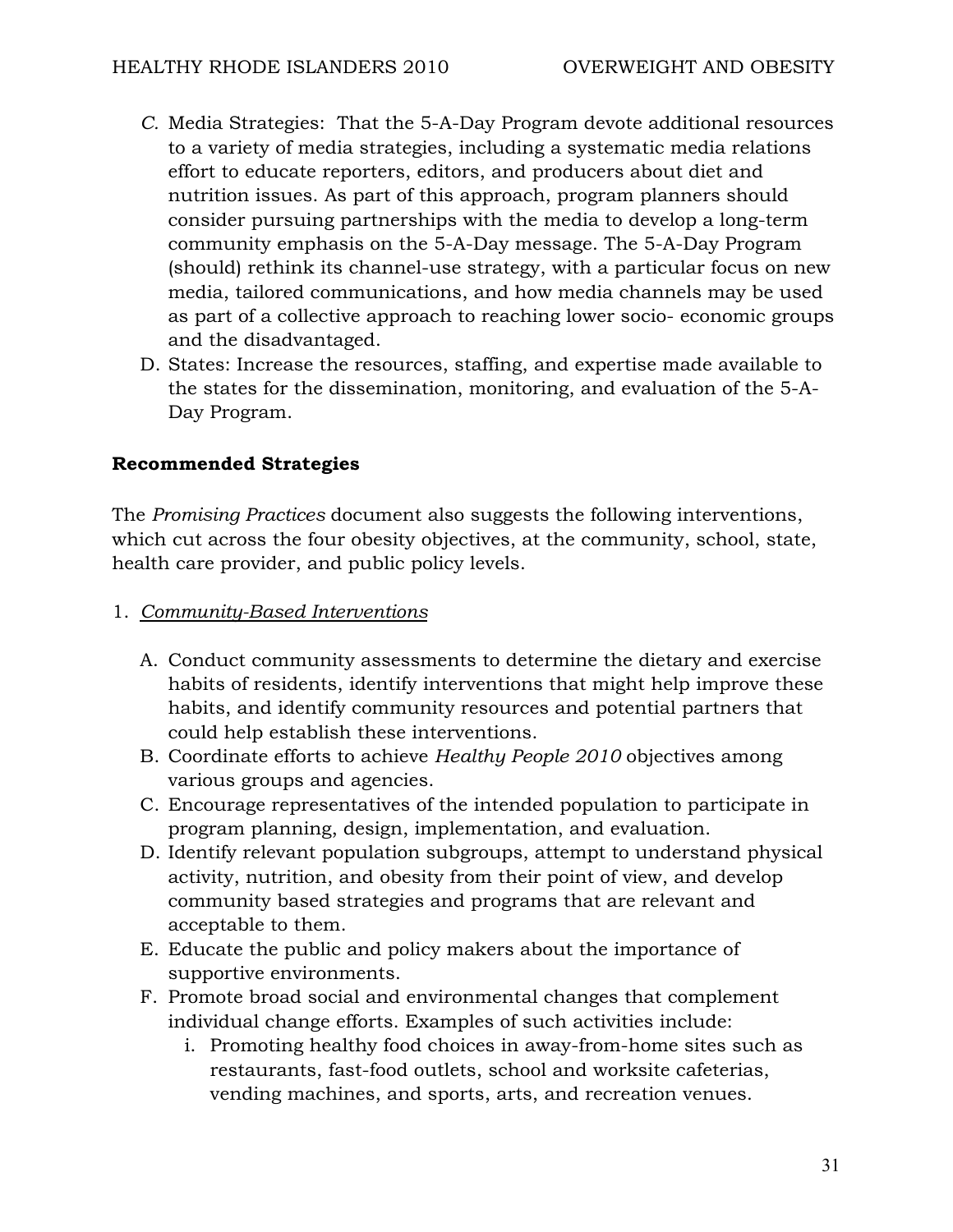- ii. Encouraging restaurants to label heart-healthy foods on menus and encouraging vending machine operators to include a certain percentage of choices low in fat, sodium, and sugar.
- G. Coordinating community resources and identifying consistent, convincing, culturally appropriate, and scientifically sound nutrition and physical activity messages delivered through health professionals, grocery stores, places of worship, schools, the media, parks and recreational facilities and programs, food service operations, and other pertinent channels.
- H. Improving lighting and security in public exercise areas such as walking paths (sidewalks, trails) and bike paths.
- I. Involving the Department of Agriculture as a key partner through programs such as WIC.
- J. Recruiting nontraditional partners such as food producers and retailers, bicycle-pedestrian coordinators, transportation planners, local land/urban planners, trail coordinators, violence-prevention advocates, and neighborhood associations.
- K. Encouraging employers to adopt policies that support physical activity and good nutrition, such as offering flex-time and providing healthy food options at worksite cafeterias.
- L. Demonstrating model physical activity and healthy nutrition policies, procedures, and practices at the worksites of state agencies.
- M. Ensuring that the public health benefits of both leisure-time and transportation-related physical activity are conveyed to state transportation agencies, urban planners, building designers, and officials responsible for zoning and transportation-investment decisions.

# 2. *School-Based Recommendations for Children and Adolescents*

- A. Use state funding to employ a full-time school health coordinator to work collaboratively with the state education department on school health issues related to nutrition and physical activity.
- B. Collaborate with the state department of education to employ a physical education/activity coordinator at the state department of education.
- C. Educate policy makers, health advocates, and the general public about the importance of requiring daily physical education classes and state-ofthe art nutrition education in the core curriculum for kindergarten through 12th grade.
- D. Collaborate with the state department of education to provide support, training, and technical assistance to help schools implement CDC school health guidelines for promoting healthy eating and physical activity and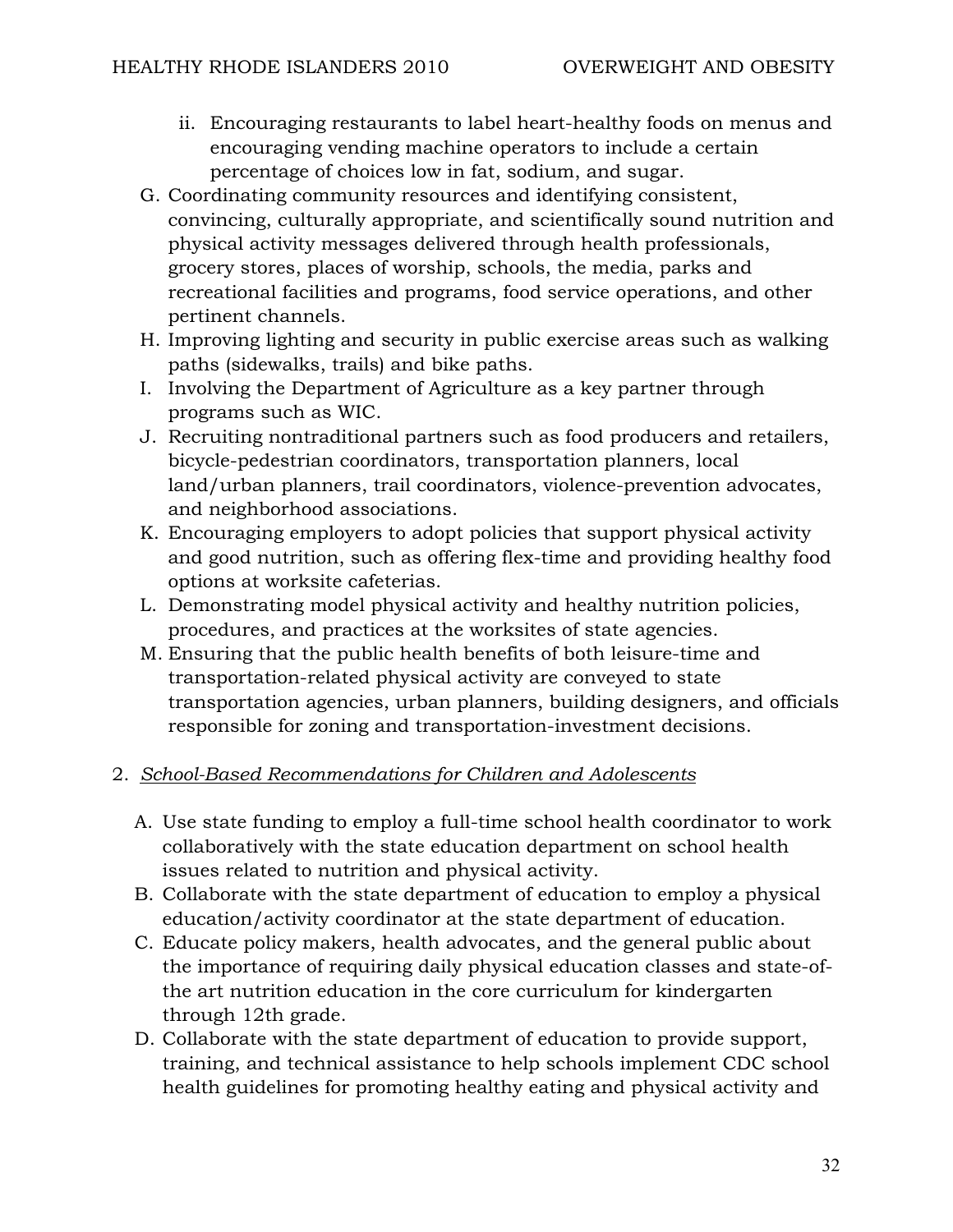use the tools that support the implementation of these guidelines (e.g., the *School Health Index* and *Fit, Healthy, and Ready to Learn*).

- E. Provide schools with the resources necessary to educate faculty and students about healthy eating and physical activity and implement curricula to promote healthy eating and physical activity.
- F. Encourage communities and businesses to support physical activity and nutrition programs for young people.
- G. Provide support, training, and technical assistance to help schools and community organizations achieve the following:
	- i. Create food service programs that are consistent with USDA school meal program regulations and physical education programs that are consistent with the National Standards for Physical Education.
	- ii. Create a healthy school nutrition environment in which appealing, healthy, and nutritious choices are available whenever and wherever food and beverages are offered to students.
	- iii. Provide before- and after-school extracurricular physical activity opportunities such as physical activity clubs, intramural activities, and interscholastic sports.
	- iv. Integrate physical activity and healthy eating into before- and afterschool childcare programs (e.g., extended-day programs).
	- v. Develop effective programs to increase the number of students walking to and from school.
	- vi. Develop and implement school health councils, which include community representation, to guide school health programs.
	- vii. Develop and implement effective employee health promotion programs and services.
	- viii. Evaluate school programs in healthy eating and physical activity and make improvements where needed.

# 3. *Health Care Programs*

- A. Work with health care plans to develop and use evidence-based standards of practice for delivering preventive services. At a minimum, health care plans should have standards of practice for assessing physical activity and nutrition and for assessing the effectiveness of clinical interventions.
- B. All children and adults enrolled in health care plans should have access to appropriate primary and secondary prevention care services related to physical activity and nutrition.
- C. Work with health care systems to ensure that their health care professionals are qualified to deliver preventive services related to physical activity and nutrition.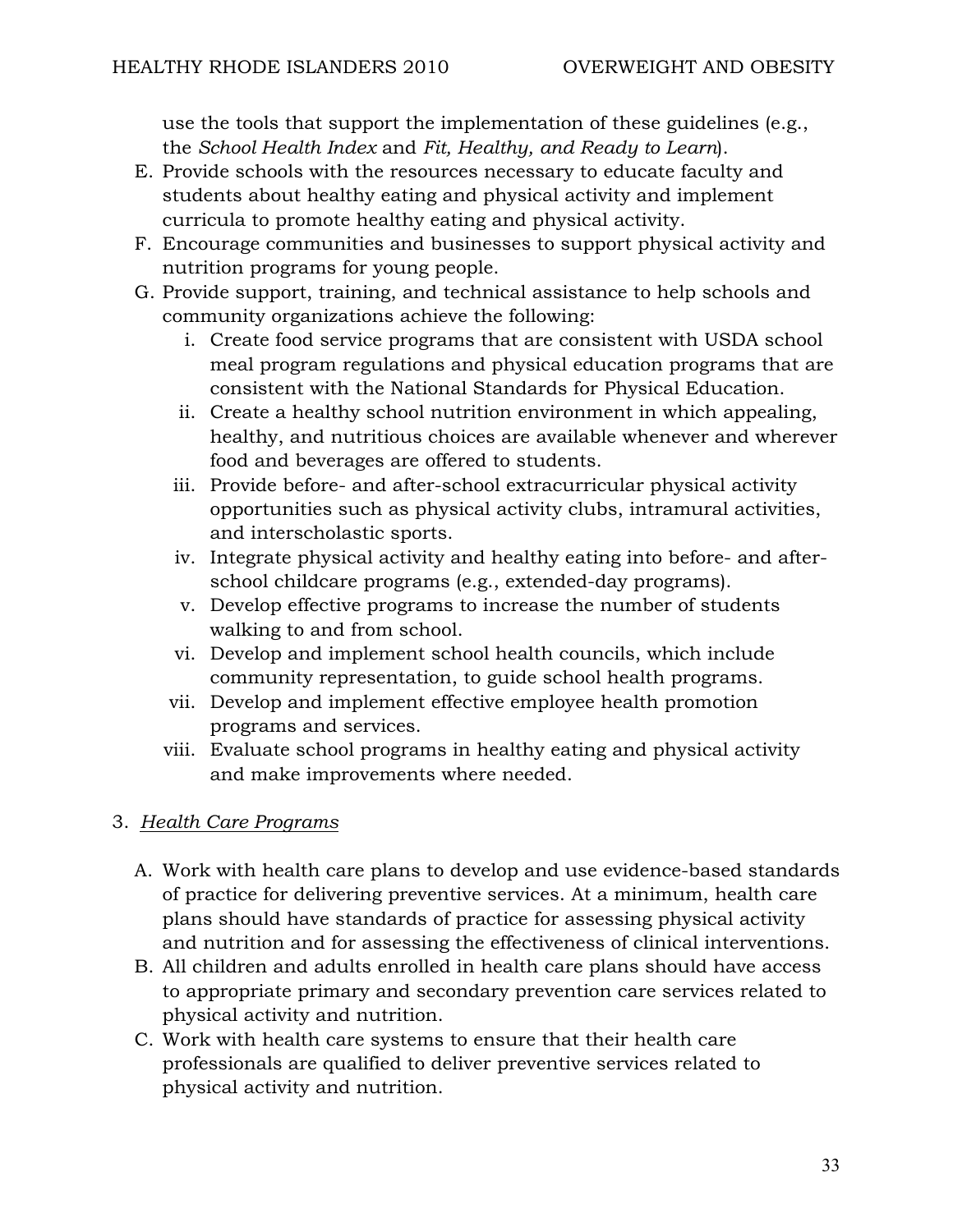- D. Work with plans to develop and evaluate prompts for counseling patients about nutrition, physical activity, and body weight regulation.
- E. Promote policies that either require or provide incentives for health care systems to include preventive services related to nutrition and physical activity as part of their benefit packages. Examples of policies that provide such incentives include reimbursing providers for preventive care and basing a health care system's quality-of-care rating at least in part on the quality of the preventive care it provides.
- F. Help health care plans coordinate their preventive care activities with community efforts to promote physical activity and healthy nutrition. The collaboration of the North Carolina Prevention Partners (www.ncpreventionpartners.org) illustrates how such a coordinated effort might function.
- G. Work with health care systems to include nutrition and physical activity indicators in the surveillance data they collect. These indicators can be used to evaluate the effectiveness of interventions to increase physical activity or improve nutrition among patients in the system.

# 4. *State and Local Infrastructure*

A. Program Management and Administration:

State health departments are uniquely positioned to lead efforts to integrate disparate programs related to nutrition, physical activity, and obesity prevention and control. The minimum staff requirements for this effort include a full-time, high-level person to coordinate the crosscutting nutrition and physical activity functions of the health department and its partners, a full-time physical activity coordinator, and a full-time nutrition coordinator. If necessary, in states with a small population, two people may perform these three roles.

B. Surveillance and Education:

A state plan for promoting healthy diets and physical activity should describe how the comprehensive state program will coordinate multiple categorical programs that in any significant way address nutrition, physical activity, or obesity prevention. Key elements should include a surveillance system for monitoring progress; a public communication and education program focusing on all segments of the population; coordination with other programs and services (e.g., cardiovascular health, diabetes, cancer control, minority health, and aging/social services); and strategic partnerships with state and local government entities, CDC Prevention Research Centers, academic institutions, and private organizations.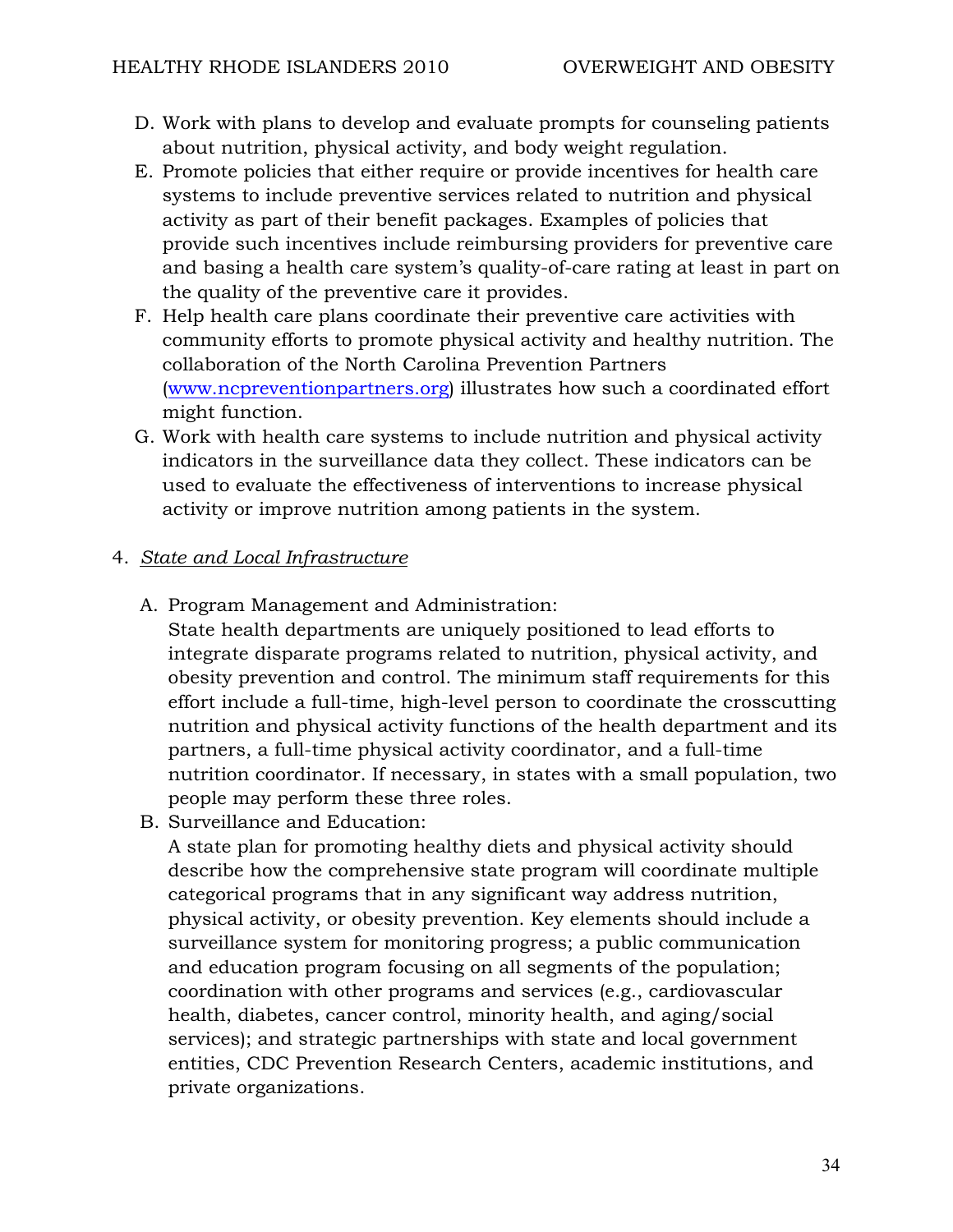# 5. *Policy*

In addition to convincing people to be more physically active and eat a healthier diet, public health organizations should work to create environments, systems, and policies that:

- A. Serve as passive inducements to being physically active and eating a healthy diet.
- B. Eliminate barriers to being active and eating a healthy diet.
- C. Provide explicit support, reinforcement, and inducements to making healthy choices such as taking stairs rather than riding elevators or eating fruits or vegetables instead of less healthy foods.
- D. Change cultural and organizational norms for physical activity and body weight.
- E. Establish themselves as partners in planning and decision-making on environmental and policy issues that affect people's eating and physical activity habits.

# **Worksite Recommendations**

In *HEALTHY WORKFORCE 2010, An Essential Health Promotion, Sourcebook for Employers, Large and Small,* the Partnership for Prevention recommends the following obesity-related interventions for employers:9

- 1. Provide healthy snacks in vending machines, in break rooms, and at company events.
- 2. Provide healthy meal choices in cafeterias and at company events.
- 3. Disseminate nutrition information to employees. For example, work with a weight management vendor to provide information about the nutritional content of cafeteria foods.
- 4. Subsidize healthy foods in the cafeteria or vending machines. (10¢ apples may be more appealing than \$1.00 candy bars.)
- 5. Choose health plans that cover programs to help enrollees with weight management.
- 6. Institute flexible work schedules so employees can participate in weight-loss programs.
- 7. Offer a health risk appraisal (HRA) to all employees, and follow-up with those at risk.
- 8. Ask voluntary health associations, health care providers, and/or public health agencies to offer onsite nutrition education classes.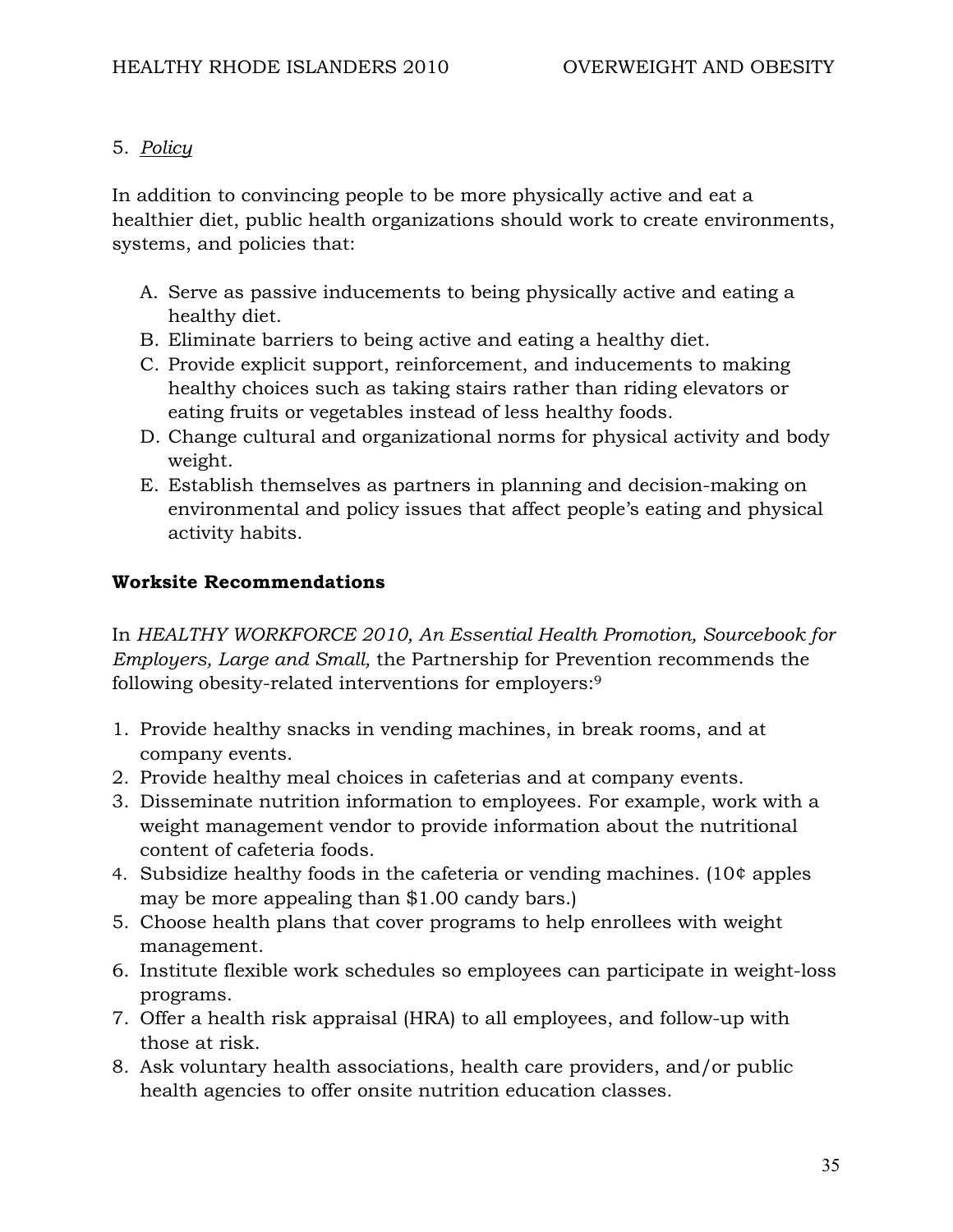- 9. If a group of employees are interested in losing weight, offer onsite fitness and weight-management programs. (Ask a dietician at your local health department or hospital about high quality vendors who offer worksite programs.)
- 10. Locate dietetics professionals near your worksite as a resource for employees who want information on healthy eating/meal planning or weight control. (Use the "find a dietician" service on the American Dietetic Association website: http://www.eatright.org/finddiet.html.)
- 11. Assign a fitness center "trainer" to each participant in weight management classes to help overweight employees meet health and fitness goals.
- 12. Offer financial incentives for employee participation in weight management programs. For example, offer full or partial reimbursement for the cost of the program or discount health insurance premiums and/or reduce copayments and deductibles after successful program completion.
- 13. Form a support group to help employees who are trying to lose weight.
- 14. Offer individual and group counseling to those struggling with weight loss.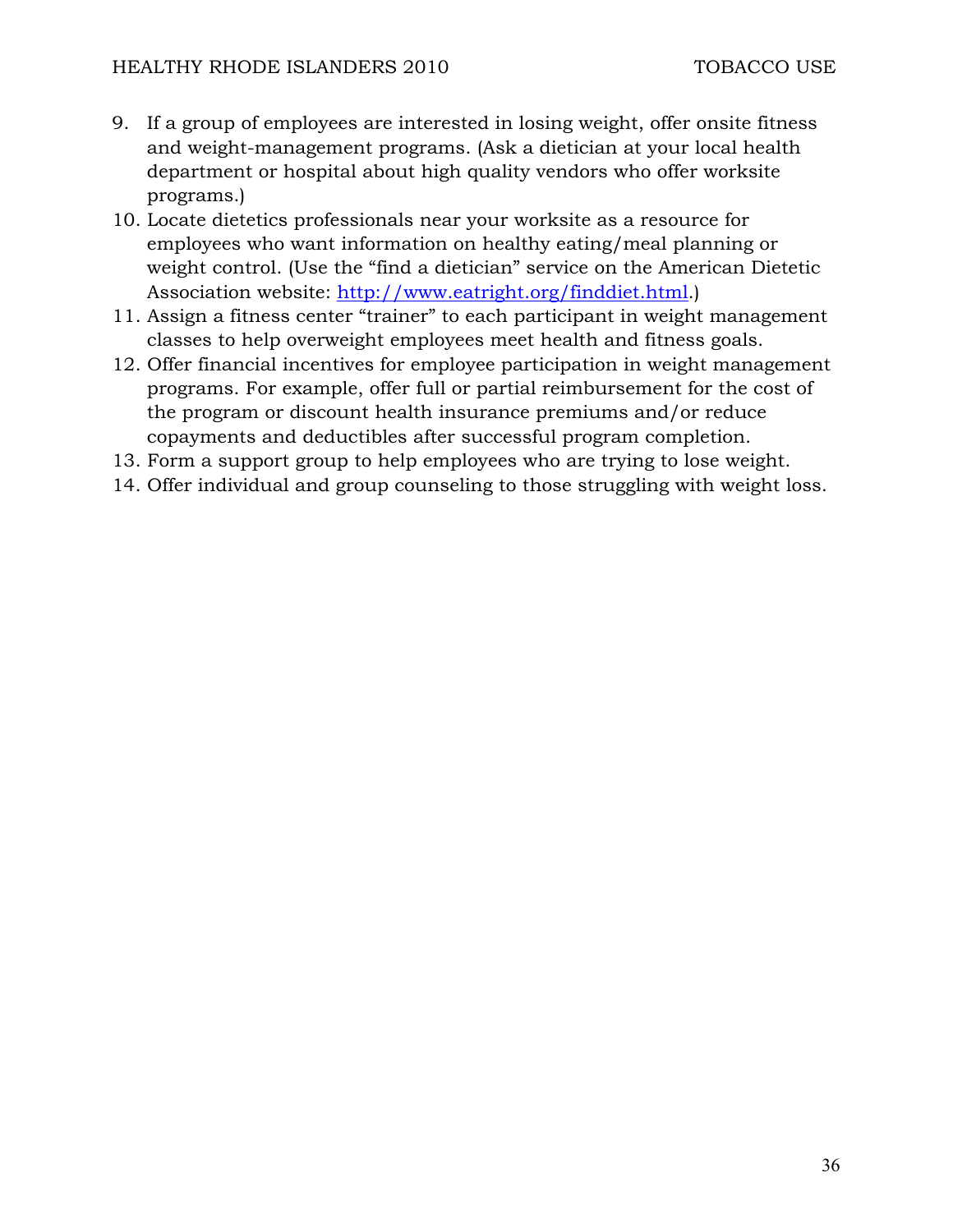# **TOBACCO USE**

**Objective 3-1: Reduce cigarette smoking by adults. Objective 3-2: Reduce cigarette smoking by adolescents.** 

## **SUMMARY**

Recommended interventions to meet the Tobacco Use objectives focus on efforts in four key areas: 1) Local community initiatives; 2) Health care system innovations; 3) Schools-based programs; and 4) Statewide action and policy. Community-based strategies include smoking bans, enforcement of laws regulating the sale of tobacco products to minors, and media/public relations/grassroots counter-marketing campaigns. Health care interventions include provider education, decreasing patient cost for treatment, and telephone "quit lines." School-based programs focus on implementing antitobacco curricula, tobacco-free campus policies, cessation assistance, and teacher and parent involvement and training. Finally, statewide action and policy can enhance and coordinate the efforts of local coalitions, implement legal and programmatic innovations on a statewide basis, and provide comprehensive surveillance of tobacco use and its consequences.

## **SPECIFIC INTERVENTIONS**

## **Strongly Recommended Strategies**

*The Community Guide* found "Strong Evidence" to classify the following interventions as "Strongly Recommended Strategies:" 10

*1. Smoking bans and restrictions*

Smoking bans and restrictions are policies, regulations, and laws that limit smoking in workplaces and other public areas. Smoking bans prohibit smoking entirely; smoking restrictions limit smoking to designated areas.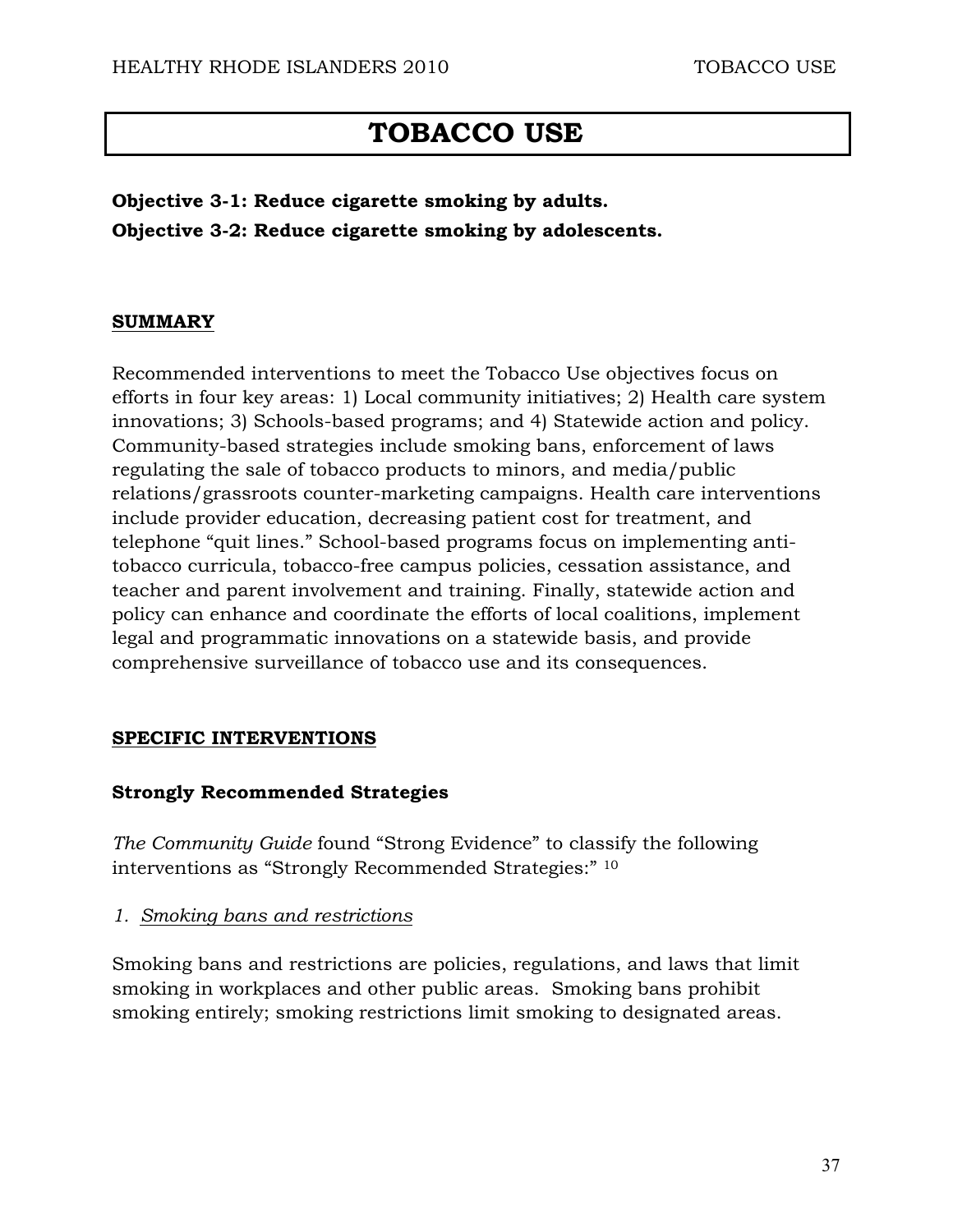# *2. Increasing the unit price for tobacco products*

The unit price for tobacco products can be increased by raising the product excise tax through legislation at the state or national level. In several states, excise tax increases have provided revenue for comprehensive tobacco use prevention and control programs.

# *3. Mass media education (campaigns) combined with other interventions*

Messages are developed through formative research, and use broadcast messages on television and radio, although other formats, such as billboards, print media, and movies have been used. Campaigns are conducted over long periods of time and employ brief, recurring messages to inform and motivate individuals to quit or remain tobacco-free.

# *4. Provider reminder + Provider education (with or without patient education)*

Efforts to increase the number of people who stop using tobacco include prompting healthcare providers to identify tobacco-suing patients and to discuss with them the importance of quitting ("provider reminder"), an education program for providers, so that they can help their patients quit tobacco use ("provider education"), and self-help materials for patients interested in quitting ("patient education").

# *5. Patient telephone support (quit lines) when combined with other interventions*

These programs are organized efforts to help tobacco users quit and not start using tobacco again. They provide one or more sessions of counseling or assistance, usually delivered by trained counselors or healthcare providers. Help is delivered in one of two ways: either the tobacco user places a call requesting help, or the professional guiding the effort to quit calls the user to offer help or returns a call from a user who requested help. These telephone sessions, which usually follow a standardized approach to providing advice and counseling, are often combined with other efforts, such as distribution of materials about quitting, formal individual or group counseling, or nicotine replacement therapies (including patches or gum).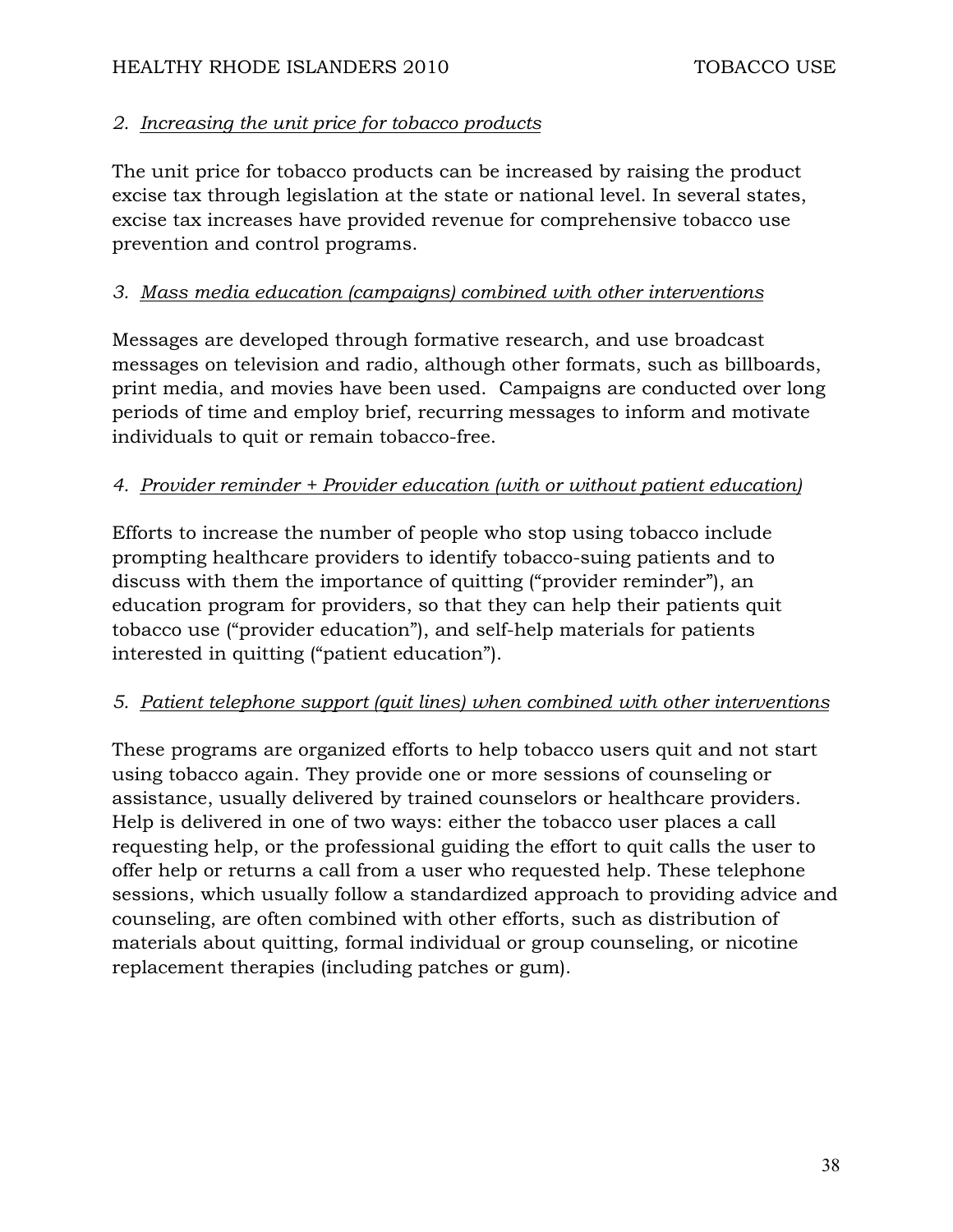## **Recommended Strategies**

*The Community Guide* categorized the following as having "Sufficient Evidence" to be considered a "Recommended Strategy."

## *1. Provider reminder systems (alone)*

Provider reminders involve efforts to identify patients who use tobacco products and to prompt healthcare providers to discuss with these patients the importance of quitting. Providers receive these reminders through stickers on patients' charts, vital sign stamps, medical record flow sheets, checklists, and by computer. Provider reminders are often combined with other approaches. In the seven qualifying studies, the evaluated techniques for prompting providers were chart prompts or stickers, "expanded vital signs" that include status of tobacco use, and flow sheets.

*2. Reducing patient out-of-pocket costs for effective treatments for tobacco use and dependence.*

These programs include efforts to reduce the financial barriers that may stop patients from using cessation therapies. Techniques include providing the services within the healthcare system, or providing coverage for or reimbursement of patients for expenditures on (1) cessation groups or (2) nicotine replacement or other pharmacological therapies.

# **Strategies with Insufficient Evidence to Determine Effectiveness**

- 1. Community education to reduce ETS exposure in the home environment
- 2. Smoking cessation (short-term media broadcast) series
- 3. Smoking cessation contests
- 4. Provider education programs (alone)
- 5. Provider feedback system

## **Other Recommendations from the CDC**

In addition to *The Community Guide's* recommendations, in 1999, the CDC published a guide to *Best Practices for Comprehensive Tobacco Control Programs,* which listed interventions "determined by evidence-based analyses of comprehensive State tobacco control programs."11 While listing nine separate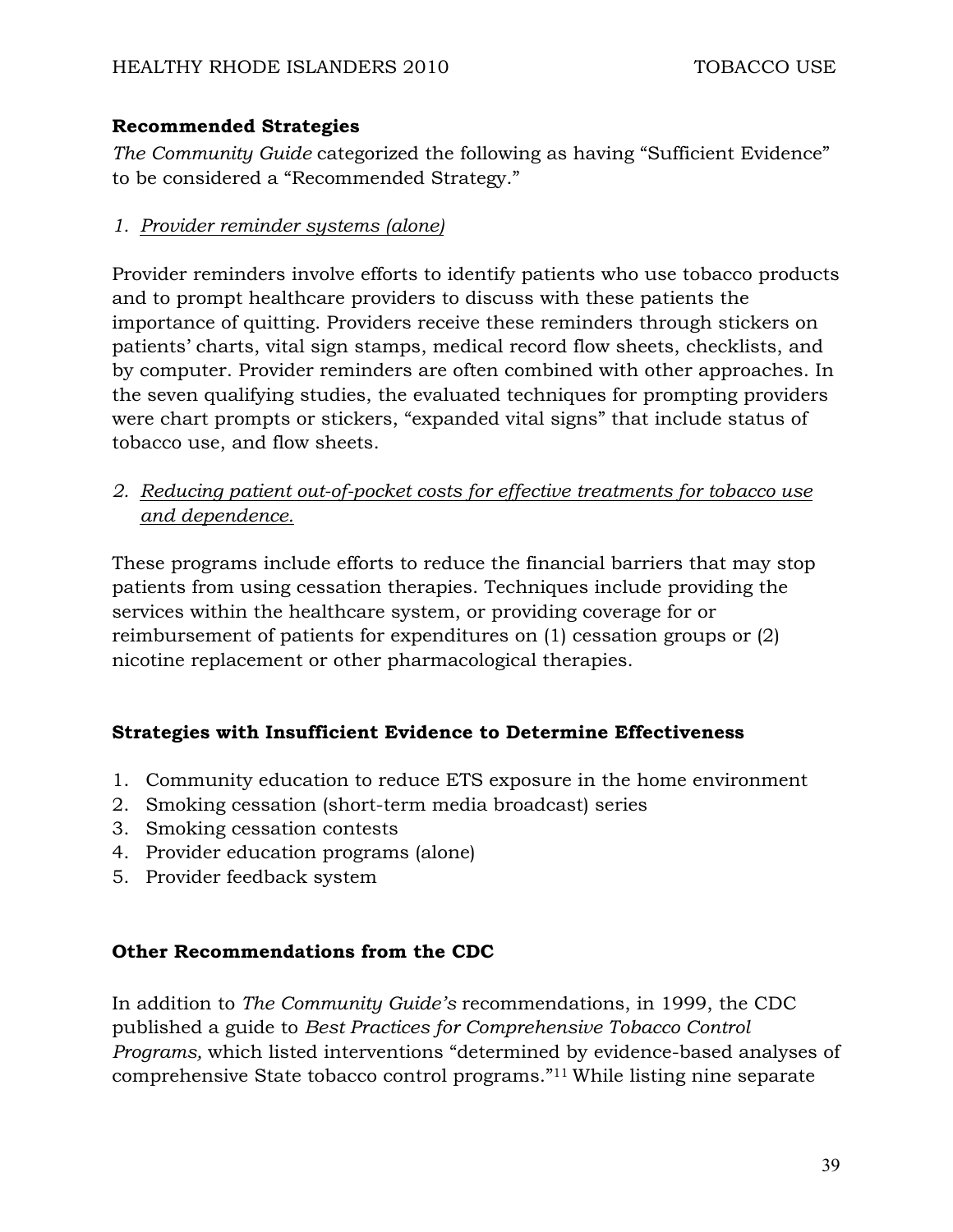categories, the report emphasized the importance of developing a comprehensive set of interventions that work together to reduce tobacco use.

They include:

- 1. Community Programs to Reduce Tobacco Use
- 2. Chronic Disease Programs to Reduce the Burden of Tobacco-Related Diseases
- 3. School Programs
- 4. Enforcement
- 5. Statewide Programs
- 6. Counter-Marketing
- 7. Cessation Programs
- 8. Surveillance and Evaluation
- 9. Administration and Management

The report listed the following interventions for each category (also listing the cost for each, which can be found at http://www.cdc.gov/tobacco/bestprac.htm):

*1. Community Programs to Reduce Tobacco Use* 

Local community programs cover a wide range of prevention activities including engaging youth in developing and implementing tobacco control interventions; developing partnerships with local organizations; conducting educational programs for young people, parents, enforcement officials, community and business leaders, health care providers, school personnel, and others; and promoting governmental and voluntary policies to promote clean indoor air, restrict access to tobacco products, provide coverage for treatment, and achieve other policy objectives. In California and Massachusetts, local coalitions and programs have been instrumental in achieving policy and program objectives.

# *2. Chronic Disease Programs to Reduce the Burden of Tobacco-Related Diseases*

Even if current tobacco use were to stop, the residual burden of disease among past users would cause disease for decades to come. As part of a comprehensive tobacco control program, communities can focus attention directly on tobacco-related diseases both to prevent them and to detect them early. The following are examples of such disease programs:

- A. Cardiovascular disease prevention
- B. Asthma prevention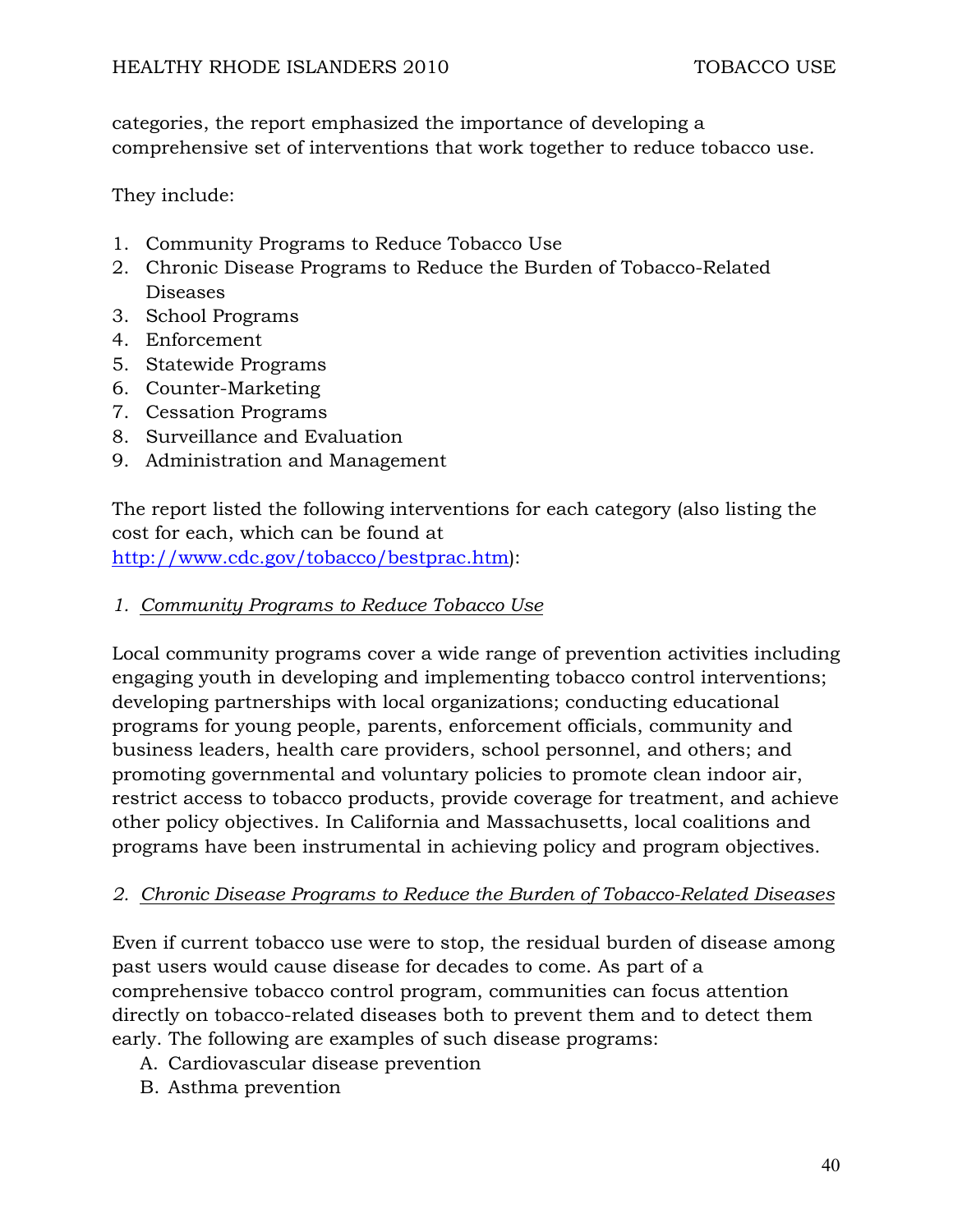- C. Oral health programs
- D. Cancer registries

Examples of activities to reduce the burden of these diseases include:

- A. Implementing community interventions that link tobacco control interventions with cardiovascular disease prevention
- B. Developing counter-marketing to increase awareness of environmental tobacco smoke (ETS) as a trigger for asthma
- C. Training dental providers to counsel their patients on the role of tobacco use in the development of oral cancer
- D. Expanding cancer registries to monitor tobacco related cancers

## *3. School Programs*

School program activities include implementing CDC's *Guidelines for School Health Programs to Prevent Tobacco Use and Addiction*, which call for tobaccofree policies, evidence-based curricula, teacher training, parental involvement, and cessation services; implementing evidence-based curricula identified through CDC's Research to Classroom Project; and linking school-based efforts with local community coalitions and statewide media and educational campaigns.

## *4. Enforcement*

Enforcement of tobacco control policies enhances their efficacy by deterring violators and by sending a message to the public that community leaders believe these policies are important. The two primary policy areas that require enforcement activity are restrictions on minors' access to tobacco and on smoking in public places. State efforts should be coordinated with Food and Drug Administration (FDA) and Substance Abuse and Mental Health Services Administration (SAMHSA) Federal programs.

Examples of enforcement activities include:

- A. Conducting frequent retailer compliance checks (four per outlet per year, funds permitting) to identify retailers who sell tobacco to minors.
- B. Imposing a graduated series of civil penalties on the retailer, including license revocation if possible.
- C. Eliminating tobacco vending machines and self-service displays in stores accessible to young people.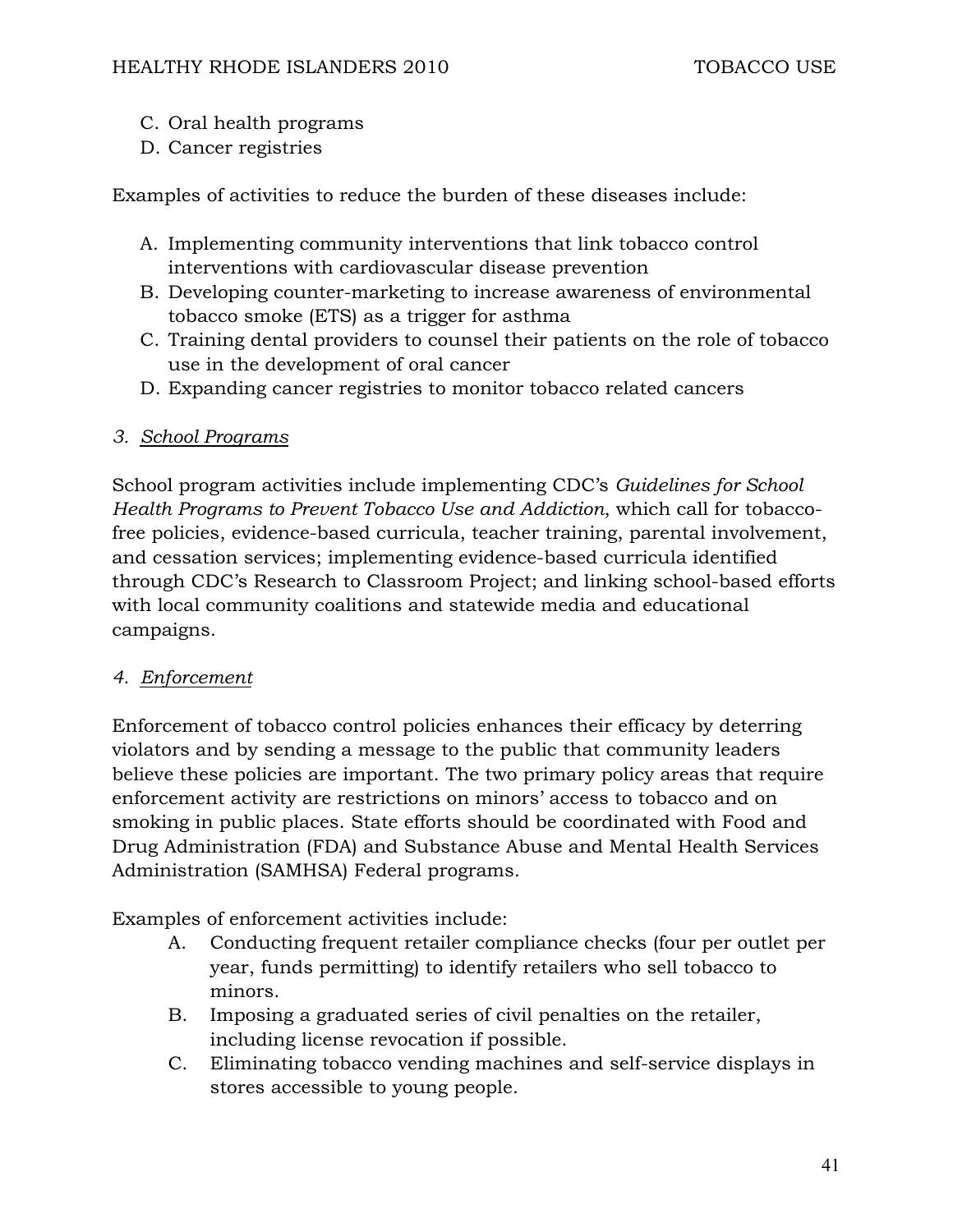D. Providing comprehensive merchant education, including information on health effects, can deter retailer violators.

# *5. Clean Indoor Air*

The health of nonsmokers is protected by the enforcement of public and private policies that reduce or eliminate exposure to environmental tobacco smoke (ETS). Studies have shown that enforcement of worksite smoking bans protects nonsmokers and decreases the number of cigarettes that employees smoke during the workday. Enforcement of clean indoor air laws is generally passive: complaints by the public are investigated by State or local officials who base enforcement on a graduated series of civil warnings and penalties. Before smoking restrictions are implemented, educating the public, employers, and employees about the health effects of ETS and the need for these restrictions can build support for the restrictions and increase compliance. Examples of enforcement activities include:

- A. Establishing and publicizing telephone hotlines for reporting violations of clean indoor air ordinances and laws and investigating reports received.
- B. Reporting violations noted by State officials performing health, environmental, and other routine inspections.

## *6. Statewide Programs*

Statewide projects can increase the capacity of local programs by providing technical assistance on evaluating programs, promoting media advocacy, implementing smoke-free policies, and reducing minors' access to tobacco. Supporting organizations that have statewide access to racial, ethnic, and diverse communities can help eliminate the disparities in tobacco use among the State's various population groups. Statewide and regional grants to organizations representing cities, business and professional groups, law enforcement, and youth groups inform their members about tobacco control issues and encourage their participation in local efforts.

Statewide programs in California, Massachusetts, and Oregon have included the following elements:

- A. Funding multicultural organizations and networks to collect data and develop and implement culturally appropriate interventions.
- B. Sponsoring local, regional, and statewide training, conferences, and technical assistance on best practices for effective tobacco use prevention and cessation programs.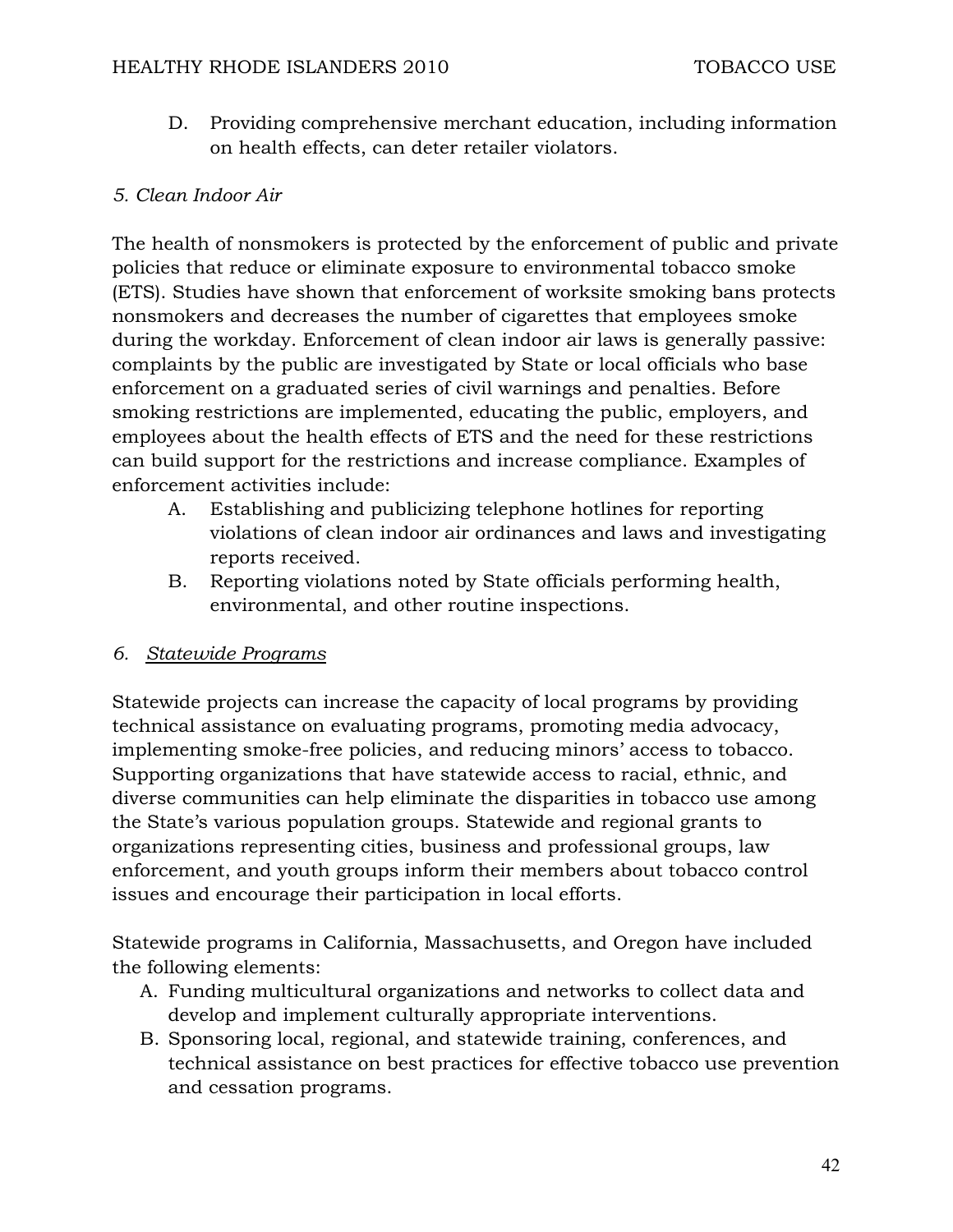- C. Supporting innovative demonstration and research projects to prevent youth tobacco use, promote cessation and the implementation of tobacco use counseling and treatment for young people and adults, and promote smoke-free communities.
- D. Direct funding provided to statewide organizations can mobilize their organizational assets to strengthen community resources. For example, nongovernmental partners may be better equipped than state governments to reach specific populations, including women, racial/ethnic minority populations, and blue-collar workers. Involving culturally diverse communities in the planning and implementation of tobacco control efforts has been shown to be effective.

## *7. Counter-Marketing*

Counter-marketing attempts to counter pro-tobacco influences and increase pro-health messages and influences throughout a state, region, or community. Counter-marketing consists of a wide range of efforts including paid television, radio, billboard, and print counter-advertising at the State and local level; media advocacy and other public relations techniques using such tactics as press releases, local events, and health promotion activities; and efforts to reduce or replace tobacco industry sponsorship and promotions. Countermarketing activities can promote smoking cessation and decrease the likelihood of initiation. They also can have a powerful influence on public support for tobacco control interventions, and can create a supportive climate for school and community efforts. Counter-marketing campaigns are a primary activity in all states with comprehensive tobacco control programs.

## *8. Cessation Programs*

Strategies to help people quit smoking can yield significant health and economic benefits. Effective cessation strategies include brief advice by medical providers, counseling, and pharmacotherapy. In addition, system changes (e.g., tobacco-use screening systems, clinician training, and insurance coverage for proven treatments) are critical to the success of cessation interventions. State action should include establishing population-based treatment programs such as telephone cessation helplines; covering treatment of tobacco use under both public and private insurance; and eliminating cost barriers to treatment for underserved populations, particularly the uninsured.

## *9. Surveillance and Evaluation*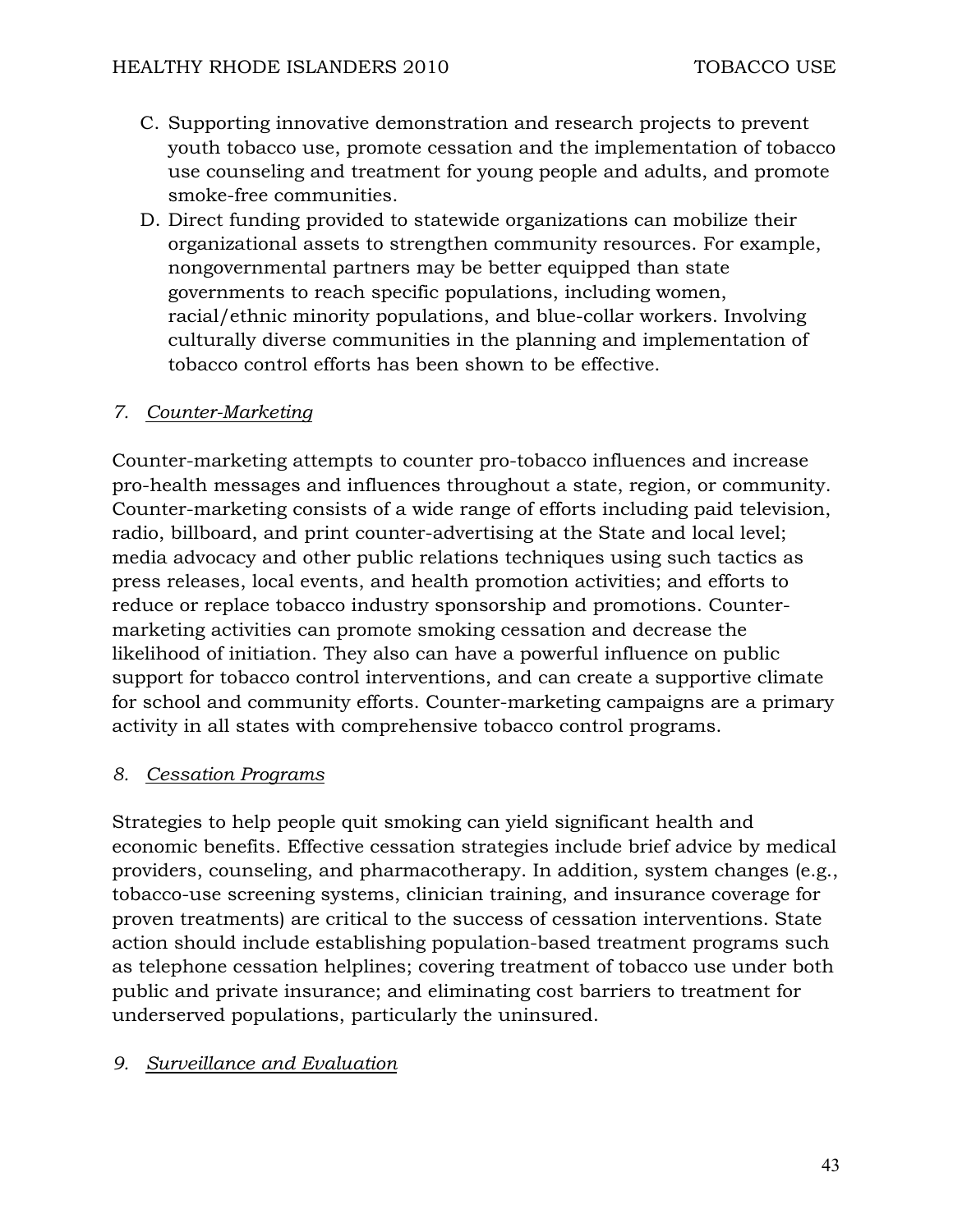A surveillance and evaluation system monitors program accountability for state policymakers and others responsible for fiscal oversight. Surveillance is the monitoring of tobacco-related behaviors, attitudes, and health outcomes at regular intervals of time. Program evaluation efforts build upon surveillance systems by linking statewide and local program efforts to progress in achieving intermediate and primary outcome objectives.

## *10. Administration and Management*

An effective tobacco control program requires a strong management structure to facilitate coordination of program components, involvement of multiple state agencies (e.g., health, education, and law enforcement) and levels of local government, and partnerships with statewide voluntary health organizations and community groups. In addition, administration and management systems are required to prepare and implement contracts and to provide fiscal and program monitoring.

## **Clinical Recommendations**

In *Treating Tobacco Use and Dependence,* a Public Health Service-sponsored Clinical Practice Guideline, a panel of government and nonprofit authorities on the subject conducted a comprehensive review of existing literature and solicited expert opinions, resulting in the following recommendations for health care providers and health care systems:<sup>12</sup>

- 1. Tobacco dependence is a chronic condition that often requires repeated intervention. However, effective treatments exist that can produce long-term or even permanent abstinence.
- 2. Because effective tobacco dependence treatments are available, every patient who uses tobacco should be offered at least one of these treatments:
	- A. Patients *willing* to try to quit tobacco use should be provided treatments identified as effective in this guideline.
	- B. Patients *unwilling* to try to quit tobacco use should be provided a brief intervention designed to increase their motivation to quit.
- 3. It is essential that clinicians and health care delivery systems (including administrators, insurers, and purchasers) institutionalize the consistent identification, documentation, and treatment of every tobacco user seen in a health care setting.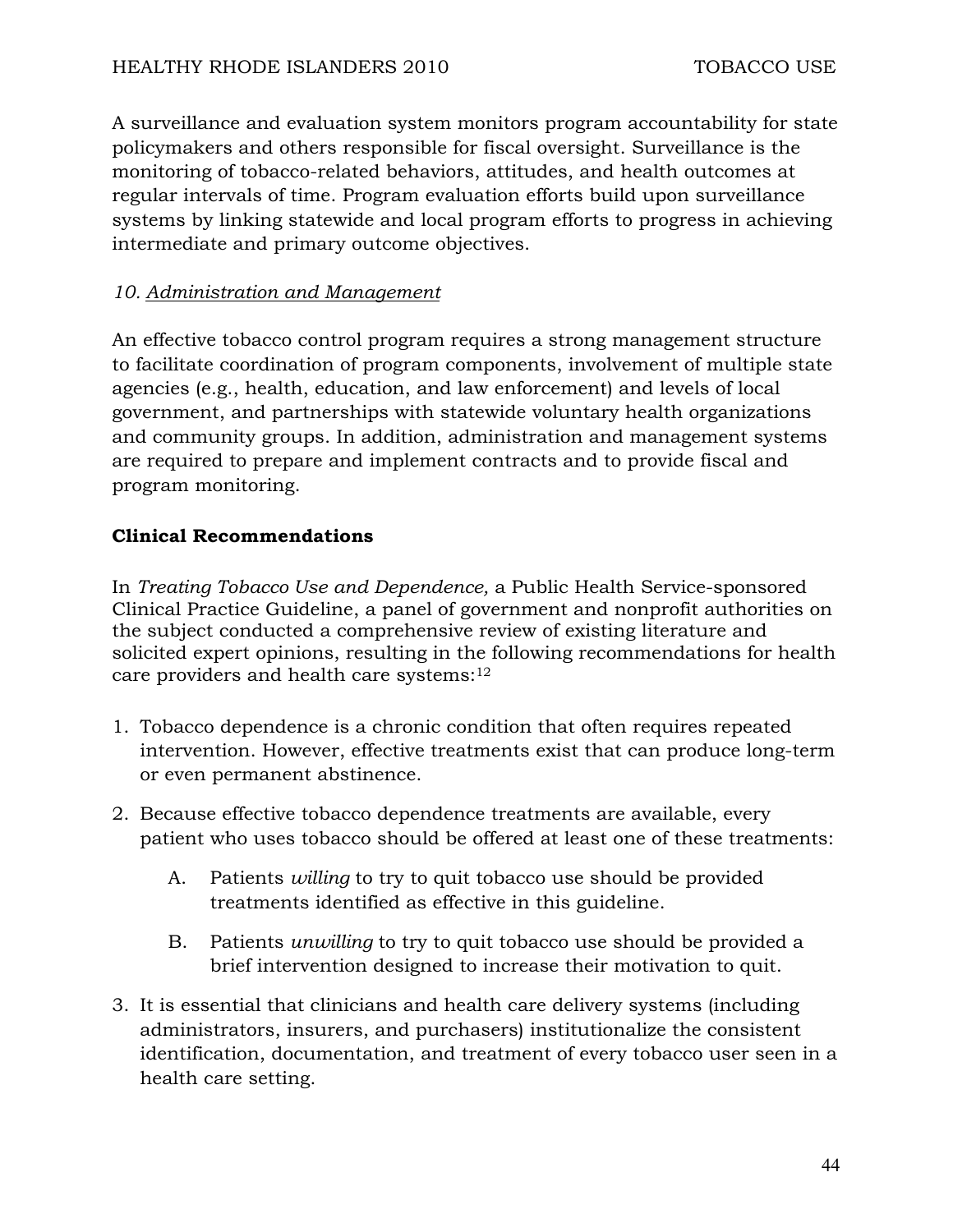- 4. Brief tobacco dependence treatment is effective, and every patient who uses tobacco should be offered at least brief treatment.
- 5. There is a strong dose-response relationship between the intensity of tobacco dependence counseling and its effectiveness. Treatments involving person-to-person contact (via individual, group, or proactive telephone counseling) are consistently effective, and their effectiveness increases with treatment intensity (e.g., minutes of contact).
- 6. Three types of counseling and behavioral therapies were found to be especially effective and should be used with all patients attempting tobacco cessation:
	- A. Provision of practical counseling (problem-solving/skills training);
	- B. Provision of social support as part of treatment (intra-treatment social support); and
	- C. Help in securing social support outside of treatment (extra-treatment social support).
- 7. Numerous effective pharmacotherapies for smoking cessation now exist. Except in the presence of contraindications, these should be used with all patients attempting to quit smoking.
	- A. Five *first-line* pharmacotherapies were identified that reliably increase long-term smoking abstinence rates:
		- i. Bupropion SR
		- ii. Nicotine gum
		- iii. Nicotine inhaler
		- iv. Nicotine nasal spray
		- v. Nicotine patch
	- B. Two *second-line* pharmacotherapies were identified as efficacious and may be considered by clinicians if first-line pharmacotherapies are not effective:
		- i. Clonidine
		- ii. Nortriptyline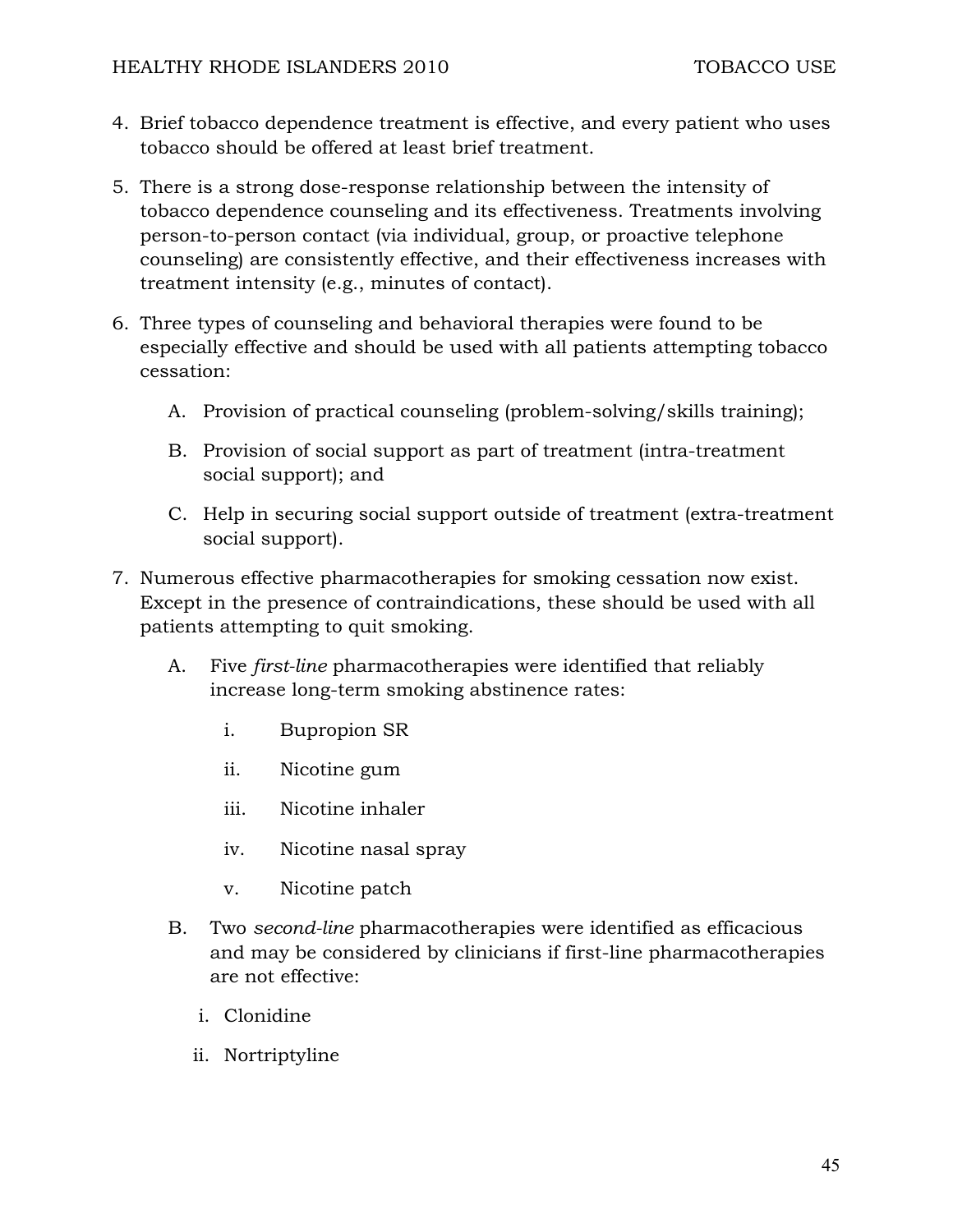- iii. Over-the-counter nicotine patches are effective relative to placebo, and their use should be encouraged.
- 8. Tobacco dependence treatments are both clinically effective and costeffective relative to other medical and disease prevention interventions. As such, insurers and purchasers should ensure that:
	- A. All insurance plans include the counseling and pharmacotherapeutic treatments identified as effective in this guideline as a reimbursed benefit; and
	- B. Clinicians are reimbursed for providing tobacco dependence treatment just as they are reimbursed for treating other chronic conditions.

## **Worksite Recommendations**

In *HEALTHY WORKFORCE 2010, An Essential Health Promotion, Sourcebook for Employers, Large and Small,* the Partnership for Prevention recommends the following tobacco-related interventions for employers:<sup>13</sup>

- 1. Prohibit smoking at the workplace.
- 2. Offer employees and their spouses smoking cessation classes to help them quit.
- 3. Offer a health risk appraisal (HRA) to all employees, and follow up with tobacco users.
- 4. Work with your health plan to ensure coverage for all tobacco use cessation services recommended by the U.S. Public Health Service (USPHS)—including primary care visits for smoking cessation with no copayment and all cessation pharmaceuticals approved by the U.S. Food and Drug Administration with usual pharmacy co-pays. (Guidelines entitled "Treating Tobacco Use and Dependence" can be found at www.surgeongeneral.gov/tobacco/default.htm)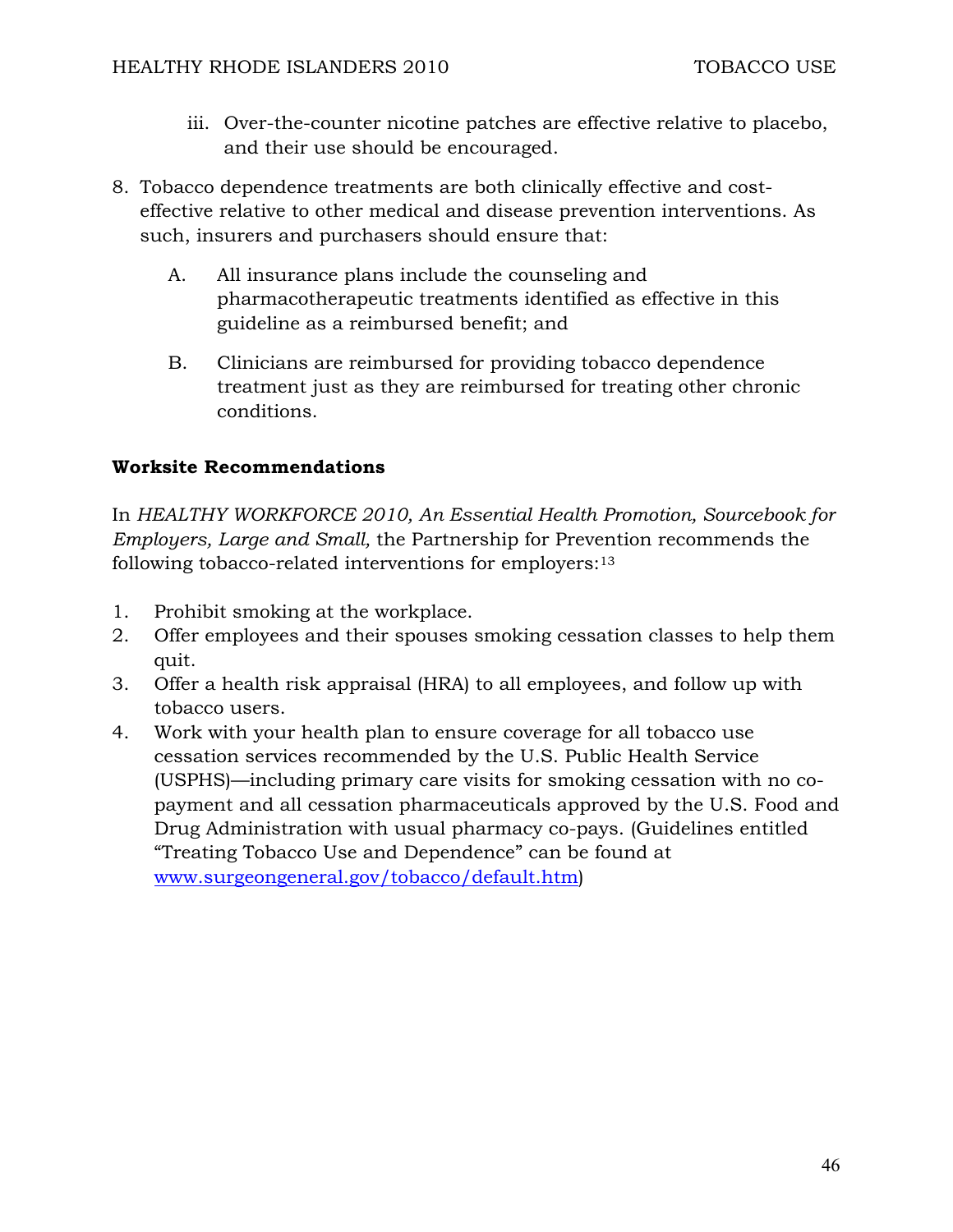# **SUBSTANCE ABUSE**

**Objective 4-1: Increase the proportion of adolescents not using alcohol or any illicit drugs during the past 30 days.** 

**Objective 4-2: Reduce the proportion of adults using any illicit drug during the past 30 days.** 

**Objective 4-3: Reduce binge drinking by adults in the past 30 days.** 

#### **INTERVENTION SUMMARY**

Recommended interventions to meet the Substance Abuse objectives center on efforts in four key areas: 1) Individually tailored strategies and programs; 2) Family-based approaches; 3) School-based approaches; and 4) Communitywide efforts. In each of these categories, strategies directed specifically at young people should focus on a comprehensive approach that goes beyond one-time activities, helps participants build social skills, involves and improves their relationship with their families, focuses on individual and family strengths instead of weaknesses, provides positive alternatives for substance use for high risk youth and their peers, and addresses community norms, policies, and laws that affect substance use.

## **SPECIFIC INTERVENTIONS**

## **SAMHSA: Domains of Recommended Strategies**

The Center for Substance Abuse Prevention (CSAP) of the Substance Abuse and Mental Health Services Administration (SAMHSA) has identified six critical domains related to effective substance abuse prevention programs in the document *Principles of Substance Abuse Prevention.14*

#### *Individual Domain*

- 1. Build social and personal skills.
- 2. Design culturally sensitive interventions.
- 3. Cite immediate consequences.
- 4. Combine information dissemination and media campaigns with other interventions.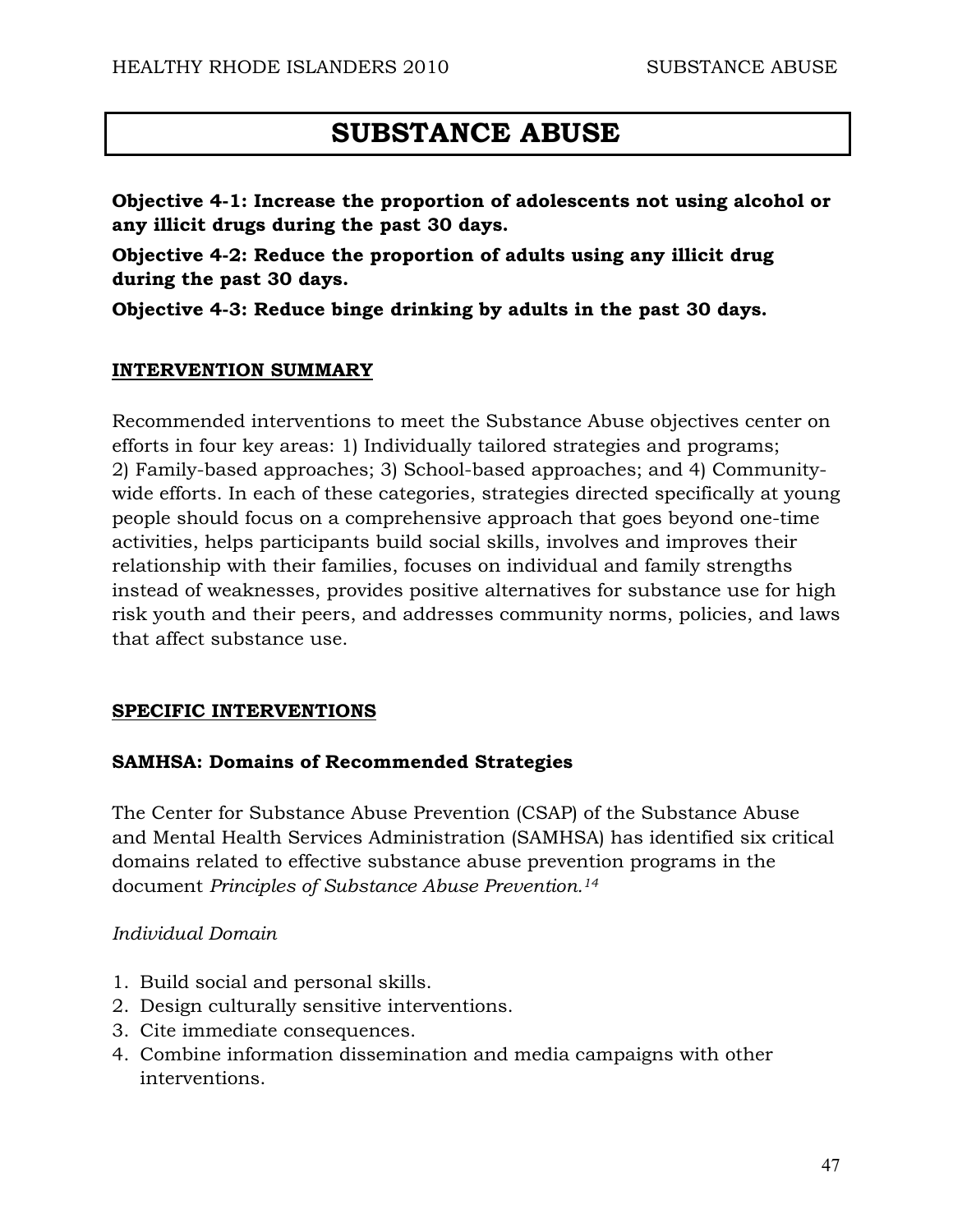- 5. Provide positive alternatives to help youth in high-risk environments develop personal and social skills in a natural and effective way.
- 6. Recognize that relationships exist between substance use and a variety of other adolescent health problems.
- 7. Incorporate problem identification and referral into prevention programs.
- 8. Provide transportation to prevention and treatment programs.

# *Family Domain*

- 1. Target the entire family.
- 2. Help develop bonds among parents in programs; provide meals, transportation, and small gifts; sponsor family outings; and ensure cultural sensitivity.
- 3. Help minority families respond to cultural and racial issues.
- 4. Develop parenting skills.
- 5. Emphasize family bonding.
- 6. Offer sessions where parents and youth learn and practice skills.
- 7. Train parents to both listen and interact.
- 8. Train parents to use positive and consistent discipline techniques.
- 9. Promote new skills in family communication through interactive techniques.
- 10. Employ strategies to overcome parental resistance to family-based programs.
- 11. Improve parenting skills and child behavior with intensive support.
- 12. Improve family functioning through family therapy when indicated.
- 13. Explore alternative community sponsors and sites for schools.
- 14. Videotape training and education.

# *Peer Domain*

- 1. Structure alternative activities and supervise alternative events.
- 2. Incorporate social and personal skills-building opportunities.
- 3. Design intensive alternative programs that include a variety of approaches and a substantial time commitment.
- 4. Communicate peer norms against use of alcohol and illicit drugs.
- 5. Involve youth in the development of alternative programs.
- 6. Involve youth in peer-led interventions or interventions with peer-led components.
- 7. Counter the effects of deviant norms and behaviors by creating an environment for youth with behavior problems to interact with other nonproblematic youth.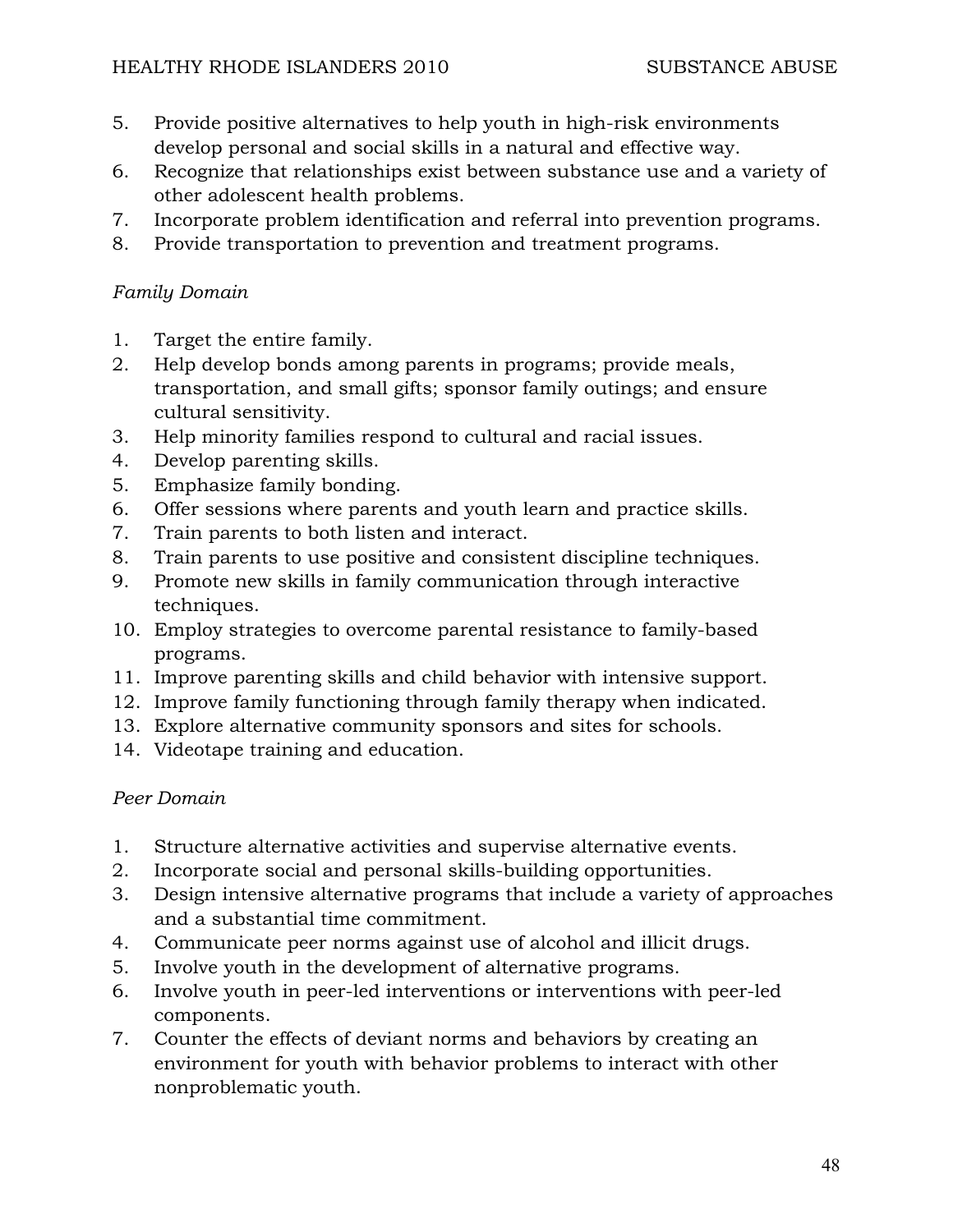## *School Domain*

- 1. Avoid relying solely on knowledge-oriented interventions designed to supply information about negative consequences.
- 2. Correct misconceptions about the prevalence of use in conjunction with other educational approaches.
- 3. Involve youth in peer-led interventions or interventions with peer-led components.
- 4. Give students opportunities to practice newly acquired skills through interactive approaches.
- 5. Help youth retain skills through booster sessions.
- 6. Involve parents in school-based approaches.
- 7. Communicate a commitment to substance abuse prevention in school policies.

# *Community Domain*

- 1. Develop integrated, comprehensive prevention strategies rather than onetime community-based events.
- 2. Control the environment around schools and other areas where youth gather.
- 3. Provide structured time with adults through mentoring.
- 4. Increase positive attitudes through community service.
- 5. Achieve greater results with highly involved mentors.
- 6. Emphasize the costs to employers of workers' substance use and abuse.
- 7. Communicate a clear company policy on substance abuse.
- 8. Include representatives from every organization that plays a role in fulfilling coalition objectives.
- 9. Retain active coalition members by providing meaningful rewards.
- 10. Define specific goals and assign specific responsibility for their achievement to subcommittees and task forces.
- 11. Ensure planning and clear understanding for coalition effectiveness.
- 12. Set outcome-based objectives.
- 13. Support a large number of prevention activities.
- 14. Organize at the neighborhood level.
- 15. Assess progress from an outcome-based perspective and make adjustments to the plan of action to meet goals.
- 16. Involve paid coalition staff as resource providers and facilitators rather than as direct community organizers.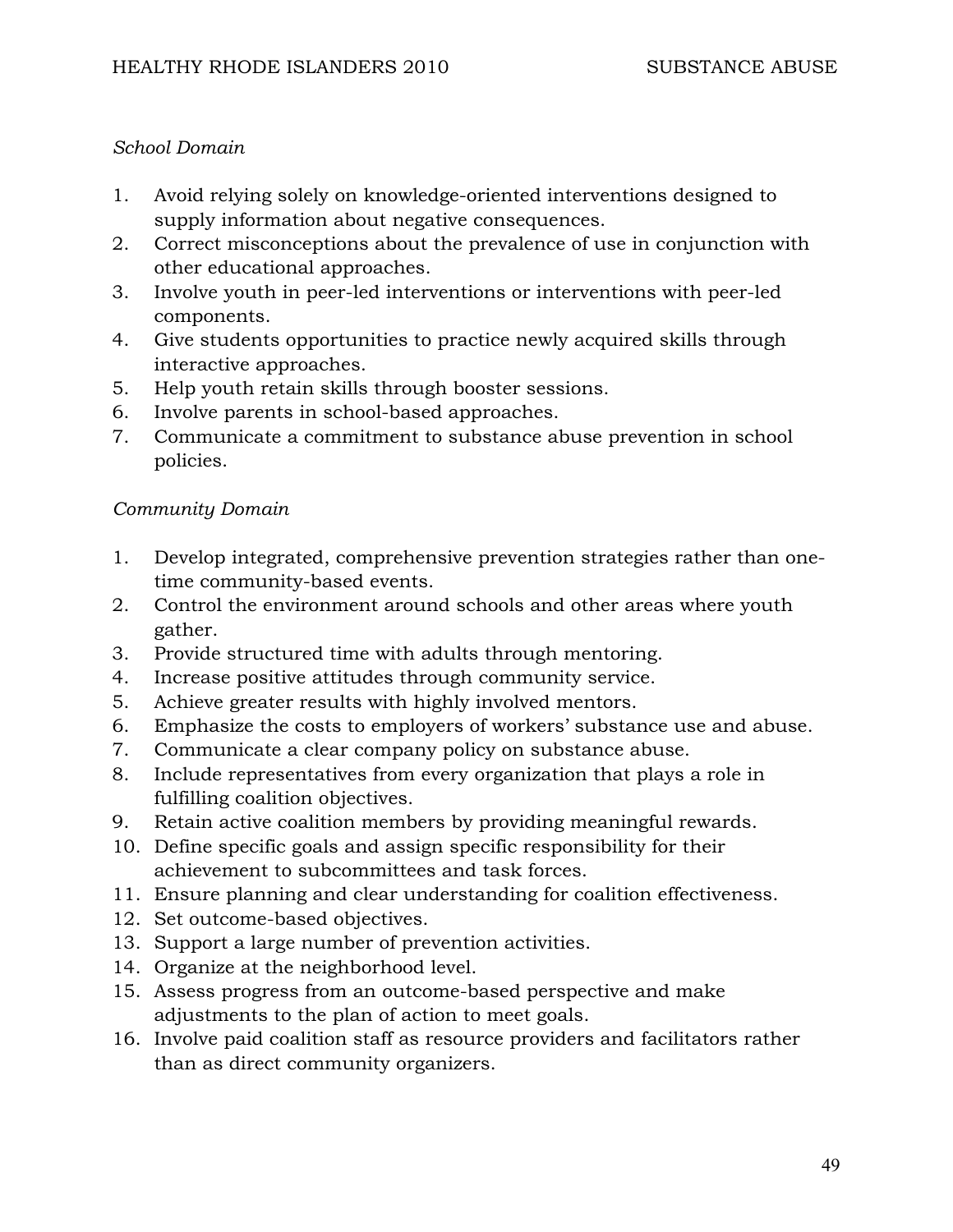## *Society/Environmental Domain*

- 1. Develop community awareness and media efforts.
- 2. Use mass media appropriately.
- 3. Set objectives for each media message delivered.
- 4. Avoid the use of authority figures.
- 5. Broadcast messages frequently over an extended period of time.
- 6. Broadcast messages through multiple channels when the target audience is likely to be viewing or listening.
- 7. Disseminate information about the hazards of a product or industry that promotes it.
- 8. Promote placement of more conspicuous labels.
- 9. Promote restrictions on tobacco use in public places and private workplaces.
- 10. Support clean indoor air laws.
- 11. Combine beverage server training with law enforcement.
- 12. Increase beverage servers' legal liability.
- 13. Increase the price of alcohol and tobacco through excise taxes.
- 14. Increase minimum purchase age for alcohol to 21.
- 15. Limit the location and density of retail alcohol outlets.
- 16. Employ neighborhood anti-drug strategies.
- 17. Enforce minimum purchase age laws using undercover buying operations.
- 18. Use community groups to provide positive and negative feedback to merchants.
- 19. Employ more frequent enforcement operations.
- 20. Implement "use and lose" laws.
- 21. Enact deterrence laws and policies for impaired driving.
- 22. Enforce impaired-driving laws.
- 23. Combine sobriety checkpoints with positive passive breath sensors.
- 24. Revoke licenses for impaired driving.
- 25. Immobilize or impound the vehicles of those convicted of impaired driving.
- 26. Target underage drivers with impaired-driving policies.

## **SAMHSA: Defining the Core Competencies of Model Programs**

In *Science-Based Prevention Programs and Principles, 2002,* SAMHSA identified a number of "core competencies" derived from its model programs. They include: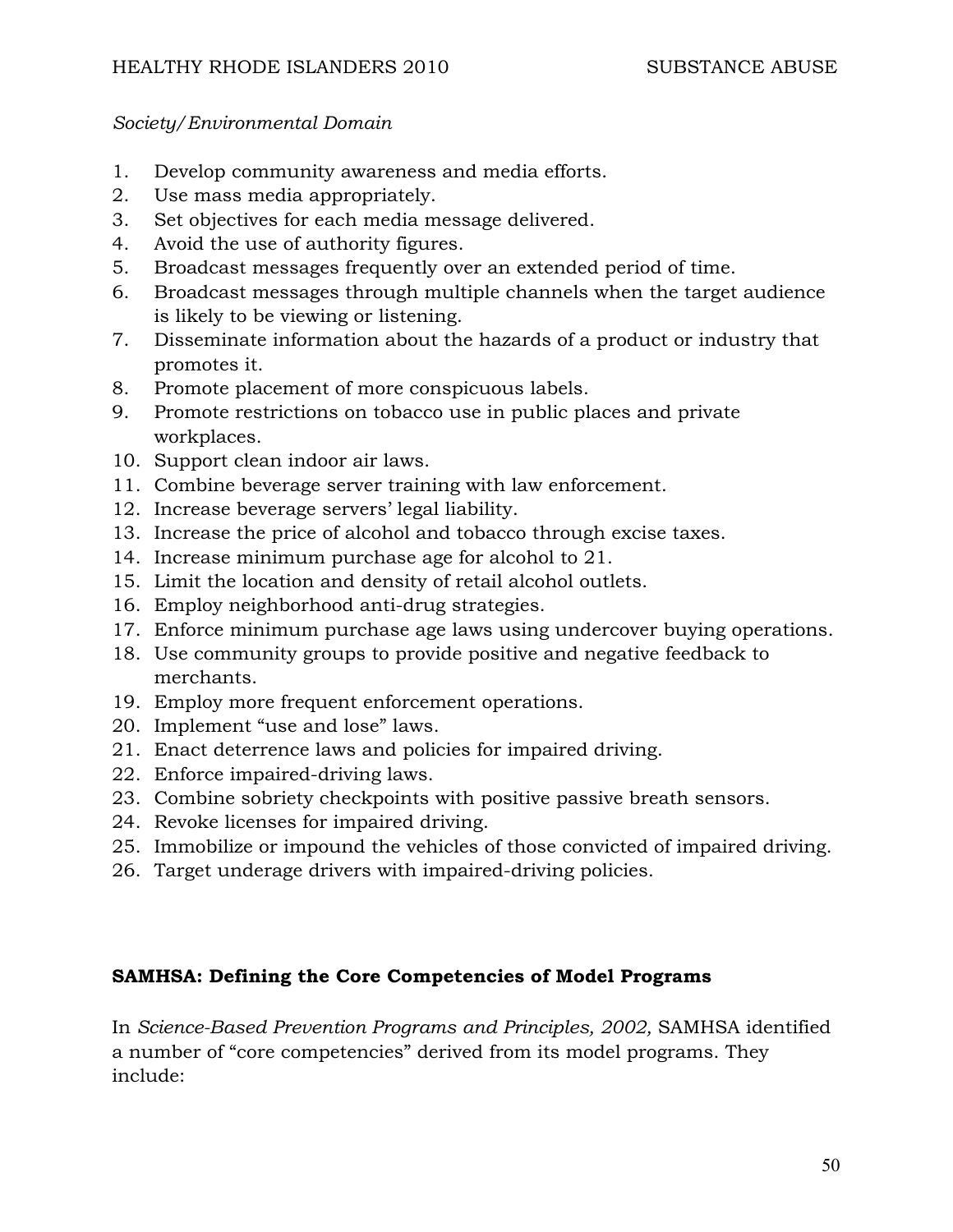# *1. Content*

- A. Program content may address generic life skills or knowledge and skills related to alcohol, tobacco, and illicit drugs (ATID), but ATID related content alone is insufficient.
	- i. None of the programs reviewed focus exclusively on ATID-related knowledge and skills. Half of the programs emphasize the acquisition of generic life skills. The remaining half incorporate both generic and ATID specific content.
- B. Besides imparting new knowledge and skills, effective prevention programs offer participants opportunities to use this information.
	- i. Among programs reviewed, opportunities for practice were incorporated into curriculum-based activities or through the addition of intervention components intended to reinforce curriculum content. Commonly employed curriculum-based strategies include:
		- a. Modeling and behavioral rehearsal (facilitator demonstrates a new skill; participants then perform the skill within session)
		- b. Assigning out-of-session activities intended to reinforce concepts (journaling, identification of issues to be raised in subsequent sessions, practice of skills at home with parents or others)
		- c. Cueing (teachers cue students to use new behaviors in specific situations)
		- d. Placing participants in the role of expert and having them demonstrate new knowledge and skills (e.g., participants create an anti-drug advertising campaign that would be effective with their peer group)
		- e. Use of self-monitoring techniques to enhance awareness and enactment of desired behaviors

# *2. Community Building*

Effective programs move beyond change at the individual level. Emphasis is placed on creating lasting changes within individual, family, and school domains in an effort to create "caring communities" that share accountability for change.

# *3. Delivery*

A. The most commonly used method to deliver program content is through written, session-by-session curricula, largely because many of the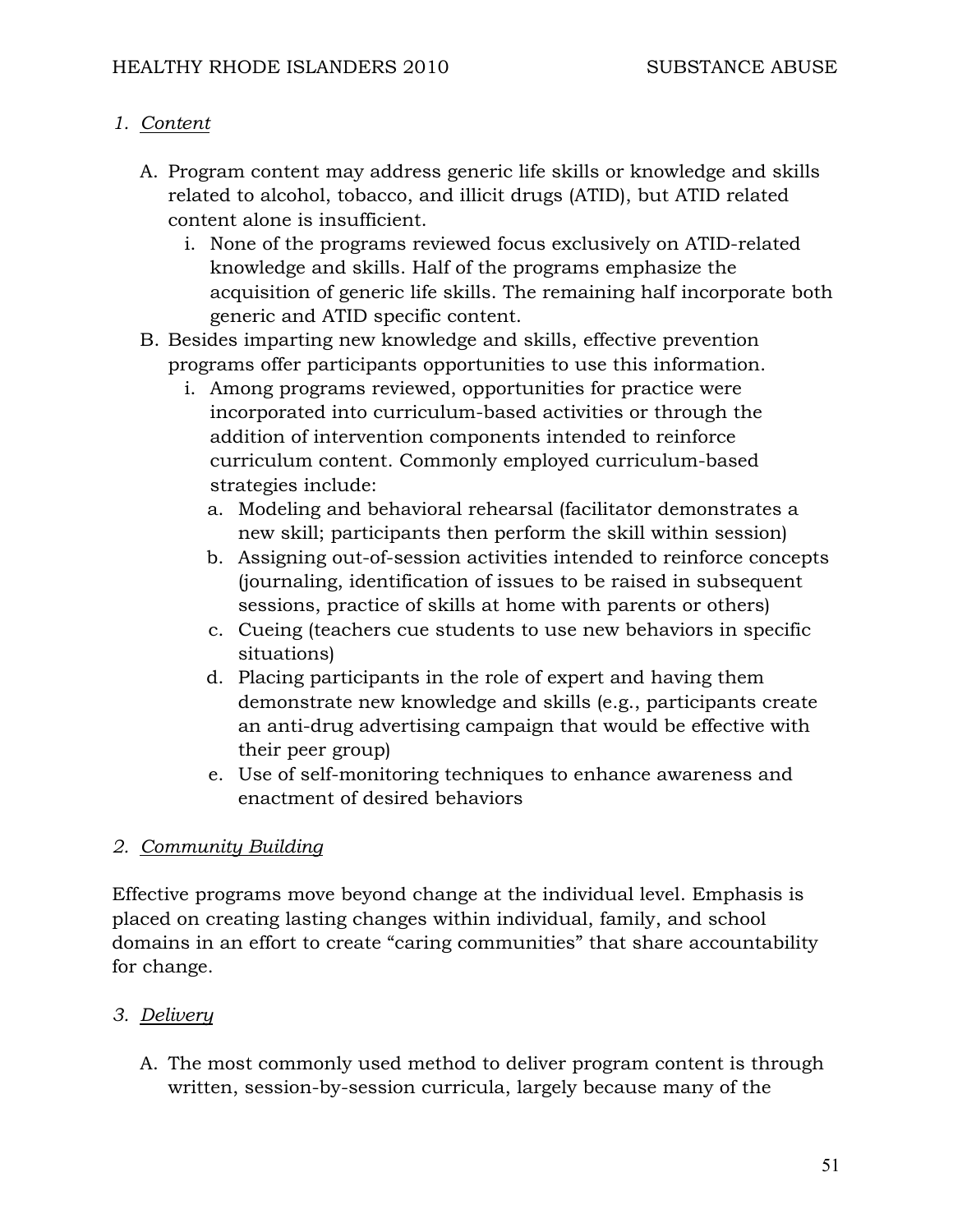programs reviewed for this analysis were school-based. Across programs, curricula were implemented over relatively short intervals (9–12 weeks); the periodicity of sessions was at least weekly in three-fourths of reviewed programs.

B. While the degree of structure found in curriculum implementation materials varies (from highly to loosely structured), effective programs use materials that are clear and easy to follow. Persons with minimal or no training can understand and implement curricula with relative ease.

## *4. Context*

- A. Successful programs promote a consistent message sent through multiple channels (e.g., parents, teachers, peers).
	- i. For example, *Incredible Years, Child Development Project,* and *Project ACHIEVE* employ a "whole school reform" approach. A consistent message is sent to parents, teachers, and students, and students consistently hear this message in settings where they spend most of their time—at home and school.
- B. Effective programs tend to characteristics of the target population that place them at risk for alcohol, tobacco, and illicit drugs use. Intervention components ancillary to curricula are often used to tend to these characteristics.
	- i. Mentoring, for example, was an effective strategy to provide youth with social support that is absent from their lives and to expose them to peers and adults who model positive, drug-free behavior.
	- ii. Experientially based activities, such as volunteering, help youth experience self-efficacy, serve others, and share what they have learned. This strategy also lessens the sense that their personal struggles are unique.
	- iii. Recreational, cultural, and social events were used to strengthen family bonds, or, when carried out in the school setting, school bonds.

# *5. Relationships*

- A. Successful programs emphasize relationship building as a precursor to the delivery of program content. Although the number of sessions provided and the activities that comprise the intervention vary, a common first step is gaining influence.
	- i. For example, *Family Effectiveness Training, Leadership and Resiliency,* and *Communities Mobilizing for Change on Alcohol* stress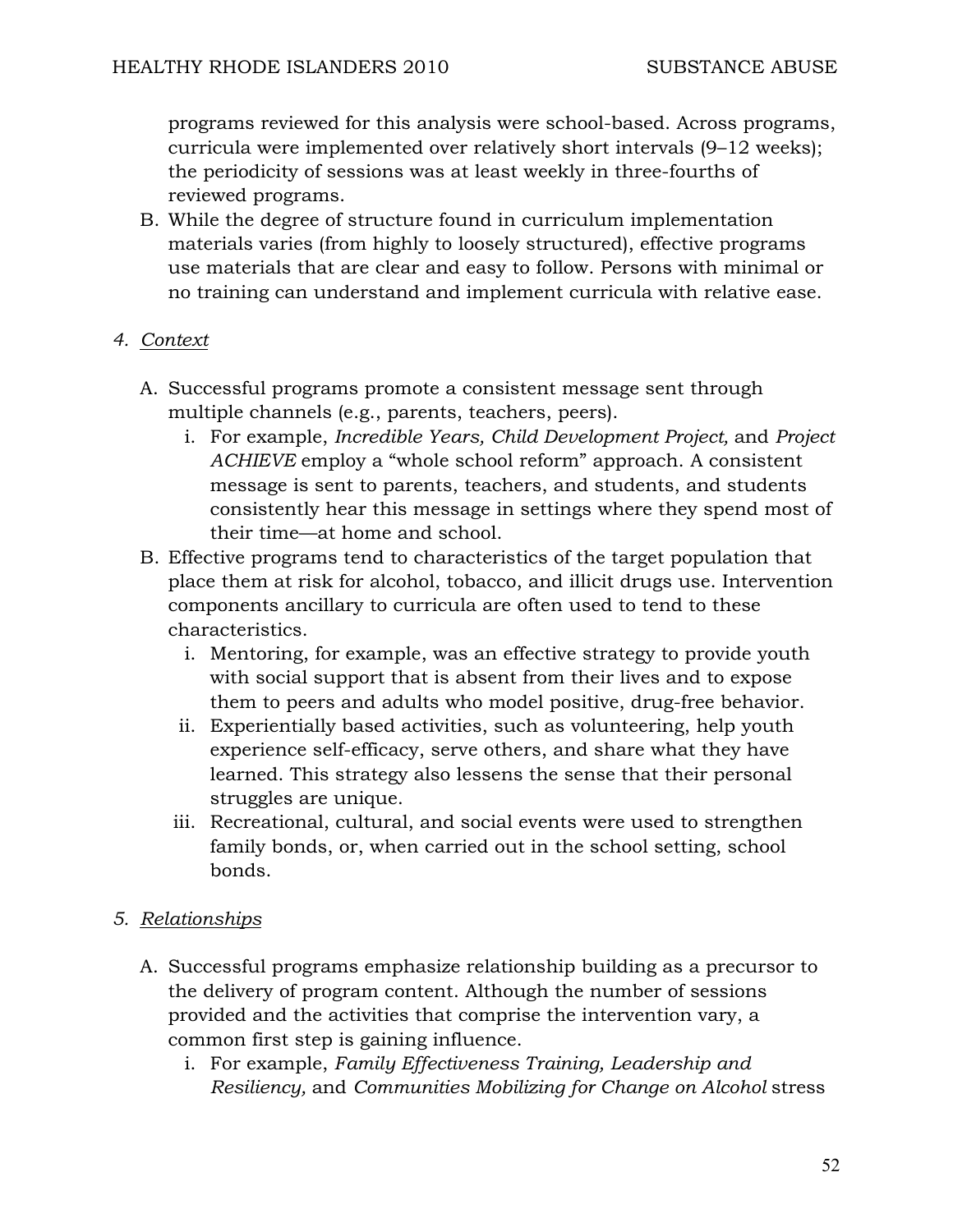the importance of relationship building across individual and agency levels. Effective programs establish relationships with agencies in which services will be offered, and nurture these relationships throughout the life of the program.

- ii. Teachers, coaches, and other individuals who deliver program content receive on-going support and direction.
- iii. Initial sessions focus on joining participants together, before introducing program content.
- iv. Critical to the success of *Project ACHIEVE* was "buy-in" on the school and district levels prior to program implementation.
- v. The positive effects of relationship were observed among participants in the *Across Ages* program:
	- a. The greatest gains were observed among participants in the mentoring component of the program who engaged in consistent and ongoing contact with caring adult mentors.

# *6. Integration and Adaptation*

- A. Successful programs work through naturally occurring social networks. Services are delivered via the school, community-based agencies, or other networks already in place (e.g., the sports team setting).
- B. Effective programs stress the importance of entering into the world of the client and integrating services into it. For example:
	- i. Programs serving disadvantaged adults provide daycare, meals, transportation, and other services to address barriers that would otherwise prevent them from participating in the program.
	- ii. Programs serving racially and ethnically diverse groups discourage the use of a "one size fits all" approach.
- C. Effective programs tailor materials for specific groups and use bicultural facilitators to deliver program content.
- D. The use of language-translated materials is discouraged because the content of translated materials may not be culturally meaningful to the targeted group. Yet, materials carefully adapted for a particular population in a language other than the one in which the program was originally developed can be effective. Consequently, translating materials alone may be necessary but insufficient.

# *7. Strengths Focus*

A. Effective prevention programs view individuals and families in relation to their strengths and assets rather than focusing on deficits: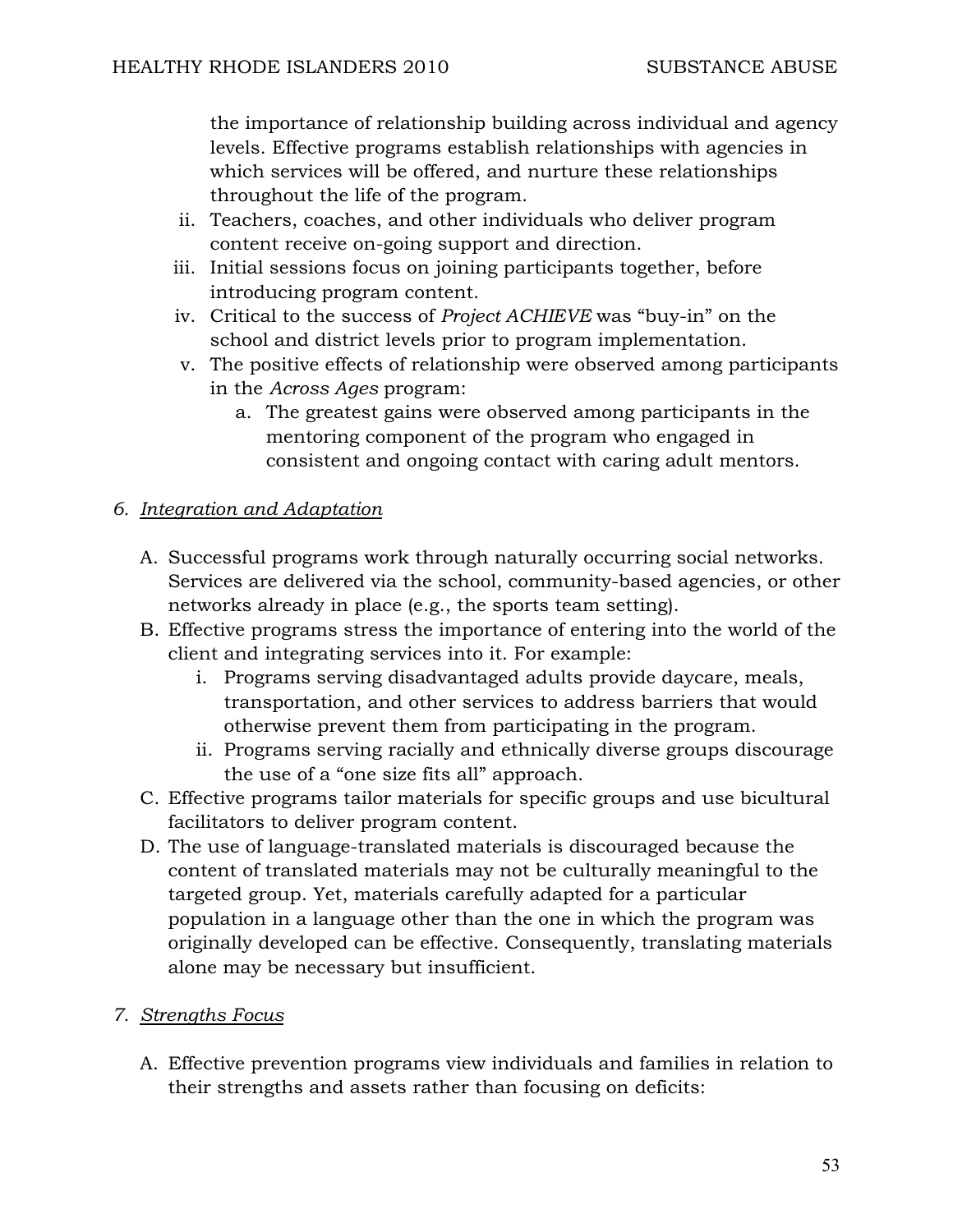- i. The *Incredible Years* program, for example, employs a collaborative group method that seeks to remove the perception that group leaders are experts and relies on the strengths and knowledge of group participants.
- ii. The *Leadership and Resiliency Program* uses a "whole person" approach that acknowledges individual deficits but does not give priority to those deficits over positive attributes.
- iii. *Family Effectiveness Training s*hifts focus from the "identified patient," instead highlighting functional interactions within the family unit.
- iv. Didactic instruction and skills-building training for participants in the *Positive Action* program focus on their strengths in relation to their developing self-concepts and self-esteem.
- v. The message of the *LifeSkills Training* program is promoted within the context of self-improvement and the acquisition of general life skills.

# *8. Continuity*

- A. Process evaluation data reveal that successful programs enjoy high fidelity to the curriculum, dosage adequacy, and dosage consistency.
	- i. Ongoing support is provided to facilitators implementing program components to ensure uniform delivery.
	- ii. Program activities are structured to create a sense of safety and continuity for participants.
		- a. The *Leadership and Resiliency Program* for example, uses a small-group modality to deliver the intervention. Groups are composed of six to nine students, are closed to new members during the year, and continue for the duration of students' high school careers.
	- iii. Outcome evaluation data reveal the efficacy of booster sessions in maintaining gains over longer periods.

# *9. Facilitators*

- A. Educational attainments and experience levels of persons delivering interventions vary widely, yet programs consistently require the training of delivery agents (self-instructional, curriculum-based, or in-person) before program implementation.
	- i. One-half of reviewed programs do not require delivery agents to have specific educational attainments; two-fifths require agents to hold a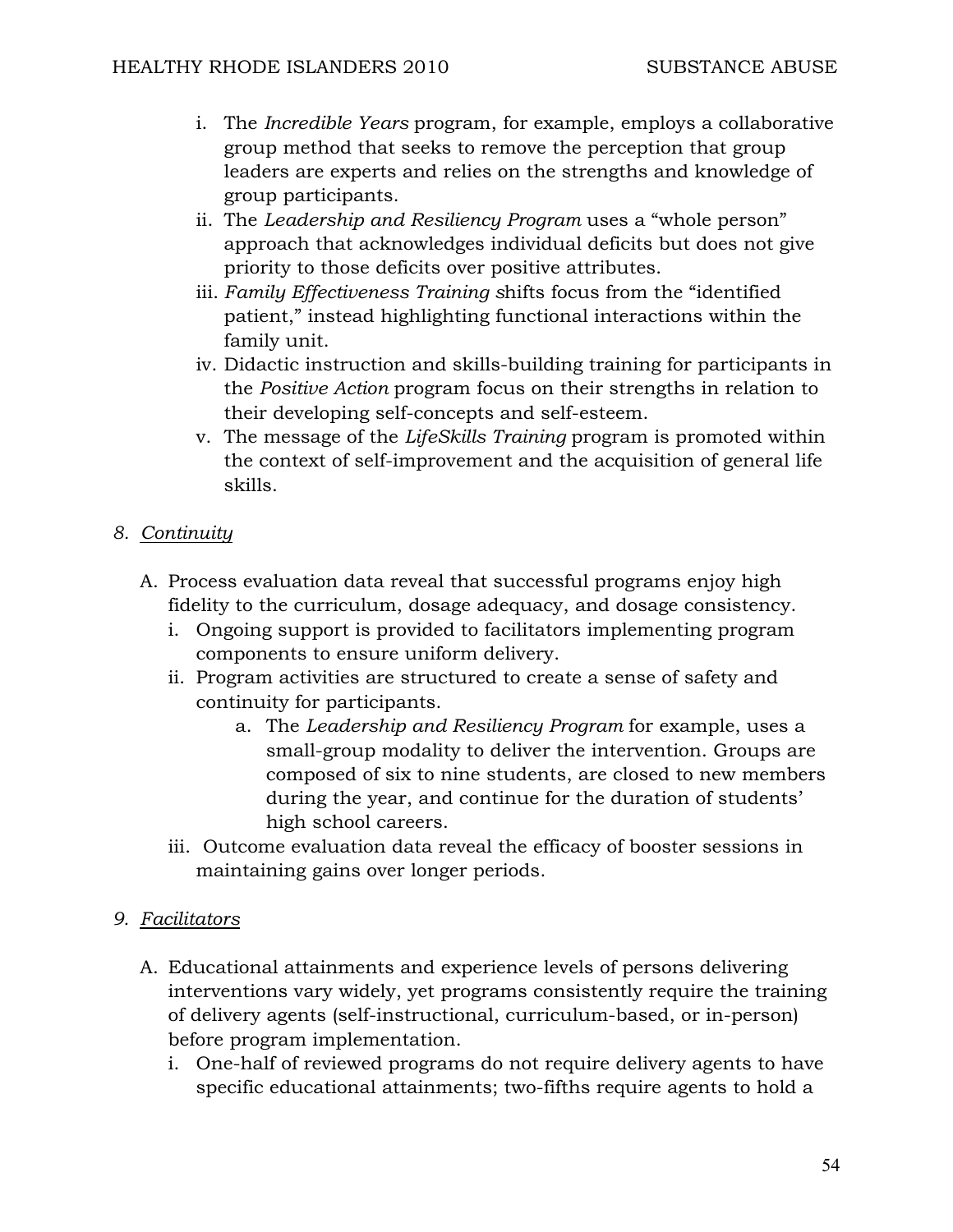bachelor's degree in a relevant field. Two-thirds require facilitators to have prior employment experience in an area relevant to the target population and/or target problems/issues to be addressed.

- ii. Four-fifths of facilitators received advance training to acclimate them to the goals and philosophy of their respective programs and to standardize practices employed over the duration of intervention.
- iii. Remote site training is the most common type of training participants receive prior to implementing the intervention.
- B. Effective prevention programs use known (versus outside) authorities to deliver program content.
	- i. Head Start teachers, athletic coaches, parents, and others with whom participants have an ongoing relationship deliver the content.
	- ii. Over three-fourths of known authorities delivering content are teachers.
- C. Effective programs targeting adolescents acknowledge the developmental importance of the peer group and its influence on adolescent beliefs and perceptions.
	- i. Programs targeting adolescents rely on peers to deliver some or all of the content.
- D. Trainer attributes are critical to program success.
	- i. Process evaluation data reveal that participants perceive effective trainers as having the following characteristics: they are knowledgeable about local resources available to participants, believe in the program and are committed to its success, and share the same ethnic-racial heritage as participants.
	- ii. Training and certification of facilitators are consistently emphasized in program-related documentation as a way of maintaining integrity of process and consistency of results.

# *10. Program Facilitators Parental Involvement*

- A. Program developers consider parental involvement to be a critical factor for success. Efforts to include parents focus on two interrelated goals: enhancing parenting skills and self-efficacy, and increasing parents' involvement in the lives of their children.
	- i. Close to half (48 percent) of reviewed programs incorporate a parenting component.
	- ii. Sixty percent of programs with a parenting component use structured activities and experiential activities (social, cultural, recreational events) to foster more interaction between parents and youth.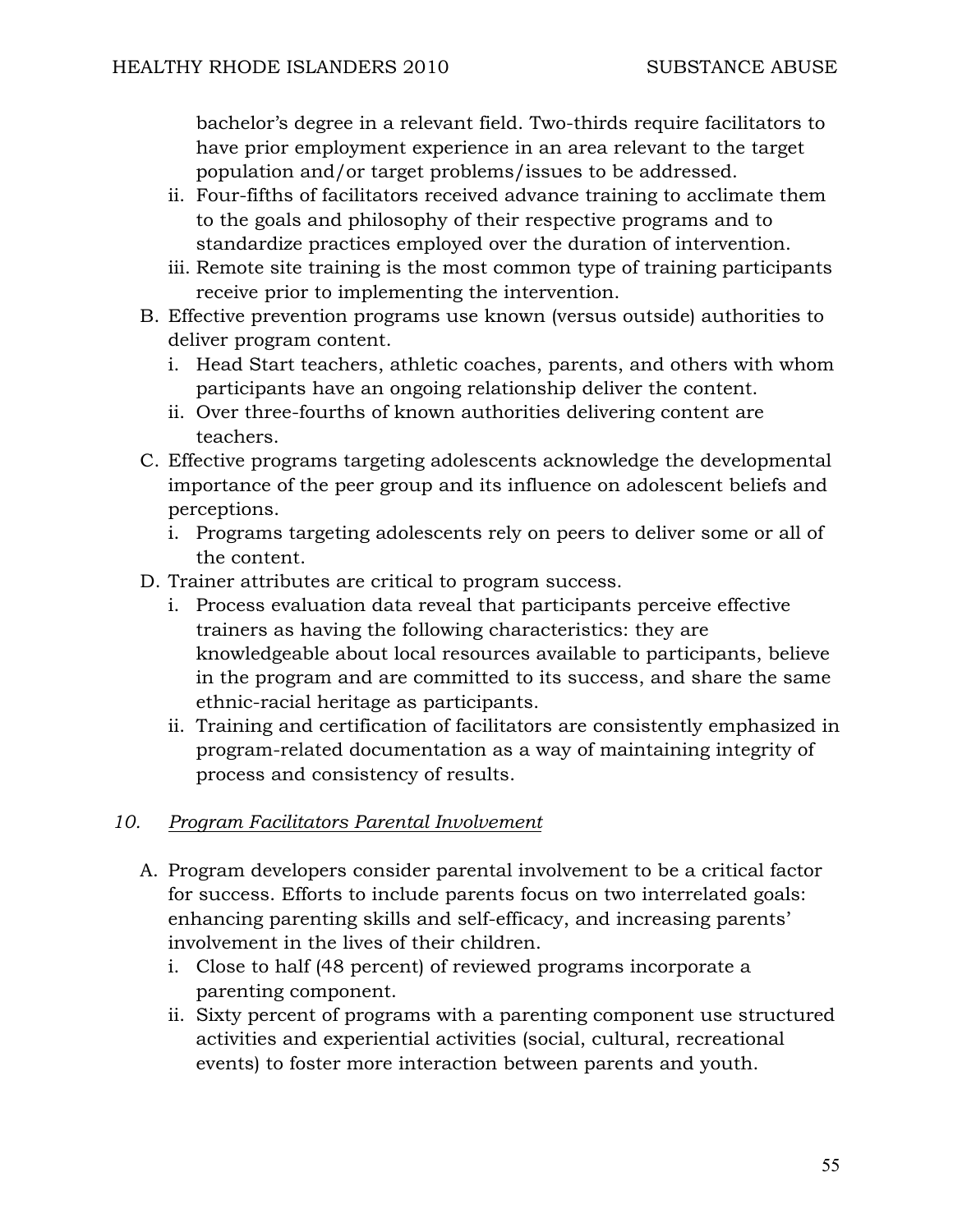iii. The remaining 40 percent of programs with a parenting component provide one or more forms of parenting skills training.

# **Priorities in Prevention: Recommended Strategies for Alcohol Abuse**

In its January 2002 issue brief, *Alcohol and Health, When Risky Use Means Costly Problems,* Priorities in Prevention recommends the following six interventions to prevent negative outcomes related to alcohol use:15

- *1. Adopt and sustain multifaceted programs that discourage underage drinking and binge drinking.*
	- A. Curb youth access to alcohol with local keg registration and social host liability laws and through higher taxes on alcoholic beverages.
	- B. Consistently enforce existing laws via compliance checks to ensure that minimum legal drinking age laws are obeyed and use roadside sobriety checks to discourage driving while intoxicated (DWI). All 50 states have zero-tolerance laws for drivers under the age of 21.
	- C. Change social norms and youth behavior through public and school based education, community activism, and effective use of the news media. Publicizing existing laws and penalties for offenders can be helpful.
- *2. Motivate and train health professionals to boost screening and counseling for alcohol problems.*
	- A. Health plans should offer alcohol screening/counseling as covered benefits and take steps to improve the delivery of these highly valuable services.
	- B. Employers can choose health plans that cover alcohol screening/counseling and are committed to delivering the services (preferably with data to demonstrate success).
	- C. Doctors and other health professionals can participate in continuing education programs to hone screening and counseling skills.
- *3. Adopt and enforce laws that make it illegal to drive with 0.08 or greater blood alcohol concentration and revoke licenses of drivers who fail or refuse to take a breath test.*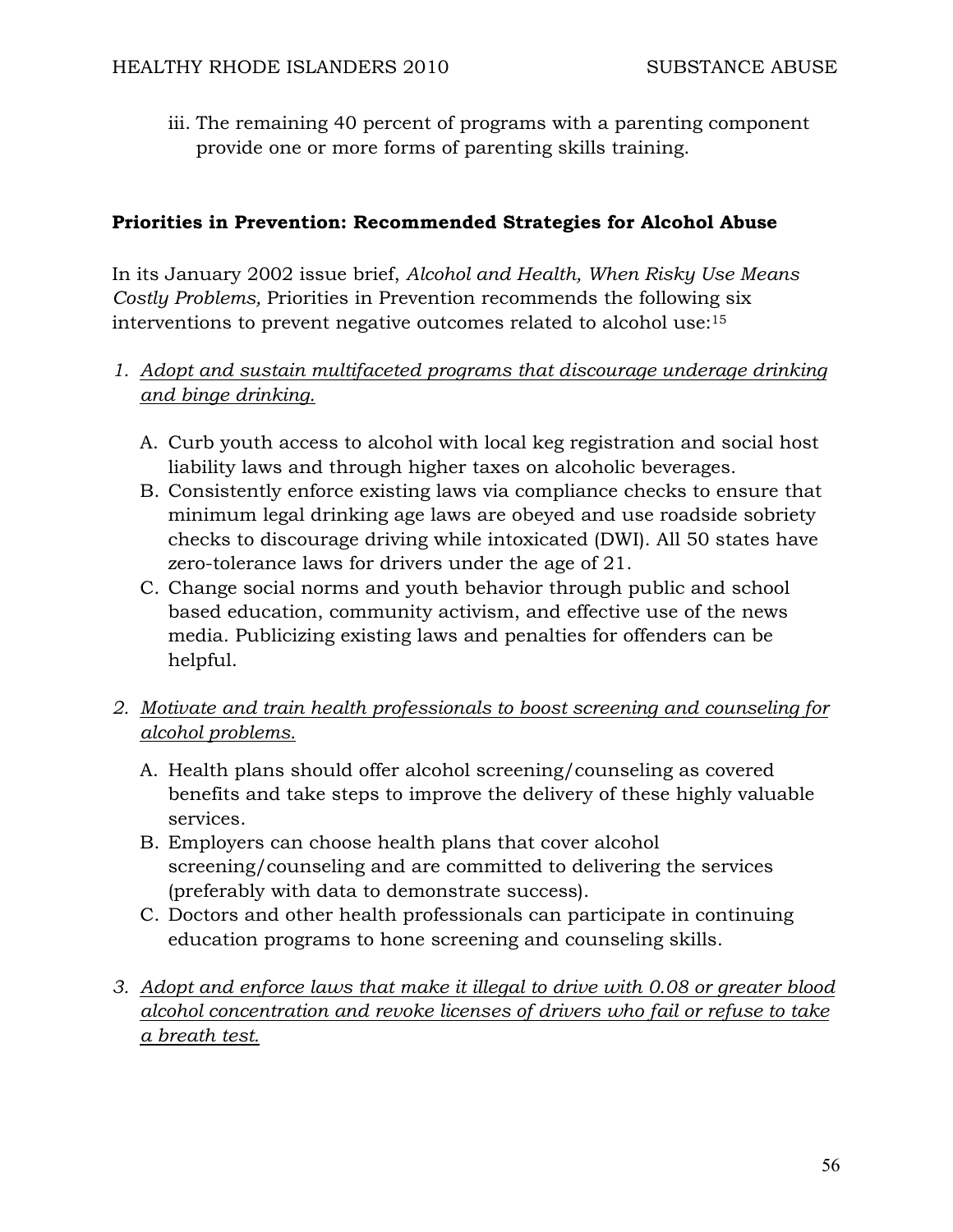- A. Establish a strict, nationwide, minimum period of one year for administrative license revocation (ALR) for drivers who fail or refuse to take a breath test.
- B. Provide federal funds to states to enforce alcohol-impaired driving laws via sobriety checkpoints.

The following recommendations come from *The Community Guide*:

- C. Lowering the BAC legal limit for young and inexperienced drivers.
- D. Training servers of alcoholic beverages in skills to reduce customers' intoxication.

Responsible beverage service (RBS) programs can result in fewer alcohol related motor vehicle crashes. Typical RBS programs include efforts to:

- i. Preclude alcohol sales to minors at restaurants and bars.
- ii. Prevent intoxication among legal age patrons.
- iii. Keep drunken patrons from driving by promoting the use of taxi services and/or designated drivers.

## *4. Alert women to avoid drinking during pregnancy.*

Women of childbearing age in all socioeconomic groups need accurate information about the dangers of drinking during pregnancy, particularly binge drinking and alcohol abuse. About 80,000 U.S. women report binge drinking while pregnant (3% of all pregnant women). Because many women do not receive adequate health care before or during pregnancy, broader community education and health care provider outreach are vital. Health professionals need better preparation in substance abuse issues for pregnant women.

# *5. Implement worksite policies that discourage alcohol misuse and offer confidential assistance with problems.*

To stem the cost of lost productivity, worksite accidents, and excess health care due to alcohol and drug use, employers can:

- A. Offer health plans that cover the cost of screening, counseling, and treatment for substance misuse.
- B. Participate in community programs to prevent alcohol and drug misuse.
- C. Integrate alcohol prevention into existing worksite health promotion programs.
- D. Educate supervisors about alcohol and drugs so they are better equipped to make caring and effective interventions and referrals.
- E. Sponsor confidential employee assistance programs (EAPs) with onsite or external counselors to help workers resolve substance abuse problems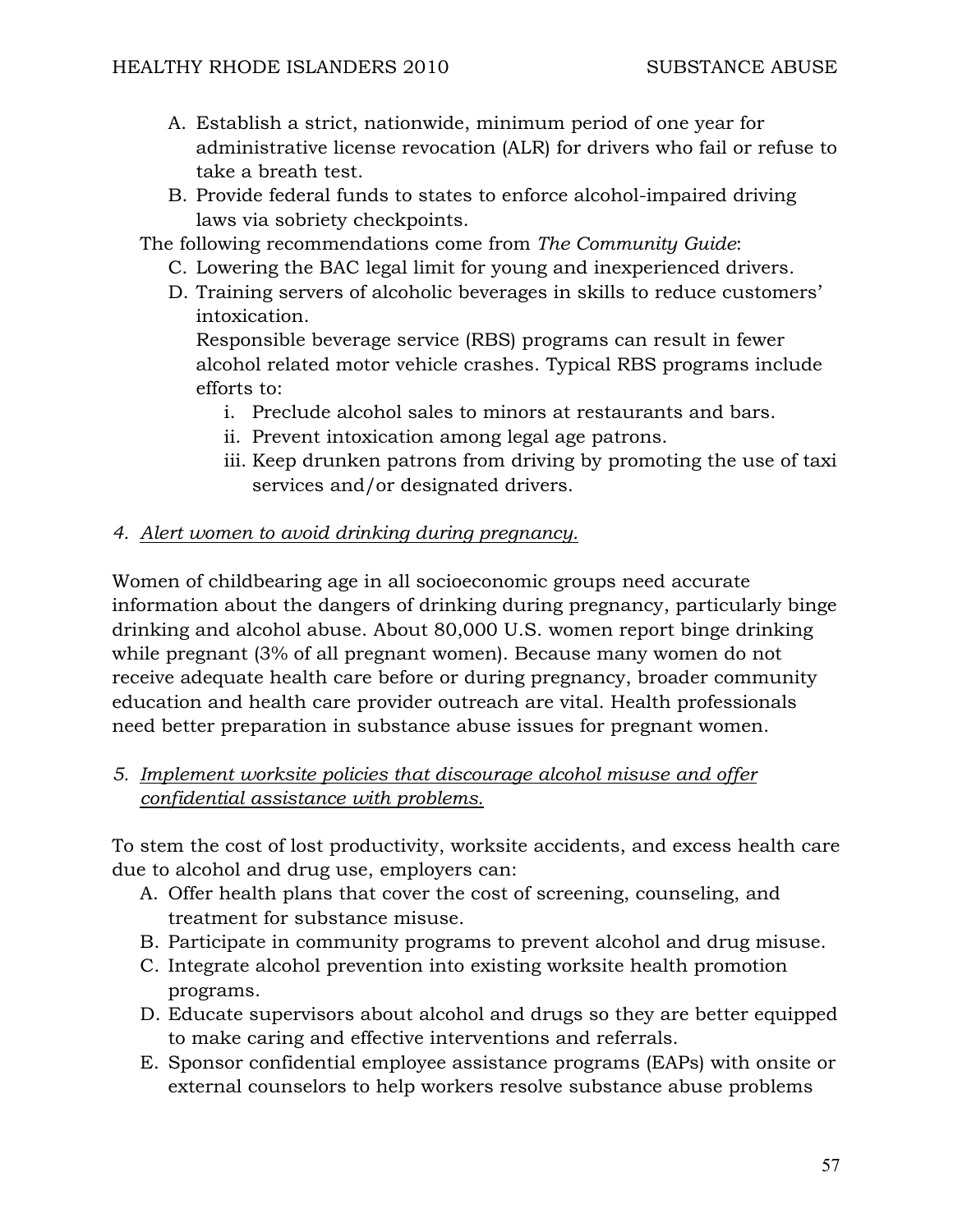and link them with treatment services (especially those in safety sensitive positions).

F. Educate employees about health problems associated with drinking and stress.

# *6. Increase the Federal Excise Tax on Alcoholic Beverages.*

Past tax increases in some states resulted in fewer deaths from liver disease, homicide, suicide, and industrial injuries related to alcohol use. After Congress raised the federal excise tax in 1991, overall per capita alcohol consumption dropped 6%.

# *7. Invest in Research About Alcohol Use and Ways to Prevent Misuse.*

More data is needed to assess community wide patterns of alcohol use and related problems. The Council of State and Territorial Epidemiologists recommends strengthening systems that collect data (via surveys, accident reports, etc.) on alcohol use. These systems can provide data essential to designing, implementing, and evaluating programs to reduce risky drinking.

# **Institute of Medicine "Reducing Underage Drinking" Recommendations**

In its 2003 report, *REDUCING UNDERAGE DRINKING: A Collective Responsibility,* the Institute of Medicine's Committee on Developing a Strategy to Reduce and Prevent Underage Drinking suggested a comprehensive approach that looks beyond youth-oriented strategies and works "to create and sustain a broad society commitment" that involves "parents and other adults, alcohol producers, wholesalers and retail outlets, restaurants and bars, entertainment media, schools, colleges and universities, the military, landlords, community organizations and youths themselves<sup>16</sup>." The report's recommendations include:

# *1. National Adult-Oriented Media Campaign*

# (Recommendation 6-1):

The federal government should fund and actively support the development of a national media effort, as a major component of an adult-oriented campaign to reduce underage drinking.

# *2. Partnership to Prevent Underage Drinking*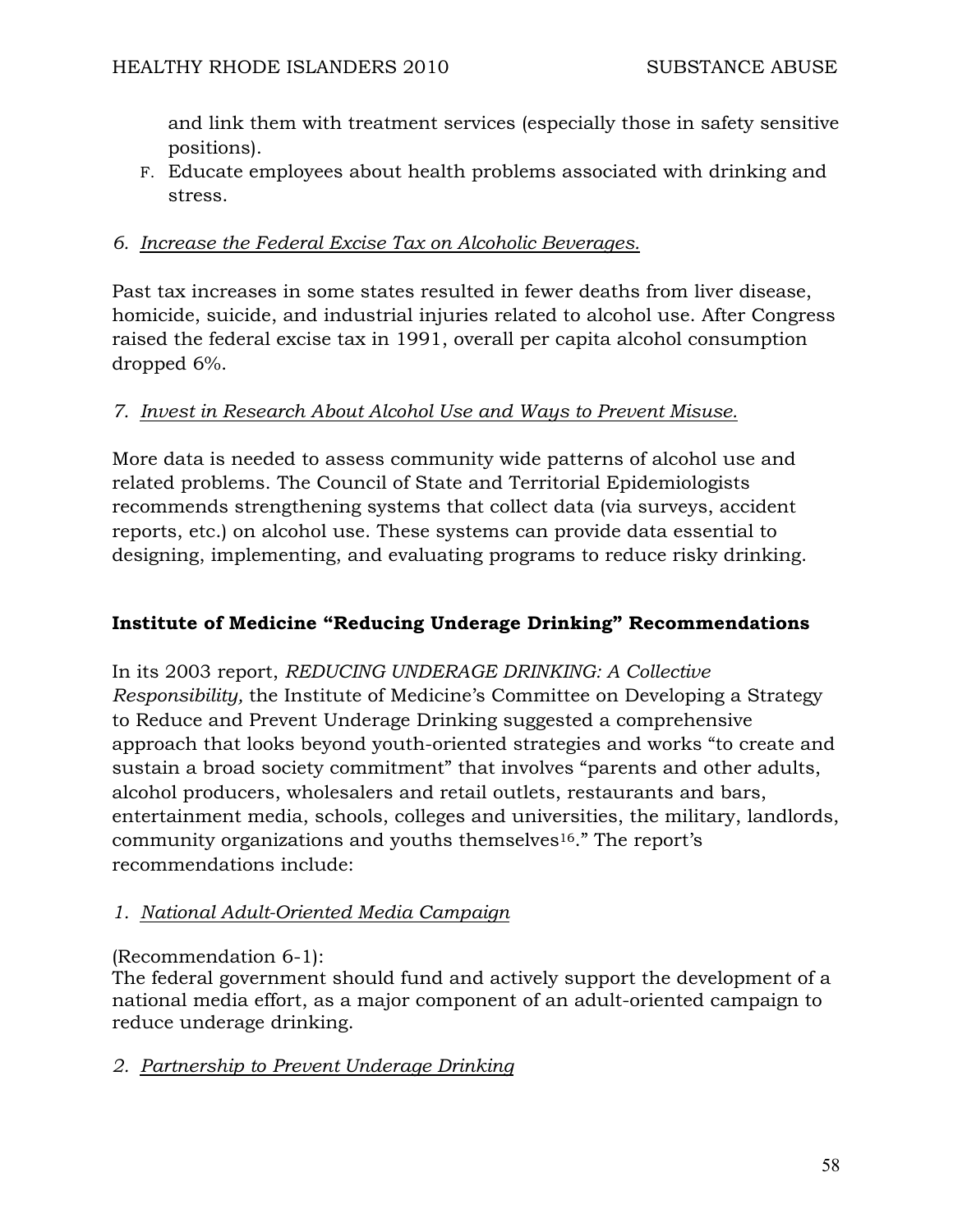## (Recommendation 7-1):

All segments of the alcohol industry that profit from underage drinking, inadvertently or otherwise, should join other private and public partners to establish and fund an independent nonprofit foundation with the sole mission of preventing and reducing underage drinking.

# *3. Alcohol Advertising*

A. (Recommendation 7-2):

Alcohol companies, advertising companies, and commercial media should refrain from marketing practices (including product design, advertising, and promotional techniques) that have substantial underage appeal and should take reasonable precautions in the time, place, and manner of placement and promotion to reduce youthful exposure to other alcohol advertising and marketing activity.

B. (Recommendation 7-3):

The alcohol industry trade associations, as well as individual companies, should strengthen their advertising codes to preclude placement of commercial messages in venues where a significant proportion of the expected audience is underage, to prohibit the use of commercial messages that have substantial underage appeal, and to establish independent external review boards to investigate complaints and enforce the codes.

C. (Recommendation 7-4):

Congress should appropriate the necessary funding for the U.S. Department of Health and Human Services to monitor underage exposure to alcohol advertising on a continuing basis and to report periodically to Congress and the public. The report should include information on the underage percentage of the exposed audience and estimated number of underage viewers of print and broadcasting alcohol advertising in national markets and, for television and radio broadcasting, in a selection of large local or regional markets.

- *4. Entertainment Media*
	- A. (Recommendation 8-1):

The entertainment industries should use rating systems and marketing codes to reduce the likelihood that underage audiences will be exposed to movies, recordings, or television programs with unsuitable alcohol content, even if adults are expected to predominate in the viewing or listening audiences.

B. (Recommendation 8-2):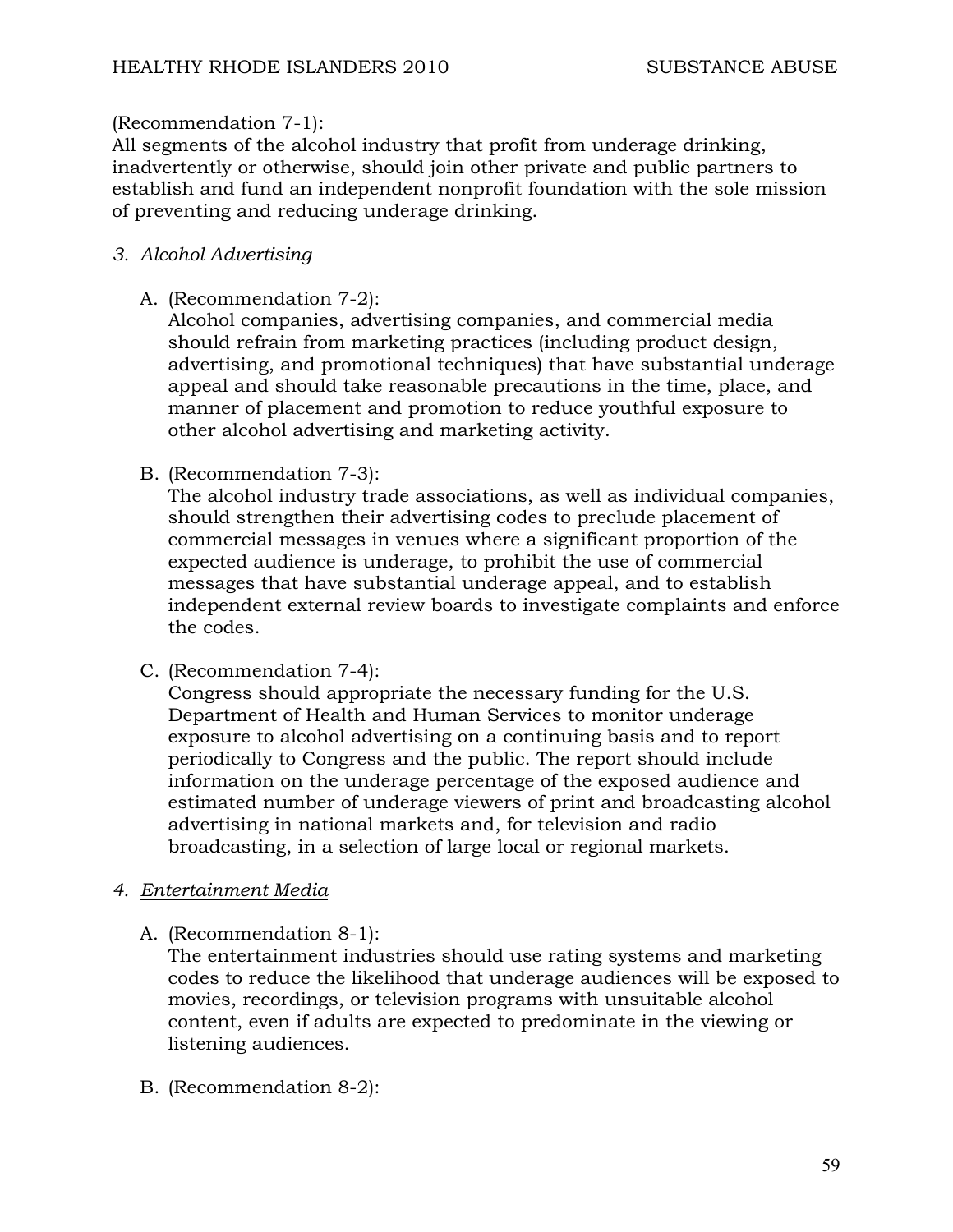The film rating board of the Motion Picture Association of America should consider alcohol content in rating films, avoiding G or PG ratings for films with unsuitable alcohol content, and assigning mature ratings for films that portray underage drinking in a favorable light.

C. (Recommendation 8-3):

The music recording industry should not market recordings that promote or glamorize alcohol use to young people; should include alcohol content in a comprehensive rating system, similar to those used by the television, film, and video game industries; and should establish an independent body to assign ratings and oversee the industry code.

D. (Recommendation 8-4):

Television broadcasters and producers should take appropriate precautions to ensure that programs do not portray underage drinking in a favorable light, and that unsuitable alcohol content is included in the category of mature content for purposes of parental warnings.

E. (Recommendation 8-5):

Congress should appropriate the necessary funds to enable the U.S. Department of Health and Human Services to conduct a periodic review of a representative sample of movies, television programs, and music recordings and videos that are offered at times or in venues likely to have a significant youth audience (e.g., 15 percent) to ascertain the nature and frequency of lyrics or images pertaining to alcohol. The results of these reviews should be reported to Congress and the public.

- *5. Limiting Access*
	- A. (Recommendation 9-1):

The minimum drinking age laws of each state should prohibit:

- i. Purchase or attempted purchase, possession, and consumption of alcoholic beverages by persons under age 21;
- ii. Possession of and use of falsified or fraudulent identification to purchase or attempt to purchase alcoholic beverages;
- iii. Provision of any alcohol to minors by adults, except to their own children in their own residences; and underage drinking in private clubs and establishments.

B. (Recommendation 9-2):

 States should strengthen their compliance check programs in retail outlets, using media campaigns and license revocation to increase deterrence.

i. Communities and states should undertake regular and comprehensive compliance check programs, including notification of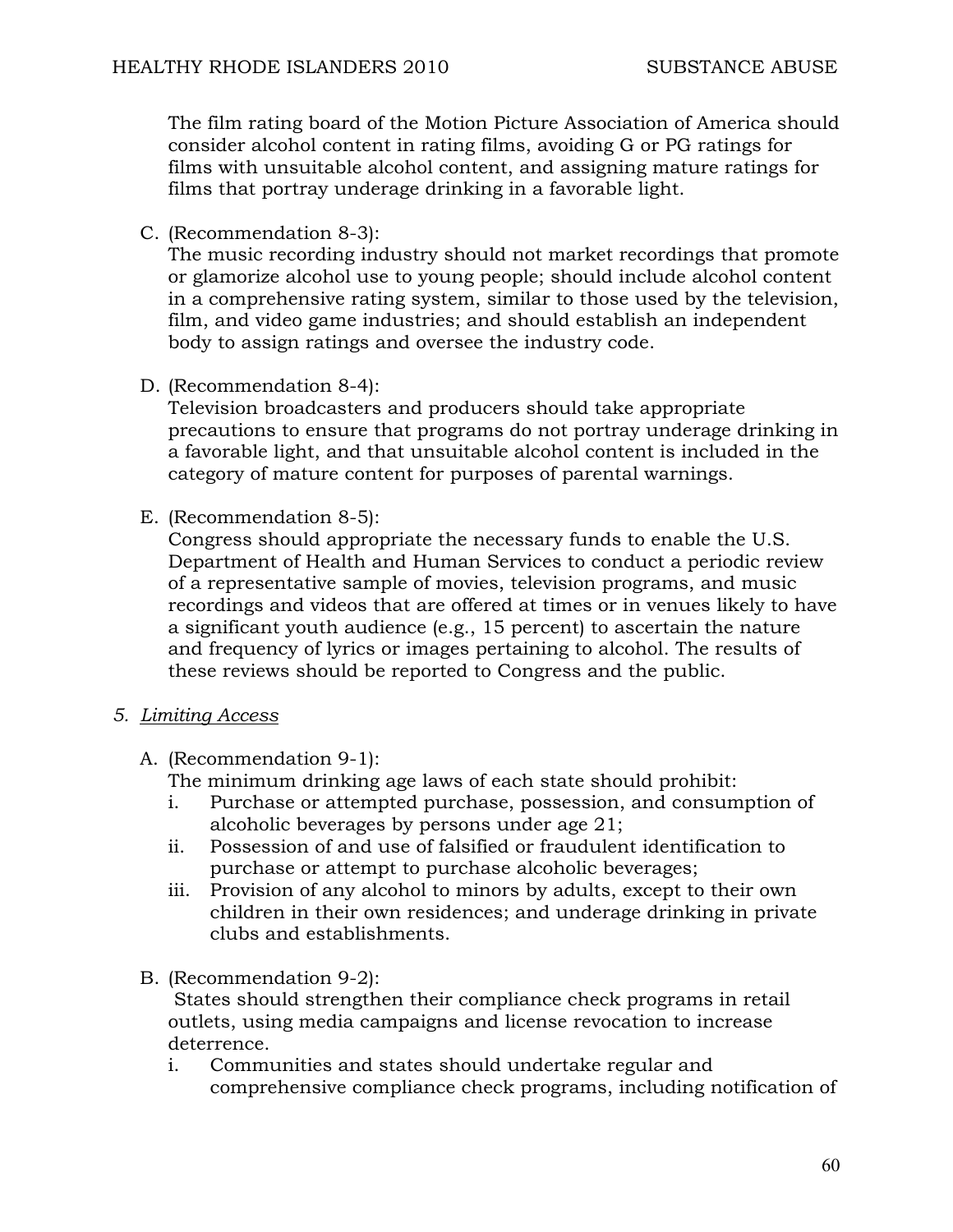retailers concerning the program and follow-up communication to them about the outcome (sale/no sale) for their outlet.

- ii. Enforcement agencies should issue citations for violations of underage sales laws, with substantial fines and temporary suspension of license for first offenses and increasingly stronger penalties thereafter, leading to permanent revocation of license after three offenses.
- iii. Communities and states should implement media campaigns in conjunction with compliance check programs detailing the program, its purpose, and outcomes.
- C. (Recommendation 9-3):

The federal government should require states to achieve designated rates of retailer compliance with youth access prohibitions as a condition of receiving relevant block grant funding, similar to the Synar Amendment's requirements for youth tobacco sales.

D. (Recommendation 9-4):

 States should require all sellers and servers of alcohol to complete stateapproved training as a condition of employment.

E. (Recommendation 9-5):

 States should enact or strengthen dram shop liability statutes to authorize negligence-based civil actions against commercial providers of alcohol for serving or selling alcohol to a minor who subsequently causes injury to others, while allowing a defense for sellers who have demonstrated compliance with responsible business practices. States should include in their dram shop statutes key portions of the Model Alcoholic Beverage Retail Licensee Liability Act of 1985, including the responsible business practices defense.

F. (Recommendation 9-6):

States that allow Internet sales and home delivery of alcohol should regulate these activities to reduce the likelihood of sales to underage purchasers. States should:

- i. Require all packages for delivery containing alcohol to be clearly labeled as such;
- ii. Require persons who deliver alcohol to record the recipient's age identification information from a valid government-issued document (such as a driver license or ID card); and
- iii. Require recipients of home delivery of alcohol to sign a statement verifying receipt of alcohol and attesting that he or she is of legal age to purchase alcohol.
- G. (Recommendation 9-7):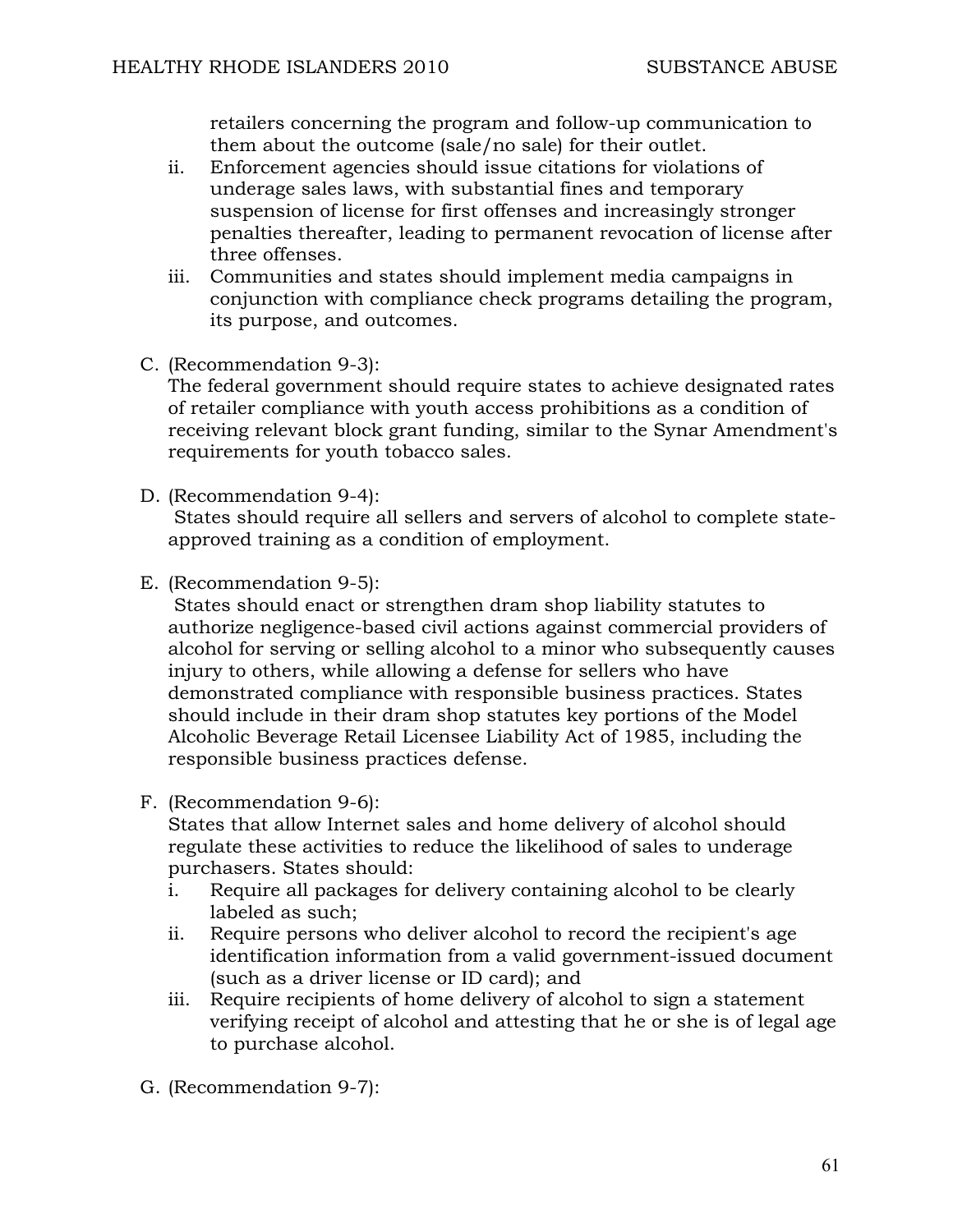States and localities should implement enforcement programs to deter adults from purchasing alcohol for minors. States and communities should:

- i. Routinely undertake shoulder tap or other prevention programs targeting adults who purchase alcohol for minors, using warnings, rather than citations, for the first offense;
- ii. Enact and enforce laws to hold retailers responsible, as a condition of licensing, for allowing minors to loiter and solicit adults to purchase alcohol for them on outlet property; and
- iii. Use nuisance and loitering ordinances as a means of discouraging youth from congregating outside of alcohol outlets in order to solicit adults to purchase alcohol.
- H. (Recommendation 9-8):

States and communities should establish and implement a system requiring registration of beer kegs that records information on the identity of purchasers.

I. (Recommendation 9-9):

States should facilitate enforcement of zero tolerance laws in order to increase their deterrent effect. States should:

- i. Modify existing laws to allow passive breath testing, streamlined administrative procedures, and administrative penalties; and
- ii. Implement media campaigns to increase young peoples' awareness of reduced BAC limits and of enforcement efforts.
- J. (Recommendation 9-10): States should enact and enforce graduated driver licensing laws.
- K. (Recommendation 9-11): States and localities should routinely implement sobriety checkpoints.
- L. (Recommendation 9-12):

Local police, working with community leaders, should adopt and announce policies for detecting and terminating underage drinking parties, including:

- i. Routinely responding to complaints from the public about noisy teenage parties and entering the premises when there is probable cause to suspect underage drinking is taking place;
- ii. Routinely checking, as a part of regular weekend patrols, open areas where teenage drinking parties are known to occur; and
- iii. Routinely citing underage drinkers and, if possible, the person who supplied the alcohol when underage drinking is observed at parties.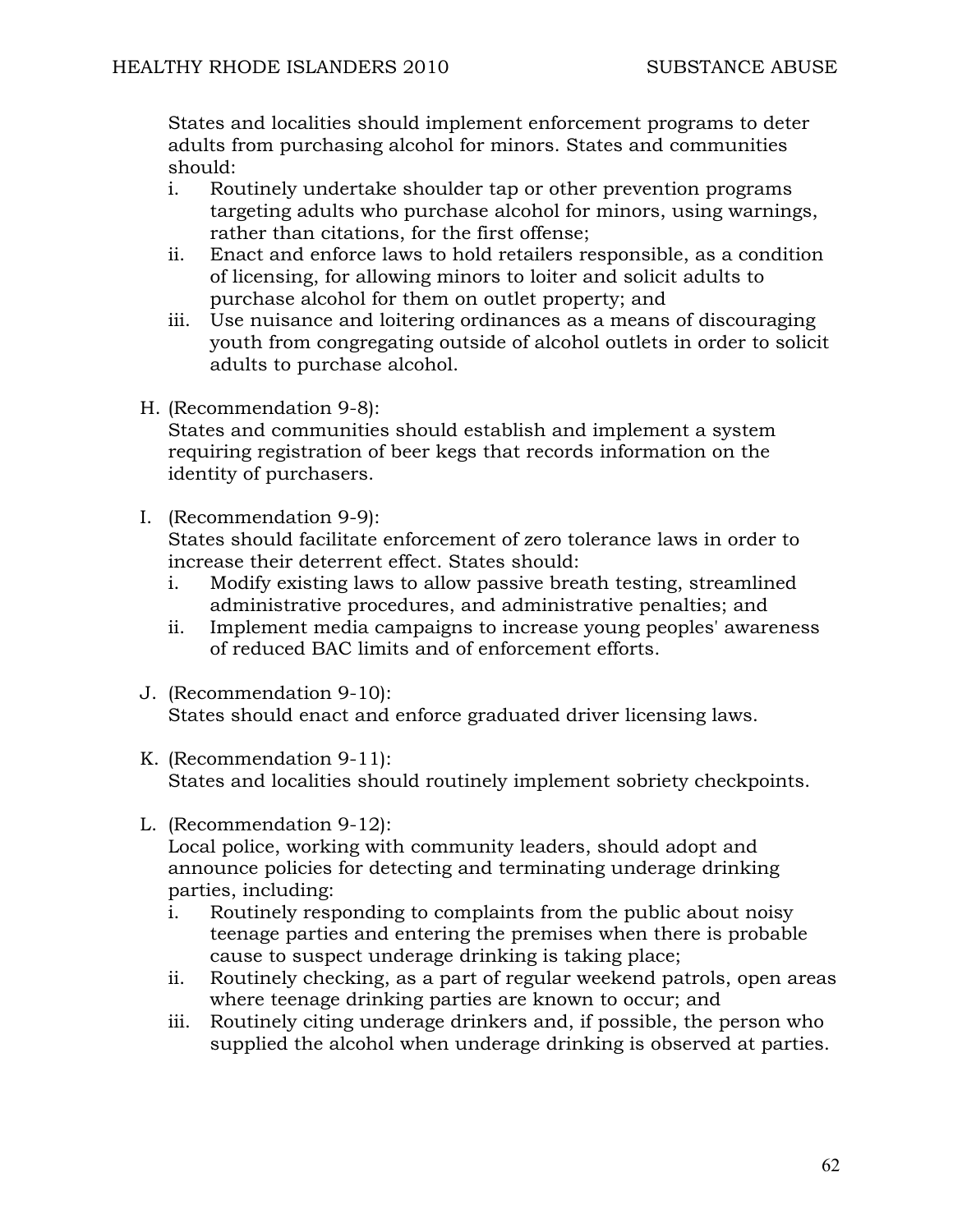M. (Recommendation 9-13):

States should strengthen efforts to prevent and detect use of false identification by minors to make alcohol purchases. States should:

- i. Prohibit the production, sale, distribution, possession, and use of false identification for attempted alcohol purchase;
- ii. Issue driver licenses and state identification cards that can be electronically scanned;
- iii. Allow retailers to confiscate apparently false identification for law enforcement inspection; and
- iv. Implement administrative penalties (e.g., immediate confiscation of a driver's license and issuance of a citation resulting in a substantial fine) for attempted use of false identification by minors for alcohol purchases.
- N. (Recommendation 9-14): States should establish administrative procedures and non-criminal penalties, such as fines or community service, for alcohol infractions by minors.

# *6. Youth-Oriented Interventions*

A. (Recommendation 10-1):

Intensive research and development for a youth-focused national media campaign relating to underage drinking should be initiated. If this work yields promising results, the inclusion of a youth-focused campaign in the strategy should be reconsidered.

B. (Recommendation 10-2):

The U.S. Department of Health and Human Services and the U.S. Department of Education should fund only evidence-based education interventions, with priority given both to those that incorporate elements known to be effective and those that are part of comprehensive community programs.

C. (Recommendation 10-3):

Residential colleges and universities should adopt comprehensive prevention approaches, including evidence-based screening, brief intervention strategies, consistent policy enforcement, and environmental changes that limit underage access to alcohol. They should use universal education interventions, as well as selective and indicated approaches with relevant populations.

D. (Recommendation 10-4):

The National Institute on Alcohol Abuse and Alcoholism and the Substance Abuse and Mental Health Services Administration should continue to fund evaluations of college-based interventions, with a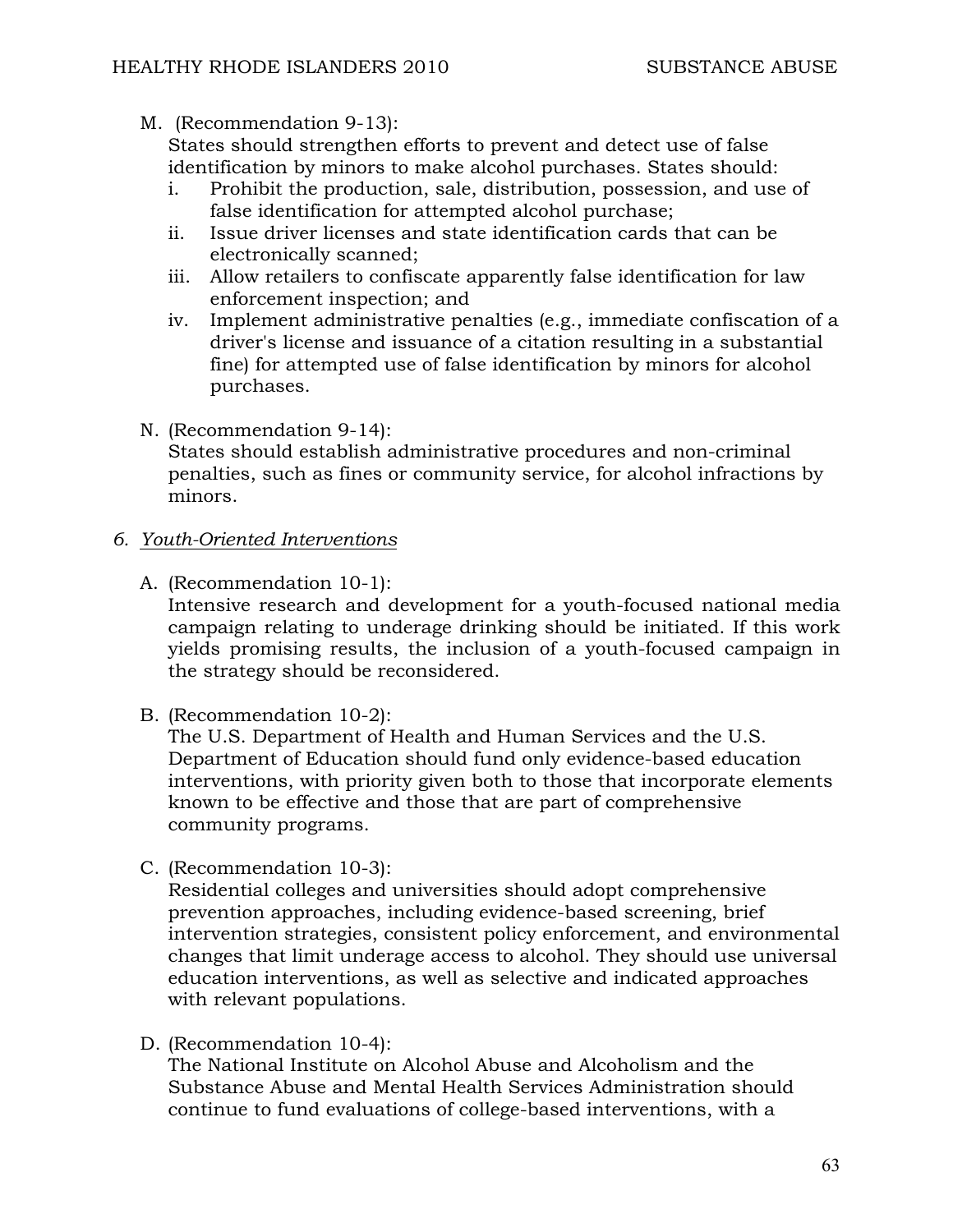particular emphasis on targeting of interventions to specific college characteristics, and should maintain a list of evidence-based programs.

E. (Recommendation 10-5):

The U.S. Department of Health and Human Services and states should expand the availability of effective clinical services for treating alcohol abuse among underage populations and for following up on treatment. The U.S. Department of Education, the U.S. Department of Health and Human Services, and the U.S. Department of Justice should establish policies that facilitate diagnosing and referring underage alcohol abusers and those who are alcohol dependent for clinical treatment.

## *7. Community Interventions*

A. (Recommendation 11-1):

Community leaders should assess the underage drinking problem in their communities and consider effective approaches-such as community organizing, coalition building, and the strategic use of the mass mediato reduce drinking among underage youth.

B. (Recommendation 11-2):

Public and private funders should support community mobilization to reduce underage drinking. Federal funding for reducing and preventing underage drinking should be available under a national program dedicated to community-level approaches to reducing underage drinking, similar to the Drug Free Communities Act, which supports communities in addressing substance abuse with targeted, evidence-based prevention strategies.

## *8. Government Assistance and Coordination*

A. (Recommendation 12-1):

A federal interagency coordinating committee on prevention of underage drinking should be established, chaired by the secretary of the U.S. Department of Health and Human Services.

B. (Recommendation 12-2):

A National Training and Research Center on Underage Drinking should be established in the U.S. Department of Health and Human Services. This body would provide technical assistance, training, and evaluation support and would monitor progress in implementing national goals.

C. (Recommendation 12-3):

The secretary of the U.S. Department of Health and Human Services should issue an annual report on underage drinking to Congress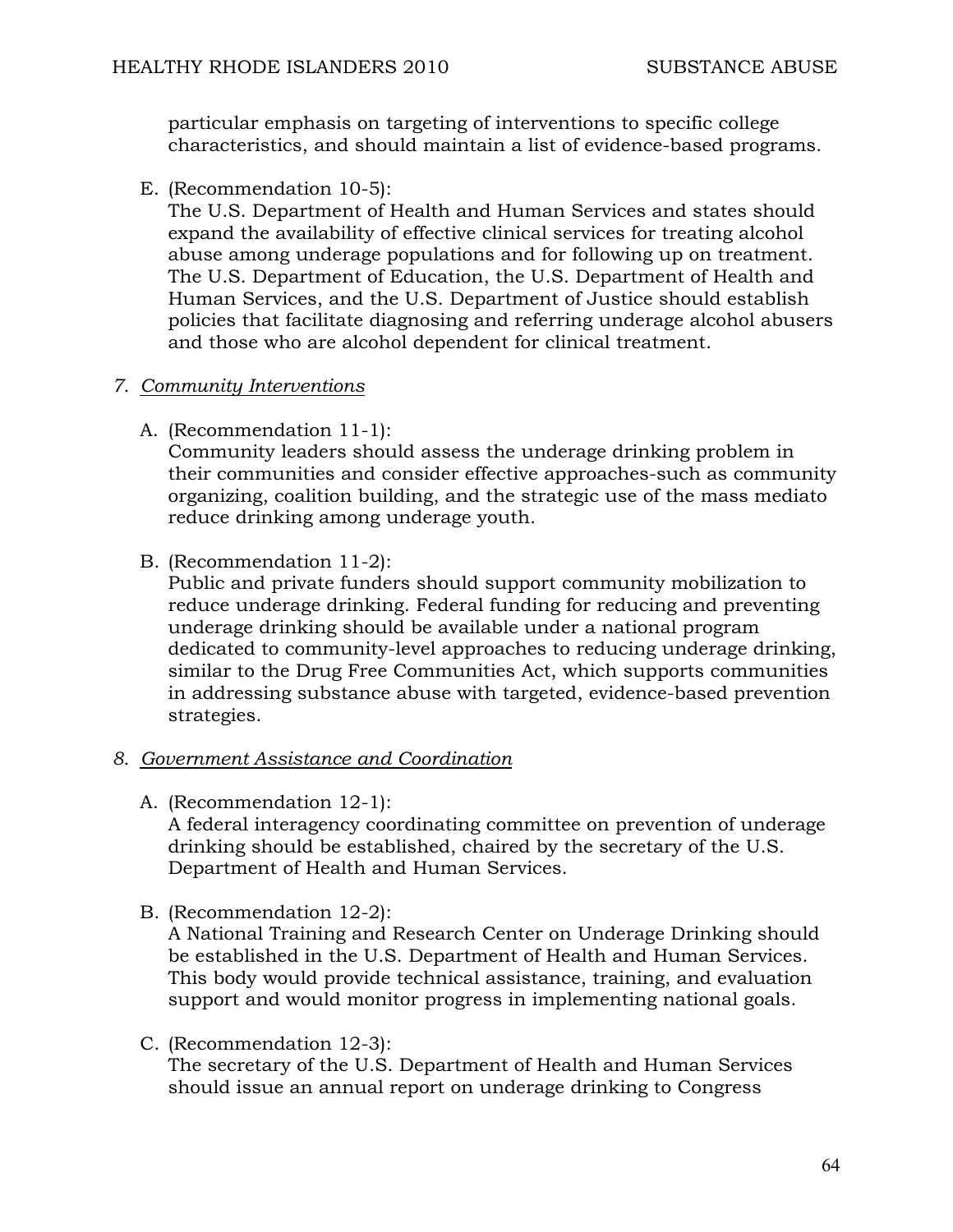summarizing all federal agency activities, progress in reducing underage drinking, and key surveillance data.

D. (Recommendation 12-4):

Each state should designate a lead agency to coordinate and spearhead its activities and programs to reduce and prevent underage drinking.

E. (Recommendation 12-5):

The annual report of the secretary of the U.S. Department of Health and Human Services on underage drinking should include key indicators of underage drinking.

F. (Recommendation 12-6):

The Monitoring the Future Survey and the National Survey on Drug Use and Health should be revised to elicit more precise information on the quantity of alcohol consumed and to ascertain brand preferences of underage drinkers.

*9. Alcohol Excise Taxes*

## (Recommendation 12-7):

Congress and state legislatures should raise excise taxes to reduce underage consumption and to raise additional revenues for this purpose. Top priority should be given to raising beer taxes, and excise tax rates for all alcoholic beverages should be indexed to the consumer price index so that they keep pace with inflation without the necessity of further legislative action.

- *10. Research and Evaluation*
	- A. (Recommendation 12-8):

All interventions, including media messages and education programs, whether funded by public or private sources, should be rigorously evaluated, and a portion of all federal grant funds for alcohol-related programs should be designated for evaluation.

B. (Recommendation 12-9):

States and the federal government-particularly the U.S. Department of Health and Human Services and the U.S. Department of Educationshould fund the development and evaluation of programs to cover all underage populations.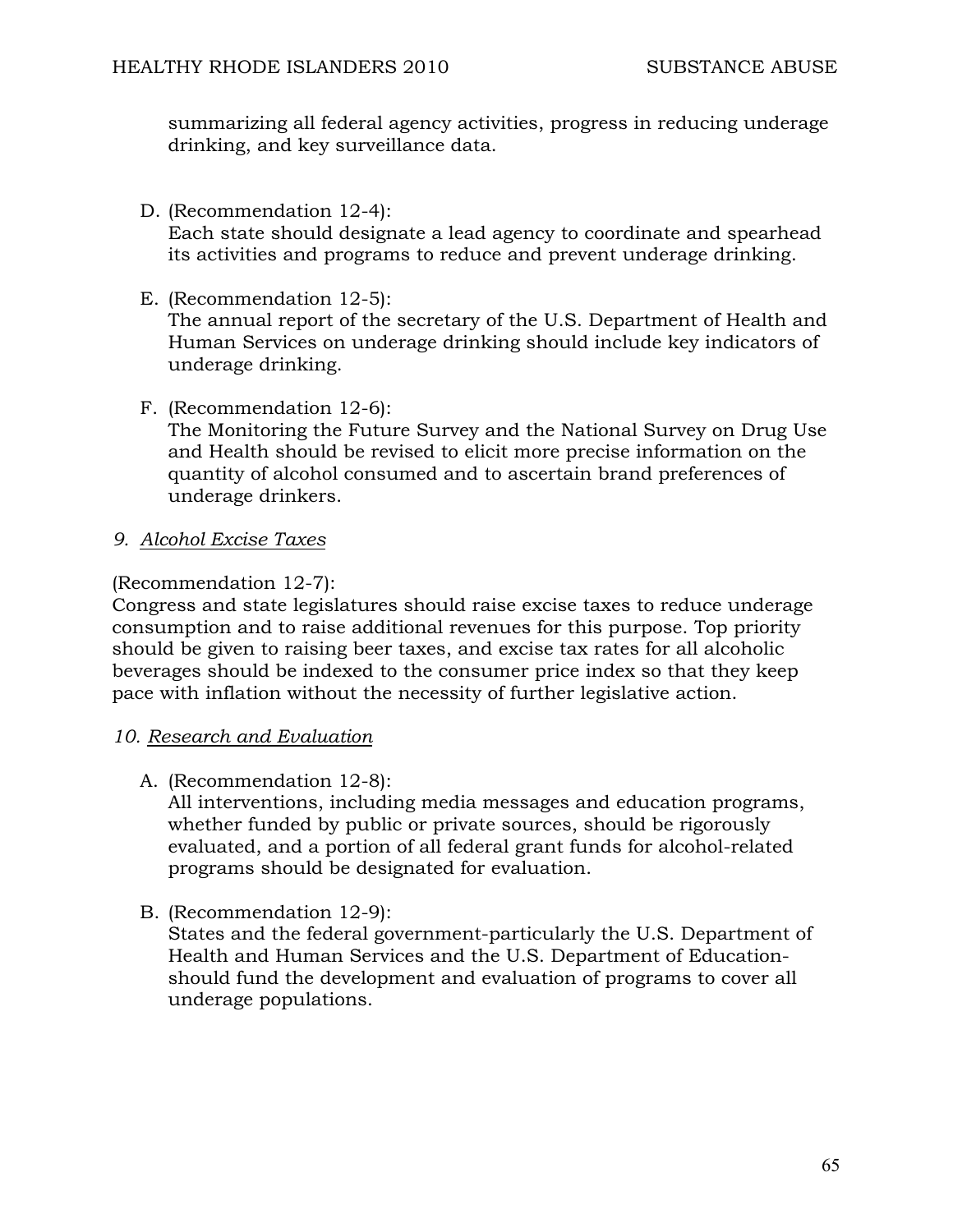## **Worksite Recommendations**

In *HEALTHY WORKFORCE 2010, An Essential Health Promotion, Sourcebook for Employers, Large and Small*, the Partnership for Prevention recommends the following substance abuse interventions for employers:17

- 1. Provide employees access to counseling and referrals to treat substance abuse.
- 2. Participate in community efforts to prevent substance abuse.
- 3. Offer a health risk appraisal (HRA) to all employees, and follow up with those at risk.
- 4. Establish an employee assistance program (EAP) and/or link EAP to health promotion initiatives.
- 5. Provide drug and alcohol education to supervisors to counteract "enabling" behaviors.
- 6. Establish worksite alcohol and drug policies.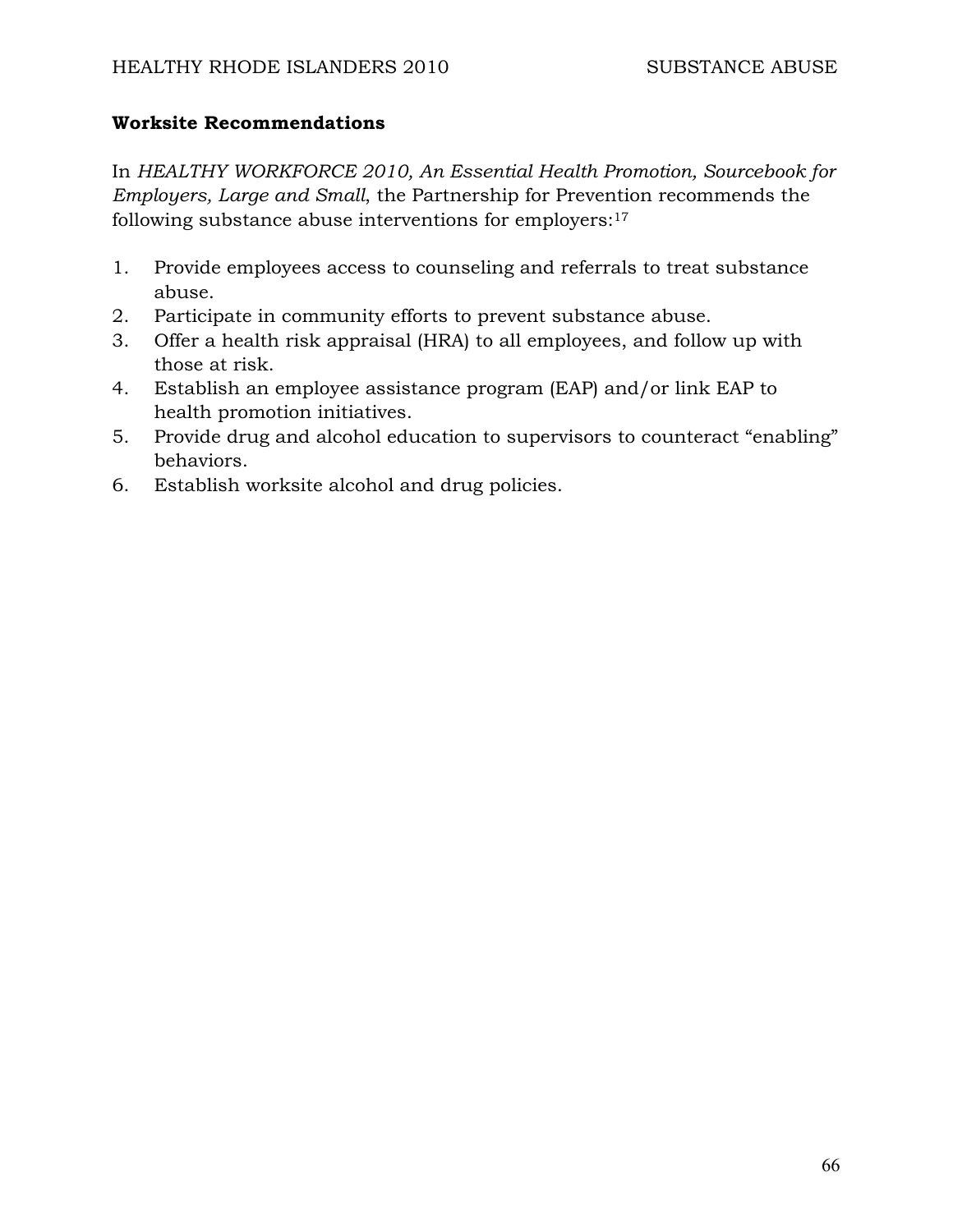# **RESPONSIBLE SEXUAL BEHAVIOR**

**Objective 5-1: Increase the proportion of adolescents who have never had sexual intercourse, have abstained from sexual intercourse in the past three months, or used condoms at last sexual intercourse.** 

**Objective 5-2: Increase the proportion of unmarried, sexually active persons who use condoms.** 

## **SUMMARY**

Recommended interventions to meet the Responsible Sexual Behavior objectives focus on four key areas: 1) Effective sexual education programs; 2) Increased public awareness and discussion of the issue; 3) Community-wide programs that involve young people of both sexes and their families; and 4) Access to reproductive health services. In addition to strategies targeted specifically at responsible sexual behavior, initiatives that improve educational, employment, and leadership opportunities for young people can reduce teen pregnancy rates.

## **SPECIFIC INTERVENTIONS**

In 2001, *The Surgeon General's Call to Action to Promote Sexual Health and Responsible Sexual Behavior* identified "evidence-based intervention models" in the following areas (literature citations omitted)18:

- 4.1 Community based programs (not typically addressed to sexuality)
- 4.1 School based programs (abstinence-only requires more study)
- 4.1 Clinic based programs
- 4.1 Religion based programs (needs more study)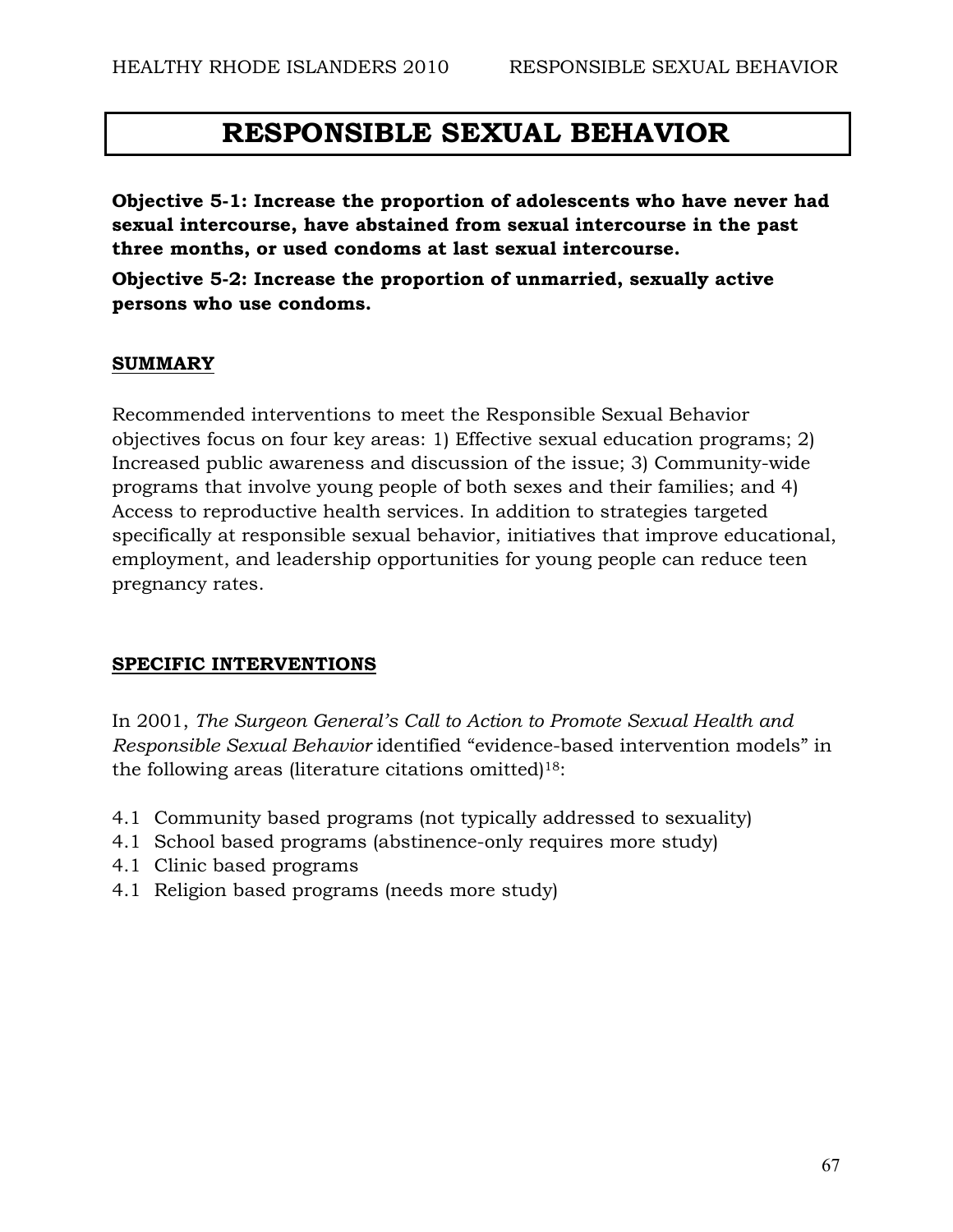# **The Call to Action: Recommended Strategies**

*The Call to Action* recommended the following strategies:

# 1. *Increasing Public Awareness of Issues Relating to Sexual Health and Responsible Sexual Behavior*

- A. Begin a national dialogue on sexual health and responsible sexual behavior that is honest, mature and respectful, and has the ultimate goal of developing a national strategy that recognizes the need for common ground.
- B. Encourage opinion leaders to address issues related to sexual health and responsible sexual behavior in ways that are informed by the best available science and that respect diversity.
- C. Provide access to thorough and wide-ranging education about sexual health and responsible sexual behavior that begins early and continues throughout the lifespan. Such education should:
	- i. Recognize the special place that sexuality has in our lives;
	- ii. Stress the value and benefits of remaining abstinent until involved in a committed, enduring, and mutually monogamous relationship; but
	- iii. Assure awareness of optimal protection from sexually transmitted diseases and unintended pregnancy, for those who are sexually active, while also stressing that there are no infallible methods of protection, except abstinence, and that condoms cannot protect against some forms of STDs.
- D. Recognize that sexuality education can be provided in a number of venues-homes, schools, churches, other community settings-but must always be developmentally and culturally appropriate.
- E. Recognize that parents are the child's first educators and should help guide other sexuality education efforts so that they are consistent with their values and beliefs.
- F. Recognize that families differ in their level of knowledge, as well as their emotional capability to discuss sexuality issues. In moving toward equity of access to information for promoting sexual health and responsible sexual behavior, school sexuality education is a vital component of community responsibility.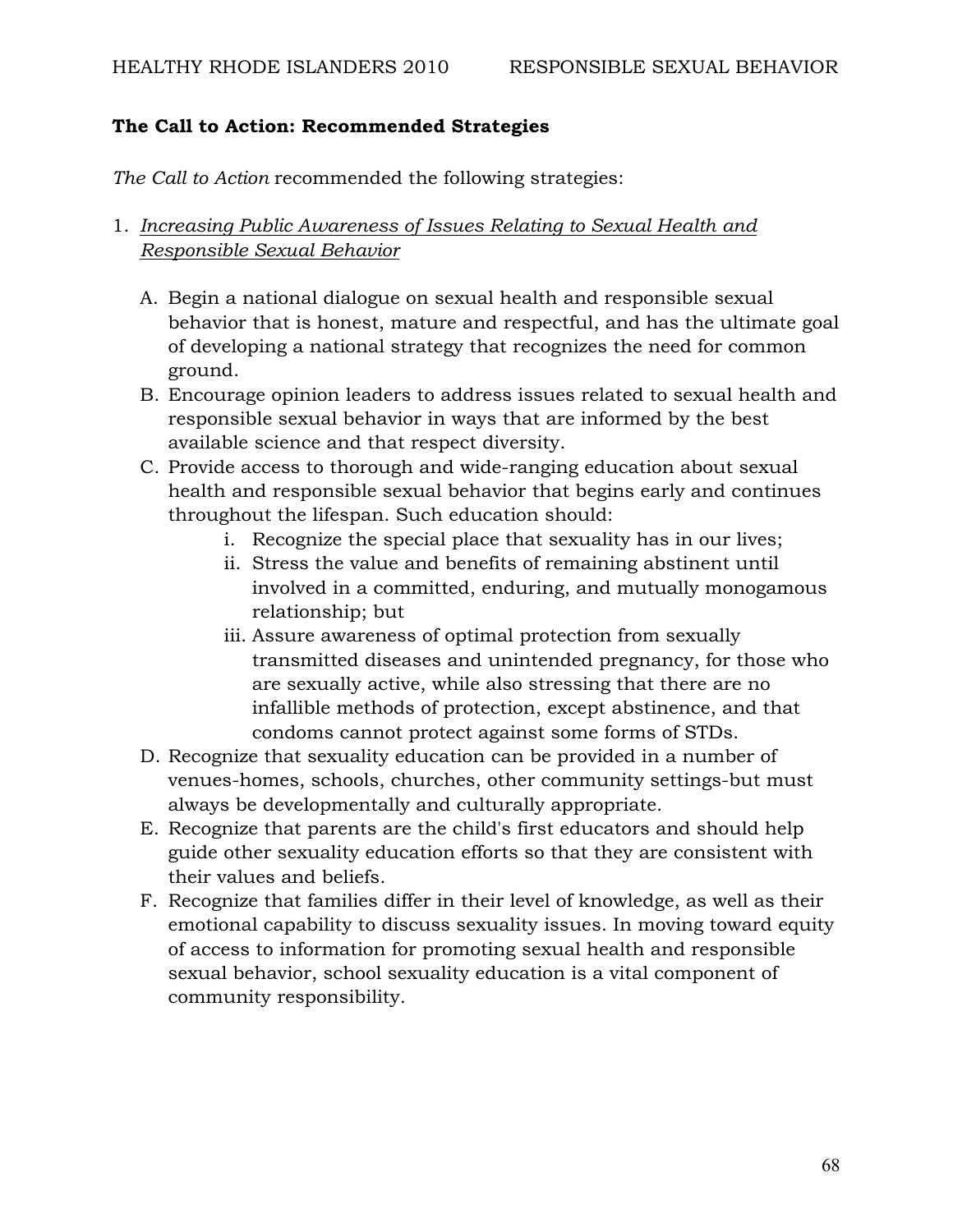# 2. *Providing the Health and Social Interventions Necessary to Promote and Enhance Sexual Health and Responsible Sexual Behavior*

- A. Eliminate disparities in sexual health status that arise from social and economic disadvantage, diminished access to information and health care services, and stereotyping and discrimination.
- B. Target interventions to the most socioeconomically vulnerable communities where community members have less access to health education and services and, thus, are likely to suffer most from sexual health problems.
- C. Improve access to sexual health and reproductive health care services for all persons in all communities.
- D. Provide adequate training in sexual health to all professionals who deal with sexual issues in their work, encourage them to use this training, and ensure that they are reflective of the populations they serve.
- E. Encourage the implementation of health and social interventions to improve sexual health that have been adequately evaluated and shown to be effective.
- F. Ensure the availability of programs that promote both awareness and prevention of sexual abuse and coercion.
- G. Strengthen families, whatever their structure, by encouraging stable, committed, and enduring adult relationships, particularly marriage. Recognize, though, that there are times when the health interests of adults and children can be hurt within relationships with sexual health problems, and that sexual health problems within a family can be a concern in and of themselves.

# **Journal of Prevention: Recommended Strategies**

In April 2003, the *Journal of Prevention* identified the following suggestions from an article entitled *Best Practices in Teen Pregnancy Prevention Practitioner Handbook:19*

- 1. *Youth Development* focuses on providing young people with skills that will help them succeed as adults. One of the most promising approaches to reducing teenage pregnancy is to improve educational and career opportunities for teens and to instill a belief in a successful future.
- 2. *Involvement of Family and Other Caring Adults* matters when it comes to affecting a teenager's sexual behavior and the risk of early pregnancy.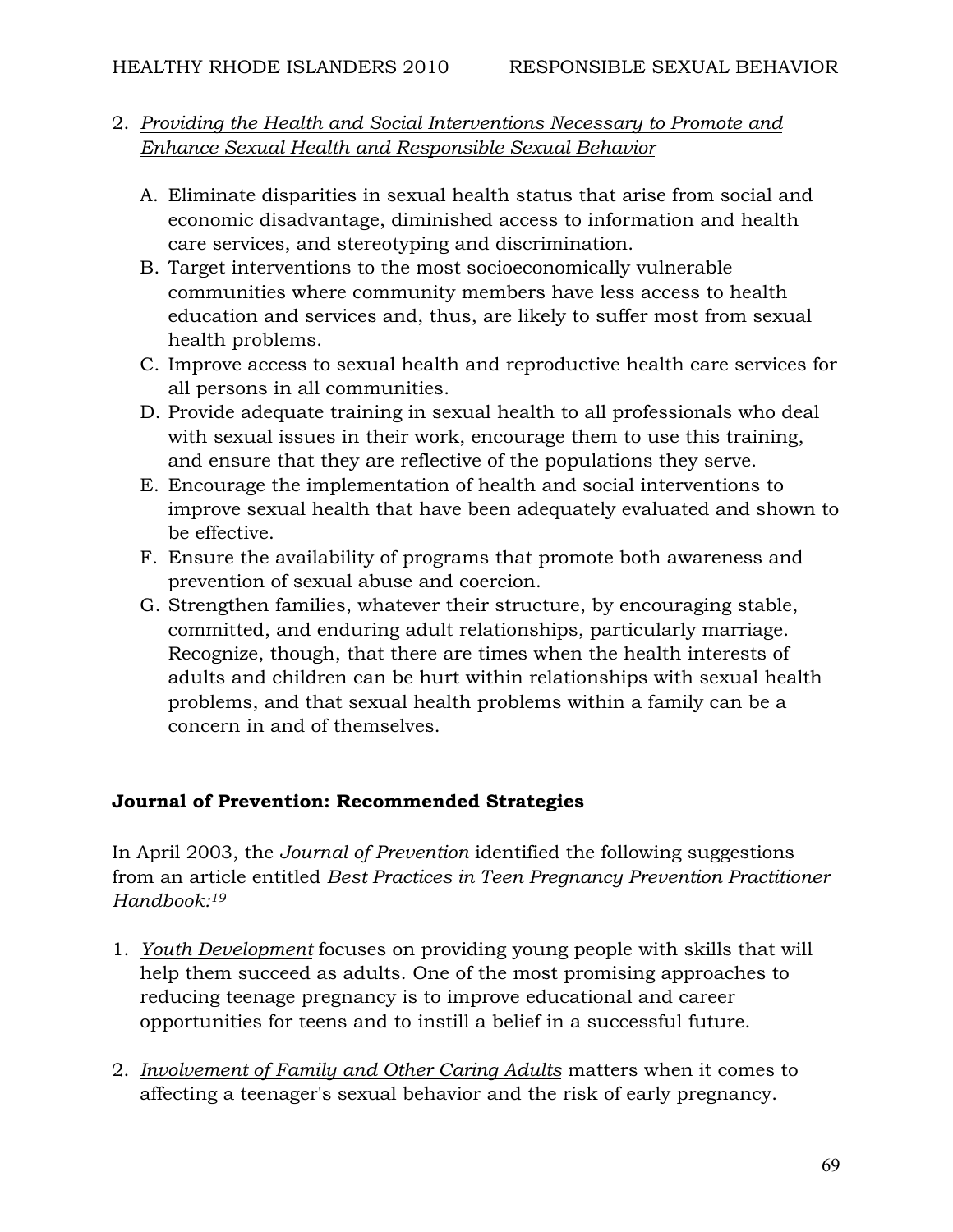Family involvement maximizes the effectiveness of pregnancy prevention programs.

- 3. *Male Involvement* acknowledges the critical role males play in unintended and early pregnancies among teenagers, and involves them in pregnancy prevention efforts.
- 4. *Cultural Relevant* interventions will increase the effectiveness of efforts to reduce teenage pregnancy because culture plays a major role in influencing values and attitudes about sex, child bearing, and parenting.
- 5. *Community-Wide Campaigns* to discourage adolescent pregnancy and childbearing are needed because practitioners work with complex social issues such as teenage pregnancy, violence, alcohol, and substance abuse. Single solutions are inadequate.
- 6. *Service Learning* connects meaningful community service with academic learning, civic responsibility, and personal growth. It enables young people to study community issues in-depth, plan and initiate community action, and make a difference in their community.
- 7. *Increasing Employment Opportunities* for adolescents is necessary to assure economic self-sufficiency, generate self-esteem, and create the motivation to delay early childbearing.
- 8. *Sexuality and AIDS Education* plays an important role in providing youth with the knowledge and skills necessary to make healthy decisions about their intimate relationships.
- 9. *Outreach in Teen Pregnancy Prevention Programs* that focuses on sexual health is critical. The risks of pregnancy and sexually transmitted infections are high in the early months of sexual activity, and teens have the tendency to not seek help before a crisis occurs.
- 10. *Access to Reproductive Health Services* is important for sexually active teenagers since they need support and encouragement to use contraception effectively and consistently.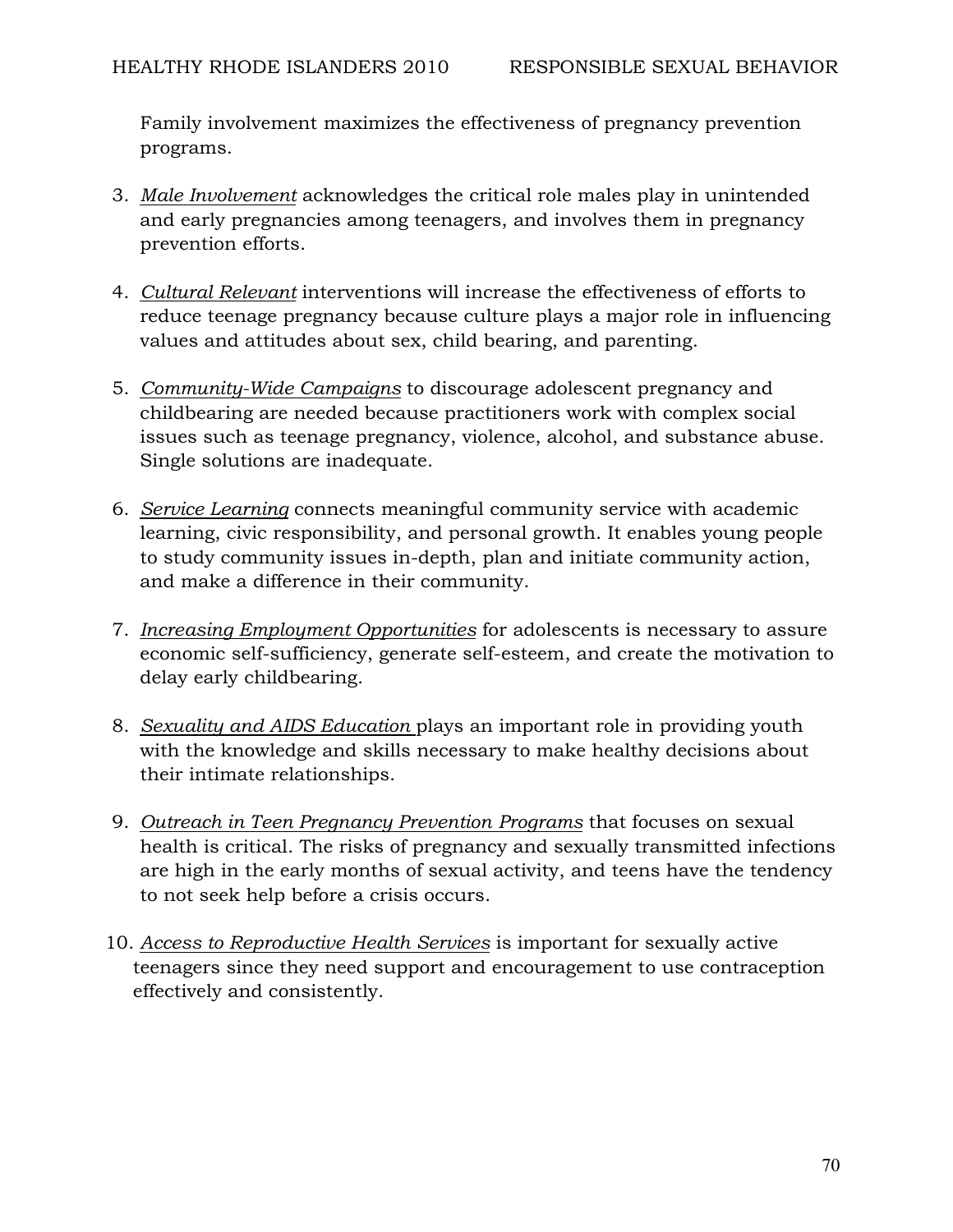# **MENTAL HEALTH**

**Objective 6-1: Increase the proportion of adults aged 18 years and older with recognized depression who receive treatment.** 

**Objective 6-2: Reduce the suicide rate.** 

#### **SUMMARY**

Recommended interventions to meet the Mental Health objectives focused on four key issues: 1) Reducing the stigma surrounding mental illness; 2) Reducing disparities in access to mental health services among different population groups and increasing the supply of providers in underserved areas; 3) Delivering state-of-the art treatments that focus on recovery; and 4) Creating a cultural change that equates the importance of treating mental health issues with the importance of physical health treatment.

#### **SPECIFIC INTERVENTIONS**

## **National Reports: Recommended Strategies**

In 1999, *Mental Health: A Report of the Surgeon General* recommended the following strategies to improve treatment and access:20

## 1. *Continue to Build the Science Base:*

Today, integrative neuroscience and molecular genetics present some of the most exciting basic research opportunities in medical science. A plethora of new pharmacologic agents and psychotherapies for mental disorders afford new treatment opportunities but also challenge the scientific community to develop new approaches to clinical and health services interventions research. Special effort is required to address pronounced gaps in the mental health knowledge base. Key among these are the urgent need for evidence which supports strategies for mental health promotion and illness prevention. Additionally, research that explores approaches for reducing risk factors and strengthening protective factors for the prevention of mental illness should be encouraged.

2. *Overcome Stigma*: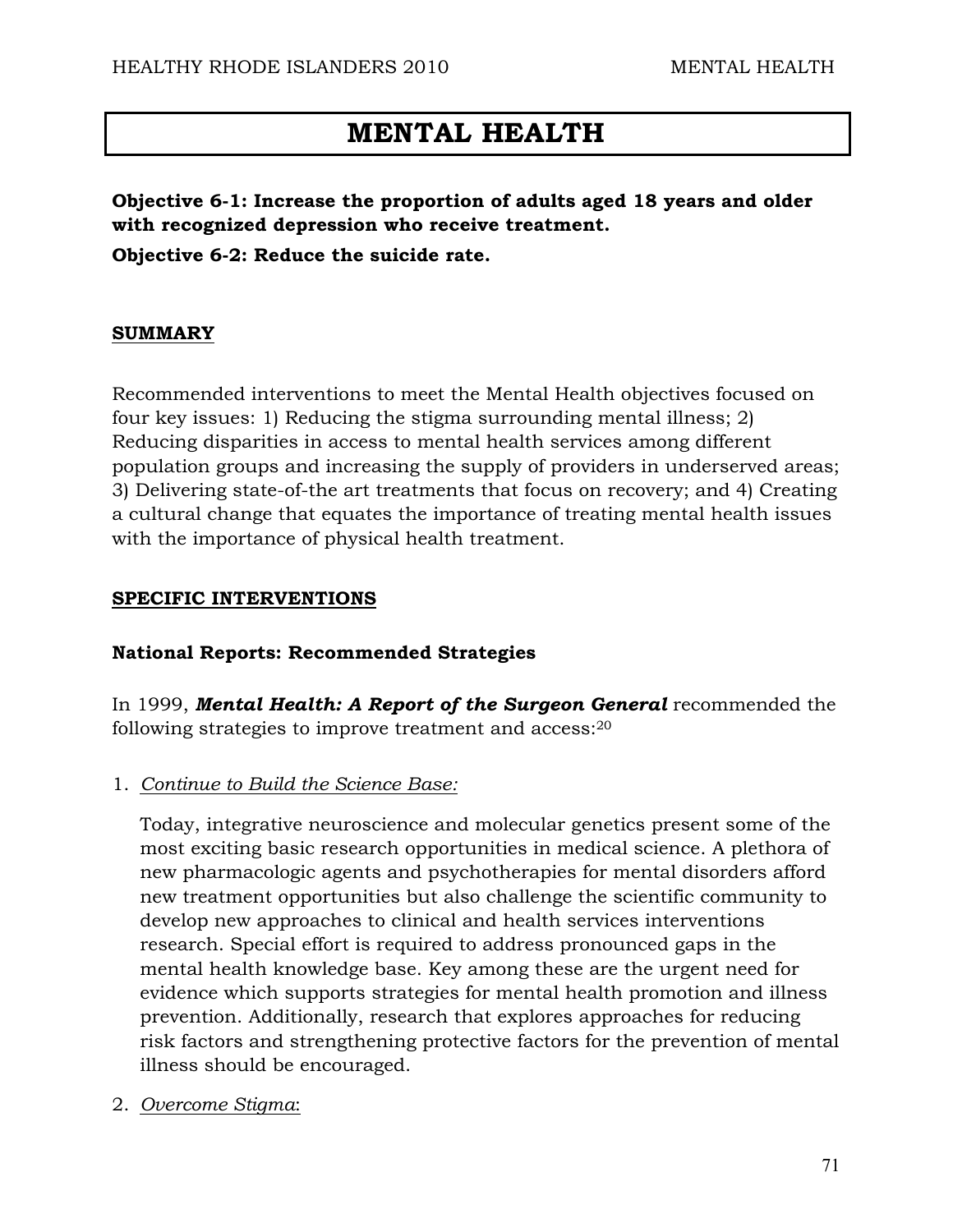Powerful and pervasive, stigma prevents people from acknowledging their own mental health problems, and from disclosing them to others. For our Nation to reduce the burden of mental illness, to improve access to care, and to acquire urgently needed knowledge about the brain, mind, and behavior, stigma must no longer be tolerated. Research on brain and behavior that continues to generate ever more effective treatments for mental illnesses is a potent antidote to stigma.

## 3. *Improve Public Awareness of Effective Treatment*

Americans are often unaware of the choices they have for effective mental health treatments. All human services professionals, not just health professionals, have an obligation to be better informed about mental health treatment resources in their communities and should encourage individuals to seek help from any source in which they have confidence.

# 4. *Ensure the Supply of Mental Health Services and Providers*

The fundamental components of effective service delivery, which include integrated community-based services, continuity of providers and treatments, family support services (including psychoeducation), and culturally sensitive services, are broadly agreed upon, yet certain of these and other mental health services are in consistently short supply, both regionally and, in some instances, nationally. Because the service system as a whole, as opposed to treatment services considered in isolation, dictates the outcome of recovery-oriented mental health care, it is imperative to expand the supply of effective, evidence-based services throughout the Nation.

# 5. *Ensure Delivery of State-of-the-Art Treatments*

A wide variety of effective, community-based services, carefully refined through years of research, exist for even the most severe mental illnesses yet are not being translated into community settings. Numerous explanations for the gap between what is known from research and what is practiced beg for innovative strategies to bridge it.

# 6. *Tailor Treatment to Age, Gender, Race, and Culture*

Mental illness, no less than mental health, is influenced by age, gender, race, and culture as well as additional facets of diversity that can be found within all of these population groups—for example, physical disability or a person's sexual orientation choices. To be effective, the diagnosis and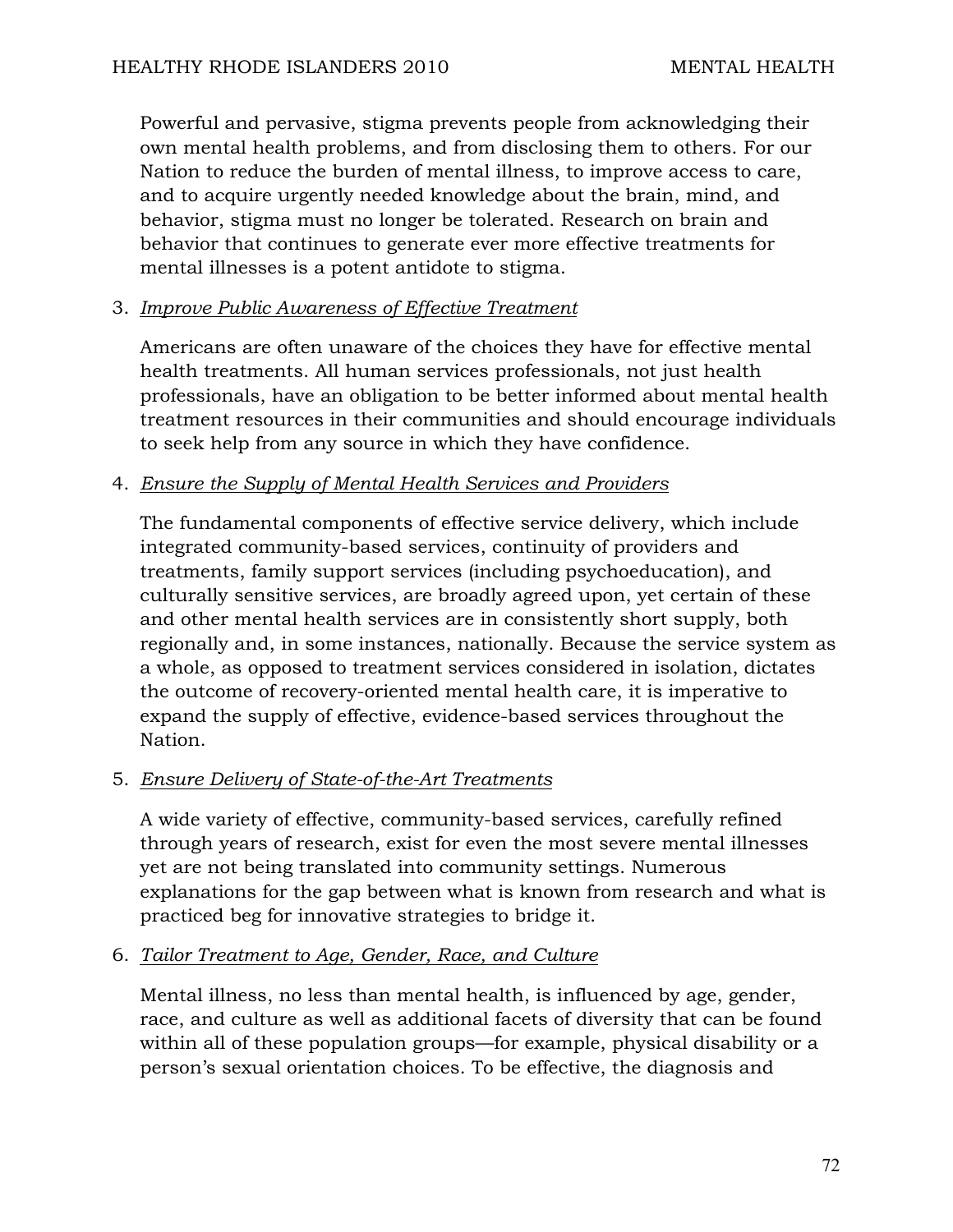treatment of mental illness must be tailored to all characteristics that shape a person's image and identity.

## 7. *Facilitate Entry Into Treatment*

Public and private agencies have an obligation to facilitate entry into mental health care and treatment through the multiple "portals of entry" that exist: primary health care, schools, and the child welfare system. To enhance adherence to treatment, agencies should offer services that are responsive to the needs and preferences of service users and their families. At the same time, some agencies receive inappropriate referrals. For example, an alarming number of children and adults with mental illness are in the criminal justice system inappropriately.

### 8. *Reduce Financial Barriers to Treatment*

Concerns about the cost of care—concerns made worse by the disparity in insurance coverage for mental disorders in contrast to other illnesses—are among the foremost reasons why people do not seek needed mental health care. While both access to and use of mental health services increase when benefits for those services are enhanced, preliminary data show that the effectiveness—and, thus, the value—of mental health care also has increased in recent years, while expenditures for services, under managed care, have fallen.

In July 2003, the **President's New Freedom Commission on Mental Health** released its final report, advocating for "The Goal of a Transformed System: Recovery."21 The commission identified the following two key principles necessary to transform the existing mental health system:

- Services and treatments must be consumer and family centered, geared to give consumers real and meaningful choices for treatment options and providers — not oriented to the requirements of bureaucracies.
- Care must focus on increasing consumers' ability to successfully cope with life's challenges, on facilitating recovery, and on building resilience, not just on managing symptoms.

Based on these principles, the Commission enunciated the following six goals and objectives.

*GOAL 1: Americans Understand that Mental Health is Essential to Overall Health.*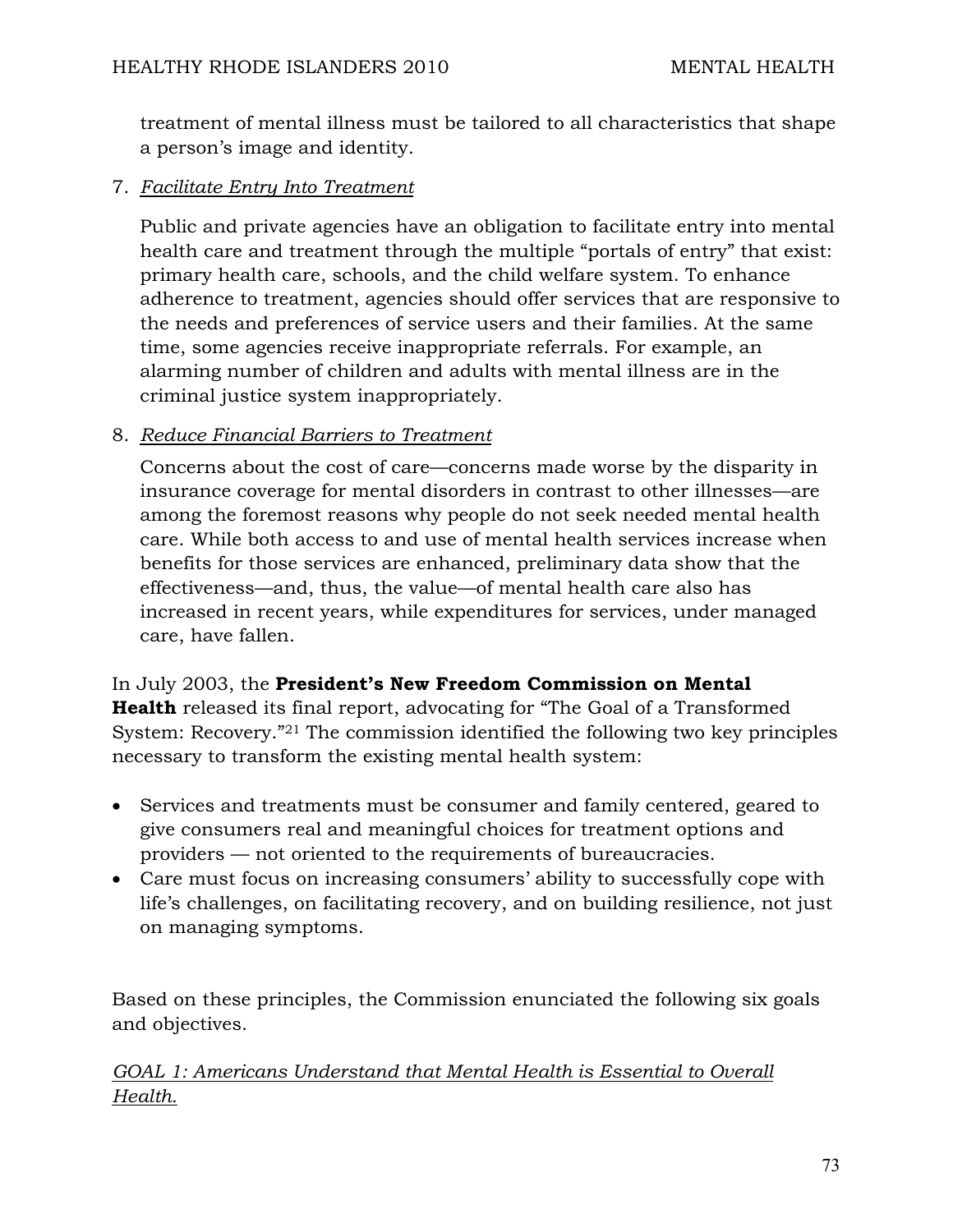- 1.1 Advance and implement a national campaign to reduce the stigma of seeking care and a national strategy for suicide prevention.
- 1.2 Address mental health with the same urgency as physical health.

## *GOAL 2: Mental Health Care is Consumer and Family Driven.*

- 1.1 Develop an individualized plan of care for every adult with a serious mental illness and child with a serious emotional disturbance.
- 1.2 Involve consumers and families fully in orienting the mental health system toward recovery.
- 1.3 Align relevant Federal programs to improve access and accountability for mental health services.
- 1.4 Create a Comprehensive State Mental Health Plan.
- 1.5 Protect and enhance the rights of people with mental illnesses.

### *GOAL 3: Disparities in Mental Health Services are Eliminated.*

- 3.1 Improve access to quality care that is culturally competent.
- 3.2 Improve access to quality care in rural and geographically remote areas.

## *GOAL 4: Early Mental Health Screening, Assessment, and Referral to Services are Common Practice.*

- 4.1 Promote the mental health of young children.
- 4.2 Improve and expand school mental health programs.
- 4.3 Screen for co-occurring mental and substance use disorders and link with integrated treatment strategies.
- 4.4 Screen for mental disorders in primary health care, across the lifespan, and connect to treatment and support.

## *GOAL 5: Excellent Mental Health Care is Delivered and Research is Accelerated.*

- 5. 1 Accelerate research to promote recovery and resilience, and ultimately to cure and prevent mental illnesses.
- 5.2 Advance evidence-based practices using dissemination and demonstration projects and create a public-private partnership to guide their implementation.
- 5.3 Improve and expand the workforce providing evidence-based mental health services and supports.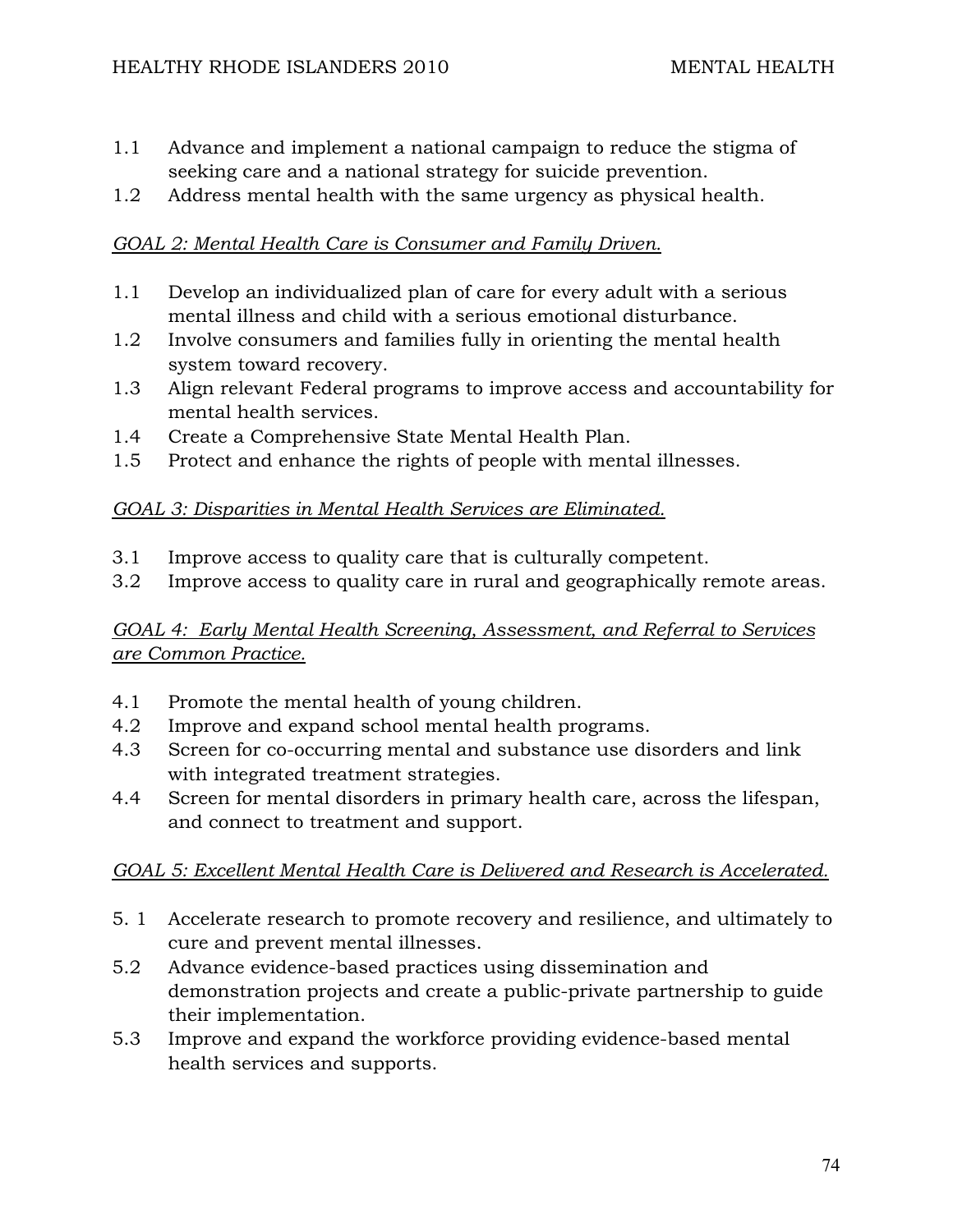5.4 Develop the knowledge base in four understudied areas: mental health disparities, long-term effects of medications, trauma, and acute care.

## *GOAL 6: Technology is Used to Access Mental Health Care and Information.*

- 6.1 Use health technology and telehealth to improve access and coordination of mental health care, especially for Americans in remote areas or in underserved populations.
- *6.2* Develop and implement integrated electronic health record and personal health information.

In testimony before the commission, Diane T. Marsh, Ph.D., **President of the American Psychological Association** made the following specific policy recommendations (her remarks addressed three areas for which Commission had asked for the Association's views, so they are not necessarily a comprehensive list, but do apply to the federal, state, and local levels).22

### *1. Encourage the Use of Effective Treatments and Services*

- A. *Support Basic and Applied Research*. Increase federal funding for basic research to shed light on critical processes underlying mental disorders and for applied research to develop and evaluate the full range of prevention, early intervention, and treatment strategies, including psychotherapeutic and psychopharmacological approaches.
- B. *Promote Information Dissemination*. Embark on outreach efforts to inform mental health providers about the latest effective interventions, with increased emphasis on community-based treatment; cultural competence and related approaches for reducing racial/ethnic disparities in access, treatment, and outcomes; recovery; and administration of multiple, integrated, and interdisciplinary services, including primary health and mental health care. This could be accomplished in part through on-line journals, Web sites, curriculum renewal in graduate programs, professional meetings, and continuing education programs.
- C. *Further Interagency Collaboration*. Continue to promote collaboration between research and service agencies in the federal government, most notably the National Institutes of Health and the Substance Abuse and Mental Health Services Administration.

## *2. Enhance Opportunities for Professional Training*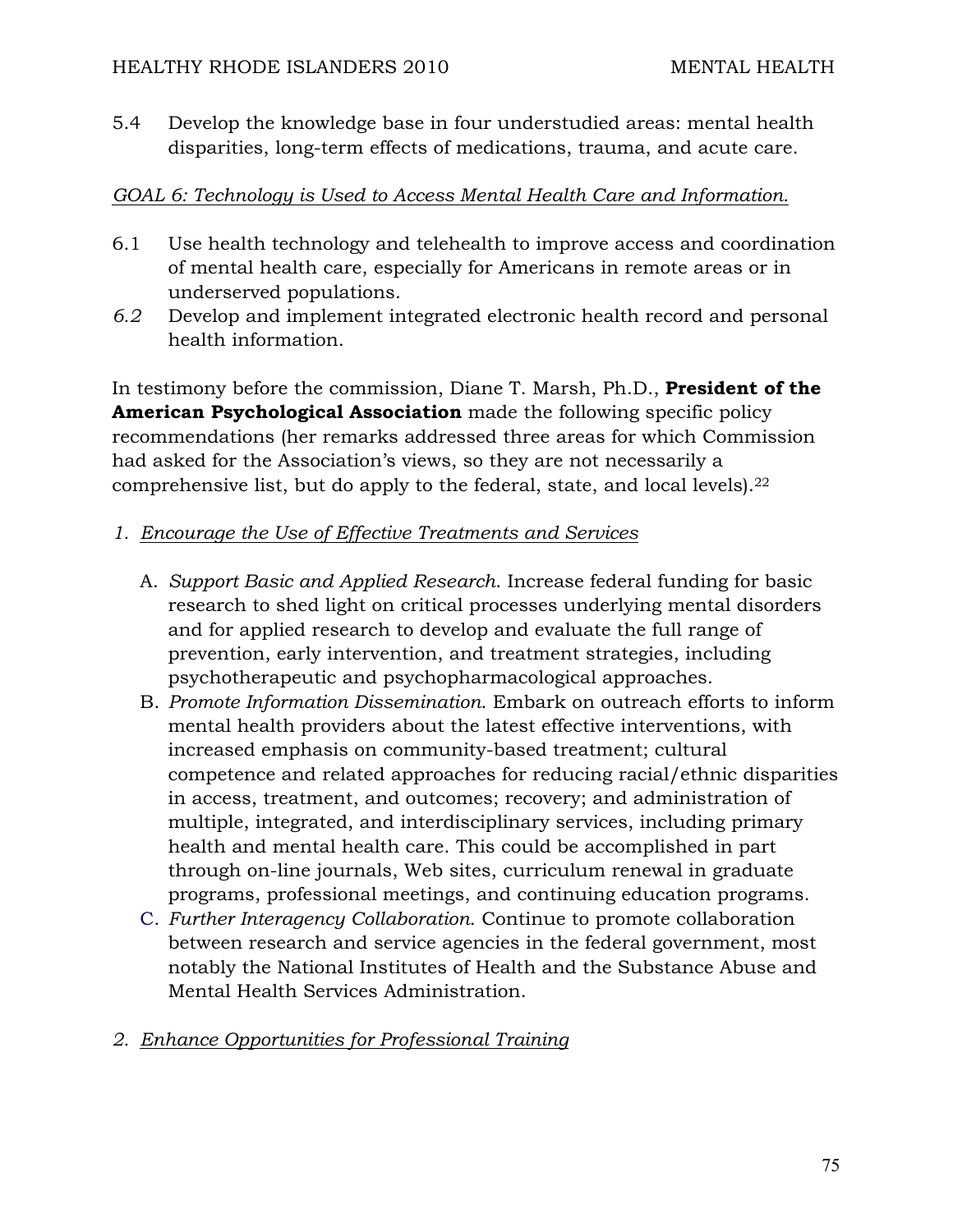- A. *Invest in Human Resource Development*. Increase the nation's mental health workforce through federal support for graduate students to specialize in working with vulnerable populations (e.g., children, the elderly, racial and ethnic minorities, and individuals who have cooccurring conditions or chronic physical disorders, including HIV/AIDS and cancer). This could be accomplished by offering training grants to graduate programs, along with stipends, scholarships, and loan repayment programs for graduate students.
- B. *Promote Workforce Diversity*. Provide federal funding for such initiatives as the Minority Fellowship Program to encourage and support racial and ethnic minorities and multilingual individuals to pursue graduate education in the mental health field to help address the mental health needs of our increasingly diverse population.
- C. *Expand Interdisciplinary Training*. Opportunities should be made available in graduate, post-graduate, and continuing education programs to learn about other mental health disciplines and professions to better understand their respective training and differing perspectives. This would include increased training and encouragement for primary care providers to screen children, adolescents, and adults for mental health problems (including depression) on a routine basis and to refer individuals in need to treatment.

#### *3. Improve Coordination Among Service Providers*

- A. *Increase Cross-Systems Collaboration*. Develop linkages between and among the mental health system and the health, substance abuse, education, recreation, child welfare/social services, justice, housing, and vocational rehabilitation systems, among others. Interagency collaboration should include consumer and family involvement across community and inpatient/residential settings.
- B. *Implement Flexible Funding Mechanisms*. Intermingling of funds should occur within and across agencies at the federal, state, and local levels to promote collaboration among mental health and other professionals and offer a range of prevention initiatives and individualized, integrated treatment services.
- C. *Encourage Facilitative Policy Changes*. Establish cross-agency management teams at all key levels to identify and address conflicts and barriers to collaboration and ensure adequate staffing allocations for training, service delivery, and ongoing collaboration to decide upon goals and strategy, monitor client progress, and provide for consumer and family involvement. Develop interagency agreements at state and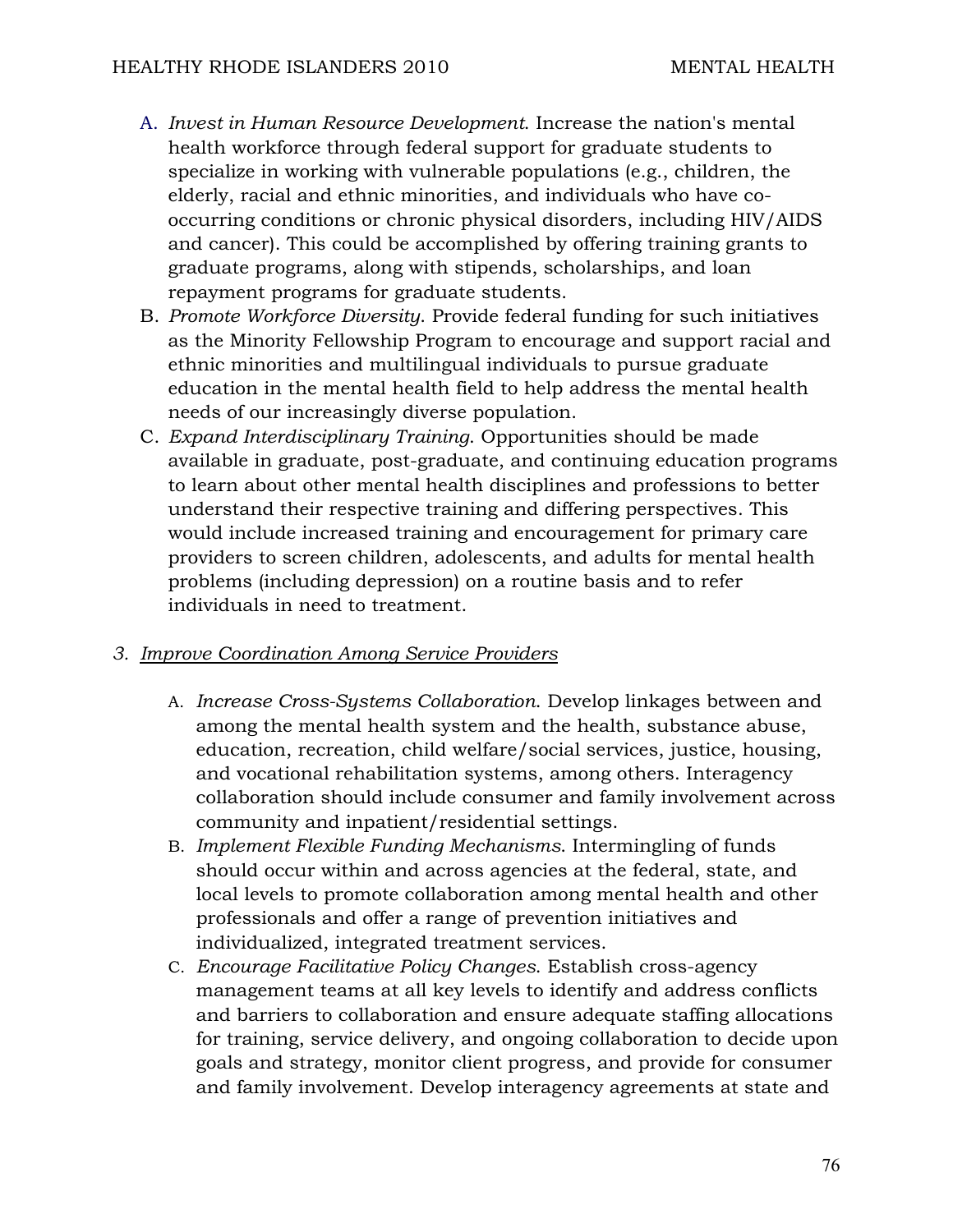local levels to address critical issues, such as confidentiality of client information and records, together with attention to respective agency/professional roles in initiating treatment, identifying alternative community resources, and obtaining/providing emergency care, when needed.

## *4. Improve the Ability of Adults and Children with Mental Disorders to Integrate in the Community*

- A. *Improve Mental Health Outreach/Intervention*. Enhance early identification, referral, and treatment services for individuals with mental disorders through outreach to schools, primary care, senior centers, and other community settings. Targeted interventions should focus on promoting resilience, self-sufficiency, and quality of life, as well as symptom alleviation, with recovery as the goal.
- B. *Achieve Full Parity*. To ensure access to treatment for all people with mental disorders, there should be full parity for mental health services in both private and public (i.e., Medicare and Medicaid) health insurance coverage. Concerted efforts need to be undertaken to educate the public about mental disorders to eliminate stigma and discrimination and reduce barriers to access these services.
- C. *Implement Systems of Care*. The system of care model should drive the service delivery system to ensure that it is person-centered, familyfocused, community-based, developmentally appropriate, linguistically and culturally competent, and geographically accessible. Networks of mental health and other community services need to be developed, which include provisions for children of parents in treatment and support for caregivers of older adults (e.g., on-site or community-based care).
- D. *Expand Federal Mental Health Programs*. Vital federal programs offering support to the states, such as the Community Mental Health Services Performance Partnership Block Grant and Medicaid, with its Early and Periodic Screening, Diagnostic and Treatment (EPSDT) program, and the Individuals with Disabilities Education Act, need to be fully implemented and expanded. Middle-income families should be able to "buy into" the Medicaid program to secure needed mental health treatment for their children with serious mental and/or physical disorders. Efforts should also be made to ensure the development of consistent Medicare local medical review policies for mental health services across insurance carriers.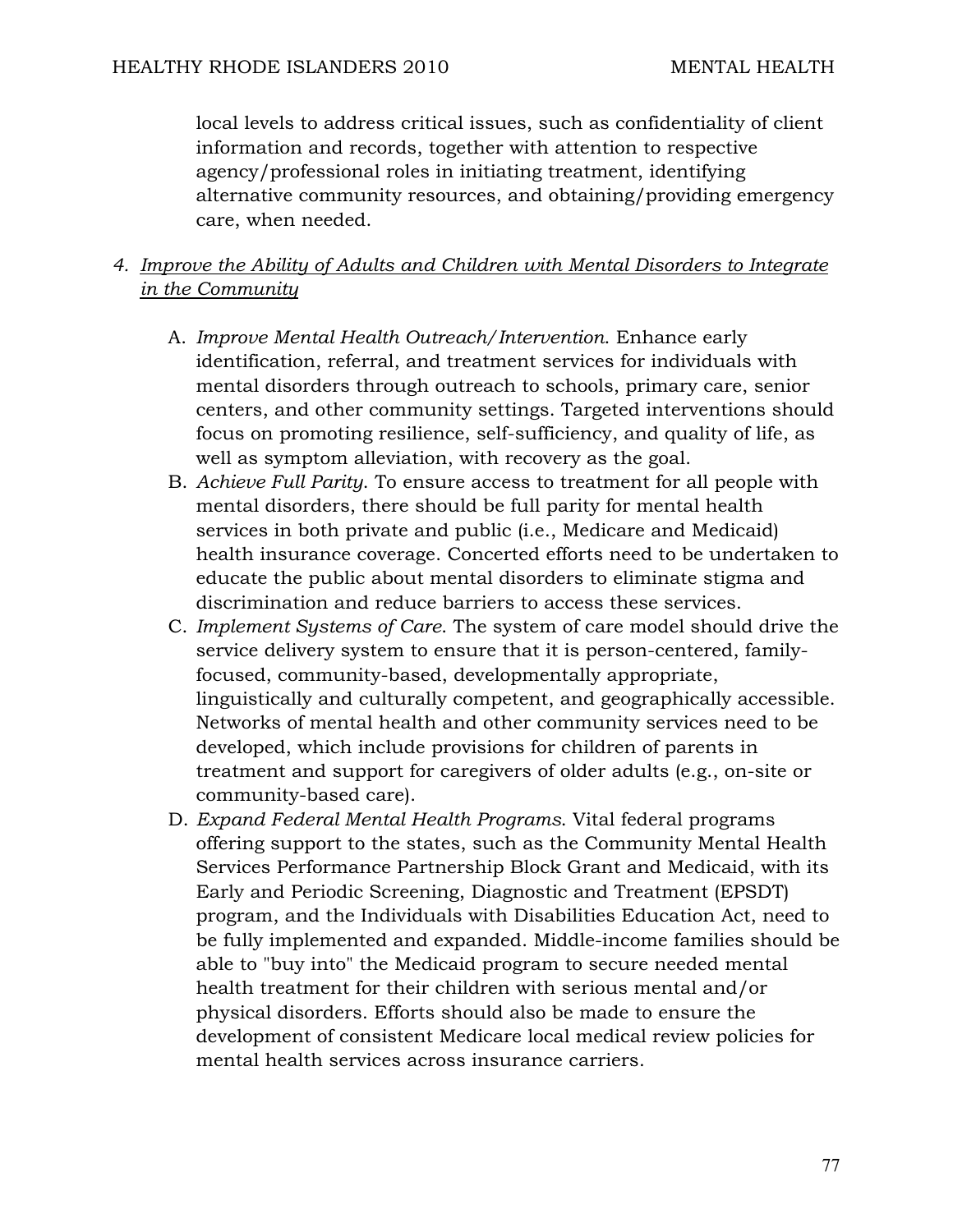#### **The Community Guide: Recommended Strategies**

*The Community Guide* has not completed its review of evidence-based strategies regarding mental health, but has determined that Prevention of Relapse and Recurrence has demonstrated insufficient evidence to determine effectiveness.23

### **Regional Reports: Recommended Strategies**

*NECON Task Force on Mental Health Promotion* 

In its August 2001 report, *The Time is Now: Report of the NECON Task Force on Mental Health Promotion, Mental Illness and Substance Abuse Prevention,* the New England Coalition for Health Promotion and Disease Prevention (NECON) argued, "Three giant steps are required in order to move mental health promotion and illness prevention into the mainstream of America."24 These include:

- 1. Increased public awareness and understanding.
- 2. Increased active engagement and participation of primary care physicians.
- 3. Increased public investment, especially under the Medicaid program, which provides coverage to populations with some of the highest rates of mental and emotional problems.

In order to meet these goals, the report recommended that New England states:

- 1. Establish working groups to assess service needs and resources in the region, and to develop reliable statistical indicators to measure performance of prevention and promotion programs.
- 2. Provide the required financial support to mental health programs and services by assuring mental health parity with physical health in public and private insurance coverage, and by applying Medicaid and a portion of state tobacco settlement funds to mental illness prevention and mental health promotion.
- 3. Establish and expand mental health promotion in schools and community settings, and to educate and involve primary care physicians in routine incorporation of mental health screening as part of a clinical prevention practice.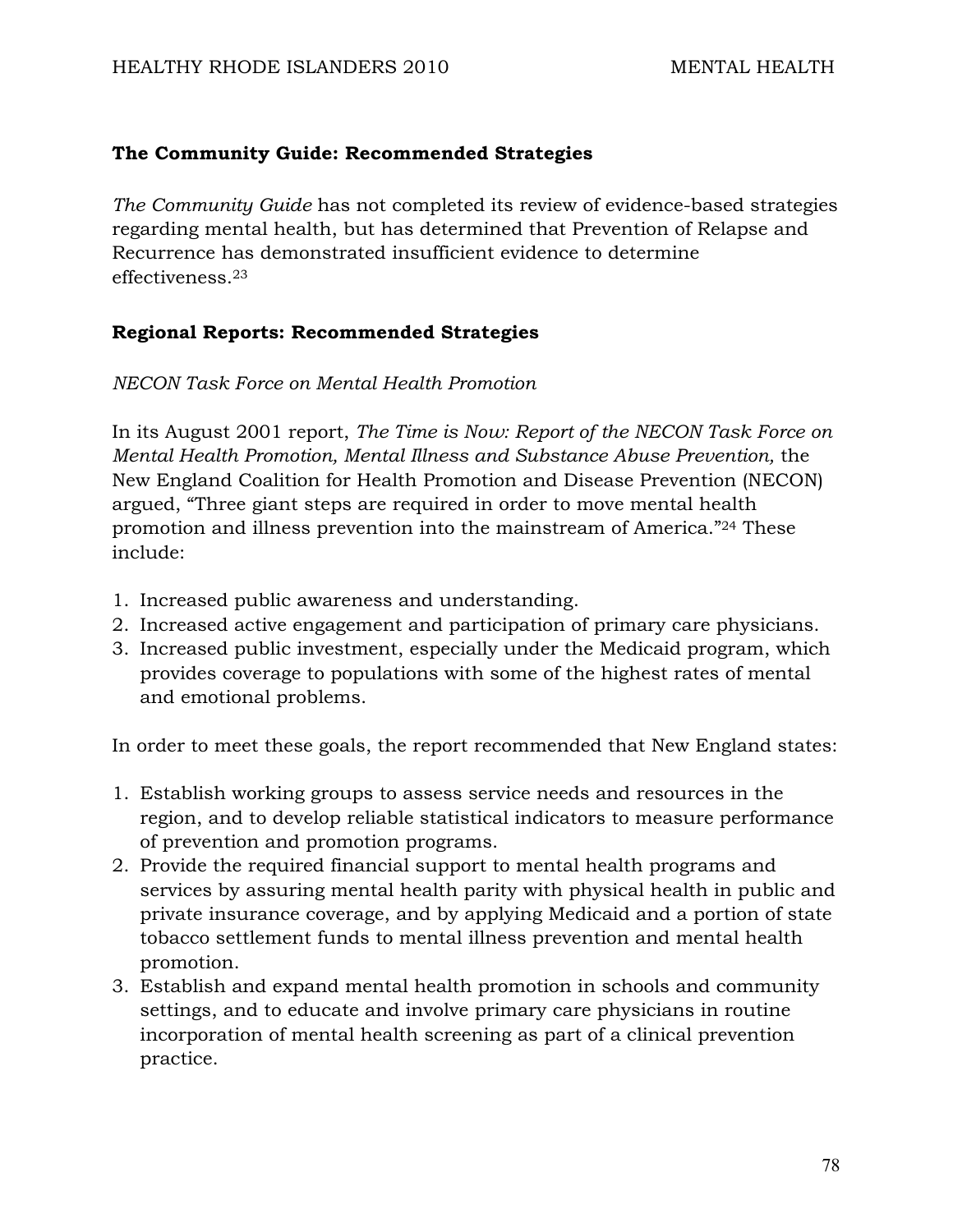NECON recommended that governors in each state:

- 1. Ensure mental health parity in all insurance plans and extend state subsidized insurance to low income, working adults without health insurance coverage—insurance that includes screening and other demonstrated effective preventive services.
- 2. Assign personnel to collaborate with NECON to identify the existing programs, policies, and structures that fall within the areas of both substance abuse and mental health and determine how they might be addressed in an integrated way.
- 3. Identify a representative to work with NECON to form a regional working group to review public health data collection systems across the New England states. This group will be charged to identify several comparable indicators to measure improved outcomes, especially among diverse cultural groups.
- 4. Use proceeds of tobacco tax and settlement funds to establish or expand health promotion and illness prevention in the areas of mental health and dual disorders; to this end we can build on "common ground" with state Medicaid and other cross-agency funding, as well as public/private partnerships, to forge a broad mental health promotion and illness prevention base.
- 5. Establish and expand school and community based health programs that include comprehensive mental illness prevention and health education services across the lifespan. These programs require trained personnel that can identify points of intervention and can screen for early indications of depression in school and primary care settings across the lifespan; the programs also require referral linkages to services and alternative programs as follow-up screening. Improve coordination between the state departments of mental health and education.
- 6. Honor a significant community mental health promotion and illness prevention initiative in each of the six states with recognition from the annual New England Governors Conference.

The report also recommended the following "strategic approaches:"

1. *Create clarity and focus.* Developing an initiative that focuses on the prevention of depression and other mental disorders across the lifespan needs to be a well thought out process that involves multiple steps toward the goal of reducing the factors that contribute to the occurrence of symptoms. Such a process will involve the identification of a unique, at-risk population in communities and the development of a series of sequential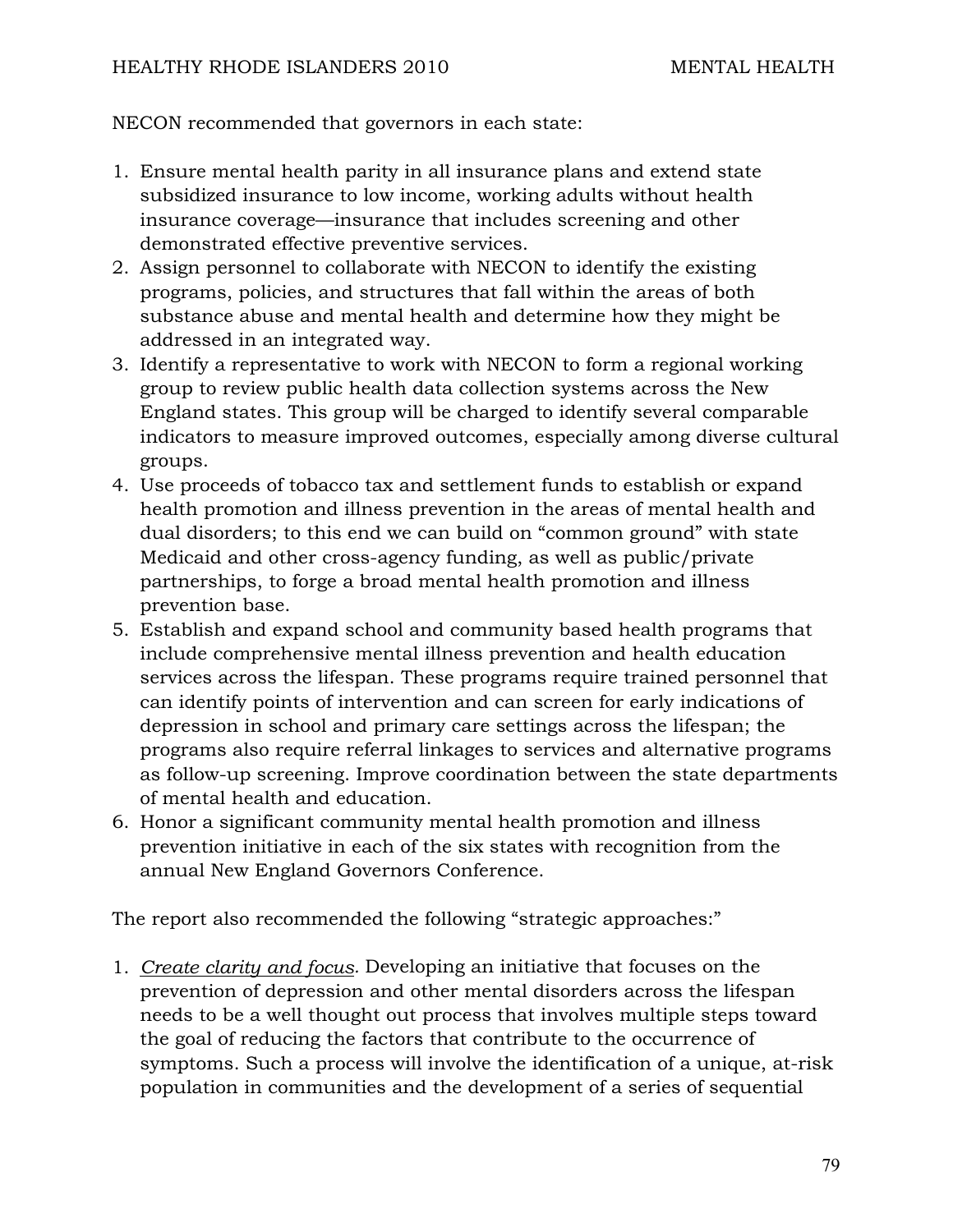interventions that can reduce the risk factors prevalent in the lives of these populations.

- 2. *Create consensus across key stakeholders regarding a vision for a behavioral health wellness/prevention agenda.* Advocacy for mental health can include several action steps. The first and most important of these is to create partnerships with key constituencies. If we are to create "win-win" collaborative arrangements, we must learn to "walk in the shoes" of key partners—and vice-versa—to understand each other's policy, regulatory, and funding worlds; and encourage all players (state, local, private, consumers) to understand each other's underlying values. The list of possible partners is long and includes, at minimum:
	- A. Involving the substance abuse community in mental health promotion efforts. They are crucial to reaching a significant portion of people with mental illness who are at risk for substance abuse.
	- B. Creating a link between physical and mental health and enlisting the support and involvement of health care communities including the state entity responsible for health promotion and disease prevention.
	- C. Forging partnerships with early education and school based programs that include social and emotional learning. The literature support for some of these programs is extensive.
	- D. Developing linkages with the business community in the development of prevention programs and the promotion of "emotional competency in the workplace."
	- E. Finding partners among grassroots community groups and organizations whose mission may be interpreted to include the promotion of mental health.
- 3. *Create win-win fiscal incentives.* Some would argue that there are ample resources in the public system to address several of the issues that the task force has been discussing. However, these funds are circumscribed in such a way that it is impossible to use them in a collaborative or "blended" manner. Mechanisms need to be developed that not only allow, but encourage, local input into funding decisions. A prevention budget should be developed across departmental lines, and states should allocate a reasonable percentage of Tobacco Settlement Funds toward prevention efforts.
- 4. *Create a common framework.* Identify the contributing "causes" of depression for each age group in order to understand the differences and similarities in risk/protective factors for children, adolescents, adults, the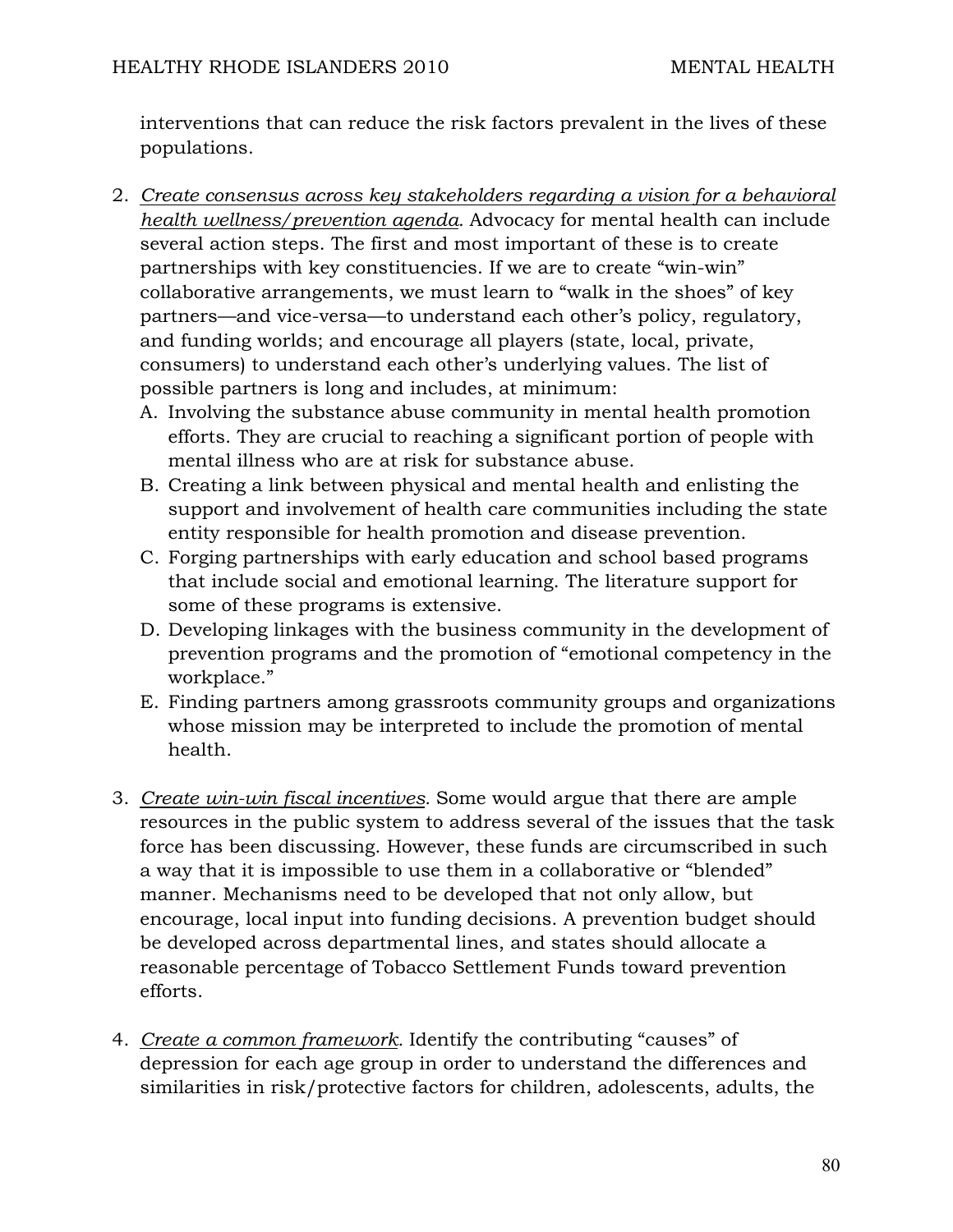elderly, the culturally diverse, and other special groups. Decide how best to utilize resources and provide prevention services based on this understanding.

## **Rhode Island Department of Health Primary Care Physician Advisory Committee: Recommended Strategies**

The Mental Health Workgroup made the following recommendations to improve provider-to-provider communication:25

- 1. Enhance mutual understanding of the respective roles of both primary care physicians and behavioral health providers.
- 2. Conduct a needs assessment of behavioral health services in Rhode Island to identify unmet needs and appropriately target resources.
- 3. Adapt the behavioral health infrastructure to ensure timely, open communication between primary care physicians and behavioral health providers.
- 4. Improve basic information exchange between providers.
- 5. Support intentional physician-to-physician communication.
- 6. Increase behavioral health access for underserved patient populations.
- 7. Strengthen state infrastructure to facilitate improved communication.
- 8. Advocate for insurance coverage changes.
- 9. Develop benchmarks and identify best practices.

## **Suicide Prevention Strategies**

The National Strategy for Suicide Prevention established 11 goals to address key issues related to preventing suicide in the United States. Following are a list of each of the goals and accompanying objectives.26

## *Goal 1: Promote Awareness that Suicide is a Public Health Problem that is Preventable*

- A. Developing public education campaigns;
- B. Sponsoring national conferences on suicide and suicide prevention;
- C. Organizing special-issue forums; and
- D. Disseminating information through the Internet.

#### *Goal 2: Develop Broad-based Support for Suicide Prevention*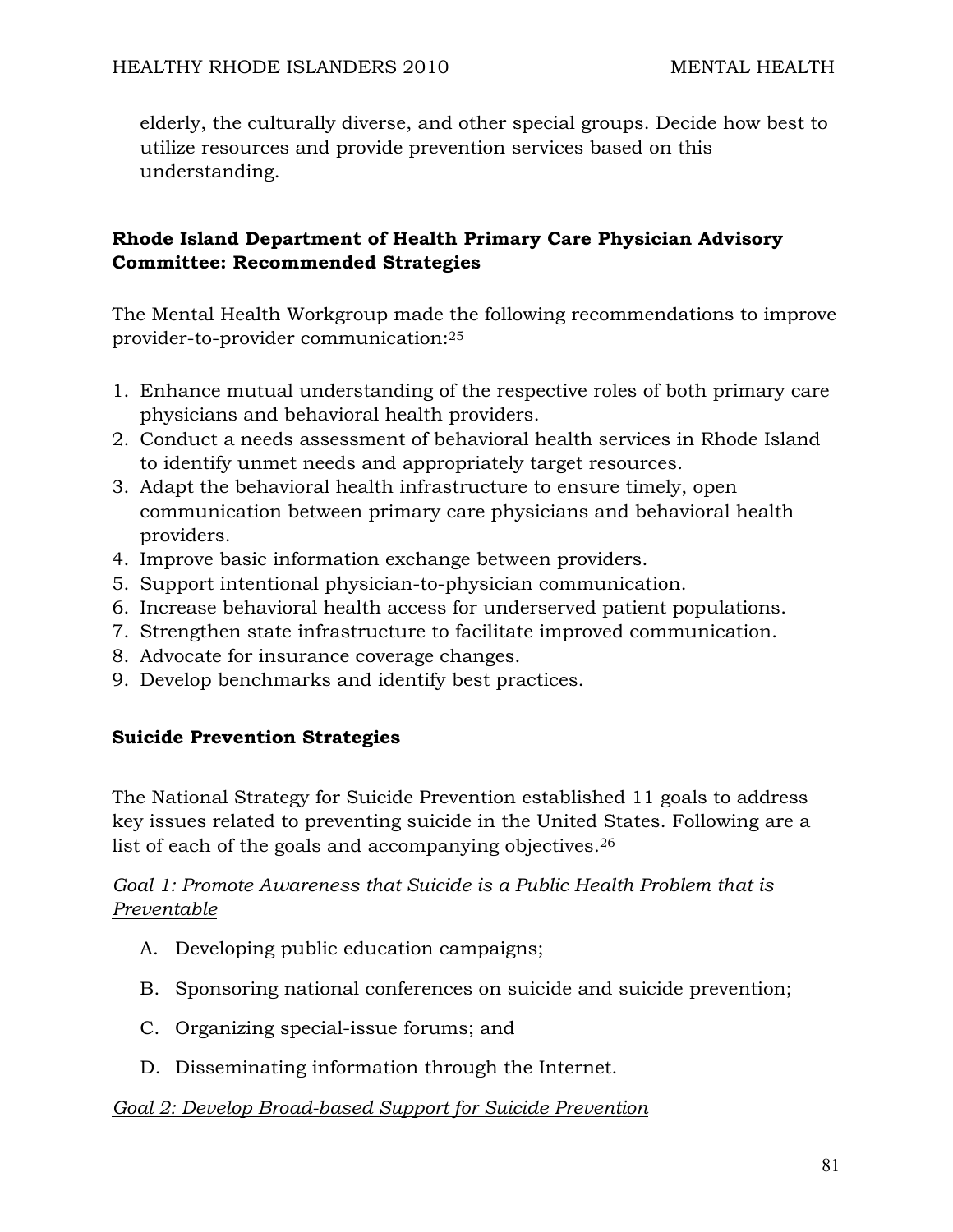- A. Organizing a Federal interagency committee to improve coordination and to ensure implementation of the National Strategy;
- B. Establishing public/private partnerships dedicated to implementing the National Strategy;
- C. Increasing the number of professional, volunteer, and other groups that integrate suicide prevention activities into their ongoing activities; and
- D. Increasing the number of faith communities that adopt policies designed to prevent suicide.

## *Goal 3: Develop and Implement Strategies to Reduce the Stigma Associated with Being a Consumer of Mental Health, Substance Abuse, and Suicide Prevention Services*

- A. Increasing the number of suicidal persons with underlying mental disorders who receive appropriate mental health treatment; and
- B. Transforming public attitudes to view mental and substance use disorders as real illnesses, equal to physical illness, that respond to specific treatments and to view persons who obtain treatment as pursuing basic health care.

## *Goal 4: Develop and Implement Suicide Prevention Programs*

- A. Increasing the proportion of states with comprehensive suicide prevention plans;
- B. Increasing the number of evidence-based suicide prevention programs in schools, colleges and universities, worksites, correctional institutions, aging programs, and family, youth, and community service programs; and
- C. Developing technical support centers to build the capacity across the States to implement and evaluate suicide prevention programs.

## *Goal 5: Promote Efforts to Reduce Access to Lethal Means and Methods of Self-Harm*

- A. Educating health care providers and health and safety officials on the assessment of lethal means in the home and actions to reduce suicide risk;
- B. Implementing a public information campaign designed to reduce accessibility of lethal means'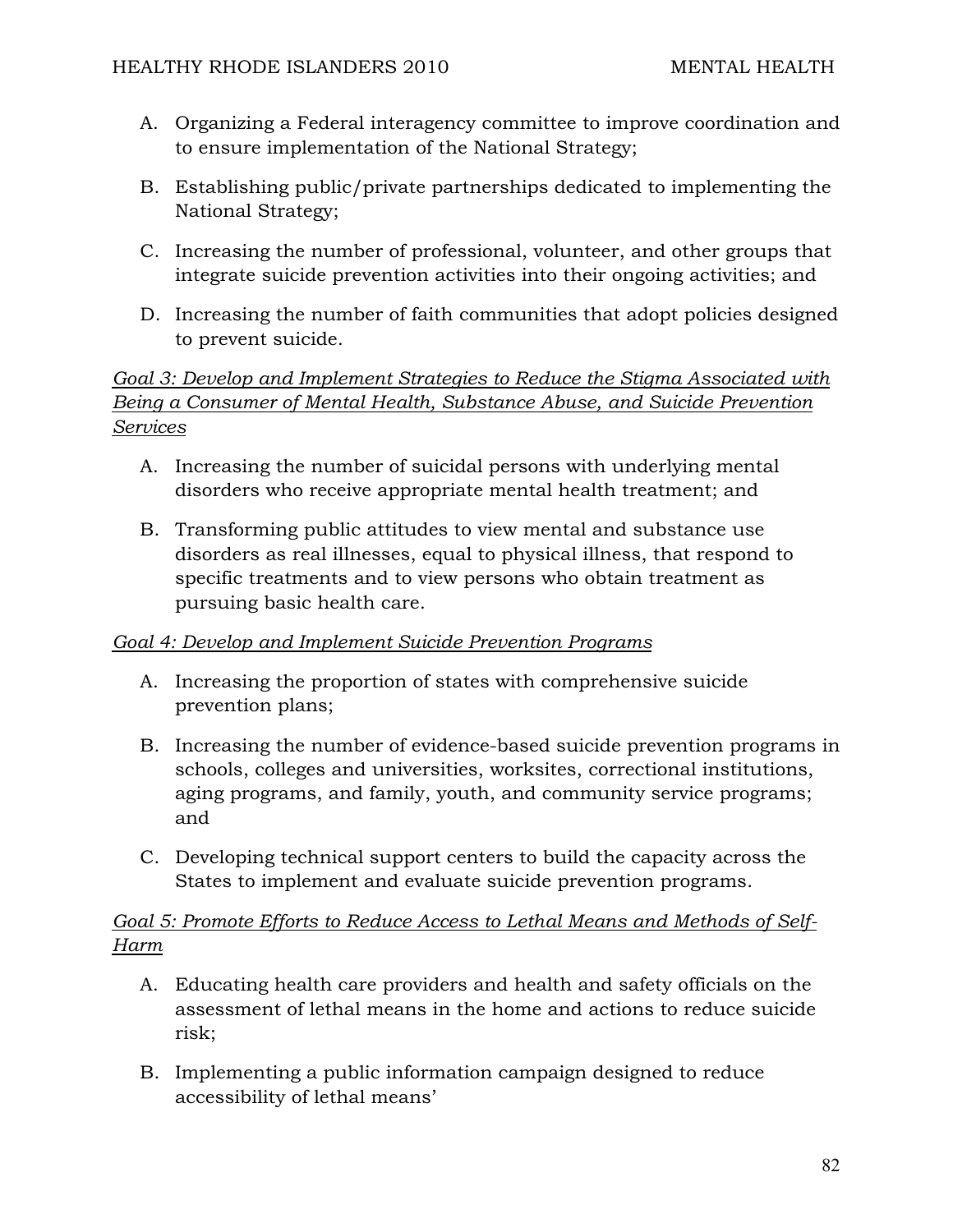- C. Improving firearm safety design, establishing safer methods for dispensing potentially lethal quantities of medications and seeking methods for reducing carbon monoxide poisoning from automobile exhaust systems; and
- D. Supporting the discovery of new technologies to prevent suicide.

## *Goal 6: Implement Training For Recognition of At-Risk Behavior and Delivery of Effective Treatment*

- A. Improving education for nurses, physician assistants, physicians, social workers, psychologists, and other counselors;
- B. Providing training for clergy, teachers and other educational staff, correctional workers, and attorneys on how to identify and respond to persons at risk for suicide; and
- C. Providing educational programs for family members of persons at elevated risk.

### *Goal 7: Develop and Promote Effective Clinical and Professional Practices*

- A. Changing procedures and/or policies in certain settings, including hospital emergency departments, substance abuse treatment centers, specialty mental health treatment centers, and various institutional treatment settings, designed to assess suicide risk;
- B. Incorporating suicide-risk screening in primary care;
- C. Ensuring that individuals who typically provide services to suicide survivors have been trained to understand and respond appropriately to their unique needs (e.g., emergency medical technicians, firefighters, police, funeral directors);
- D. Increasing the numbers of persons with mood disorders who receive and maintain treatment;
- E. Ensuring that persons treated for trauma, sexual assault, or physical abuse in emergency departments receive mental health services; and
- F. Fostering the education of family members and significant others of persons receiving care for mental health and substance abuse disorders with risk of suicide.

*Goal 8: Improve Access to and Community Linkages with Mental Health and Substance Abuse Services*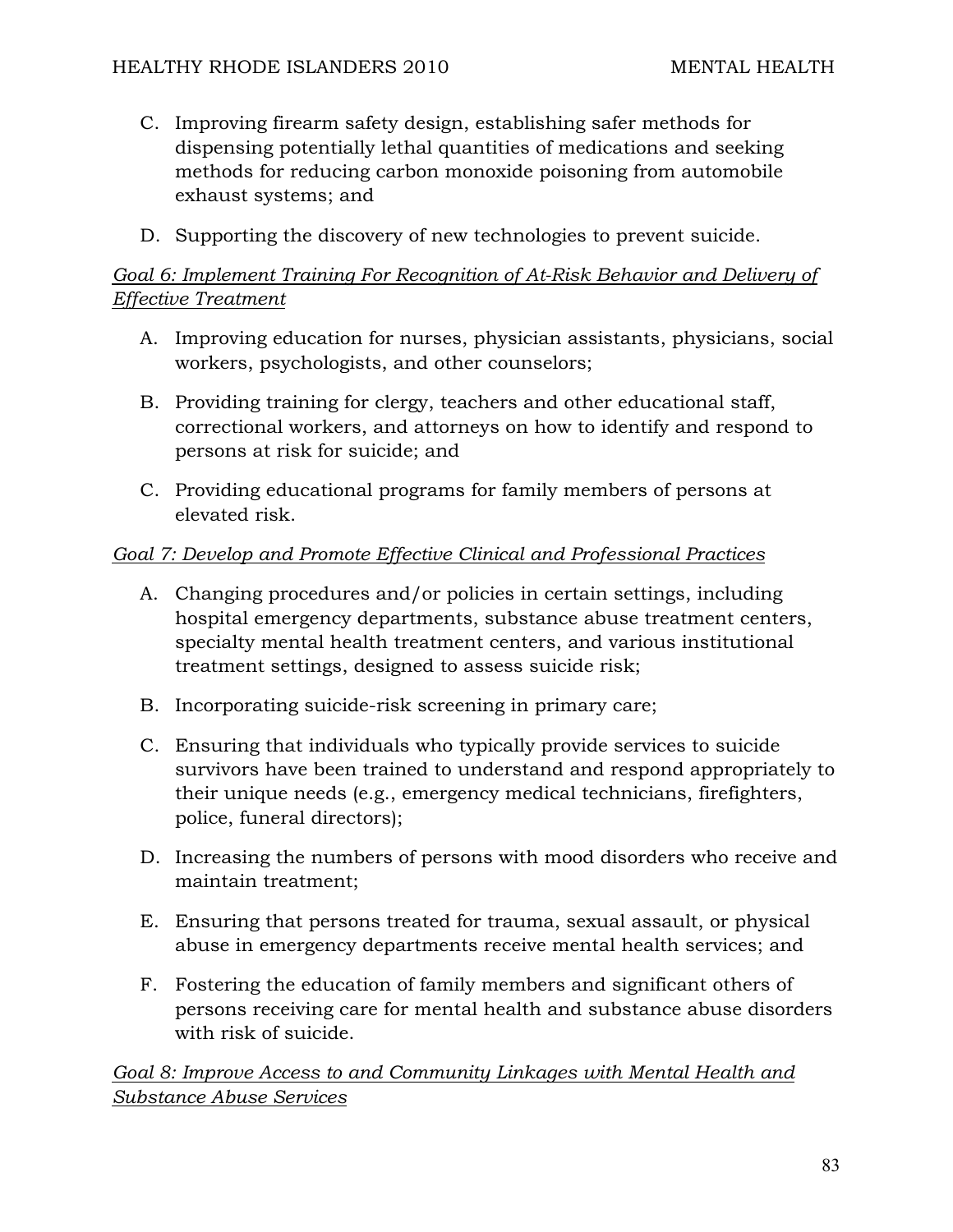- A. Increasing the number of states that require health insurance plans to cover mental health and substance abuse care on par with coverage for physical health care;
- B. Implementing utilization management guidelines for suicidal risk in managed care and insurance plans;
- C. Integrating mental health and suicide prevention into health and social services outreach programs for at-risk populations;
- D. Defining and implementing screening guidelines for schools, colleges, and correctional institutions, along with guidelines on linkages with service providers; and
- E. Implementing support programs for persons who have survived the suicide of someone close.

## *Goal 9: Improve Reporting and Portrayals of Suicidal Behavior, Mental Illness, and Substance Abuse in the Entertainment and News Media*

- A. Establishing a public/private group to promote responsible representation of suicidal behaviors and mental illness on television and in movies;
- B. Increasing the number of television programs, movies, and news reports that observe recommended guidelines in the depiction of suicide and mental illness; and
- C. Increasing the number of journalism schools that adequately address reporting of mental illness and suicide in their curricula.

## *Goal 10: Promote and Support Research on Suicide and Suicide Prevention*

- A. Developing a national suicide research agenda;
- B. Increasing funds for suicide prevention research;
- C. Evaluating preventive interventions; and
- D. Establishing a registry of interventions with demonstrated effectiveness for prevention of suicide or suicidal behavior.

#### *Goal 11: Improve and Expand Surveillance Systems*

A. Developing and implementing standardized protocols for death scene investigations;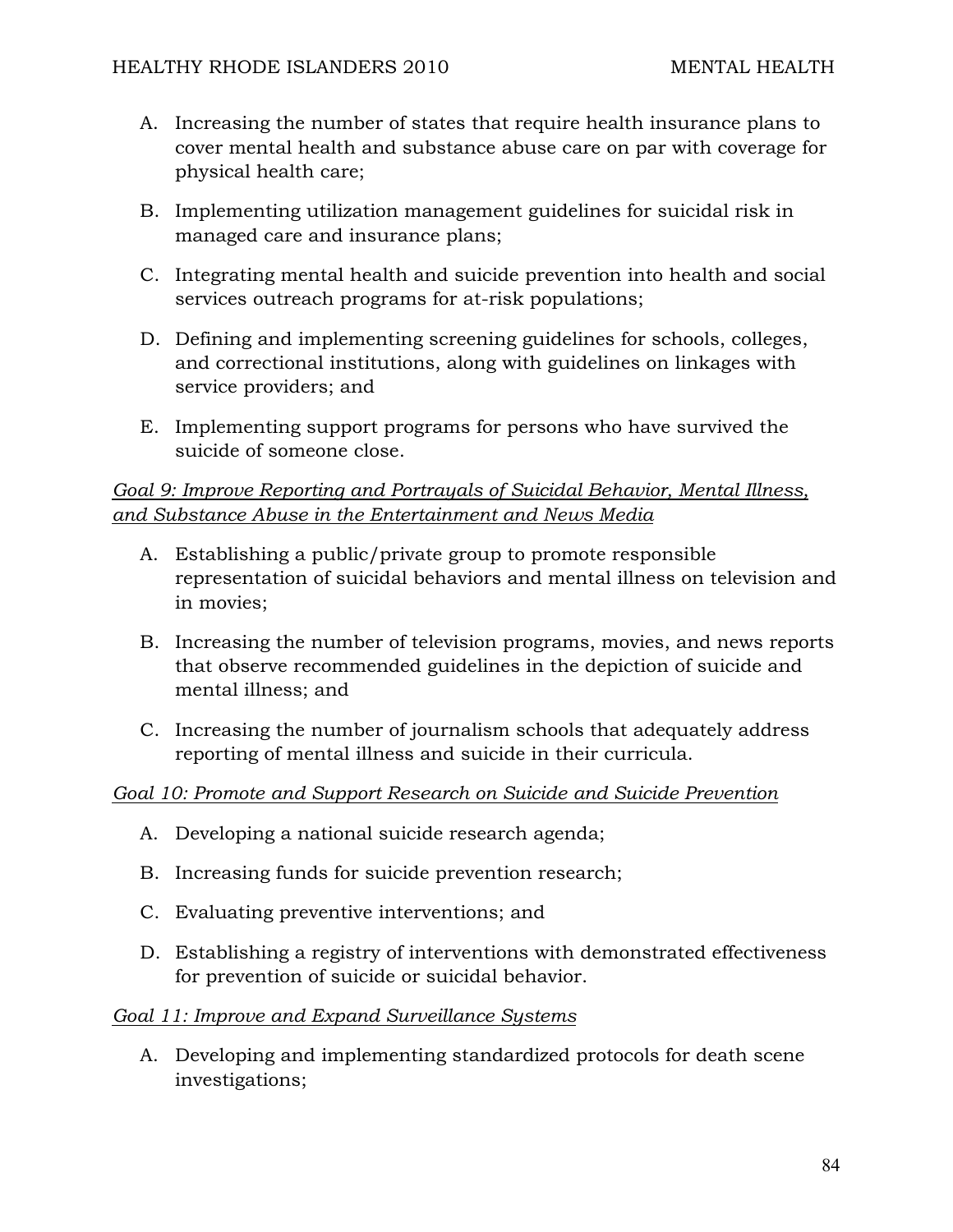- B. Increasing the number of follow-back studies of suicides;
- C. Increasing the number of hospitals that code for external cause of injuries;
- D. Increasing the number of nationally representative surveys with questions on suicidal behavior;
- E. Implementing a national violent death reporting system that includes suicide;
- F. Increasing the number of states that produce annual reports on suicide; and
- G. Supporting pilot projects to link and analyze information on selfdestructive behavior from various, distinct data systems.

In 1999, *The Surgeon General's Call To Action To Prevent Suicide* suggested 15 interventions under the framework of the acronym **AIM: Awareness, Intervention, and Methodology.** This report led to the development of the National Strategy for Suicide Prevention, referenced above. The recommendations for each component of the AIM strategy include:27

# *1. Awareness: Appropriately broaden the public's awareness of suicide and its risk factors.*

- A. Promote public awareness that suicide is a public health problem and, as such, many suicides are preventable. Use information technology appropriately to make facts about suicide and its risk factors and prevention approaches available to the public and to health care providers.
- B. Expand awareness of and enhance resources in communities for suicide prevention programs and mental and substance abuse disorder assessment and treatment.
- C. Develop and implement strategies to reduce the stigma associated with mental illness, substance abuse, and suicidal behavior and with seeking help for such problems.

## *2. Intervention: Enhance services and programs, both population-based and clinical care.*

A. Extend collaboration with and among public and private sectors to complete a National Strategy for Suicide Prevention.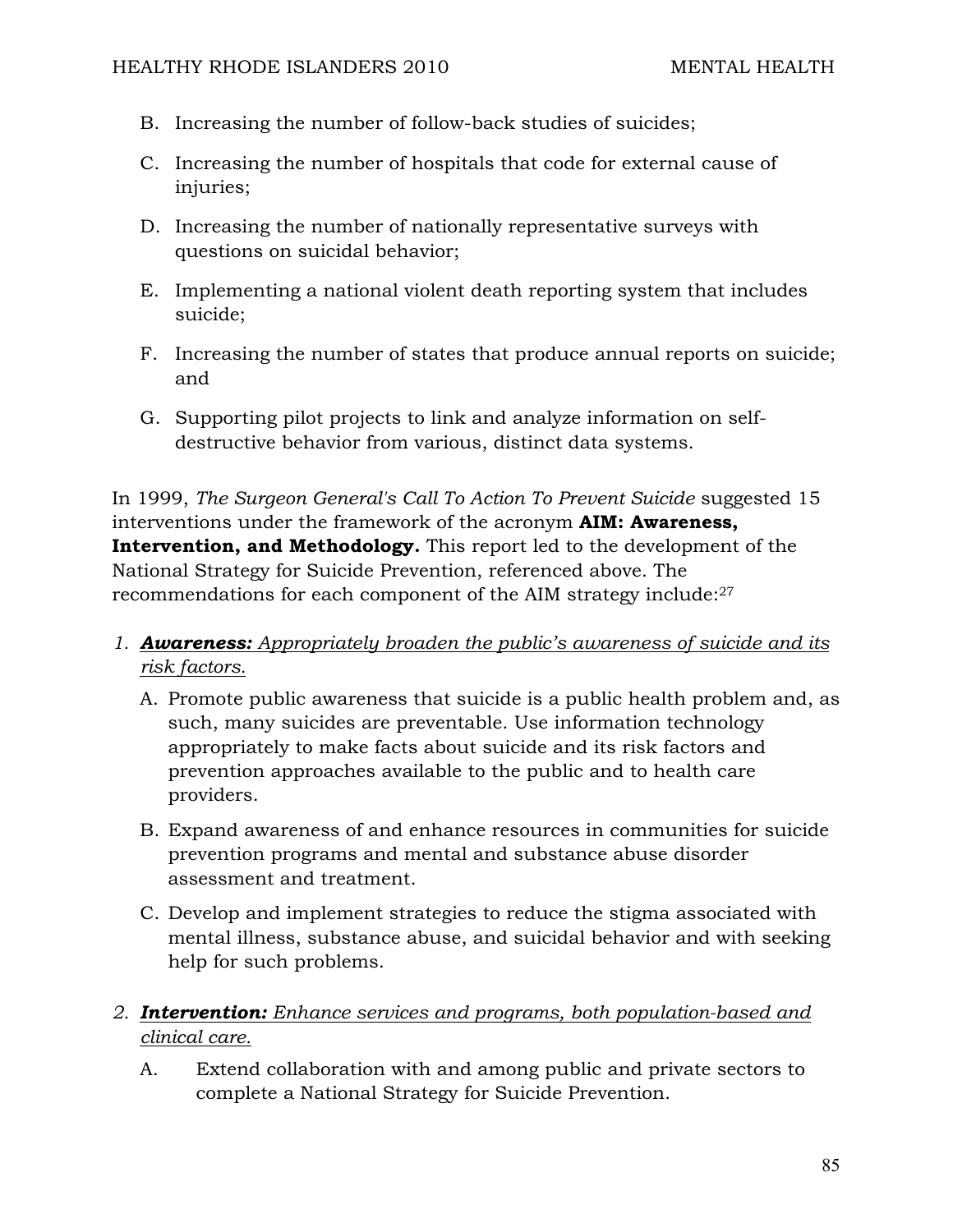- B. Improve the ability of primary care providers to recognize and treat depression, substance abuse, and other major mental illnesses associated with suicide risk. Increase the referral to specialty care when appropriate.
- C. Eliminate barriers in public and private insurance programs for provision of quality mental and substance abuse disorder treatments and create incentives to treat patients with coexisting mental and substance abuse disorders.
- D. Institute training for all health, mental health, substance abuse and human service professionals (including clergy, teachers, correctional workers, and social workers) concerning suicide risk assessment and recognition, treatment, management, and aftercare interventions.
- E. Develop and implement effective training programs for family members of those at risk and for natural community helpers on how to recognize, respond to, and refer people showing signs of suicide risk and associated mental and substance abuse disorders. Natural community helpers are people such as educators, coaches, hairdressers, and faith leaders, among others.
- F. Develop and implement safe and effective programs in educational settings for youth that address adolescent distress, provide crisis intervention and incorporate peer support for seeking help.
- G. Enhance community care resources by increasing the use of schools and workplaces as access and referral points for mental and physical health services and substance abuse treatment programs and provide support for persons who survive the suicide of someone close to them.
- H. Promote a public/private collaboration with the media to assure that entertainment and news coverage represent balanced and informed portrayals of suicide and its associated risk factors including mental illness and substance abuse disorders and approaches to prevention and treatment.

## *3. Methodology: Advance the science of suicide prevention.*

A. Enhance research to understand risk and protective factors related to suicide, their interaction, and their effects on suicide and suicidal behaviors. Additionally, increase research on effective suicide prevention programs, clinical treatments for suicidal individuals, and culture-specific interventions.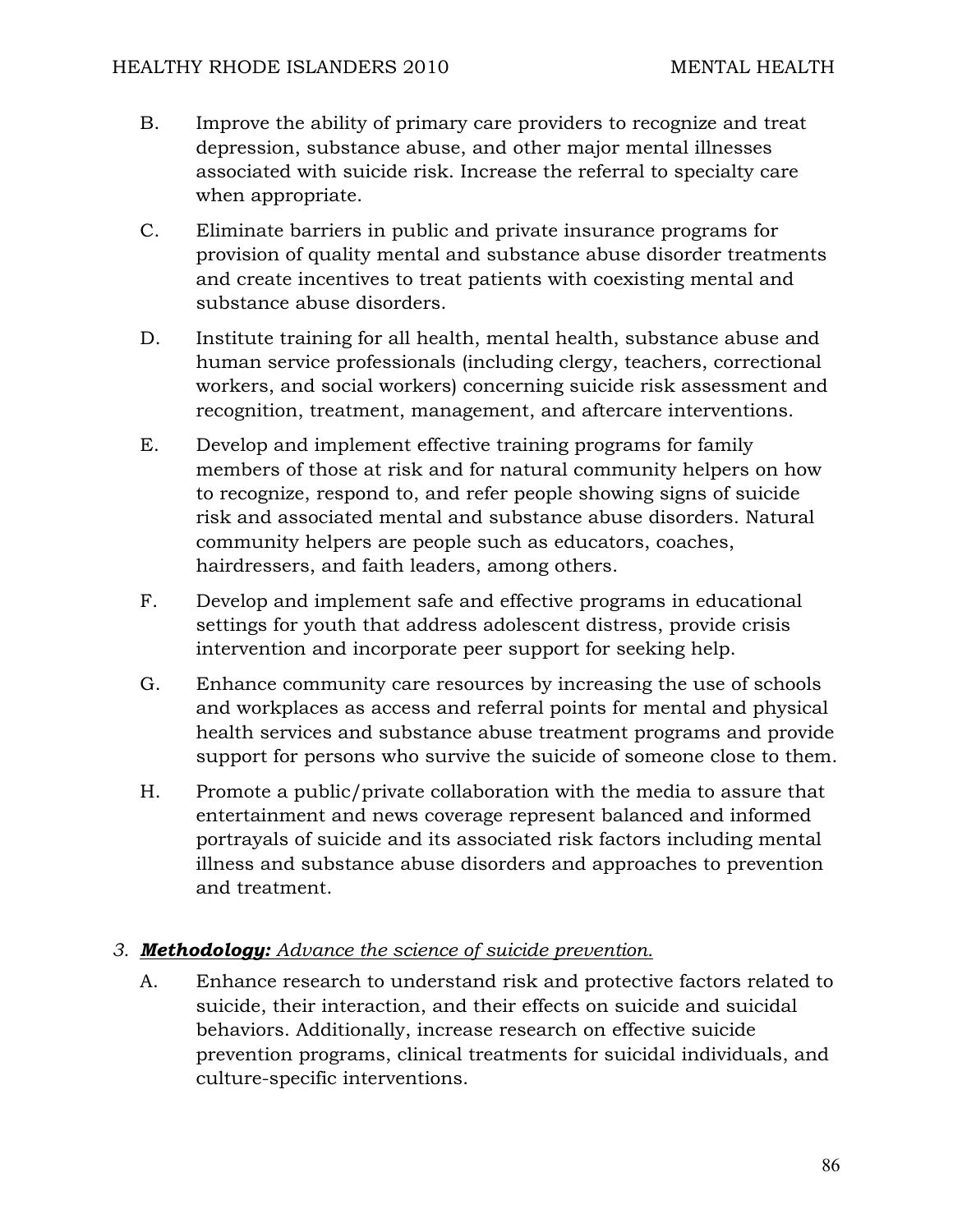- B. Develop additional scientific strategies for evaluating suicide prevention interventions and ensure that evaluation components are included in all suicide prevention programs.
- C. Establish mechanisms for federal, regional, and state interagency public health collaboration toward improving monitoring systems for suicide and suicidal behaviors and develop and promote standard terminology in these systems.
- D. Encourage the development and evaluation of new prevention technologies, including firearm safety measures, to reduce easy access to lethal means of suicide.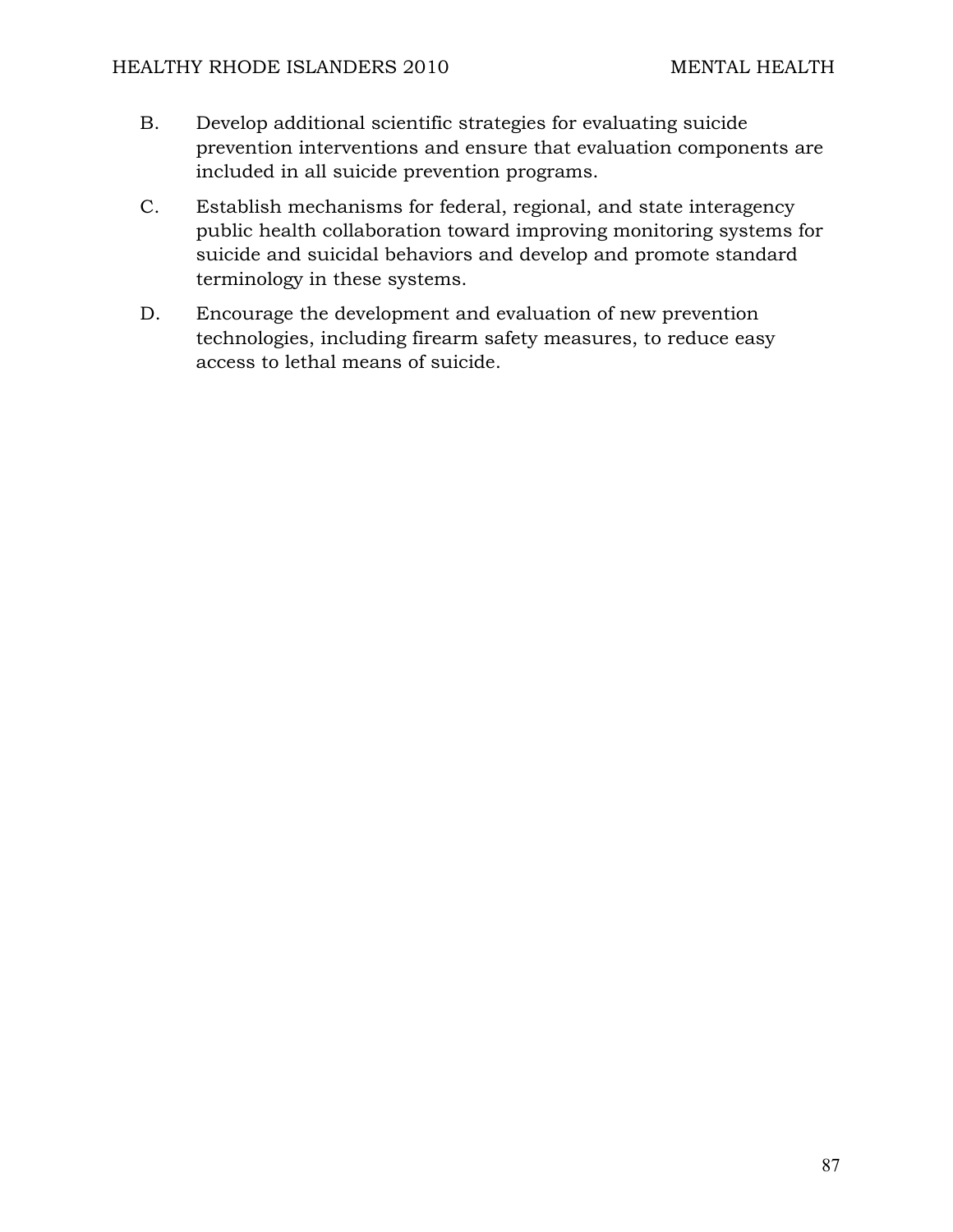# **INJURY AND VIOLENCE**

**Objective 7-1: Reduce deaths caused by motor vehicle crashes. Objective 7-2: Reduce homicides.** 

#### **SUMMARY**

Recommended interventions to meet the Injury and Violence objectives focus on five key areas: 1) Legal and educational measures to encourage use of child safety seats and safety belts and to decrease the incidence of alcohol impaired driving; 2) Individually-based approaches to youth crime prevention that build social cognitive skills and include strategies such as mentoring; 3) Familybased crime prevention, including home visitation; 4) School-based crime prevention that helps students improve social skills and develop community norms of positive behavior; and 5) Law enforcement strategies that focus police resources on proven techniques to decrease crime.

#### **SPECIFIC INTERVENTIONS**

While motor vehicle accident prevention is a distinct category that has been carefully studied for decades, the issue of homicide prevention crosses a number of different issues such as intimate partner violence, youth violence, and criminal behavior. As a result, the recommended interventions depend on the context in which the homicide was committed.

#### **MOTOR VEHICLE OCCUPANT INJURY**

*The Community Guide* looked at interventions in three strategic areas:

- 1. Increasing the proper use of child safety seats
- 2. Increasing the use of safety belts
- 3. Reducing alcohol impaired driving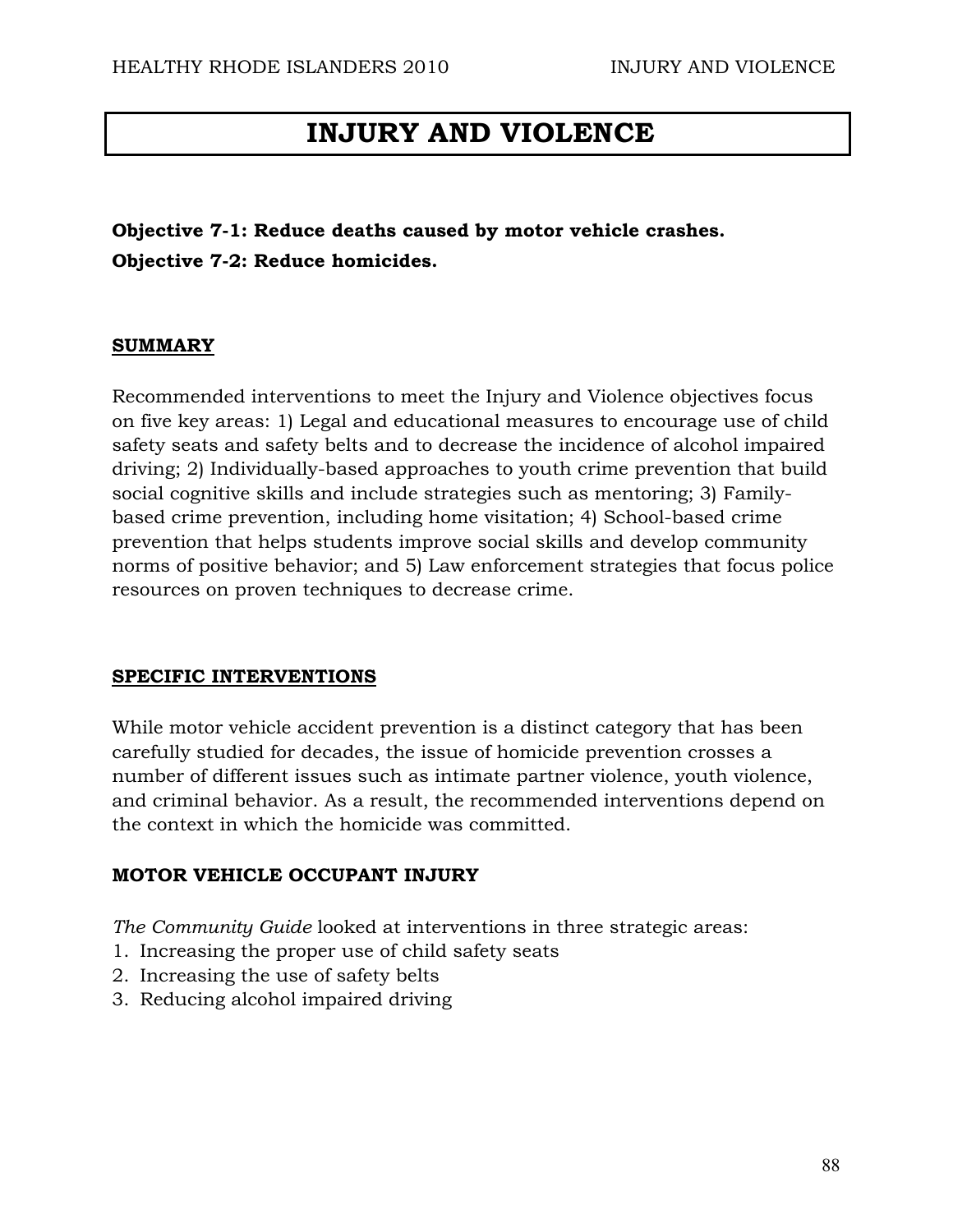## **Strongly Recommended Strategies**

## *1. Child safety seat use laws*

All 50 states currently have laws requiring children traveling in motor vehicles to be restrained in federally approved child restraint devices (e.g., infant or child safety seats) appropriate for the child's size and age. State laws vary widely in defining the age, weight, and/or height, of children affected by the law, as well as the enforcement provisions and penalties. Although enforcement provisions and penalties also vary widely from state to state, enforcement is primary. Drivers can be stopped solely for failing to restrain children as required under the law.

### *2. Distribution + education programs*

Distribution programs provide free loaner child safety seats, low-cost rentals, or direct giveaways. The systematic review examined programs that combined safety seat distribution with education regarding the proper way to secure children in correctly installed seats. Child safety seat distribution and education programs increased both possession of and proper use of safety seats by a median of 23%. Distribution programs were effective when implemented in hospitals and clinics, as part of postnatal home visits, and when provided by an auto insurance company. Effectiveness of these programs was found among urban, suburban, and rural populations, and among affluent and poor populations.

#### *3. Safety belt use laws*

Every state but New Hampshire has laws in place requiring the use of seat belts by motor vehicle occupants. State laws vary widely in their specific requirements (e.g., age, seating position, exceptions) and their enforcement provisions (e.g., fines, penalties).

#### *4. Primary enforcement laws (versus secondary enforcement laws)*

As of July 2002, 18 states (AL, CA, CT, GA, HI, IN, IA, LA, MD, MI, NJ, NM, NY, NC, OK, OR, TX, WA), the District of Columbia, and Puerto Rico had implemented primary safety belt laws. These laws allow police to stop motorists solely for being unbelted. Secondary safety belt laws permit police to ticket unbelted motorists only if they are stopped for other reasons such as speeding.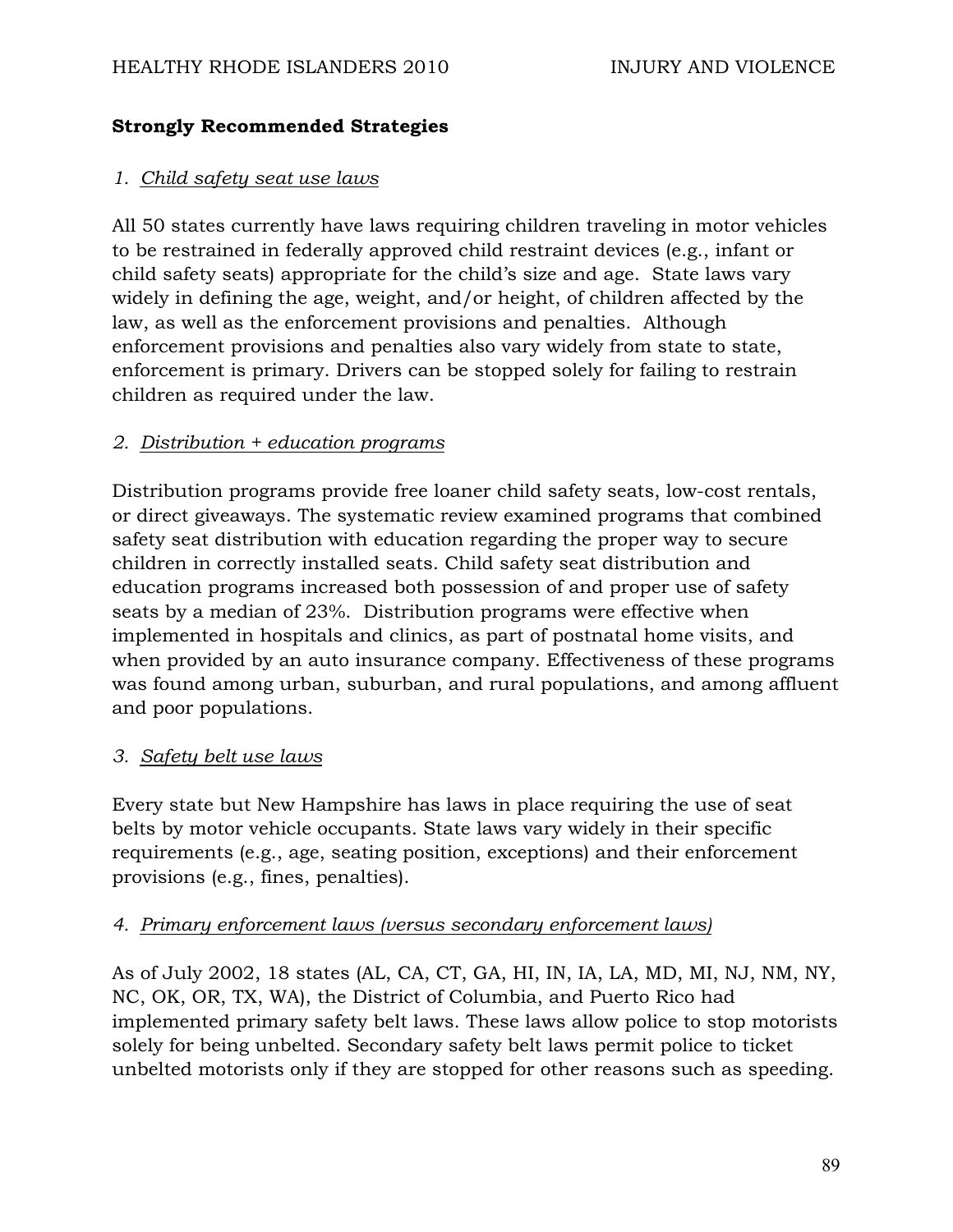## *5. Enhanced enforcement programs*

Enhanced enforcement programs are conducted in addition to normal enforcement practices and are coupled with a publicity component. They fall into two general categories: (1) those that increase citations along with increasing the number of officers on patrol (supplemental), and (2) programs that encourage increased citations during an officer's normal patrol (targeted).

### *6. 0.08% blood alcohol concentration (BAC) laws*

The systematic review included nine studies. Each study evaluated 0.08% BAC laws in one or more of the 16 states that implemented the laws before January 1, 1998. Following implementation of the laws, the median decrease in fatal alcohol-related motor vehicle crashes was 7%. Estimates (in three of the studies) of the number of lives that could be saved if all states enact 0.08% BAC laws ranged from 400 to 600 lives per year.

### *7. Sobriety checkpoints*

At sobriety checkpoints, law enforcement officers systematically stop drivers to assess their level of alcohol impairment. The goal of these interventions is to deter alcohol-impaired driving by increasing drivers' perceived risk of arrest. Two types of sobriety checkpoints exist:

- A. Random breath testing (RBT) checkpoints, which test all drivers for blood alcohol levels and are used in Australia and several European countries.
- B. Selective breath testing (SBT) checkpoints, in which police must have reason to suspect the driver has been drinking. SBT is the only type of sobriety checkpoint used in the United States.

#### *8. Minimum legal drinking age (MLDA) laws*

MLDA laws specify an age below which the purchase or public consumption of alcoholic beverages is illegal. In the United States, the MLDA in all 50 states is currently 21 years.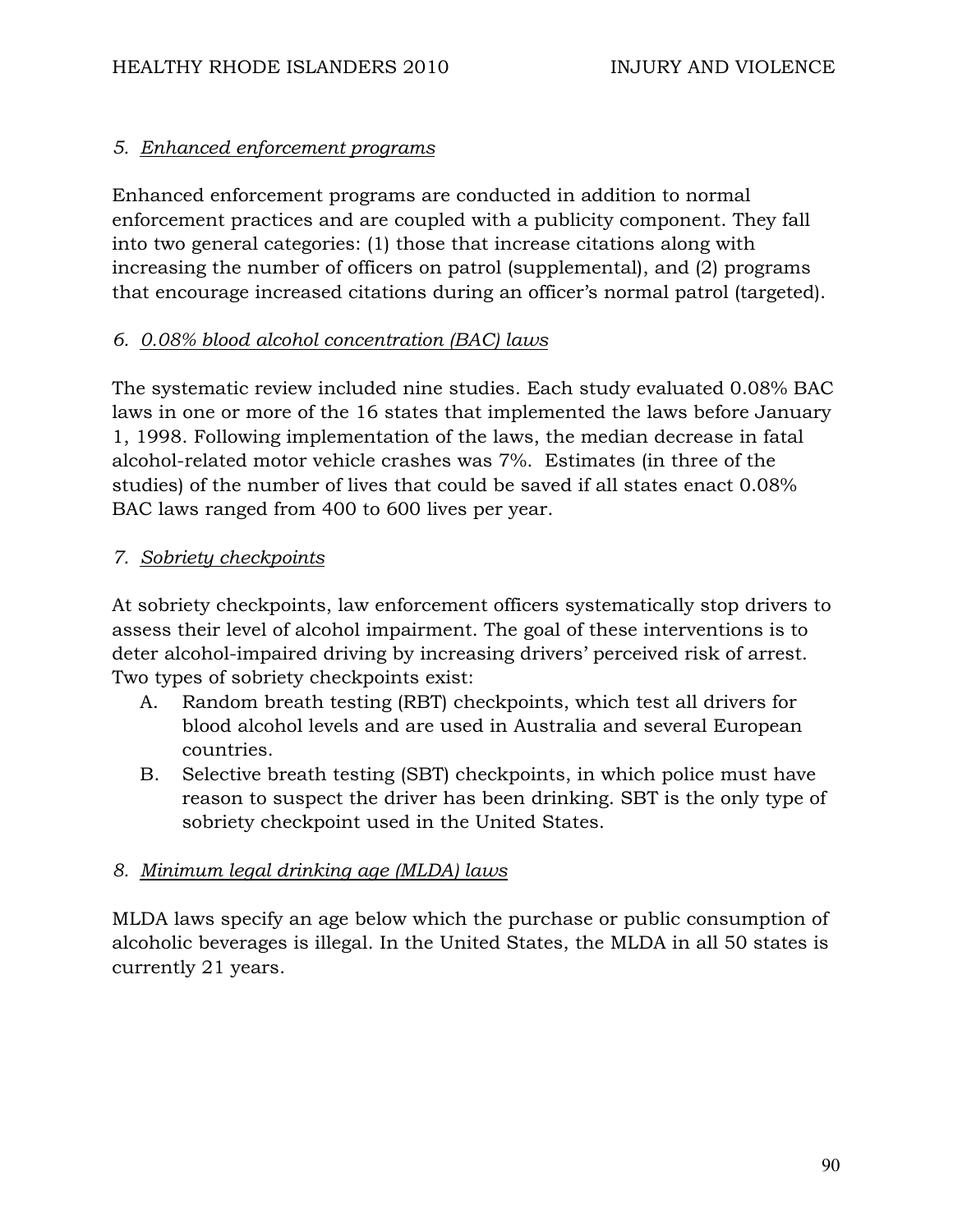## **Recommended Strategies (sufficient evidence)**

### *1. Community-wide information + enhanced enforcement campaigns*

Community-wide information and enhanced enforcement campaigns target information about child safety seats and child automobile safety to an entire community, usually geographic in nature. Campaigns use mass media, mailings, safety seat displays in public sites to promote use, and include special enforcement strategies such as checkpoints, dedicated law enforcement officials, or alternative penalties (e.g., informational warnings instead of citations). Campaigns can enhance the benefits gained by passing child safety seat laws.

### *2. Incentive + education programs*

Incentive and education programs reward parents (could include low or no-cost child safety seats for parents) for obtaining and correctly using child safety seats or directly reward children (with stickers, trinkets, coupons) for correctly using safety seats. Programs include educational components varying considerably in terms of information content, duration and intensity of education, methods used, and the number of methods employed.

#### *3. Lower BAC laws for young or inexperienced drivers*

In the United States, the lower BAC laws apply to all drivers under the age of 21. The illegal BAC level varies by state from any detectable BAC to 0.02%. In other countries, lower BAC laws apply to either newly licensed drivers or newly licensed drivers under a specified age.

## *4. Server intervention training programs (face-to-face instruction with management support)*

As of January 1, 2000, 11 states had established mandatory server training programs for all licensed establishments, and 10 states provided liability protection to establishments that voluntarily implemented server training. Local governments can also mandate server training. The evidence reviewed primarily comes from small-scale studies in which the participants may have been unusually motivated and the researchers had a high degree of control over the implementation of the server training. The results may not generalize to server intervention training programs as they are typically implemented.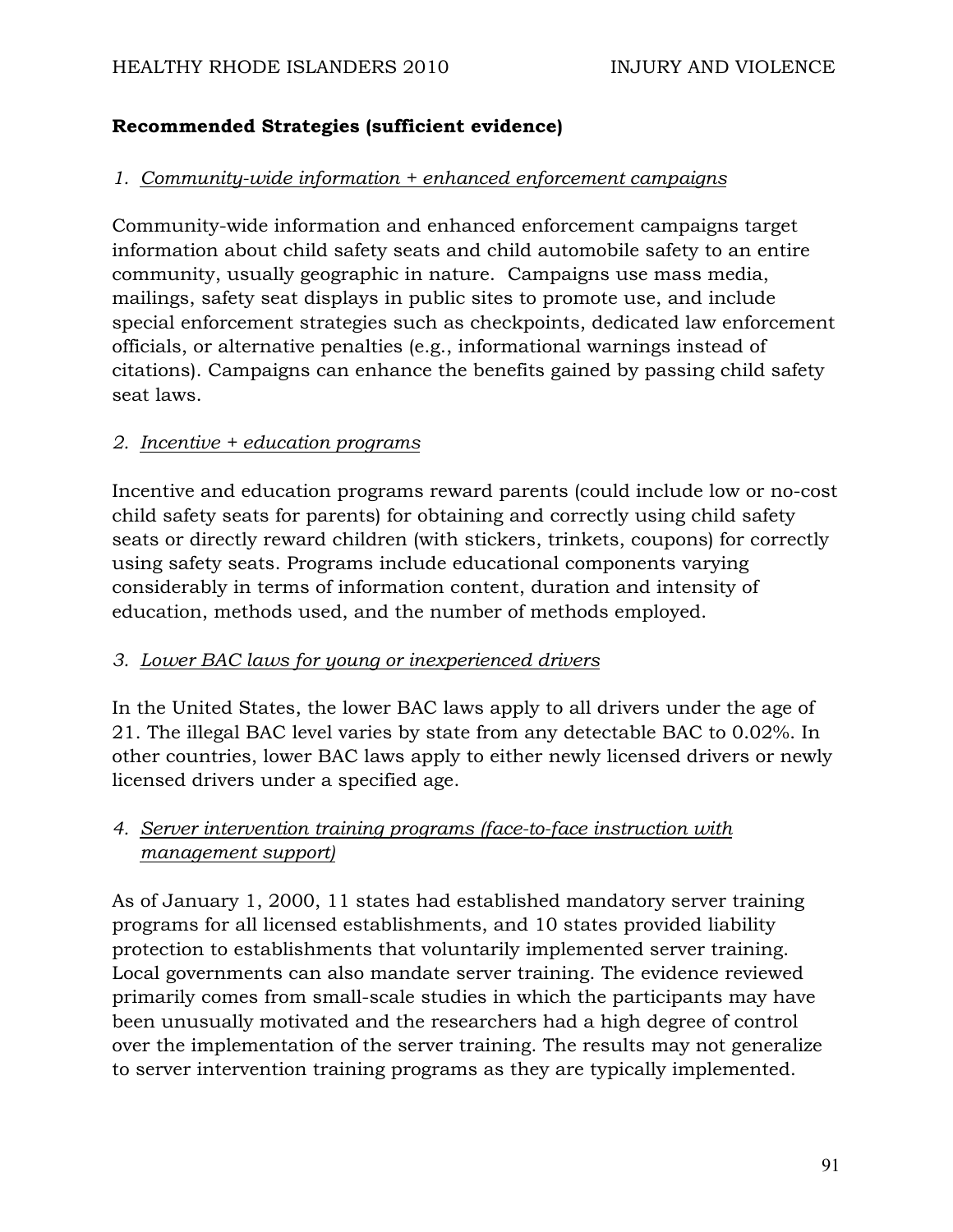## **Strategies with Insufficient Evidence to Determine Effectiveness**

Education-only programs

## **VIOLENCE**

## **Youth Violence Prevention**

*Best Practices of Youth Violence Prevention: A Sourcebook for Community Action*  has identified a number of successful strategies to use in youth violence prevention strategies, which include:28

### *1. Parent- and Family-Based Strategy*

Parents' interactions with each other, their behavior toward their children, and their emotional state have been shown to be important predictors of children's violent behavior. Hendrix and Molloy, for example, found that poor interactions between a mother and a child at age 1 predict behavioral problems and aggression at age 6. Having an emotionally distressed parent at age 4 has been found to contribute to a child's developing conduct disorders and antisocial behaviors.

Marital conflict and a lack of communication between parents have also been identified as risk factors for youth violence. Parent- and family-based interventions are designed to improve family relations. There is growing evidence that these interventions, especially those that start early and recognize all the factors that influence a family, can have substantial, long term effects in reducing violent behavior by children. Parent and family-based interventions combine training in parenting skills, education about child development and the factors that predispose children to violent behavior, and exercises to help parents develop skills for communicating with their children and for resolving conflict in nonviolent ways. This type of intervention is ideal for families with very young children and for at-risk parents with a child on the way.

## *2. Home Visiting Strategy*

Violent and criminal behavior, poor mental health, drug use, and poor school performance have been linked to several childhood risk factors, including child abuse and neglect, poverty, a poor relationship with parent(s), poor physical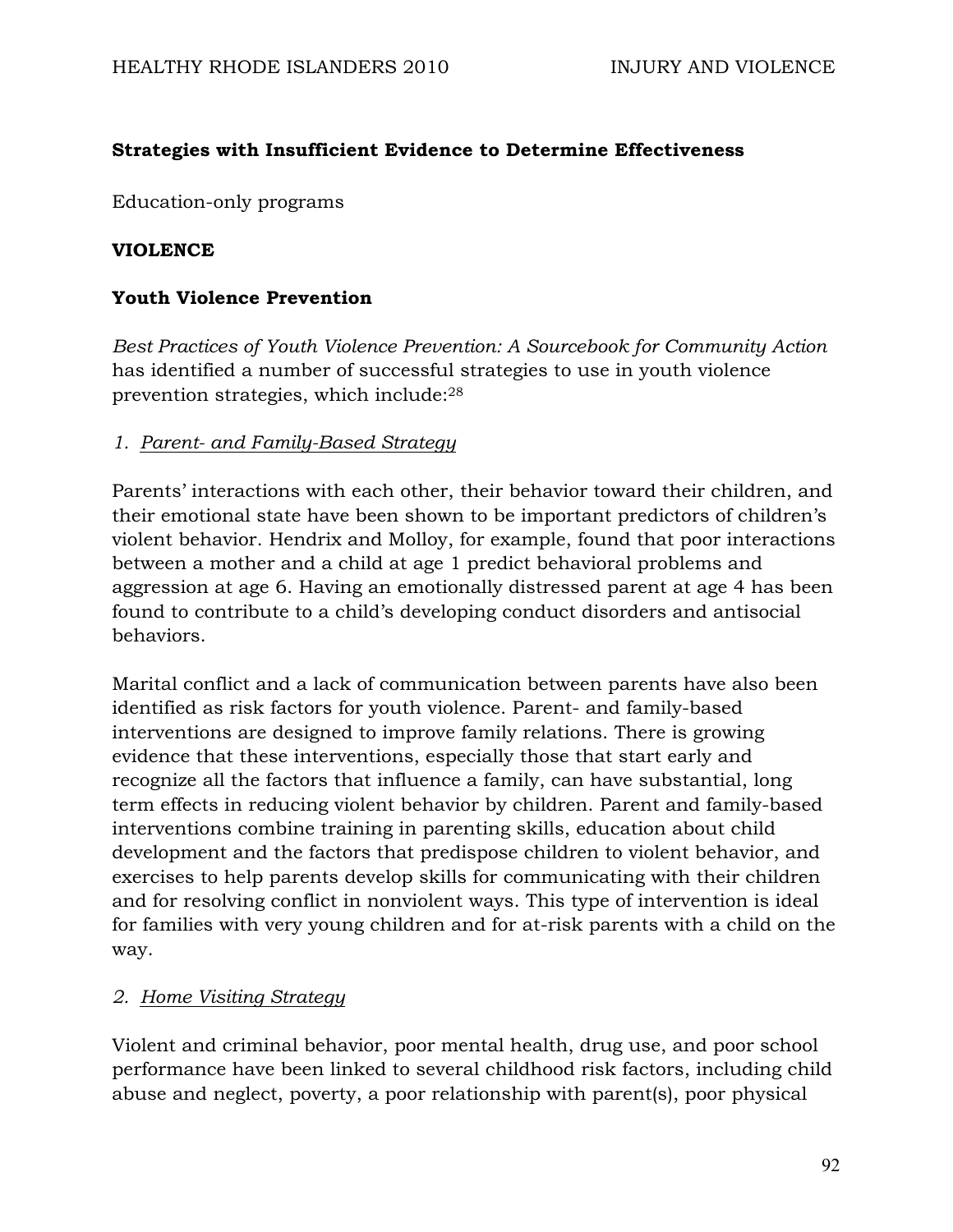and mental health, parental drug or alcohol abuse, and child abuse and neglect. By eliminating these risk factors, we can help reduce the aggressive and violent behaviors we see in our schools and communities.

Home visiting is one effective strategy to address these factors. Home-visiting interventions bring community resources to at risk families in their homes. During home visits, intervention staff provides information, healthcare, psychological support, and other services that participants need to function more effectively as parents. These programs have helped improve maternal health and pregnancy outcomes, increase employment and education among young parents, reduce reliance on welfare, improve children's mental and physical health, reduce childhood injuries, and reduce criminal behavior by young people. This strategy is ideally implemented with families who are expecting or have recently had their first child.

### *3. Social Cognitive Strategy*

Researchers have linked a lack of social problem-solving skills to youth violence. When children and adolescents are faced with social situations for which they are unprepared emotionally and cognitively, they may respond with aggression or violence. Many assert that we can improve children's ability to avoid violent situations and solve problems nonviolently by enhancing their social relationships with peers, teaching them how to interpret behavioral cues, and improving their conflict-resolution skills.

Social-cognitive interventions strive to equip children with the skills they need to deal effectively with difficult social situations, such as being teased or being the last one picked to join a team. They build on Bandura's social-cognitive theory, which posits that children learn social skills by observing and interacting with parents, adult relatives and friends, teachers, peers, and others in the environment, including media role models. Social-cognitive interventions incorporate didactic teaching, modeling, and role-playing to enhance positive social interactions, teach nonviolent methods for resolving conflict, and establish or strengthen nonviolent beliefs in young people.

## *4. Mentoring Strategy*

Research has shown that the presence of a positive adult role model to supervise and guide a child's behavior is a key protective factor against violence. The absence of such a role model—whether a parent or other individual—has been linked to a child's risk for drug and alcohol use, sexual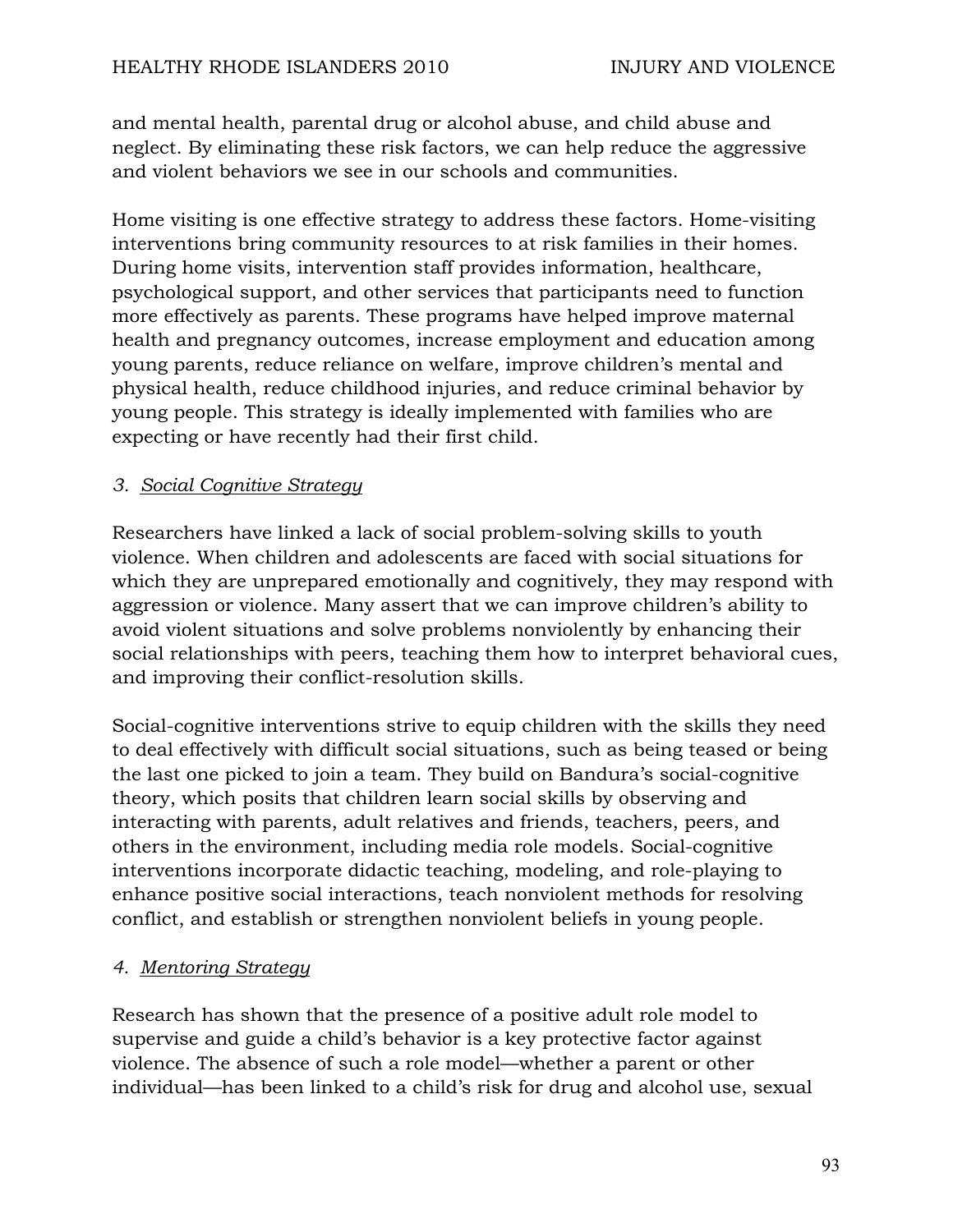promiscuity, aggressive or violent behavior, and inability to maintain stable employment later in life. Mentoring—the pairing of a young person with a volunteer who acts as a supportive, nonjudgmental role model—has been touted by many as an excellent means of providing a child or adolescent with a positive adult influence when such an influence does not otherwise exist. Evidence has shown that mentoring can significantly improve school attendance and performance, reduce violent behavior, decrease the likelihood of drug use, and improve relationships with friends and parents. And the Council on Crime in America identified mentoring as one of three interlocking crime-prevention strategies (the other two—monitoring and ministering—also provide adult contact).

### **CRIME PREVENTION**

Although not specific to homicide, the National Institute of Justice's document *Preventing Crime: What Works, What Doesn't, What's Promising, identifies a* number of areas in which successful intervention have been proven to be successful.<sup>29</sup>

### **Communities and Crime Prevention**

#### *What's Promising?*

- 1. *Gang violence prevention* focused on reducing gang cohesion, but not increasing it (some anti-gang programs may actually increase group cohesion).
- 2. *Volunteer mentoring* of 10 to 14 year-olds by Big Brothers/Big Sisters is promising for the reduction of substance abuse, but not delinquency.

#### *What's Doesn't Work?*

- 1. *Community mobilization* against crime in high-crime inner-city poverty areas.
- 2. *Gun buyback* programs operated without geographic limitations on gun sources.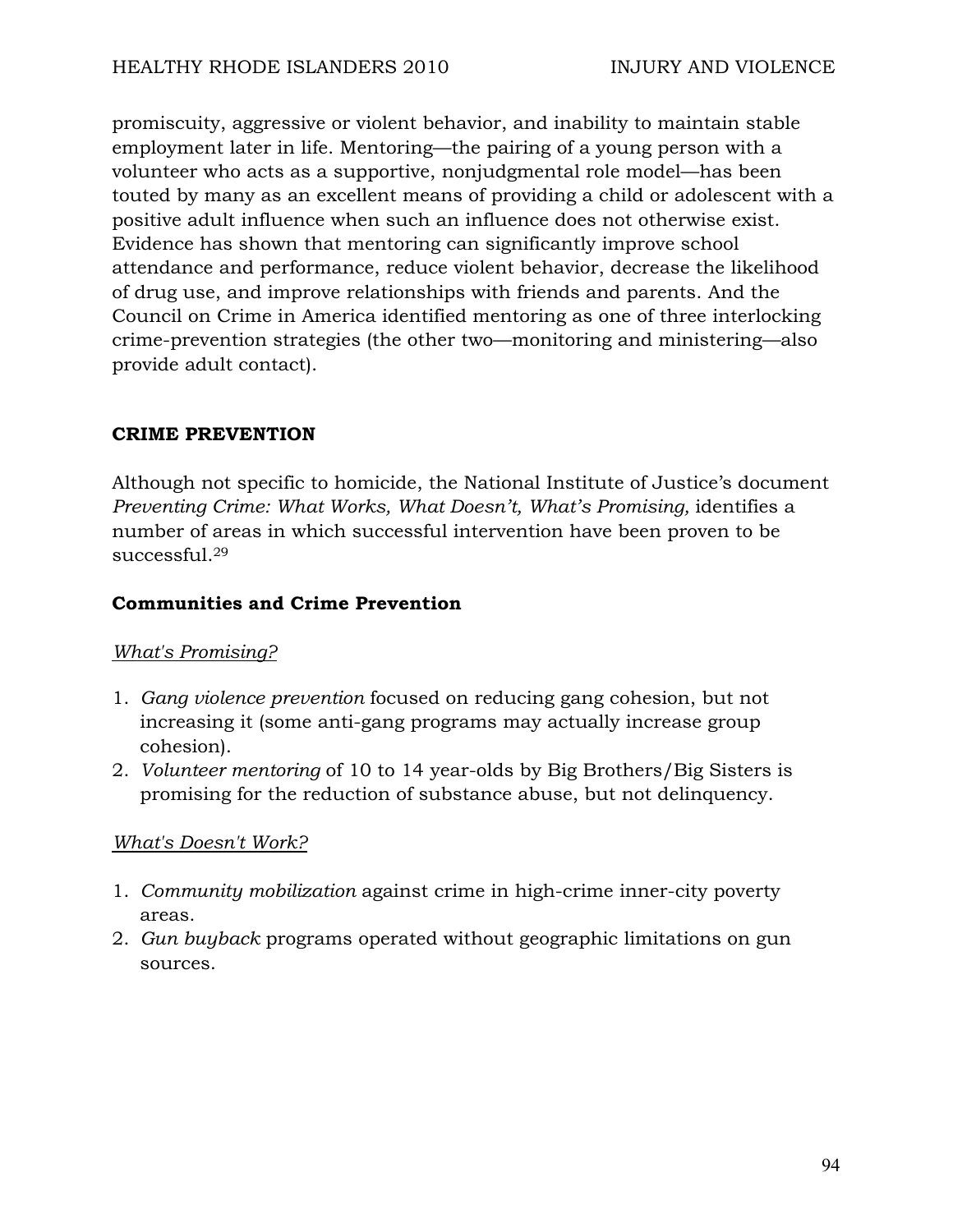### **Family-Based Crime Prevention**

### *What Works?*

- 1. Long-term frequent home visitation combined with preschool prevents later delinquency.
- 2. Infant weekly home visitation reduces child abuse and injuries.
- 3. Family therapy by clinical staff for delinquent and pre-delinquent youth.

### *What Doesn't Work?*

1. Home visits by police after domestic violence incidents fails to reduce repeat violence.

## *What's Promising?*

- 1. Battered women's shelters for women who take other steps to change their lives.
- 2. Orders of Protection for battered women.

## **School-Based Crime Prevention**

#### *What Works?*

- 1. Programs aimed at building school capacity to initiate and sustain innovation.
- 2. Programs aimed at clarifying and communicating norms about behaviors by establishing school rules, improving the consistency of their enforcement (particularly when they emphasize positive reinforcement of appropriate behavior), or communicating norms through school-wide campaigns (e.g., anti-bullying campaigns) or ceremonies.
- 3. Comprehensive instructional programs that focus on a range of social competency skills (e.g, developing self-control, stress-management, responsible decision-making, social problem-solving, and communication skills) and that are delivered over a long period of time to continually reinforce skills.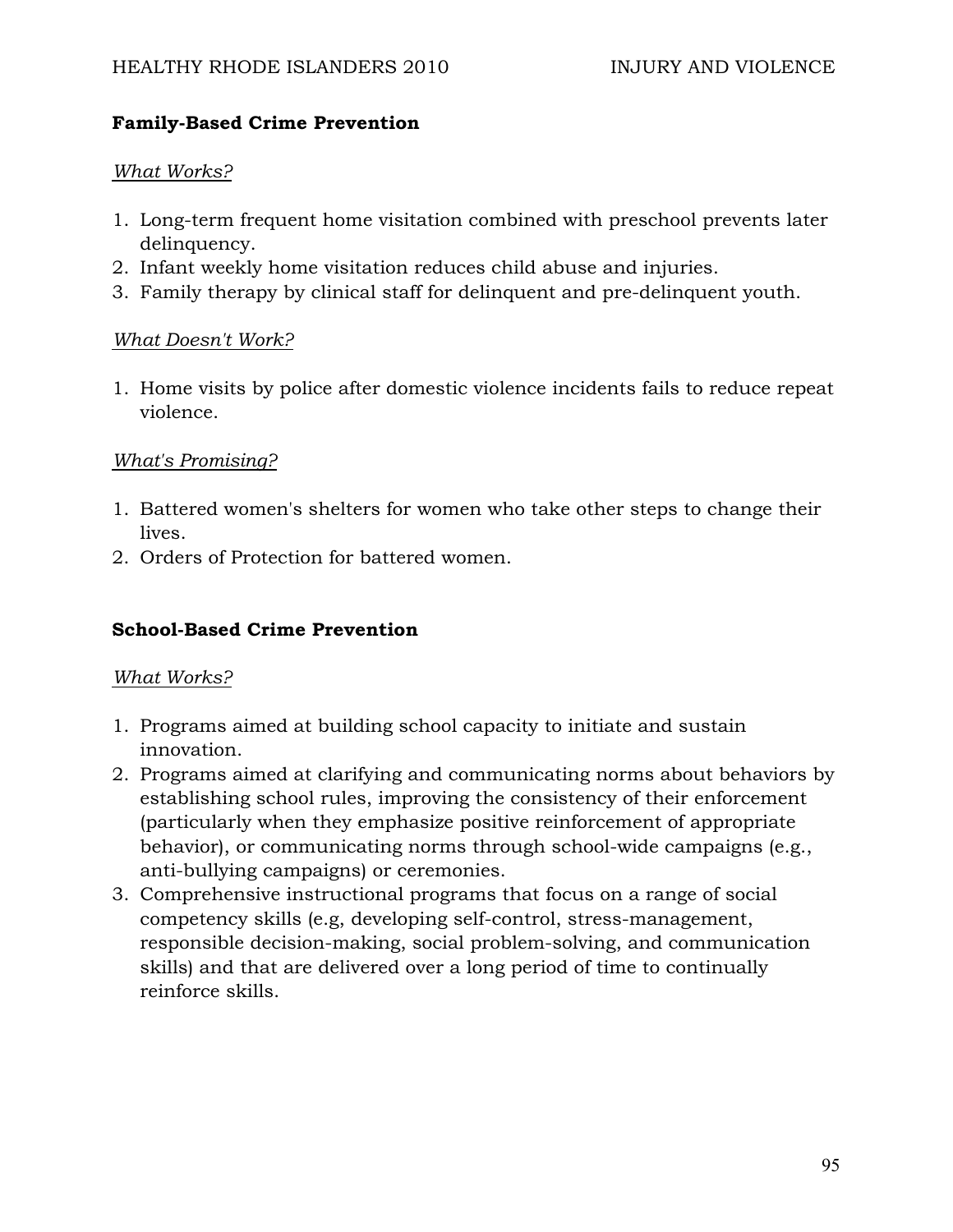#### *Substance use:*

- 1. Programs aimed at clarifying and communicating norms about behaviors.
- 2. Comprehensive instructional programs that focus on a range of social competency skills (e.g, developing self-control, stress-management, responsible decision-making, social problem-solving, and communication skills) and that are delivered over a long period of time to continually reinforce skills.
- 3. Behavior modification programs and programs that teach "thinking skills" to high-risk youth.

### *What Does Not Work?*

- 1. Counseling students, particularly in a peer-group context, does not reduce delinquency or substance use.
- 2. Offering youths alternative activities such as recreation and community service activities in the absence of more potent prevention programming does not reduce substance use. This conclusion is based on reviews of broadly-defined alternative activities in school- and community settings. Effects of these programs on other forms of delinquency are not known.
- 3. Instructional programs focusing on information dissemination, fear arousal, moral appeal, and affective education are ineffective for reducing substance use.

## *What is Promising?*

#### *Crime and delinquency*:

- 1. Programs that group youth into smaller "schools-within-schools" to create smaller units, more supportive interactions, or greater flexibility in instruction.
- 2. Behavior modification programs and programs that teach "thinking skills" to high-risk youth.

#### *Substance use:*

- 1. Programs aimed at building school capacity to initiate and sustain innovation.
- 2. Programs that group youths into smaller "schools-within-schools" to create smaller units, more supportive interactions, or greater flexibility in instruction.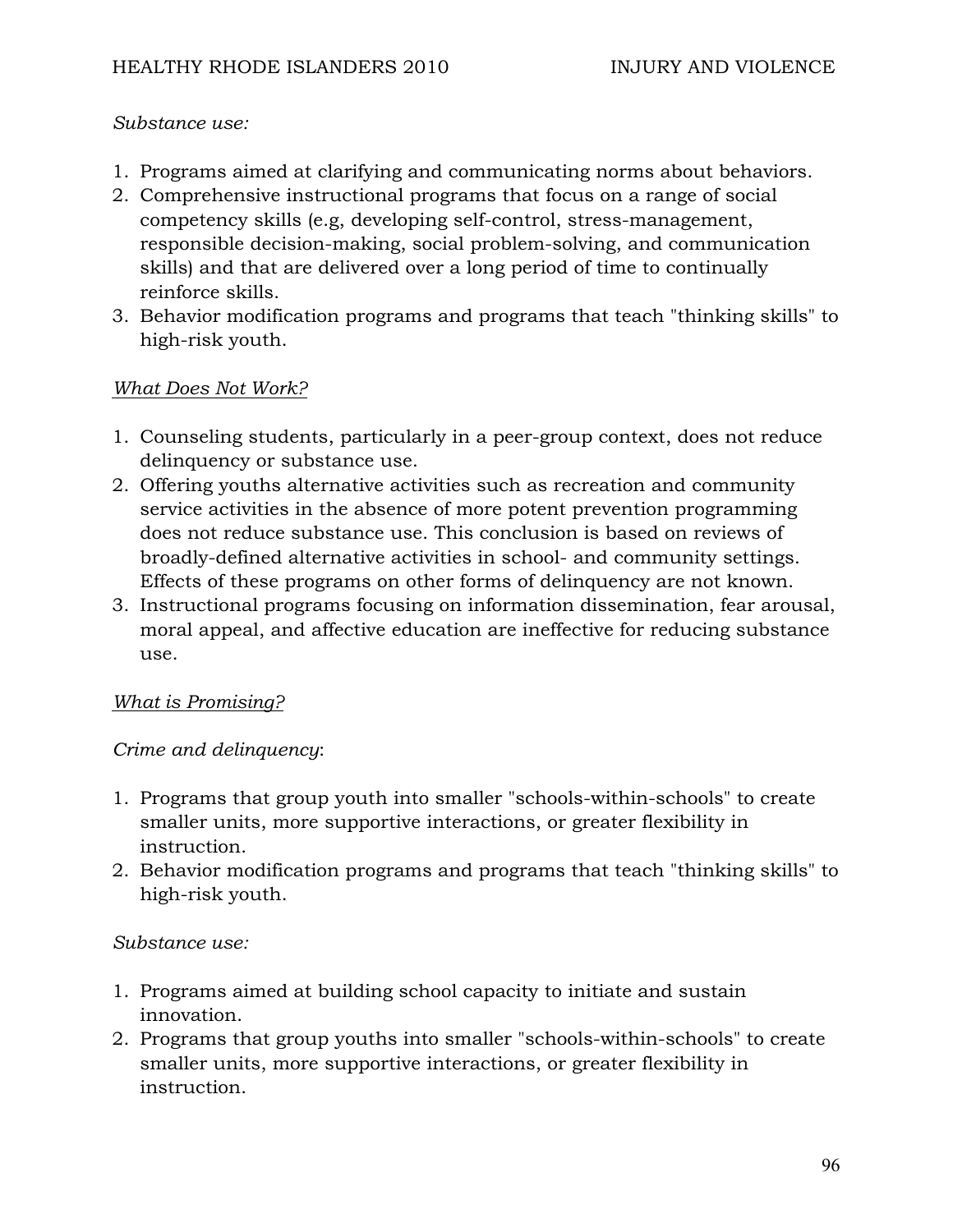3. Programs that improve classroom management and that use effective instructional techniques.

### **Labor Markets and Crime Risk Factors**

#### *What Works?*

1. Short-term vocational training programs for older male ex-offenders no longer involved in the criminal justice system.

#### *What Does Not Work?*

- 1. Summer job or subsidized work programs for at-risk youth.
- 2. Short-term, non-residential training programs for at-risk youth.
- 3. Pre-trial diversions for adult offenders that make employment training a condition of case dismissal.

#### *What is Promising?*

- 1. Intensive, residential training programs for at-risk youth (Job Corps).
- 2. Prison-based vocational education programs for adults.
- 3. Housing dispersion programs.
- 4. Enterprise Zones.

## *What Do We Not Know Enough About?*

- 1. Community Justice System-based programs for juvenile offenders.
- 2. Post-release transitional assistance for offenders.
- 3. Reverse commuting.
- 4. Wage subsidies.
- 5. Bonding programs.
- 6. Community development as done through the Community Development Block Grant Program.
- 7. School-to-Work programs funded by the School-to-Work Opportunities Act.

#### **Policing for Crime Prevention**

#### *What Works?*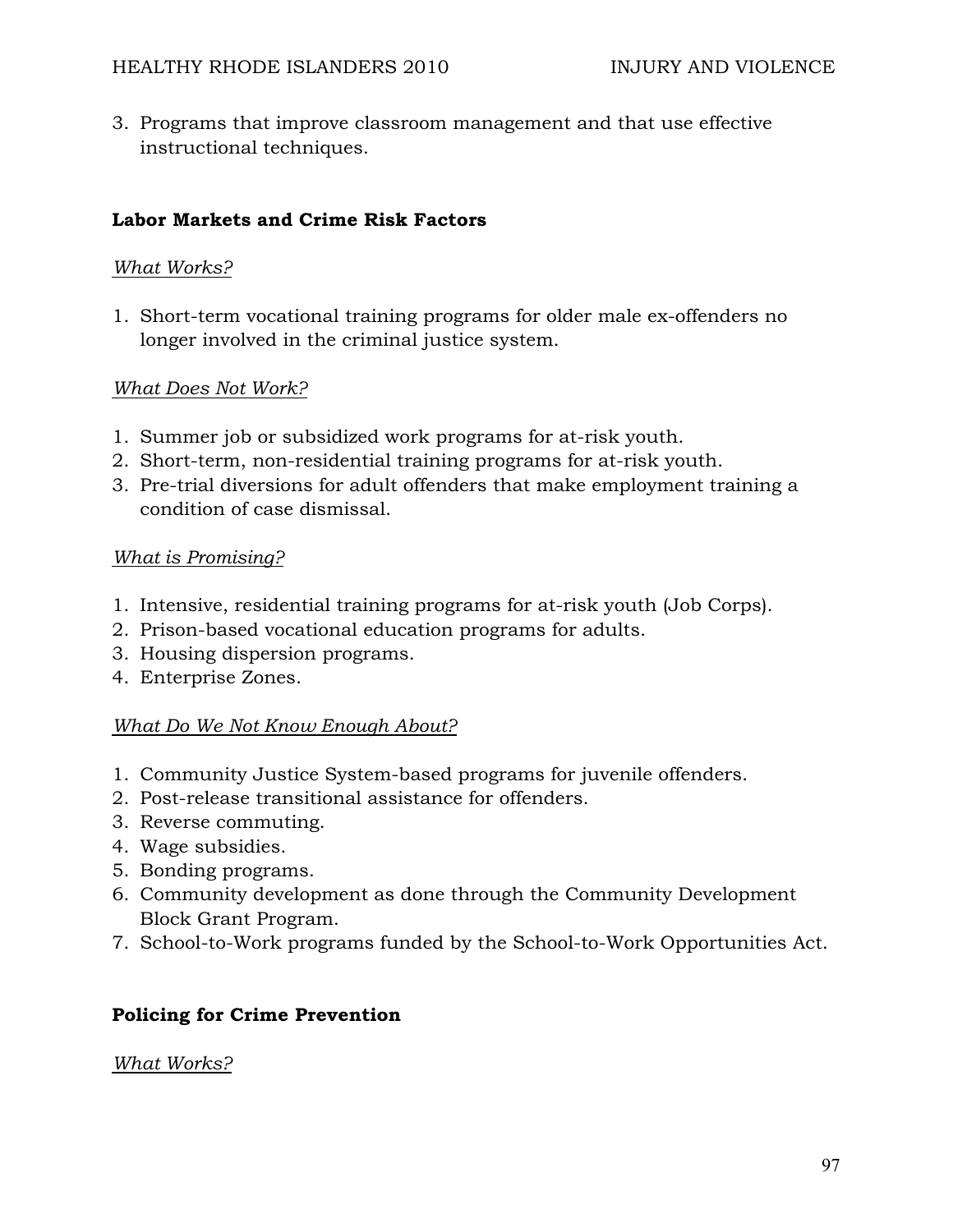- 1. Increased directed patrols in street-corner hot spots of crime.
- 2. Proactive arrests of serious repeat offenders.
- 3. Proactive drunk driving arrests.
- 4. Arrests of employed suspects for domestic assault.

# *What Doesn't Work?*

- 1. Neighborhood block watch.
- 2. Arrests of some juveniles for minor offenses.
- 3. Arrests of unemployed suspects for domestic assault.
- 4. Drug market arrests.
- 5. Community policing with no clear crime-risk factor focus.

## *What's Promising?*

- 1. Police traffic enforcement patrols against illegally carried handguns.
- 2. Community policing with community participation in priority setting.
- 3. Community policing focused on improving police legitimacy.
- 4. Zero tolerance of disorder, if legitimacy issues can be addressed.
- 5. Problem-oriented policing generally.
- 6. Adding extra police to cities, regardless of assignments.
- 7. Warrants for arrest of suspect absent when police respond to domestic violence.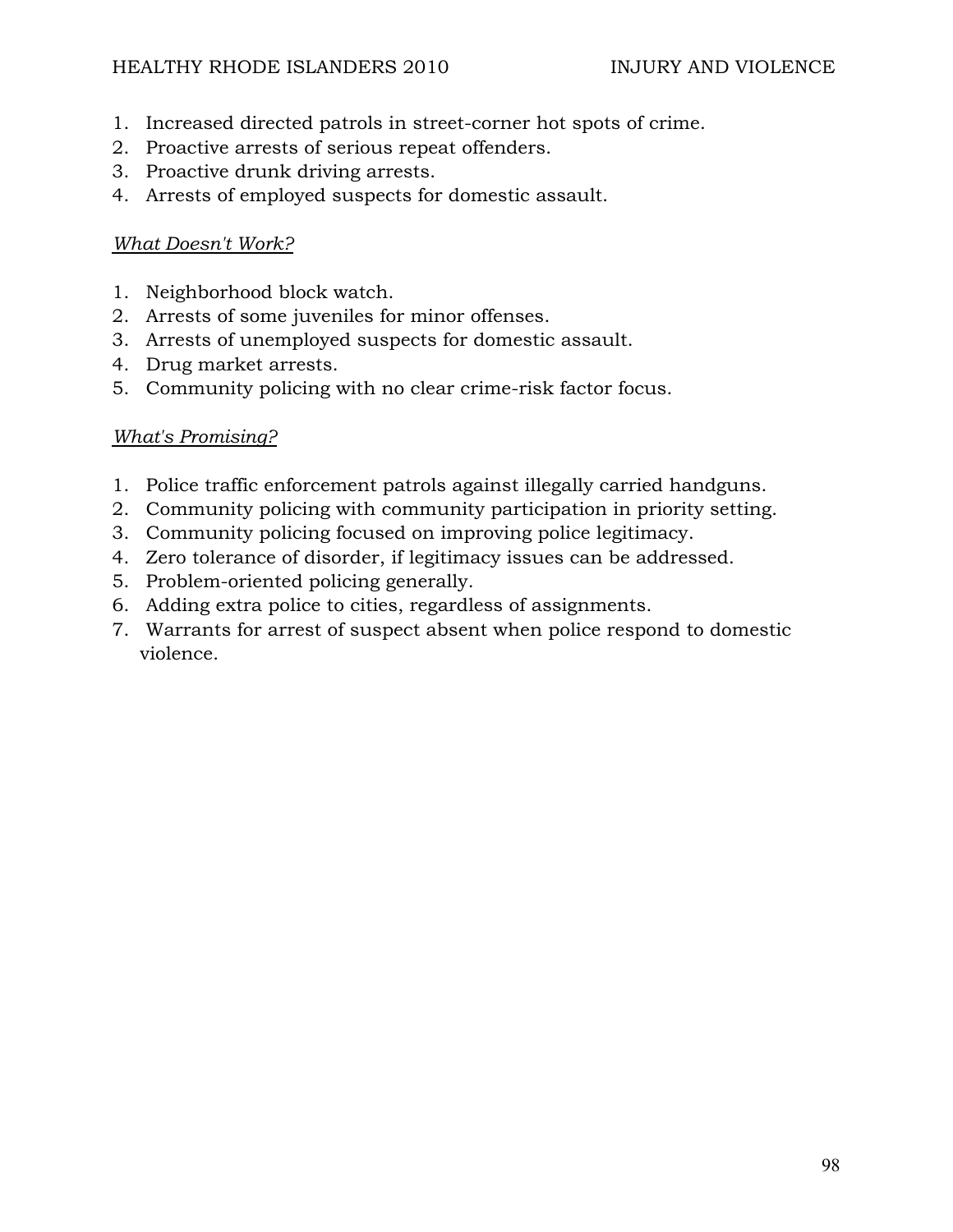# **ENVIRONMENTAL QUALITY**

**Objective 8-1: Reduce the proportion of persons exposed to air that does not meet the U.S. Environmental Protection Agency's health-based standards for ozone.** 

**Objective 8-2: Reduce the proportion of non-smokers exposed to environmental tobacco smoke.** 

**Objective 8-3: Eliminate elevated blood lead levels in children.** 

**Objective 8-4: Increase the proportion of persons served by community water systems who receive a supply of drinking water that meets the regulations of the Safe Drinking Water Act.** 

**Objective 8-5: Increase the proportion of persons who live in homes tested for Radon concentrations.** 

**Objective 8-6: Reduce infections caused by key foodborne pathogens.** 

#### **SUMMARY**

Recommended interventions to meet the Environmental Quality objectives focus on six distinct areas: Ozone levels in outdoor air, reductions in lead exposure, decreased exposure to environmental tobacco smoke (also discussed in LHI 3), providing safe drinking water, encouraging radon testing, and reducing foodborne diseases.

Strategies to improve **air quality** include 1) Source reduction; 2) Cleaner electric generation at utilities and other sources; 3) Increased energy efficiency; 4) Reduced emissions; and 5) Public education to help people reduce their exposure to dangerous ozone levels in outdoor air. Strategies to address the issue of **lead exposure** focus on two key areas: 1) Improved screening and follow up by health care providers and health insurance systems, and 2) Governmental efforts to use code enforcement and other legal avenues to require abatement of lead in housing units.

**Safe drinking water** interventions involve state development of a Source Water Assessment Program, described by the 1996 amendments to the federal Safe Drinking Water Act. The EPA's suggested **radon strategy** includes adoption of a "risk trading" method that encourages states to develop a Multimedia Mitigation (MMM) program. The MMM approach focuses on "trading" higher allowable concentrations of radon in public drinking water systems for more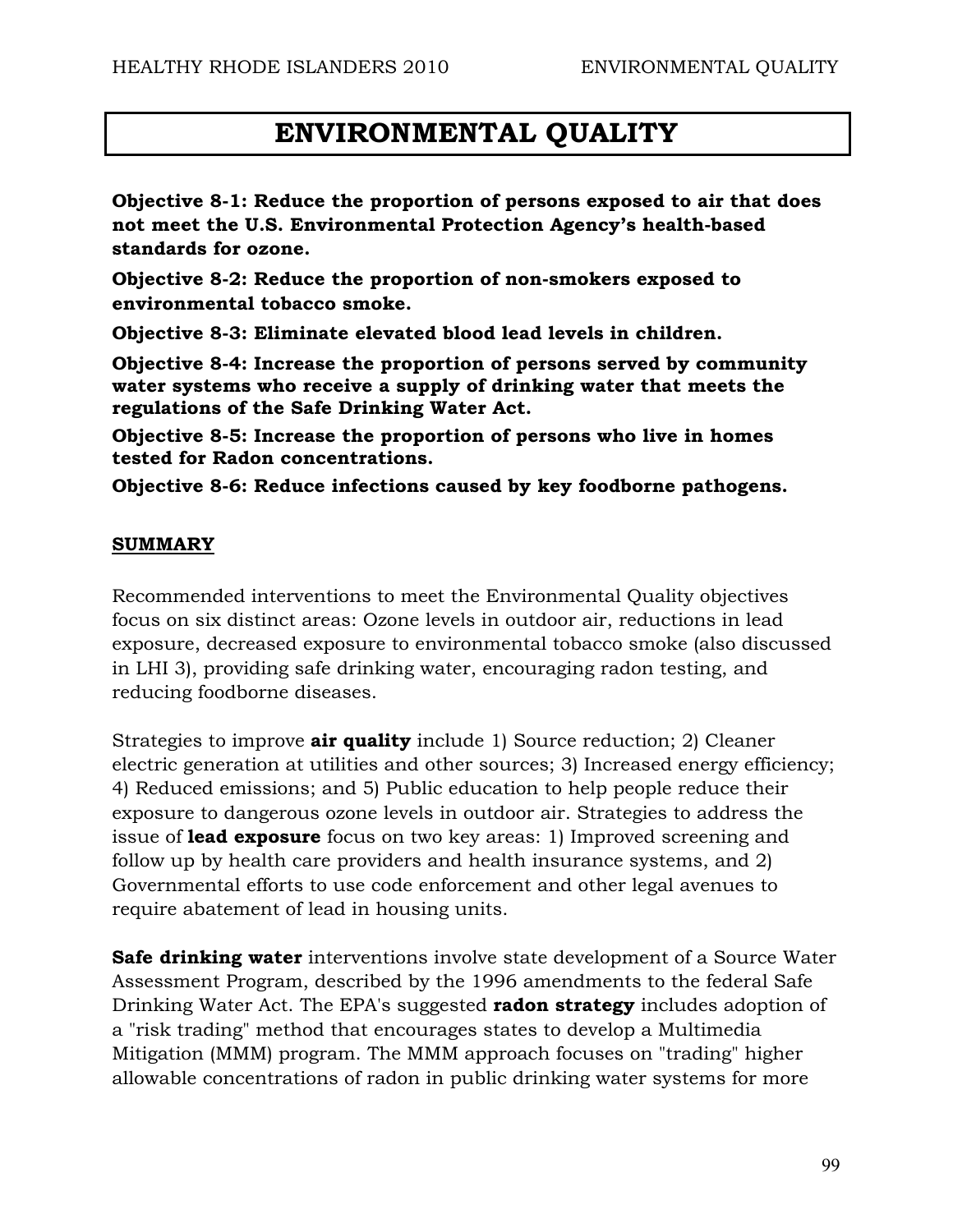intensive efforts in statewide radon testing and mitigation of existing buildings and encouragement of radon-resistant construction techniques.

Interventions to reduce the incidence of **foodborne diseases** include improving regulatory program effectiveness, coordinating food safety with federal, state, and public health entities, and improving public education efforts.

## **SPECIFIC INTERVENTIONS**

## **Air Quality Standards: Ozone**

While the EPA has set air quality standards related to ozone, it has not developed a generic evidence-based strategy guide or best practices guide for communities to follow. Instead, it requires each state to develop a detailed plan to address its own air quality issues (Rhode Island's plan is available at www.state.ri.us/dem/programs/benviron/air/pdf/o3attain.pdf). In looking at the issue generally, there are two primary approaches: reducing sources of emissions and educating the public about ways to reduce their exposure.

## 1. *Source Reduction*

In 1999, the State and Territorial Air Pollution Program Administrators (STAPPA) Association of Local Air Pollution Control Officials (ALAPCO) suggested a "harmonized" approach to source reductions that include interventions that could "simultaneously reduce emissions of both GHGs (green house gases) and criteria pollutants, such as ozone" to achieve better results than addressing compartmentalized approaches to individual pollutants.30" The suggested interventions included:

# 2. *Cleaner Electric Generation at Utilities*

- A. *Gas-Fired Capacity Converted to (or Displaced by) Gas Combined-Cycle*: This strategy assumes that a percentage of the electric generating capacity fueled by natural gas in the area is converted to combined-cycle generation to increase efficiency, or is displaced by newly constructed gas combined-cycle capacity. Output-based emission rates decrease as a result of increased plant efficiency, yielding lower emissions for the same output.
- B. *Fuel Switch to Natural Gas*: This strategy is a simple fuel switch of oil or coal-fired capacity to natural gas, which generally allows for summer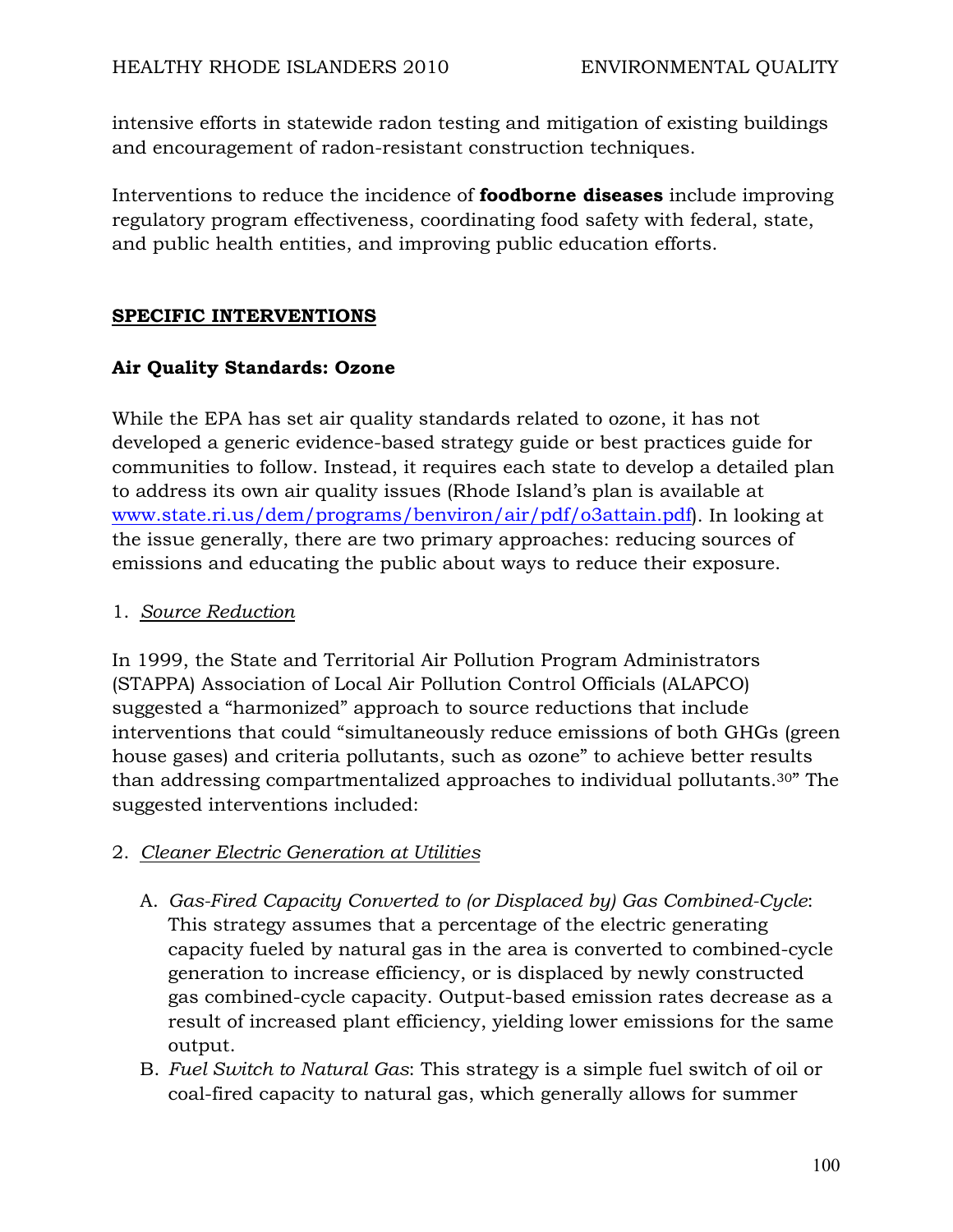combustion of natural gas and winter combustion of fuel oil and coal. This is consistent with ozone control strategies where sources may choose to switch to natural gas during the summer season to comply with more stringent emission rates. Retaining dual-fuel capability is also a strategy for obtaining more favorable gas prices during the summer months when gas supply is plentiful and demand is low.

C. *Coal Displaced by Natural Gas Combined-Cycle*: This strategy assumes that new natural gas combined-cycle plant construction will displace existing conventional coal generation in the restructured electricity markets. Small combined cycle and combined-cycle cogeneration facilities are assumed to penetrate the market.

### 3. *Cleaner Electric Generation Sources*

- A. *Renewables*: A combination of biomass, solar, hydro and wind power generation is assumed to displace a percentage of the power generation.
- B. *Fuel Cells*: Fuel cell power generation is assumed to penetrate niche markets where it is economical. In addition to commercial-sized fuel cells, residential-sized fuel cells are also anticipated to enter the market within the next three to five years. Existing generation will be displaced.

## 4. *Increased Energy Efficiency*

- A. *Reduced Residential Energy Demand*: A reduction of residential energy demand is assumed for each area. These reductions are primarily achieved as a result of improved water heater designs and reduced hot water consumption (e.g., low volume shower heads, more efficient home heating systems and better insulated homes and windows).
- B. *Reduced Commercial and Residential Electricity Demand*: Implementation of improved lighting, electric motor efficiency, variable frequency drives and building efficiency strategies are assumed to reduce residential and commercial electricity demand by a given amount for each area.

# 5. *Transportation*

A. *Light-Duty Gasoline Vehicle Reduction Strategies Other Than Efficiency Emission*: Emission reductions are applied to the entire light-duty gasoline vehicle inventory for each area. Light-duty gasoline vehicle use is assumed to decrease by a given amount through increases in a combination of strategies, such as mass transit use, carpools,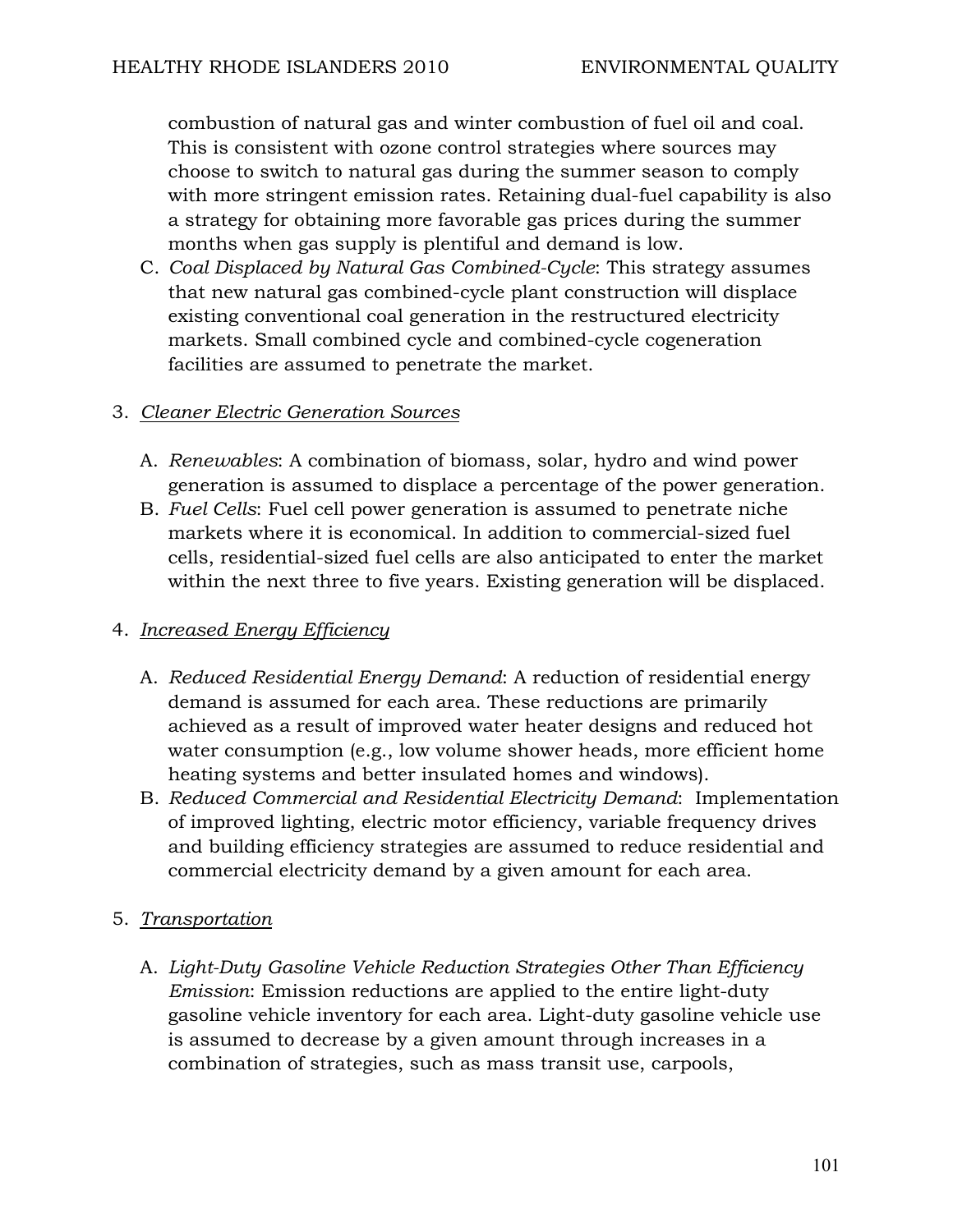telecommuting, the use of alternative lower carbon fuel and advanced technology vehicles and urban sprawl initiatives.

B. *Improved Light-Duty Vehicle Fuel Economy*: Improved average annual light-duty vehicle fuel economy is modeled to reflect assumptions for the area. This per-year improvement is based on either incremental increases in vehicle fuel economy as a result of Corporate Average Fuel Economy (CAFE) requirements, or moderate penetration of high efficiency automobiles from the Partnership for a New Generation of Vehicles (PNGV) which would raise the annual average fuel economy by the percentage predicted. It should be noted that this would occur notwithstanding the growing popularity of sport utility vehicles, which is steadily decreasing the average fuel economy of the urban fleets.

## 6. *Industrial*

- A. *Reduced Industrial Process Emissions*: For each area, industrial process emissions are assumed to be reduced by a given percent. These reductions could be achieved via a combination of fuel switching, updating of process methods and revised product compositions (e.g., blended cement) that would, in combination, reduce the overall process emissions.
- B. *Increased Industrial Cogeneration*: For the industrial sector, a given level of heating is predicted to be displaced by electric generating station cogeneration of power and heat. Potential cogeneration energy available was determined based on the current electric generation in the region. Cogeneration was assumed to achieve a specified level of availability.

## 7. *Public Education*

The EPA's Office of Air Quality Planning and Standards' web site (www.epa.gov/air/oaqps/publicat.html) contains a number of public information brochures, including:

- Air Quality Guide for Ozone 1999
- Air Quality Index A Guide to Air Quality and Your Health 2000
- Air Pollution Operating Permit Update, Key Features and Benefits 1998
- Evaluating Exposures to Toxic Air Pollutants: A Citizen's Guide 1991
- Haze How Air Pollution Affects the View 1999
- Ozone Good Up High Bad Nearby 1997
- Ozone and Your Health 1999
- The Plain English Guide to the Clean Air Act 1993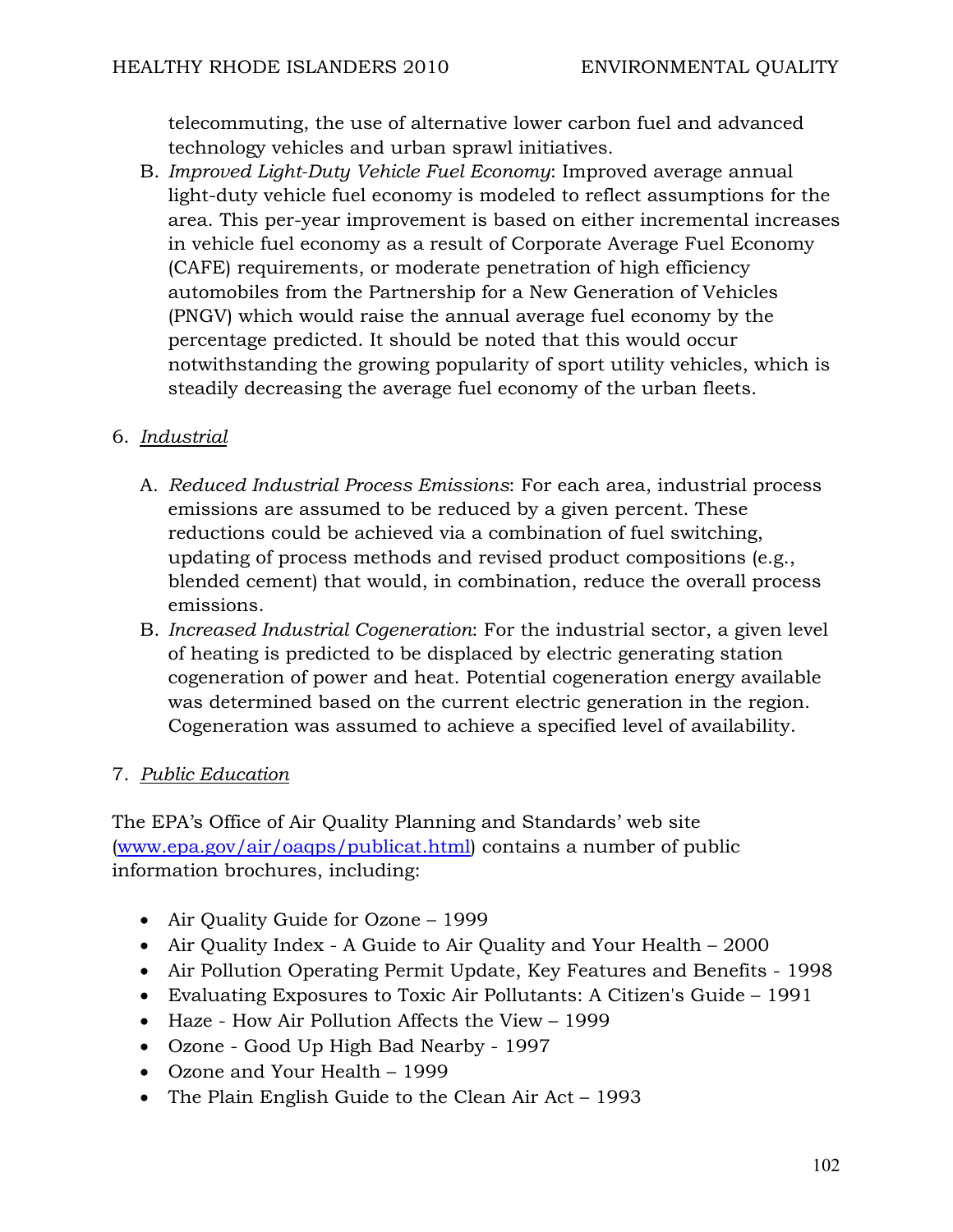- Regional Approaches to Improving Air Quality 1997
- Regional Haze and Visibility Protection: Clearing the Air and Improving the View – 1999
- Regulating Smog and Particle Air Pollution: An Integrated Approach 1997
- Risk Assessment for Toxic Air Pollutants: A Citizen's Guide 1991
- Smog Who Does it Hurt? 1999
- Taking Toxics Out of the Air -- Progress in Setting "Maximum Achievable Control Technology" Standards Under the Clean Air Act - 2000

The American Lung Association web site (www.lungusa.com) also contains a searchable database by zip code of the quality of air in a specific part of the country, rating the area's ozone grade, weighted average, and Orange, Red and Purple Ozone days per year.

## **Lead Exposure**

The American Academy of Pediatrics recommends the following strategies to pediatricians and government to reduce lead exposure in children.31

## *Pediatricians*

Pediatricians should provide anticipatory guidance to parents of all infants and toddlers. This includes information on potential risk factors for lead exposure and specific prevention strategies that should be tailored for the family and for the community in which care is provided. Pediatricians, in conjunction with local health agencies, should help develop risk assessment questionnaires that supplement the standard questions recommended by the CDC.

Pediatricians should screen children at risk. To prevent lead poisoning, lead screening should begin at 9 to 12 months of age and be considered again at ~24 months of age when BLLs peak. The CDC developed explicit guidance to state health departments for developing community screening policies. In communities where universal screening is recommended, pediatricians should follow this recommendation. In communities where targeted screening is recommended, pediatricians should determined whether each young patient is at risk and screen when necessary. Managed health care organizations and third-party payors should cover fully the costs of screening and follow-up. A history of possible lead exposure should be assessed periodically between 6 months and 6 years of age, using community-specific risk-assessment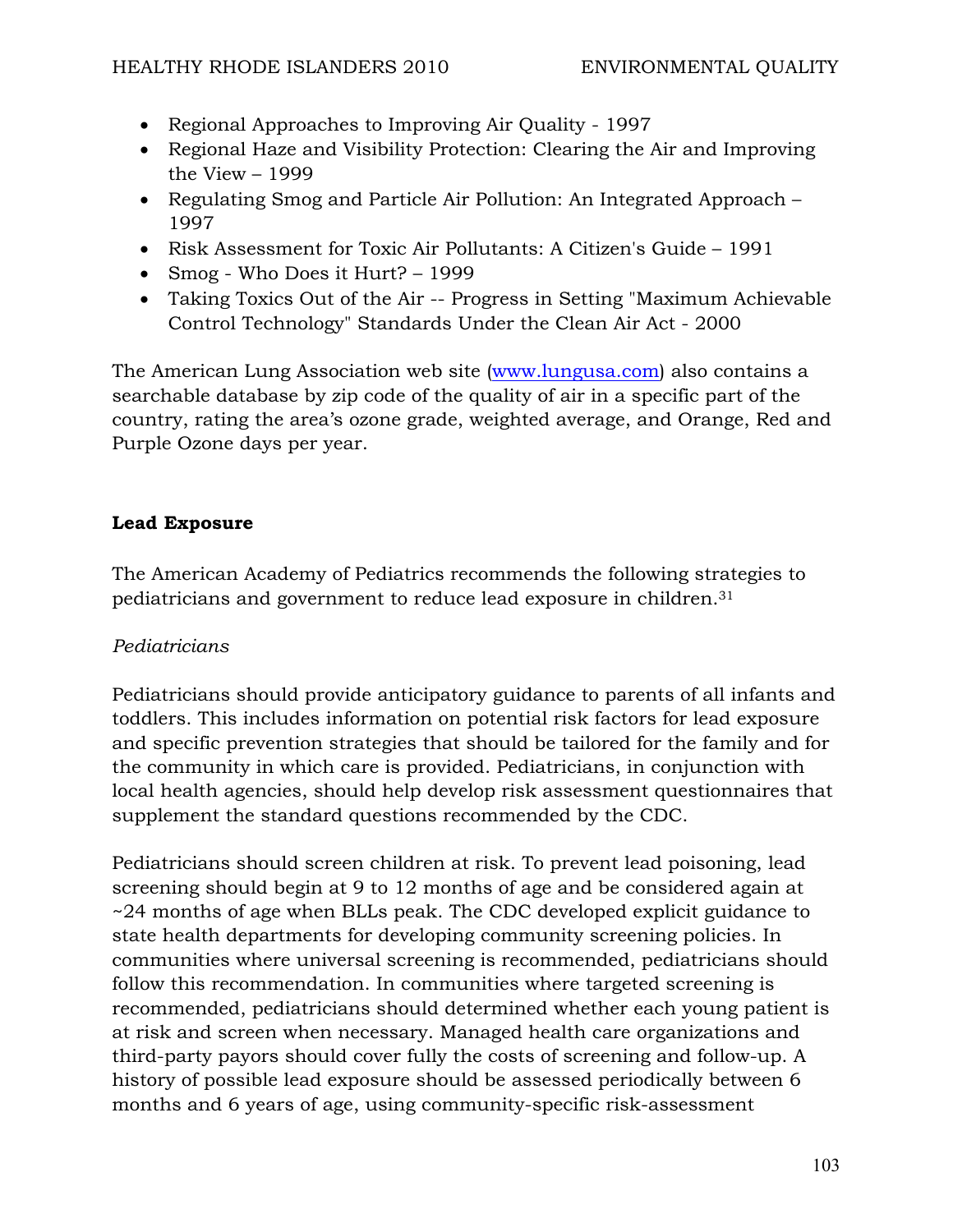questions. Blood lead testing also should be considered in abused or neglected children and in children who have conditions associated with increased lead exposure.

Pediatricians individually and through AAP chapters should be actively involved and provide input in state and local community recommendation development.

### *Government*

- 1. Testing and treating children for lead exposure must be coupled with public health programs to ensure environmental investigation, transitional leadsafe housing assistance, and follow-up for individual cases. Lead screening programs in high-risk areas should be integrated with other housing and public health activities.
- 2. The AAP supports efforts of environmental and housing agencies to eliminate lead hazards from housing and other areas where children may be exposed. These include financial incentives that can be used to promote environmental abatement. Training and certification of abatement workers are needed to avoid additional lead exposure during deleading activities. Local health authorities should provide oversight of abatement activities to ensure that additional environmental contamination does not occur. Also, less expensive, safe technologies for abatement are needed to make primary prevention efforts more cost-effective.
- 3. The AAP supports legislation to reduce the entry of lead into the environment and into consumer products with which children may come in contact.
- 4. Government, like the medical community, should focus its efforts on the children who are most at risk. To do this, more data about the prevalence of elevated BLLs in specific communities are needed. A better understanding of the distribution of lead in the environment would allow more efficient screening efforts.
- 5. Research is needed to determine the effectiveness of various strategies to prevent and treat lead poisoning, to compare methods for abating lead in households, and to determine the effectiveness of chelating agents with long-term follow-up through controlled trials. Studies to determine the effectiveness and cost of educational interventions also are needed.
- 6. The CDC should review studies of the efficacy of lead screening and monitor the scientific literature to ensure that screening is being performed in the most public health-protective, least intrusive, and most cost-effective manner possible. In particular, the risk-assessment questions, follow-up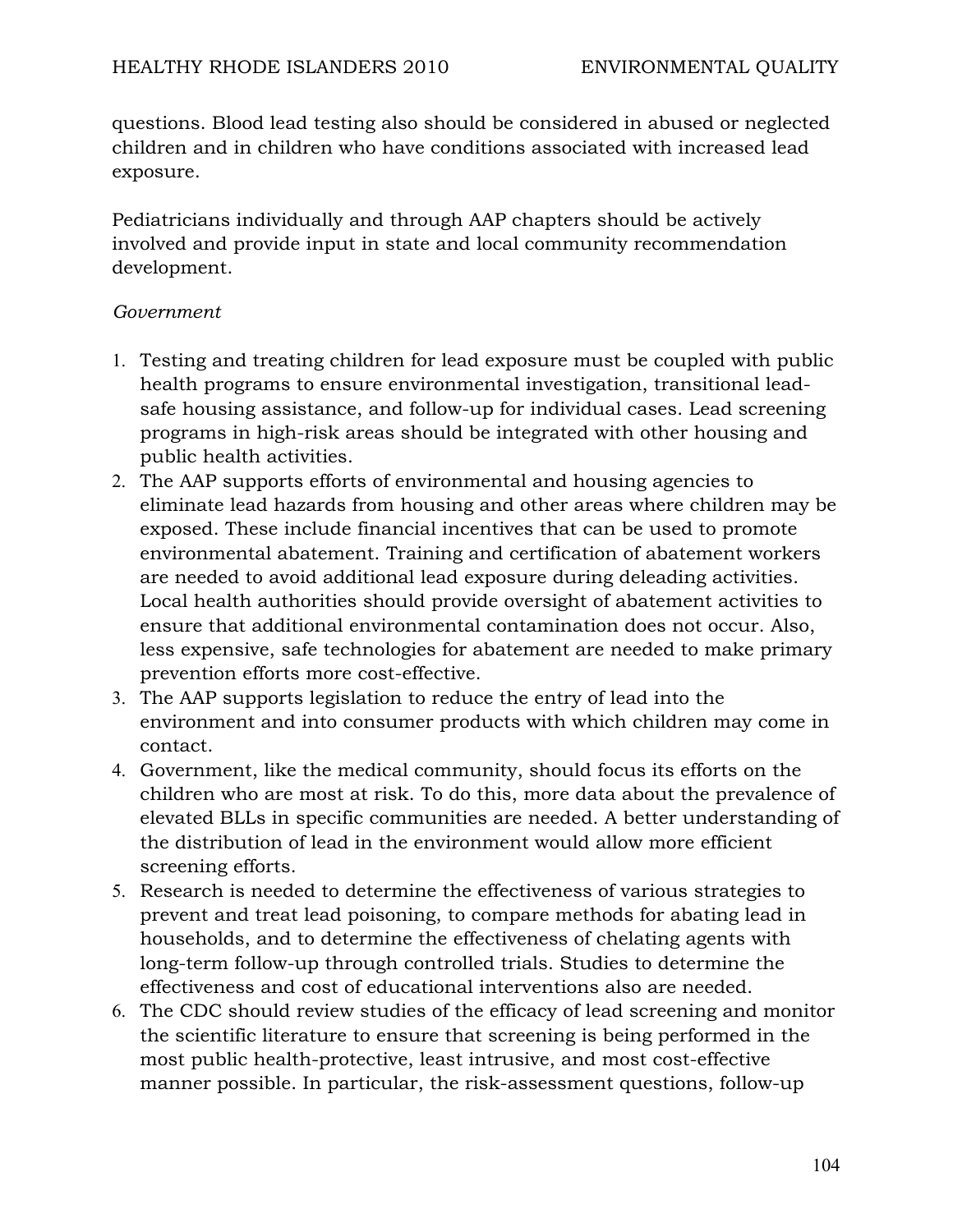recommendations, and models of case management need periodic reevaluation.

7. Federal and state government agencies and legislative bodies should require coverage of lead testing for at-risk children by all third-party payors, by statute or by regulation.

## **Alliance to End Lead Poisoning**

The Alliance for Healthy Homes (previously the Alliance to End Lead Poisoning) has identified best practices towards reducing exposure through code enforcement and housing programs. In *Ten Effective Strategies for Preventing Childhood Lead Poisoning Through Code Enforcement,* the Alliance recommends the following interventions:32

- 1. Require owners to secure a license for rental property.
- 2. Conduct routine, periodic inspections.
- 3. Enforce chipping and peeling paint violations.
- 4. Include lead-based paint and dust hazards as prosecutable offenses in housing codes.
- 5. Train and require code enforcers to conduct visual inspections for potential lead hazards in all pre-1978 housing and, where appropriate, sample household dust.
- 6. Ban unsafe work practices, and require property owners to conduct repair work in a lead-safe manner and to undergo post-work clearance testing to ensure the absence of hazards.
- 7. Develop self-sustaining, effective enforcement programs.
- 8. Target intensive enforcement efforts to high-risk units and neighborhoods and to recalcitrant landlords.
- 9. Use lead hazard data gathered by code enforcers to prevent lead poisoning and neighborhood decay.
- 10. Collaborate with agencies working on environmental health and housing issues.

The Alliance has also identified 18 *Innovative Strategies for Addressing Lead Hazards in Distressed and Marginal Housing,* which include:33

#### 1. *Integrating Lead-Safety into Rental Property Maintenance*

Vermont Essential Maintenance Practices: Vermont law requires owners of rental property and child care facilities built before 1978 to alert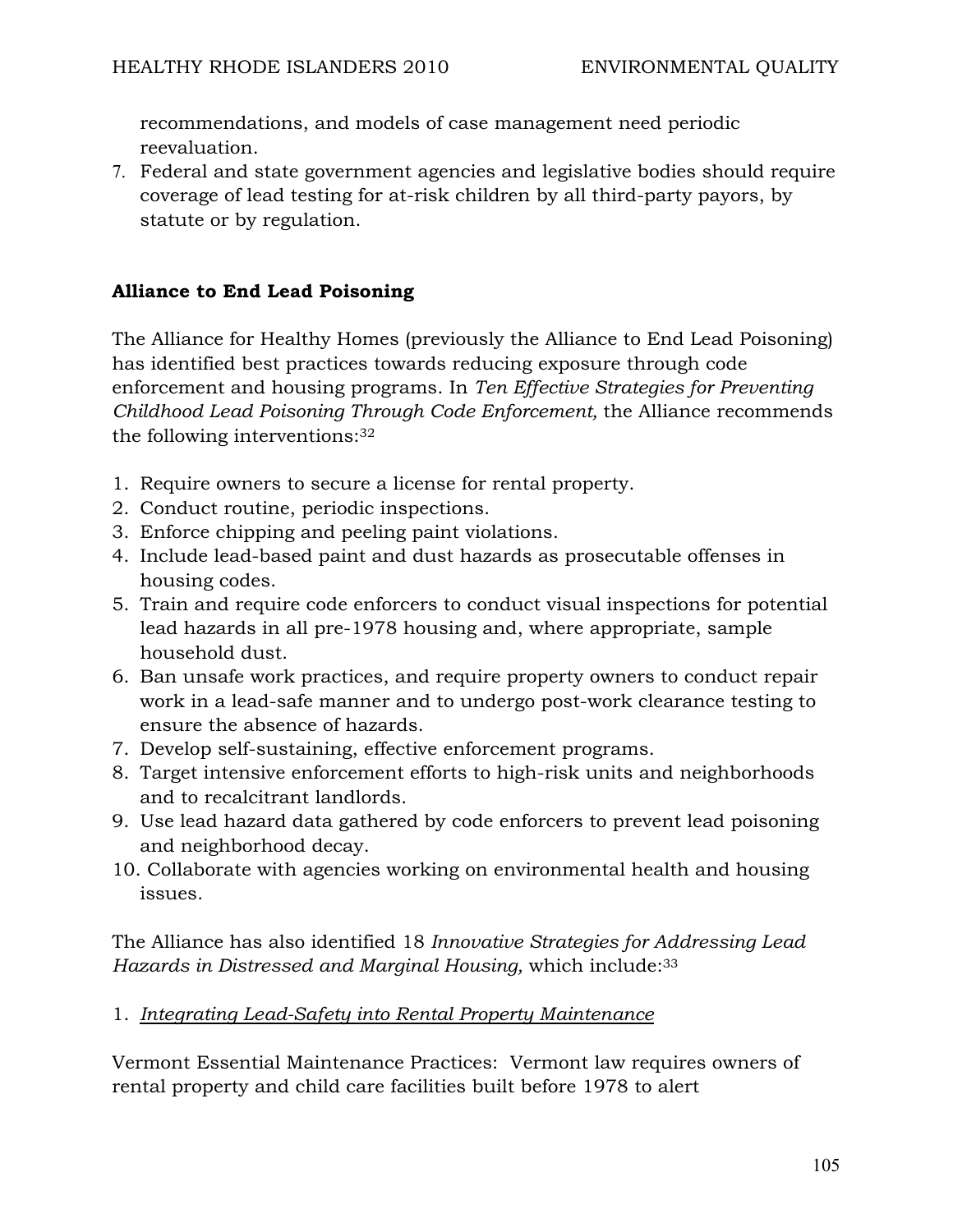tenants/occupants of potential lead hazards and reduce lead hazards through building maintenance. Owners must: provide written material on preventing lead poisoning to tenants; perform a set of Essential Maintenance Practices (EMPs) designed to reduce a child's exposure to lead paint and dust hazards; ensure that any individual undertaking EMPs attend a three-hour training class or be supervised by a trained individual; and file an affidavit of performance with the state Health Department and their insurance carrier.

# 2. *Prohibiting Unsafe Work Practices*

New Orleans' Lead Paint Poisoning Prevention and Control Act: Recently passed legislation in New Orleans is helping to prevent exposure to lead hazards by prohibiting unsafe practices during work on metal structures and buildings constructed prior to 1978. The law contains notification requirements which have served not only to inform tenants, neighbors, workers and governmental agencies that work on leaded surfaces will take place, but also have increased citizen awareness of the problem of childhood lead poisoning. In addition, the law prohibits landlords from retaliating against tenants who complain about violations.

# 3. *Low Cost Hazard Control*

The St. Paul, Minnesota Weatherization Program: The St. Paul Health Department supplements weatherization activities in pre-1978 housing with a child under age six to include targeted lead hazard control activities. Window wells are capped and a thorough cleaning of window sills and floors is completed using a wet wash and HEPA vacuum. Pre- and post-intervention dust samples are collected to document the decline in lead-contaminated dust and to verify that the unit meets dust clearance standards.

# 4. *Building Broad-Based Coalitions*

Campaign to Enact Milwaukee's Lead Poisoning Prevention Ordinance: Wisconsin Citizen Action (WCA) led a 20-month campaign which mobilized parents of lead-poisoned children and a broad range of community organizations to build public and political support for a new lead poisoning prevention ordinance. The campaign succeeded in getting a law passed establishing a three-year pilot project that requires all pre-1950 rental units in two high-risk neighborhoods to meet mandatory lead safety standards.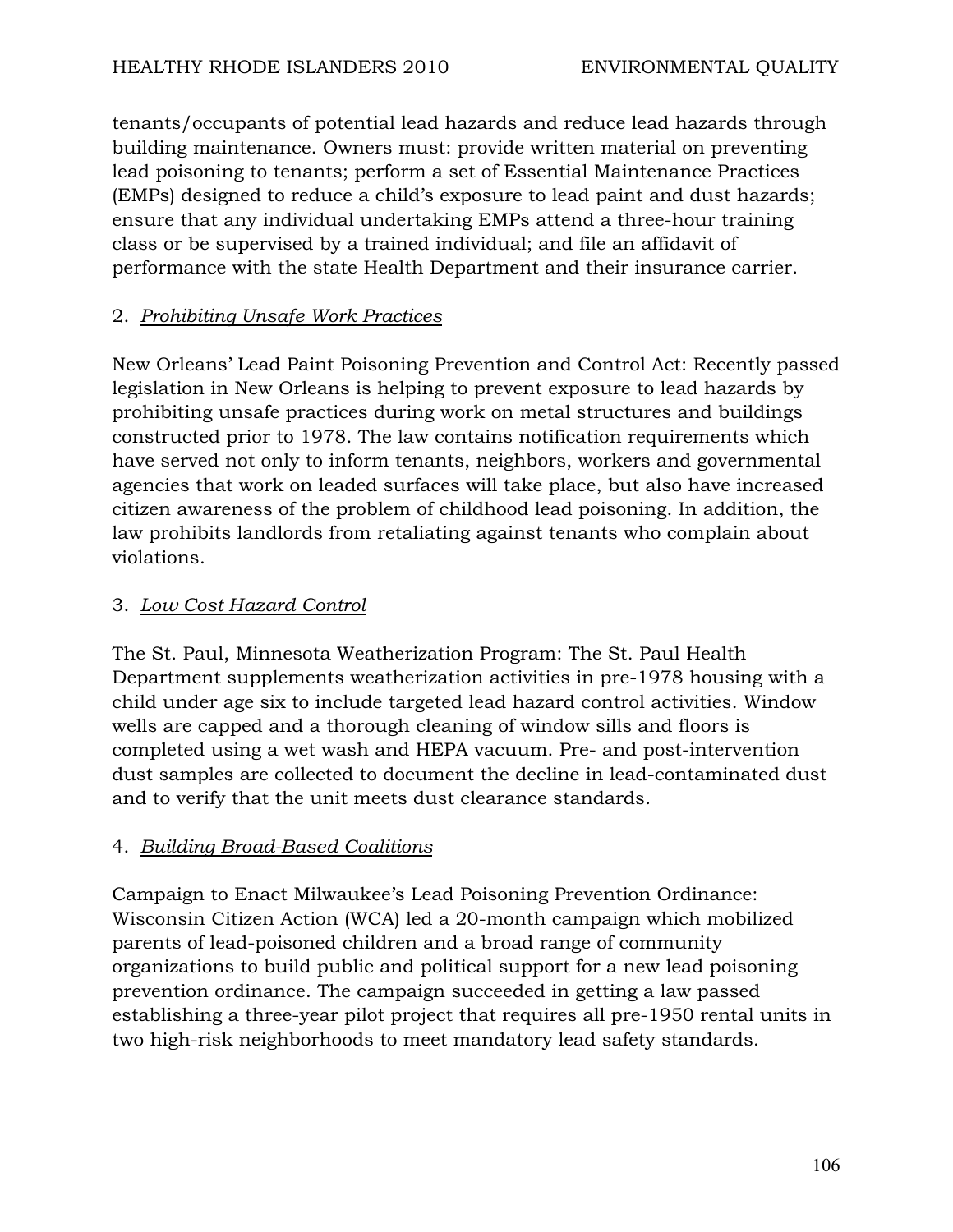## 5. *Targeting High-Risk Neighborhoods*

The Milwaukee, Wisconsin Pilot Project for Lead-Based Paint Hazard Control in Residential Rental Properties: The City of Milwaukee has enacted an ordinance establishing a three-year, proactive pilot project to prevent childhood lead poisoning and maintain the stock of affordable housing. The project targets approximately 800 units in two areas of the city found to pose the greatest threat of lead-based paint hazards with multiple strategies: landlord outreach and education; code enforcement; subsidies for lead hazard control; and a community registry for lead-safe housing.

## 6. *Low-Cost Window Abatements*

The Milwaukee, WI Window Specification: Following a multi-year evaluation of various techniques for treating windows painted with lead-based paint, the Milwaukee Health Department (MHD) developed an efficient and effective specification for abating windows. The specification is mandatory in areas of the City subject to a recently enacted lead poisoning prevention pilot project (See Best Practice #5) and in residences housing children with elevated blood lead levels.

# 7. *Leveraging Lead Poisoning Prevention Resources*

Local Agencies, Community-Based Organizations and the Private Sector Collaborate in San Francisco: San Francisco law provides for numerous governmental agencies, community-based organizations, and the private sector to play a role in the fight against childhood lead poisoning. As a result, the city has greatly expanded its ability to inform homeowners, landlords, tenants, parents of young children, painters and construction contractors about the disease and how to avoid it.

# 8. *Early Warning Systems for Deteriorating Properties*

Neighborhood Knowledge Los Angeles Neighborhood Knowledge: Los Angeles (NKLA) (www.nkla.ucla.edu/) is a web site dedicated to preventing housing and neighborhood deterioration by tracking multiple data points for properties throughout the city and making the information publicly available. The web site concentrates on the types of information that indicate properties in danger of decline, such as code complaints, contract nuisance abatements (city sponsored repairs to address public safety hazards), tax delinquencies, and utility liens.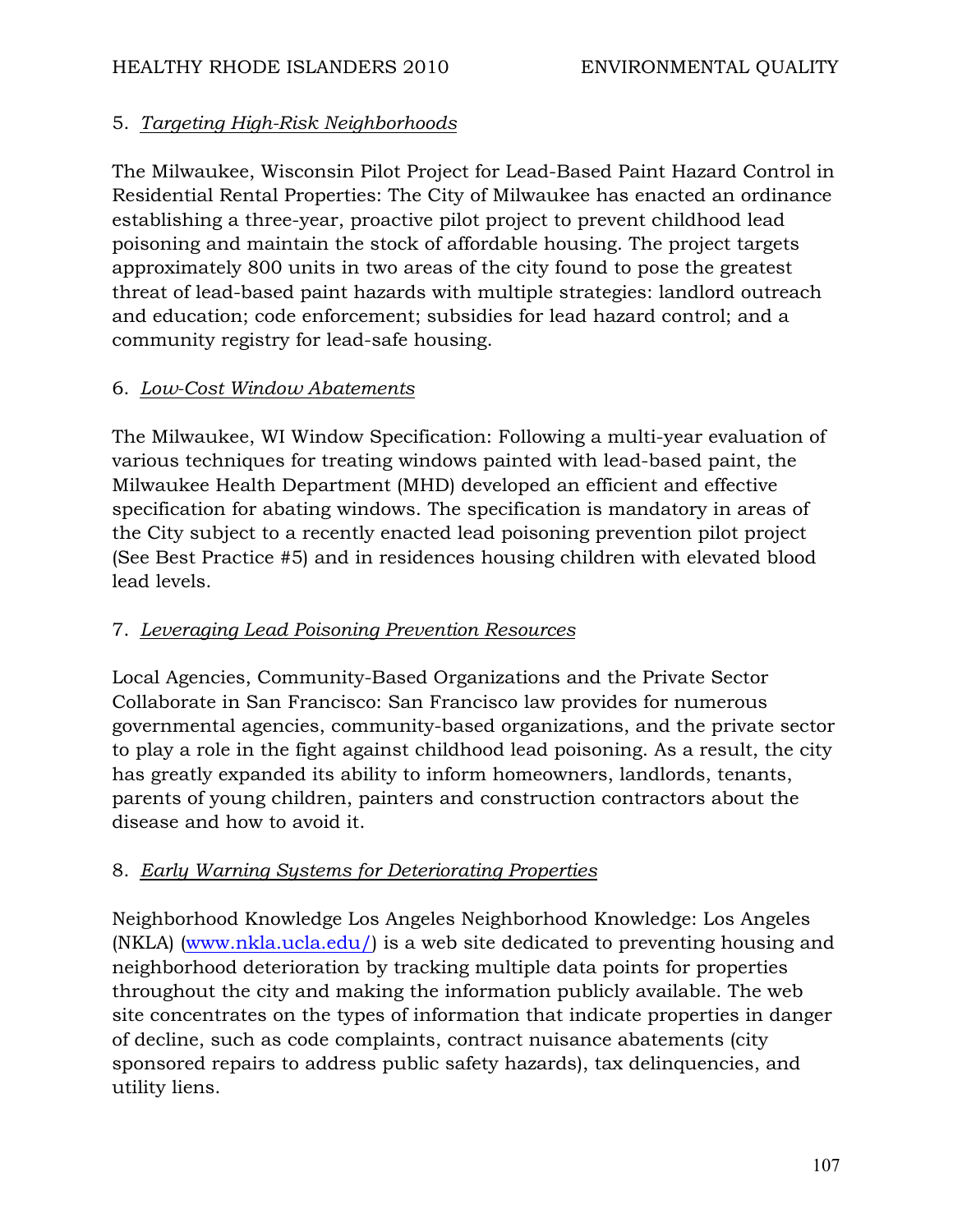## 9. *Enforcing Housing Standards*

The Los Angeles County Systematic Code Enforcement Program: This program is designed to ensure that tenants have a safe and habitable place to live by improving the condition of distressed housing and preventing marginal housing from becoming distressed. Under this program, all rental housing containing two or more units in the City of Los Angeles is routinely inspected.

## 10. *A New Code for Old Building*

New Jersey's Rehabilitation Subcode: New Jersey's Rehabilitation Subcode provides predictable standards governing rehabilitation work in existing structures. The Subcode has eliminated the uncertainty and high costs brought about when code standards for new construction are applied to rehabilitation projects, and has increased significantly rehabilitation work in the state's urban areas. The Subcode helps to reduce lead hazards in two ways: first, by encouraging renovation of existing structures; and second, by prohibiting unsafe work practices during work performed under the code.

## 11. *A Community-Based Initiative to Address Environmental*

Health Problems in Housing: The Los Angeles Healthy Homes Pilot Project Collaboration. The LA Healthy Homes Pilot Project is a community-based, collaborative effort to identify and address housing conditions related to children's environmental health, including lead poisoning, asthma, allergies, and cockroach infestation, as well as the conditions of poverty that perpetuate these problematic conditions in the Maple-Adams and Hoover-Adams communities of LA. The project has six main components: 1) training and hiring low-income community residents; 2) conducting door-to-door health surveys, education, and visual inspections; 3) screening children for lead; 4) organizing tenants; 5) reducing environmental hazards in housing; and 6) organizing and advocacy to establish new city policies for prevention via housing code enforcement.

# 12. *Holding Property Owners Accountable*

New Jersey Multiple Dwelling Registration and Inspection Program: Identifying and locating owners of poorly maintained multi-family dwellings in some cases can prove difficult and burdensome for governmental authorities as well as tenants. New Jersey has sought to facilitate the identification of owners and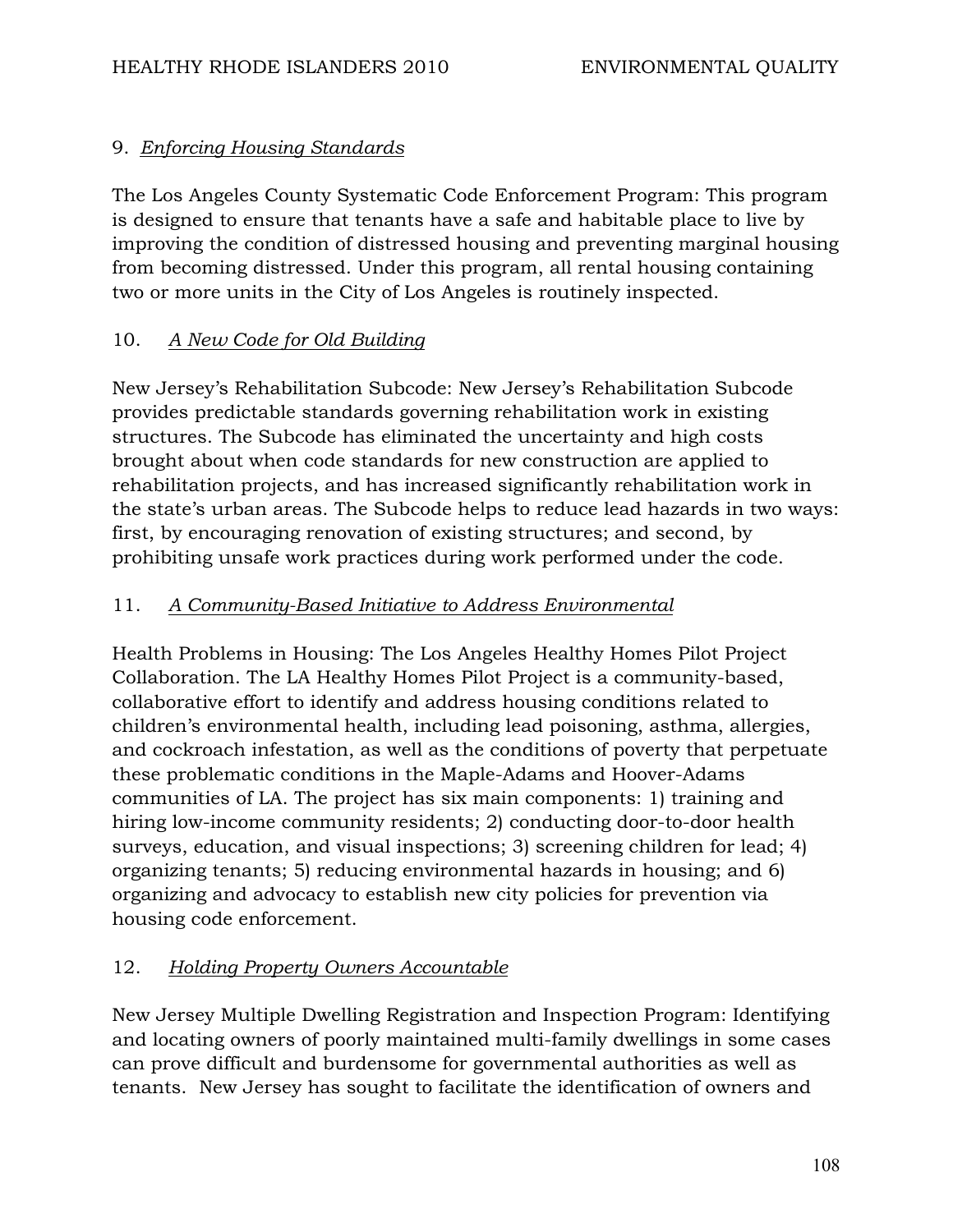maintenance of its housing stock by requiring that multiple dwellings be registered and periodically inspected.

## 13. *Saving Properties from Deterioration and Condemnation*

Minnesota's Tenant Remedies Act: Minnesota's Tenant Remedies Act (TRA) enables tenants or community groups on their behalf to improve substandard housing conditions. Tenants or their advocates can request a building inspection and, if code violations are not corrected within the time allotted, seek relief in court. The TRA has been used by community groups to save hundreds of housing units from deterioration or condemnation.

## 14. *Leveraging Medicaid Resources for Prevention*

Rhode Island's Window Replacement Program The Rhode Island Window Replacement Program was designed to address the most common lead hazard – badly deteriorated old windows – in units repeatedly exposing children to dangerous levels of lead. Under this program, window replacement is a Medicaid-reimbursable service in units where poisoned children have been identified. The program not only protects already-poisoned children from further exposure, but prevents the poisoning of siblings and future occupants.

## 15. *Financial Incentives: Massachusetts Income Tax Credit*

Any Massachusetts resident who has an income tax liability and controls leadbased paint hazards in a housing unit can qualify for a credit toward the state's personal income tax which is equal to the amount spent, up to \$1500 for complete removal of paint or up to \$500 for controlling lead hazards.

## 16. *Purchase of Real Estate for Public Benefit*

Land Trust, New York City: The tax credit program provides a monetary incentive to control lead hazards. This project was undertaken in response to the recognized social value of community gardens in New York City. Users and supporters of the gardens mobilized to preserve them, and as a result individuals and private foundations donated \$4.2 million to the Trust for Public Land and the New York Restoration Project to purchase 114 lots for use in perpetuity as community gardens.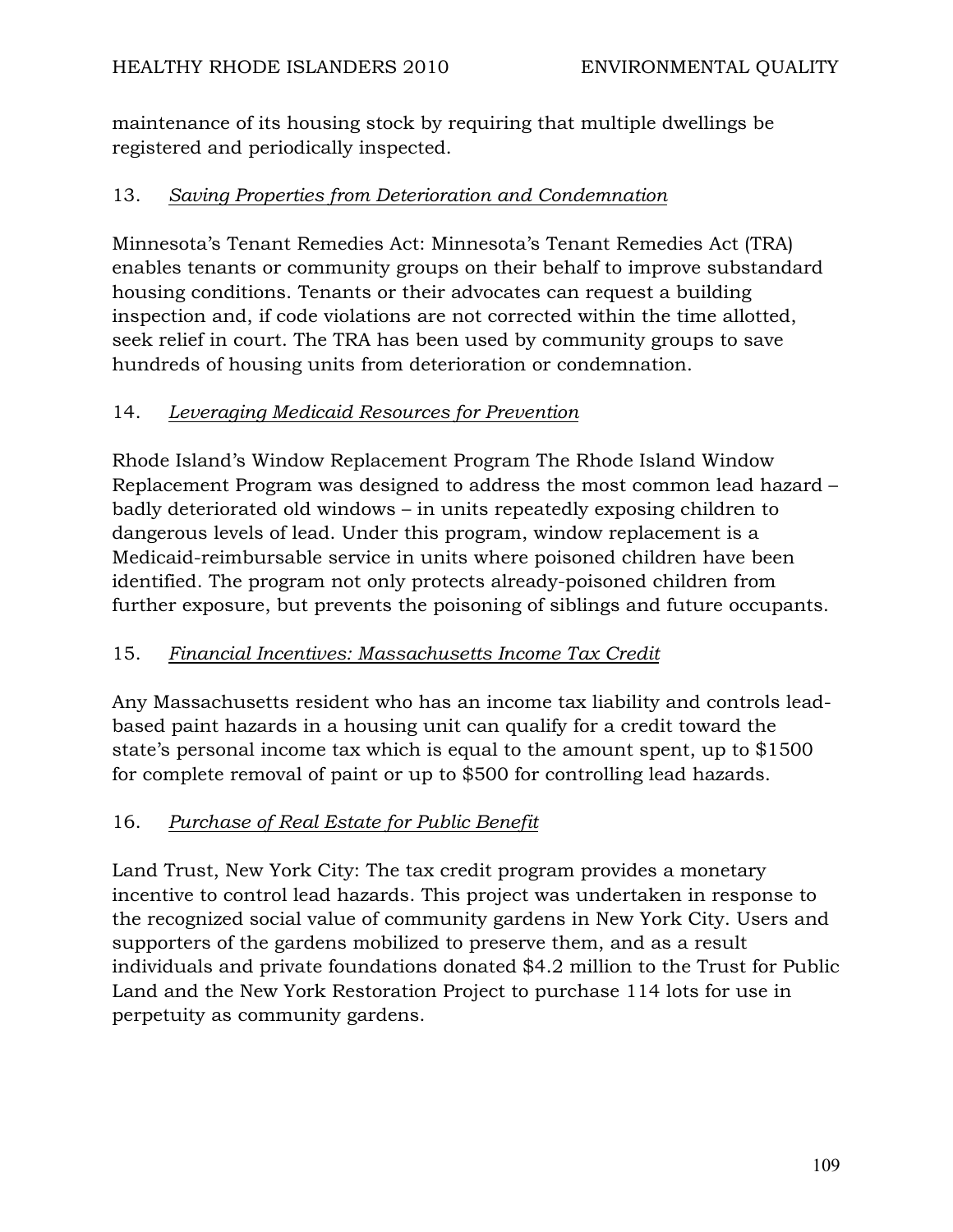## 17. *Unconventional Funding Sources*

The Portland, Oregon Water Bureau Lead Hazard Reduction Program Lead levels in Portland's drinking water periodically exceeded EPA standards due to the relatively soft water causing corrosion in the lead solder in the water supply system. In recognition of the fact that lead-based paint hazards in low-income housing pose a far greater risk than lead in water, and in response to environmentalist's resistance to changing the drinking water's pH level, the Portland Water Authority responded by funding lead hazard control in housing units occupied by low-income families. Even though the water authority subsequently met drinking water standards, it continued to provide funds for lead hazard control in high-risk housing.

## 18. *Training and Employing Low-Income Community Residents in Hazard Control*

The Manchester, New Hampshire "Healthy Home Services" Healthy Home Services (HHS) is a program of The Way Home (TWH), a non-profit tenant rights and social services agency based in Manchester, NH. The program trains and employs low-income community residents, including some parents of leadpoisoned children and children at high risk, to provide environmental health services to their communities. These services primarily consist of: low-cost hazard control; cleaning; peer education; and the provision of products that reduce environmental health hazards. Some of these services are provided freeof-charge to tenants, while others are offered for a fee to rental property owners.

## **Rhode Island Lead Screening**

The Assistant Secretary for Health of the U.S. Department of Health and Human Services' Best Practice Initiative identified Improved Childhood Blood Lead Screening in Rhode Island as a "Best Practice in Health," identifying the following "core components:"34

- 1. On a quarterly basis, children enrolled in participating MCOs (managed care organizations) who are 24 to 26 months of age and have no claim records for a lead screening are identified.
- 2. The list of children without a screening claim is provided to the Department of Health and electronically matched against its lead poisoning surveillance database. A list of children who also have no screening record in the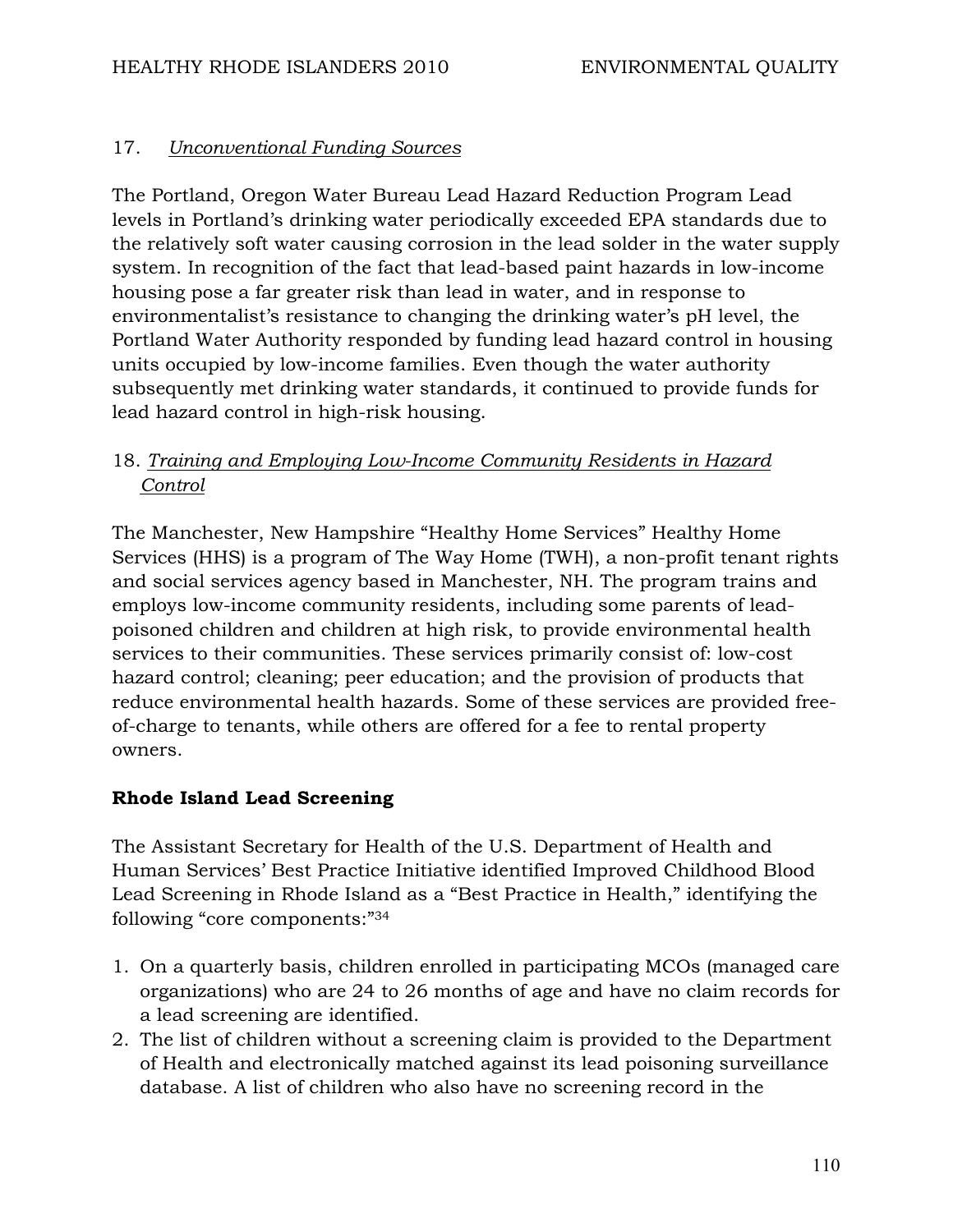surveillance database is returned to the MCO. The MCO then contacts each child's primary care provider and asks if the child has been screened, if the office will follow-up, or if additional interventions are needed.

3. When the children are 28 to 30 months of age, a final data comparison is made to identify all additional children that have been screened as a result of this intervention.

The Lead Program provides technical assistance in the form of project oversight, data management and analysis, and report generation. MCOs receive lists of unscreened children, perform a comparison against their records, forward the information to primary care providers for assessment and intervention, and report outcomes to the Lead Program.

#### **Access to Clean Drinking Water**

In *State Source Water Assessment and Protection Programs Guidance,* the EPA identified two overarching objectives for states in implementing the Amendments to the Clean Drinking Water Act:35

- 1. A clear state lead, with flexibility and resources to achieve results. This is necessary because prevention is ultimately about land use and water quality management, which generally are exercised at the state and local levels.
- 2. A strong ethic of public information and involvement within the states' decision-making processes.

In order to help the states meet these objectives, EPA committed itself to take the following steps:

- 1. Ensure that each state sets aside and uses the amount of funding from the DWSRF necessary to do a solid job on the assessments.
- 2. Stretch the assessment dollars by working to get the strong involvement of all appropriate participants and contributors.
- 3. Encourage networks for exchange of information about models for assessments that have worked for states, communities, and water suppliers in other areas.
- 4. Identify and help use other applicable information that can contribute to or serve for the assessments, as the law provides.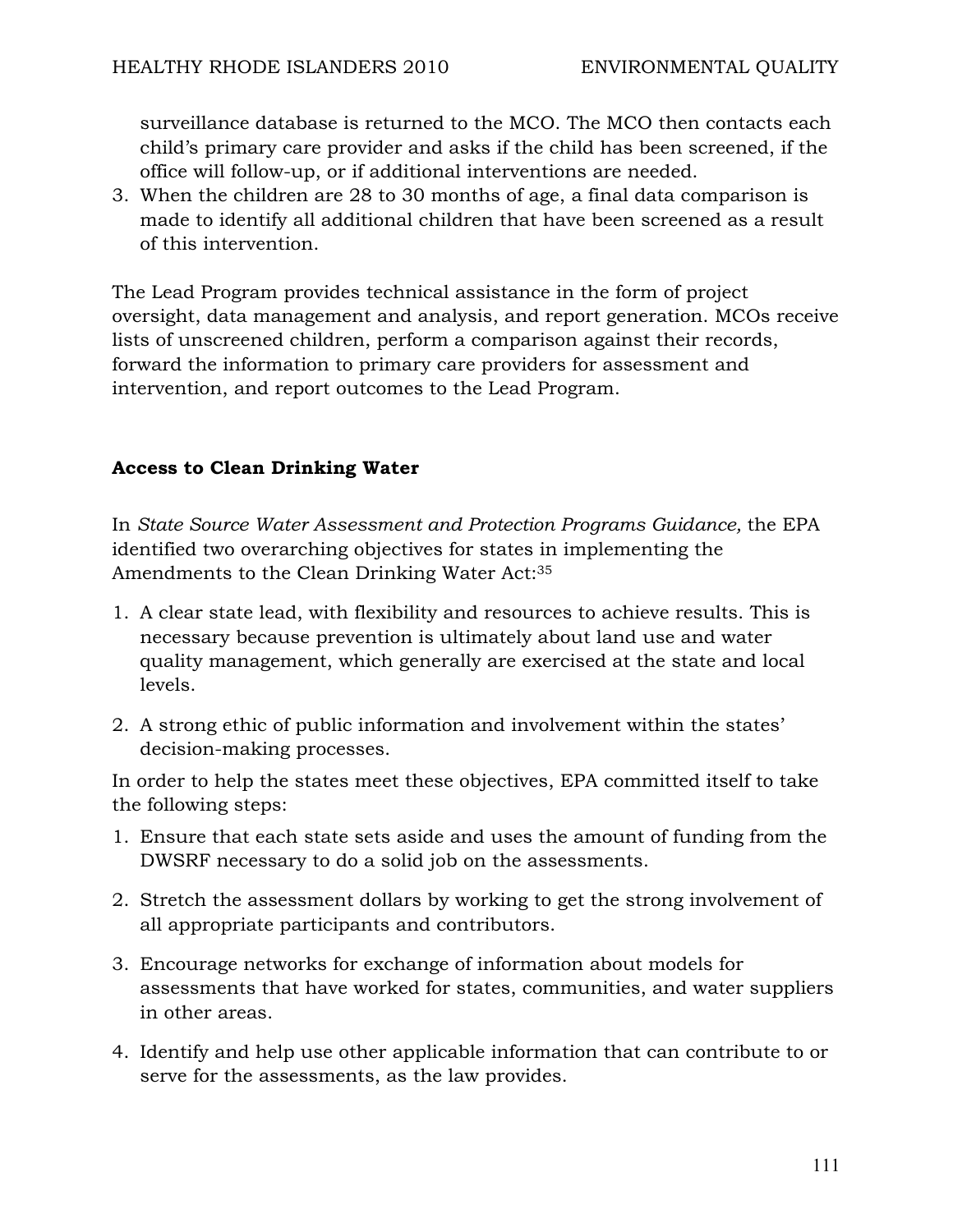The New England Interstate Water Pollution Control Commission (NEIWPCC) in its publication, *Source Protection: A National Guidance Manual for Surface Water Supplies*, notes that the 1996 Safe Drinking Water Act (SDWA) amendments require each state to develop a Source Water Assessment Program (SWAP), which:

- 1. Delineate protection areas for all public drinking water sources
- 2. Inventory existing and potential sources of contamination
- 3. Determine the susceptibility of each public water source to contamination from inventoried threats
- 4. Communicate results to the public.36

In *Source Water Protection: Plain and Simple*, published by the International City/County Management Association (adapted from The National Center for Small Communities' publication *A Small Town Source Water Primer)*, suggested two additional steps:37

- 1. Implementing measures to manage the identified sources; and
- 2. Establishing a contingency plan for responding to contamination incidents and planning for the future.

The report also suggest steps that local governments can take to improve source water protection, including:

- 1. Zoning and other land use controls;
- 2. Point source pollution restrictions, requirements or controls for fixed sources, such as waste processing plants;
- 3. Health regulations (including sanitary setbacks for septic tanks or sewer lines from drinking water wells);
- 4. Land acquisition authority that provides protective zones around water sources;
- 5. Best management practices (ensuring that municipal operations, for example, do not impact drinking water supplies through such activities as pesticide application, dispensing fuel, etc.); and
- 6. Public education and outreach campaigns.

The NEIWPCC report suggests that communities can implement source protection plans by implementing the following five steps:

- 1. Organize a Community Planning Team
- 2. Delineate Your Watershed
- 3. Inventory and Prioritize Threats
- 4. Prepare Source Protection Plan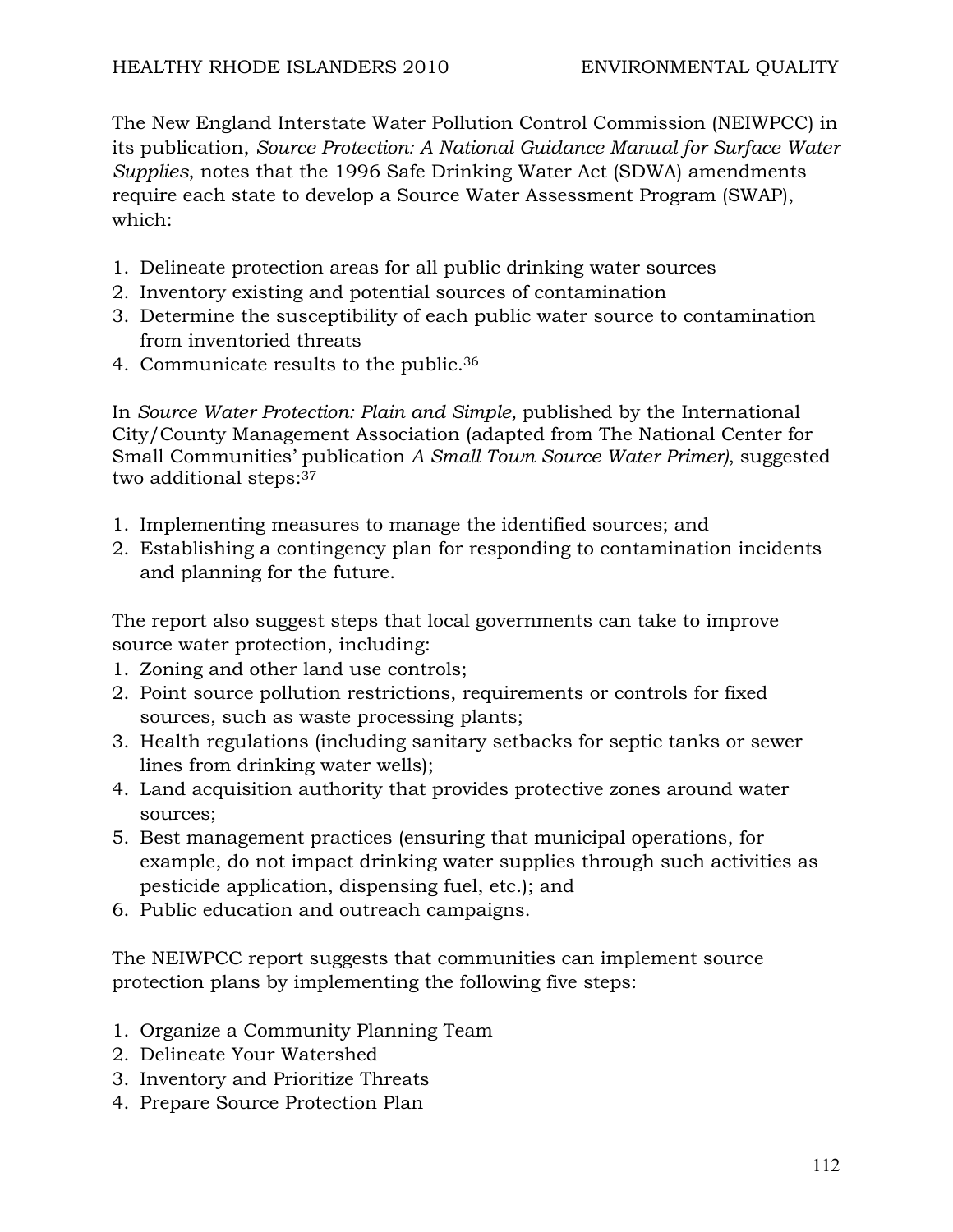5. Implement the Plan and Educate

#### **Radon**

In its 1999 proposed "National Primary Drinking Water Regulations," the EPA identified four "key priority areas for indoor radon.<sup>37"</sup>

- 1. Targeting Efforts on the Greatest Risks First
- 2. Promote Radon-Resistant New Construction
- 3. Promote Testing and Mitigation During Real Estate Transactions
- 4. Promote Individual and Institutional Change through Public Information and Outreach Programs

The draft regulations (which have not yet been adopted) involve a "risk trading" strategy included in the 1996 amendments to the Safe Drinking Water Act. States that choose to adopt the Multimedia<sup>\*</sup> Mitigation (MMM) approach, which the EPA sees as "the most cost-effective way to achieve the greatest radon risk reduction," need to develop a comprehensive plan to address levels of radon in indoor air in their jurisdictions. In exchange, local water systems can focus their radon reduction efforts on meeting the lower standard of 4,000 pCi/L, rather than the higher requirement of 300 pCi/L (local water systems in states not using an MMM approach can also develop their own MMM plans to allow them to meet the lower, 4,000 pCI/L standard).

To be approved by EPA, MMM plans need to meet the following four criteria:

1. Public participation,

 $\overline{a}$ 

- 2. Setting quantitative goals,
- 3. Strategies for achieving goals, and
- 4. Plan to track and report results.

Rhode Island's 2003-2004 State Indoor Radon Grant (SIRG) Work Plan submitted to the EPA includes the following goals: 38

- 1. Encouraging Radon Resistant Construction in new Homes.
- 2. Getting Quality Disclosure, Testing, and Mitigation in Conjunction with Transfers of Real Estate.
- 3. Building & Sustaining Coalitions of Local governments and Other Partners.
- 4. Setting Results Goals for Radon Testing, Mitigation and New Construction.

<sup>∗</sup> Multimedia refers to looking at both air and water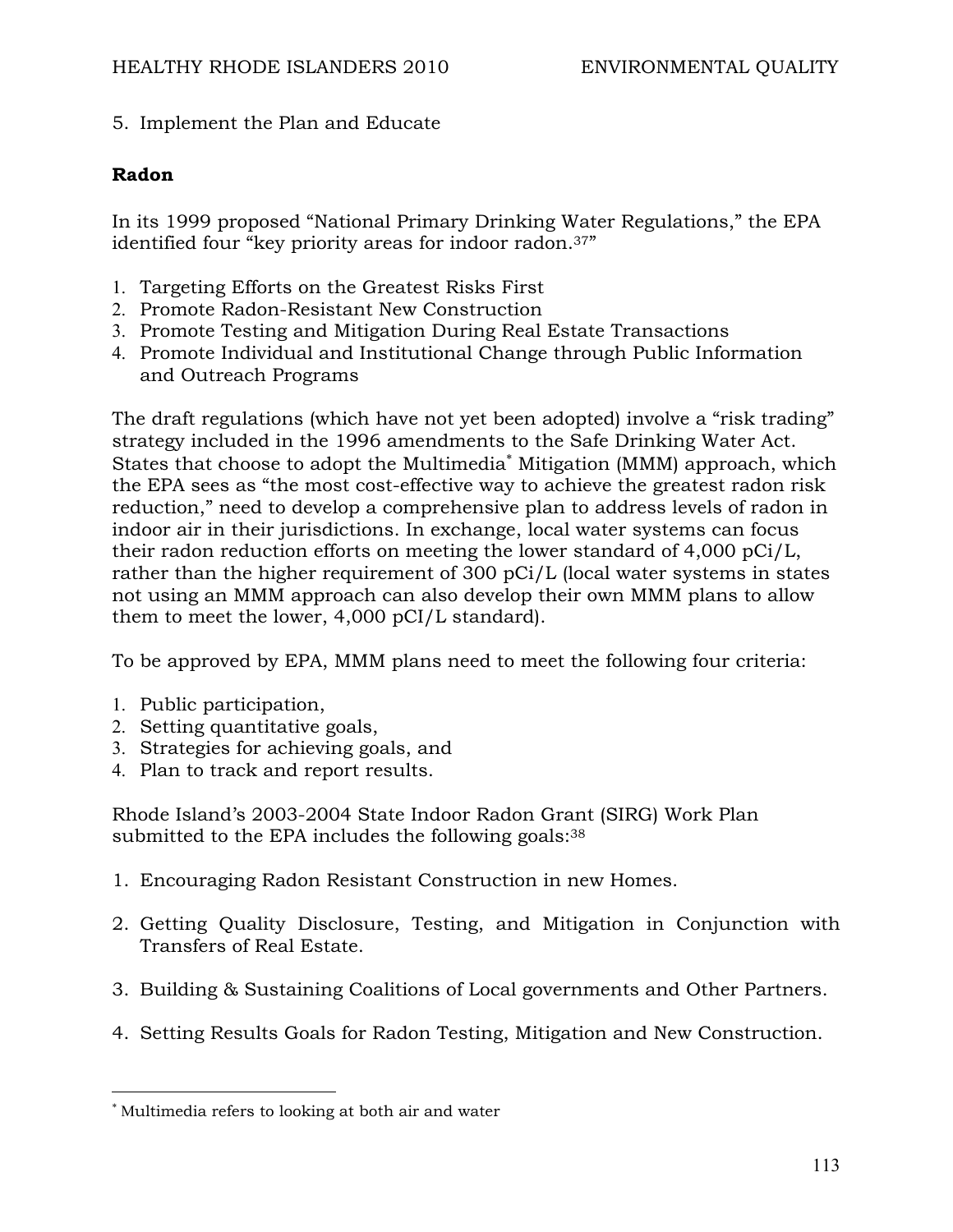- 5. Having Schools Tested and, Where Necessary, Mitigated for Radon.
- 6. Other Goals:
	- A. Maintenance of the state Radon databases for all reported Radon in air measurements, inclusive of residential and public & high priority buildings.
	- B. With the adoption of the CABO, Appendix F building codes, a mechanism, contingent on available funds, will need to be developed to provide an effective mechanism to track the number of Radon resistant homes constructed.<sup>∗</sup>
	- C. Attendance at the New England Radon Committee Meetings, the EPA All States Conference, and other informative meetings.
	- D. Additional mechanisms to provide more visibility, and improving cooperation with other agencies is realized through an active involvement of members of the Radon Program on committees or working directly with other state agencies.
	- E. A member of the Radon staff is currently a member of HEALTH internal Minority Health Coordinating Committee. In addition, HEALTH will be working closely with the RI Department of Children, Youth & Families, to have Radon tests taken in home day cares that serve five or more children.
- 7. Multi-Media Mitigation Plans.

 $\overline{a}$ 

8. Quality Assurance Project Plan.

<sup>∗</sup> Later, the document notes that "efforts to persuade the State Building Code Commission to adopt the Council of American Building Officials Appendix F," have not yet been successful.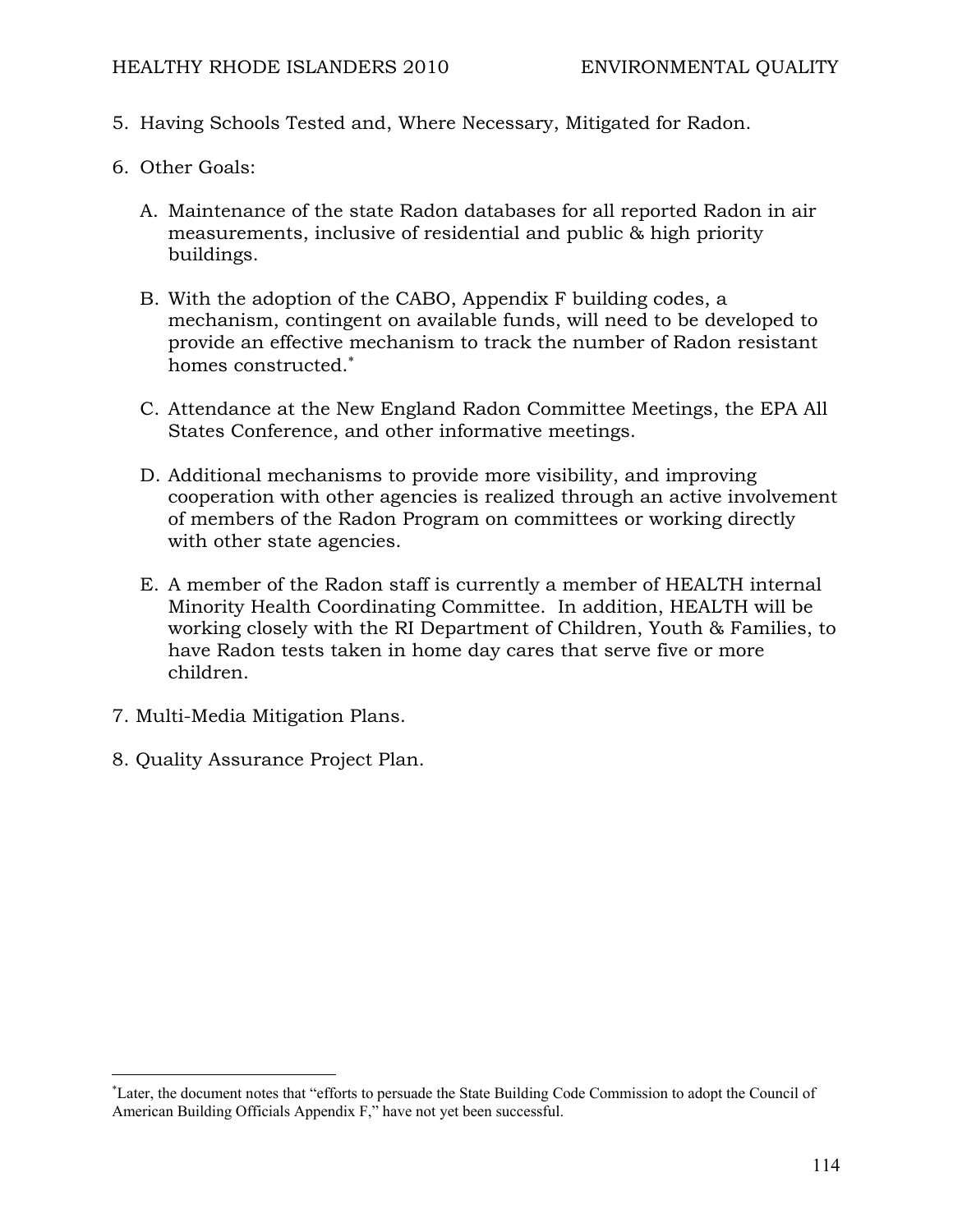## **Food Safety**

Because the risk of food contamination can occur at a number of different levels and because different types of foods require different protection measures, responsibility for preventing infections caused by foodborne pathogens spans a myriad of different federal, state, and local agencies. As a result, no single document or series of documents describes best practices for states to implement the Healthy People 2010 objectives, other than established regulations such as the FDA's Food Code or the USDA's HACCP (Hazard Analysis and Critical Control Points System).

In its recent publication, *Goals for Enhancing Public Health: Strategies for the Future 2003 FSIS Food Safety Vision*, the Food Safety and Inspection Service of the United States Department of Agriculture identified the following five key goals:39

- 1. Improve the management and effectiveness of regulatory programs.
- 2. Ensure that policy decisions are based on science.
- 3. Improve coordination of food safety activities with other public health agencies.
- 4. Enhance public education efforts.
- 5. Protect meat, poultry, and egg products against intentional contamination.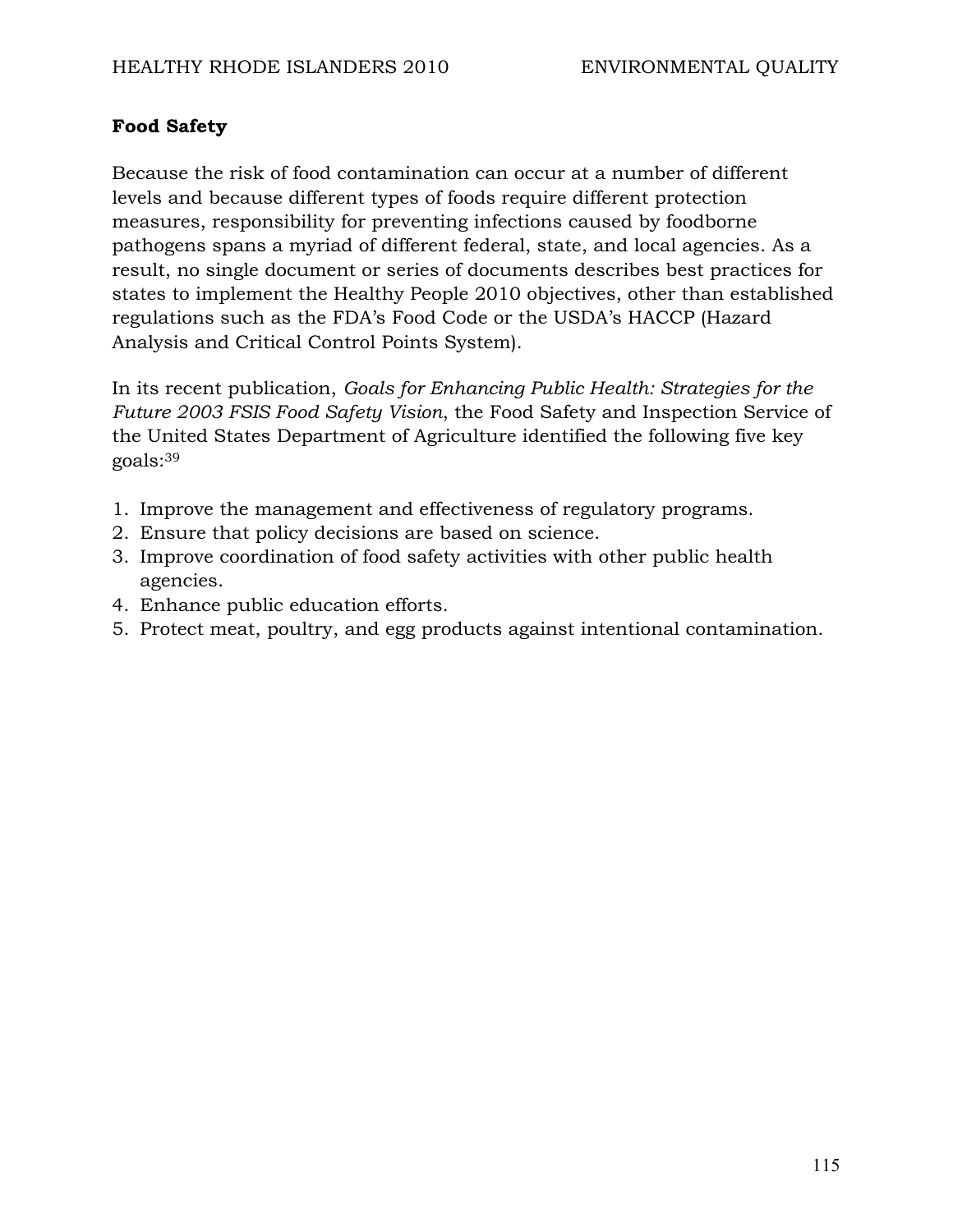# **IMMUNIZATION**

**Objective 9-1: Increase the proportion of young children who receive all vaccines that have been recommended for universal administration for at least 5 years.** 

**Objective 9-2: Increase the proportion of adults aged 65 and older who are vaccinated annually against influenza and ever vaccinated against pneumococcal disease.** 

#### **SUMMARY**

Recommended interventions to meet the Immunization objectives focus on three key areas: 1) Improve providers' and health care systems' ability to record, track, and promote appropriate vaccinations; 2) Educate the public about the importance of vaccinations; and 3) Improve access to vaccines for people at risk of not being immunized.

#### **SPECIFIC INTERVENTIONS**

*The Community Guide* reviewed the following interventions for "Increasing Community Demand for Vaccinations:"40

#### **Strongly Recommended Strategies**

#### *1. Client reminder/recall systems*

Involves reminding members of a target population that vaccinations are due [reminders) or late (recall). Delivery techniques include telephone calls, letters, or postcards. Messages may be specific or general.

#### *2. Multicomponent interventions + education*

Target populations receive education about vaccinations through mailings, newspaper, media and other public sources. In some instances, vaccine providers also receive education. In addition to education, other intervention components include provider reminders, expanded hours or access, client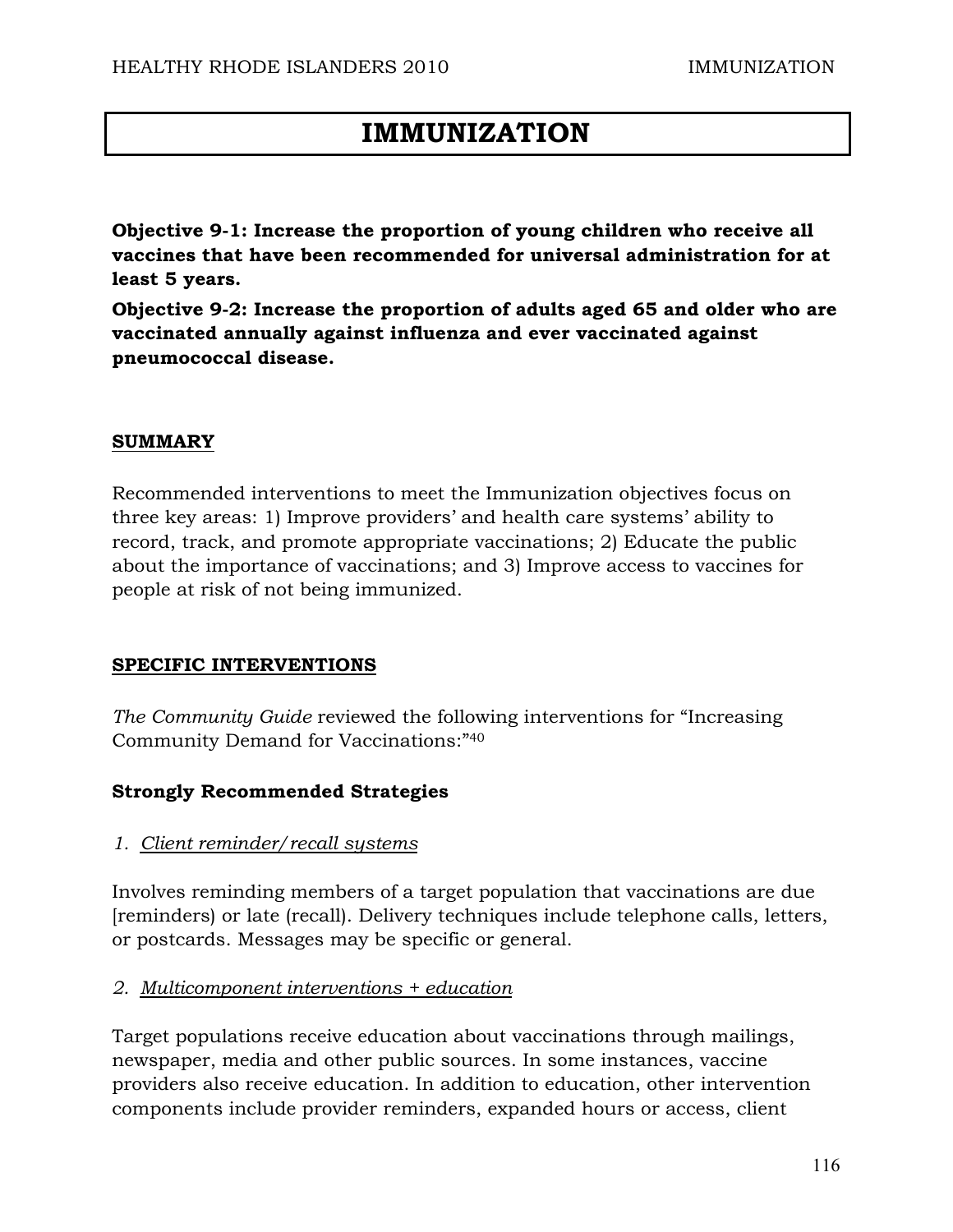reminders, reduced out-of pocket costs for clients, client-held vaccination records, WIC interventions, psychosocial assessments, nutrition services, or home visits. Multicomponent interventions that include education increase community awareness of the availability, usefulness, and relevance of vaccination services, as well as provide the information necessary to use these services.

## *3. Reducing out-of-pocket costs*

Reducing out-of-pocket costs for vaccinations can be accomplished by providing free vaccinations, reducing administrative costs associated with vaccines, providing insurance coverage, or reducing co-payments for vaccinations at the point of service.

## *4. Multicomponent intervention to expand access*

Expanded access makes medical or public health clinical settings in which vaccinations are offered more readily available to patients by decreasing the distance between the setting and the population, increasing the hours during which vaccination services are provided, delivering vaccinations where they were not previously provided (e.g., emergency departments, inpatient units, or sub-specialty clinics), or reducing administrative barriers to obtaining vaccination services within clinics (e.g., developing a "drop-in" clinic or an "express lane" vaccination service). Efforts found in multicomponent programs typically include reminding patients that it's time to be vaccinated ("client reminder/recall"). They can also include provider education, clinic-based education, reducing costs, standing orders that allow healthcare professionals who are not doctors to deliver vaccinations without a doctor's order, community-wide education, client incentives, WIC interventions, home visiting, and provider assessment and feedback.

## *5. Provider reminder/recall systems*

Informs those who prescribe or administer vaccinations when individual clients are due (reminder) or overdue (recall) for specific vaccinations. Content and methods used to deliver the reminders vary. These can include client flagging charts and reminder by computer or by mail.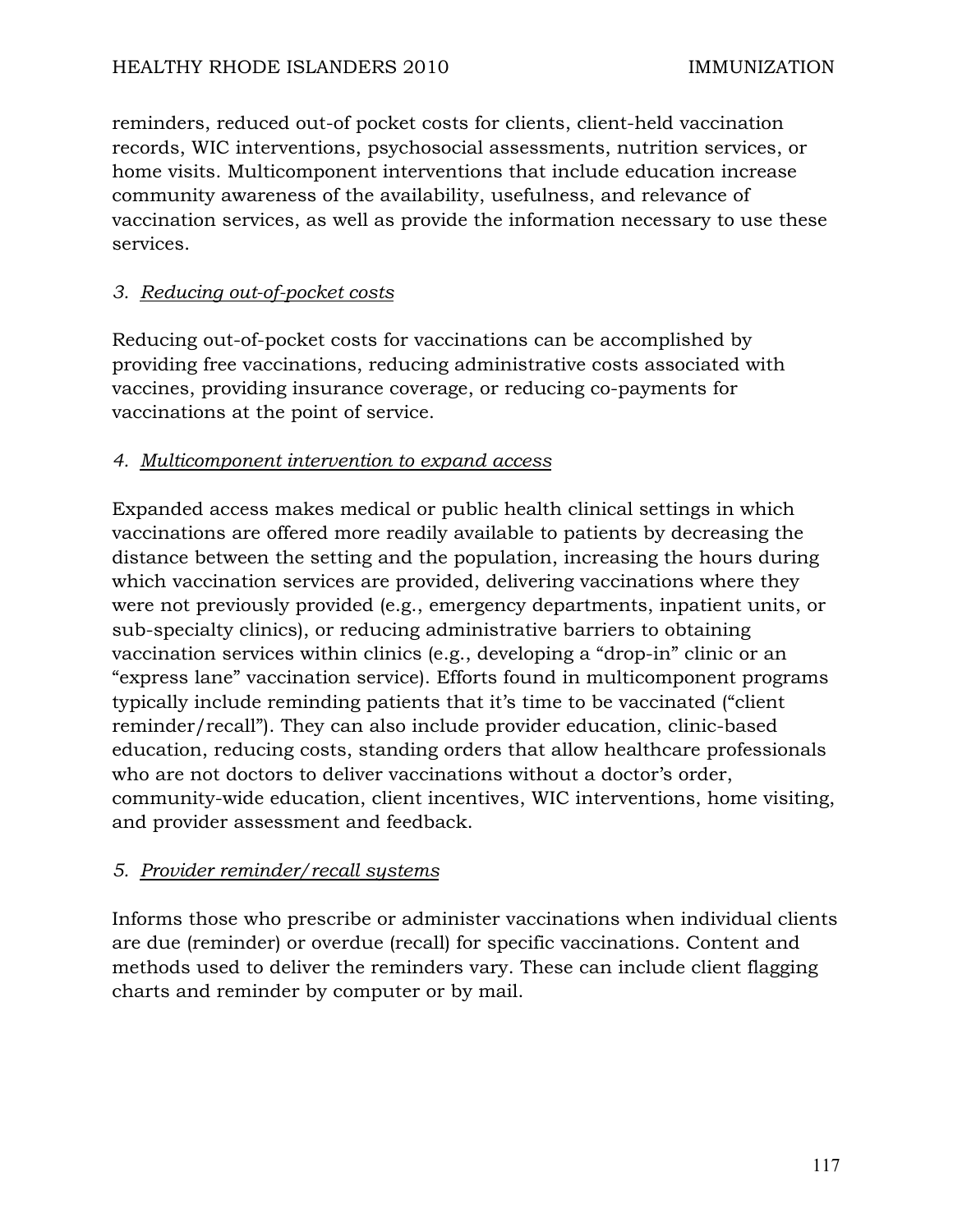## *6. Assessment & feedback for providers*

Involves retrospectively evaluating the performance of providers in delivering one or more vaccinations to a client population and giving this information to the providers. Can involve other activities, such as incentives or benchmarking.

## *7. Standing orders – adults*

Standing orders involve programs in which non-physician medical personnel prescribe or deliver vaccinations to clients without direct physician involvement at the time of the visit. These programs are carried out in clinics, hospitals, and nursing homes.

## **Recommended Strategies (Sufficient Evidence)**

- *1. Requirements for child care or school attendance*
- *2. Programs in women, infants, & children (WIC) settings*

Identifies at-risk, low-income children in non-medical settings. At a minimum, requires assessment of each child's immunization status and referral of underimmunized children to a health provider. Can also include education, provision of vaccinations, and incentives to receive vaccinations.

## *3. Home visits*

Provide face-to-face services to clients in their homes. Services can include education, assessment of need for vaccinations, referral for vaccinations, or giving vaccinations. Clients often receive telephone or mail reminders with specific or general messages.

## **Strategies with Insufficient Evidence to Determine Effectiveness**

- 1. Community-wide education only
- 2. Clinic-based education only
- 3. Client or family incentives
- 4. Client-held medical records
- 5. Expanding access only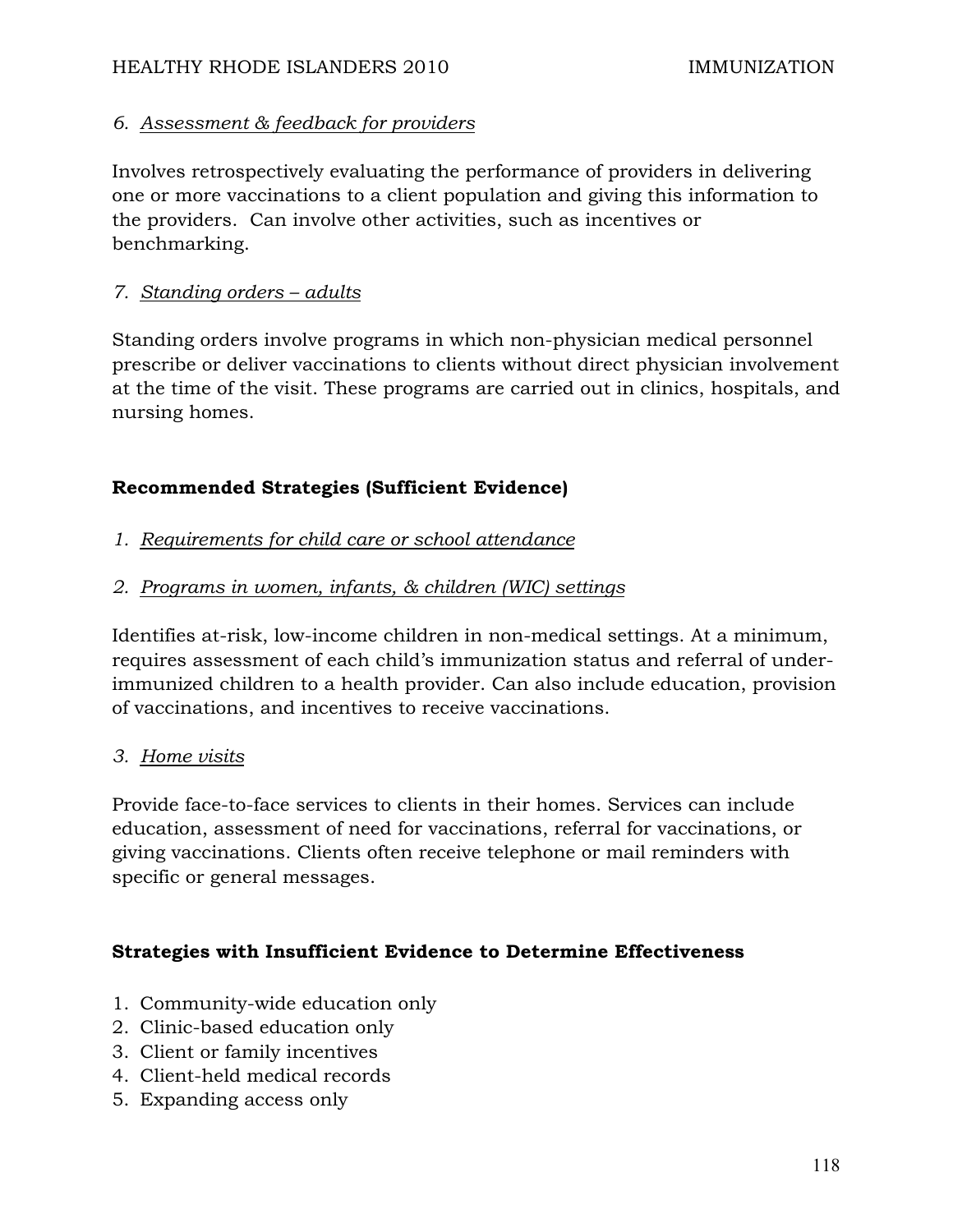- 6. Program in schools
- 7. Programs in child care centers
- 8. Standing orders children
- 9. Provider education only

Rhode Island is currently using two other best practices in the area of immunization:

- 1. *The AFFIX approach*: Assessment of the immunization coverage of public and private providers; Feedback of diagnostic information to improve service delivery; Incentives (or recognition) for improved performance; and exchange of information among providers (see www.cdc.gov/nip/publications/pink/default.htm).
- 2. *Immunization Registries* (see www.cdc.gov/mmwr/preview/mmwrhtml/rr5017a1.htm)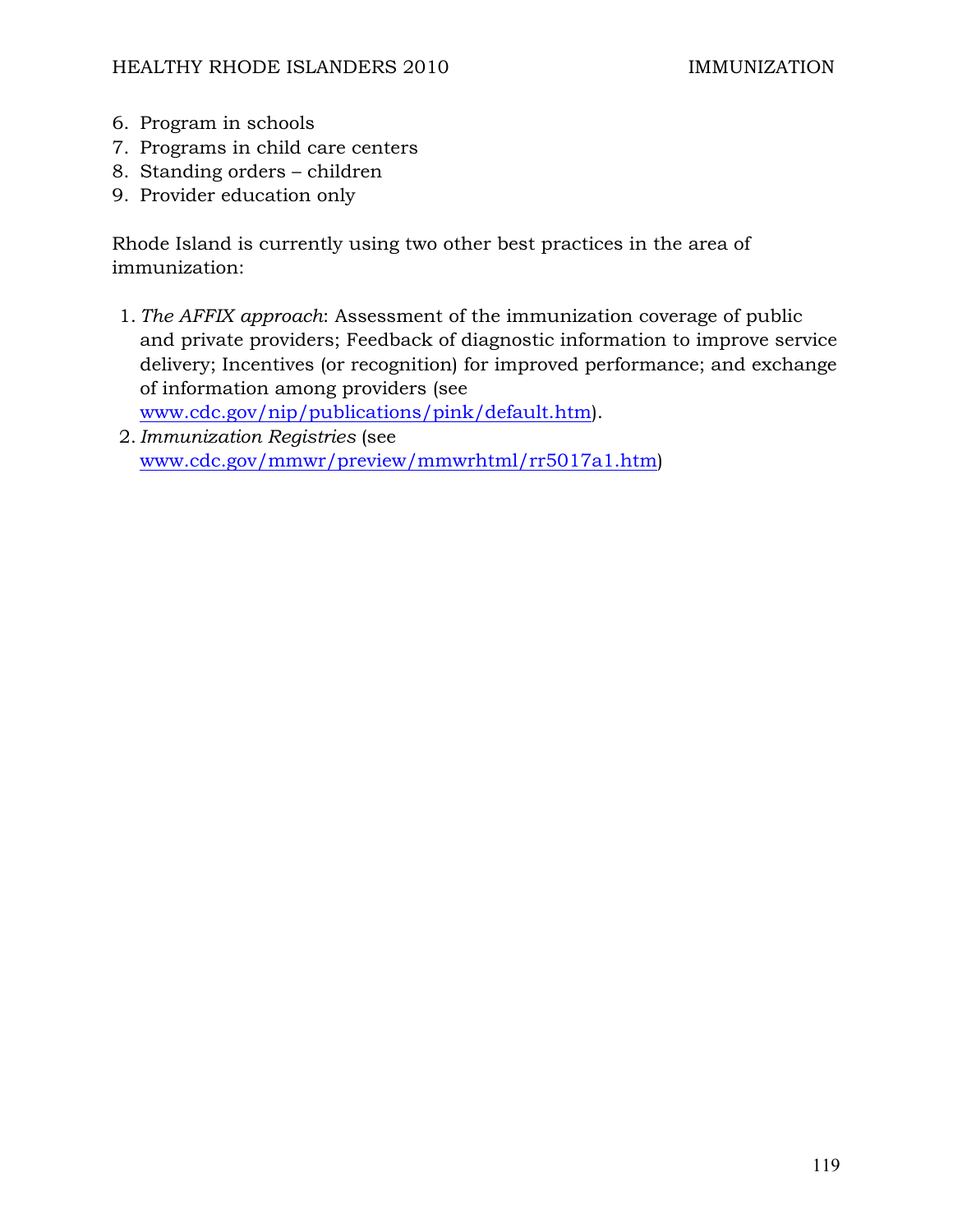# **ACCESS TO HEALTH CARE**

**Objective 10-1: Increase the proportion of persons with health insurance. Objective 10-2: Increase the proportion of persons who have a specific source of ongoing care.** 

**Objective 10-3: Increase the proportion of pregnant women who receive early and adequate prenatal care.** 

#### **SUMMARY**

Recommended interventions to meet the Access to Health Care objectives focus on four key areas: 1) Improve coverage of the uninsured by expanding public programs; 2) Develop policies to encourage more people to use employer-based insurance; 3) Improve access to care by increasing the number of providers available in underserved areas, and 4) Loosen income and other eligibility requirements that limit access to prenatal care.

#### **SPECIFIC INTERVENTIONS**

Because the issue of Access to Health Care spans a number of different areas, there is no one document that identifies evidence-based strategies or best practices. Additionally, since many states are struggling to maintain existing coverage given current economic conditions, many recent publications focus more on ways to prevent rollback of existing benefits rather than looking at a comprehensive plan to improve access to health care.

#### **HEALTH INSURANCE**

In its January 2003 report, "Small But Significant Steps to Help the Uninsured," the Commonwealth Fund recommended the following steps for specific populations:<sup>41</sup>

- 1. *Workers Changing Jobs*
	- A. Extending COBRA continuation coverage to all workers who need it.
	- B. Adding health insurance assistance to unemployment insurance.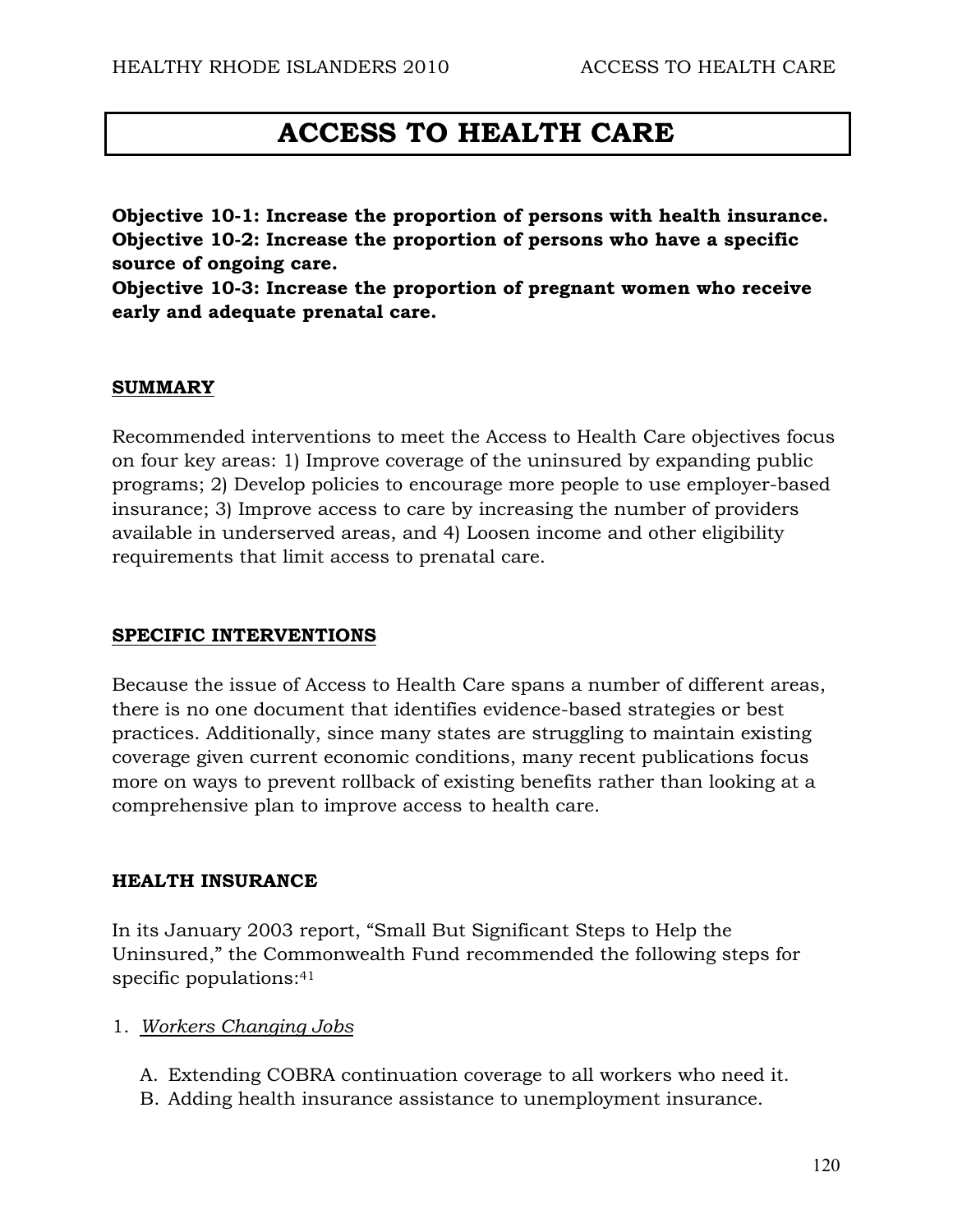#### 2. *Workers in small businesses*

- A. Testing a Federal Employees Health Benefits Program buy-in through a demonstration.
- B. Testing an individual insurance tax credit through a demonstration.

## 3. *Low-Income People*

A. Gradually phasing in public coverage of poor adults.

## 4. *Young adults aging out of Children's Health Coverage*

- A. Extending private plans' dependent coverage up to age 21.
- B. Extending Medicaid/CHIP options up to age 21.

## 5. *Older Adults Losing Access to Job-Based Coverage*

- A. Extending COBRA continuation coverage for early retirees.
- B. Creating a Medicare buy-in for younger spouses of Medicare beneficiaries.
- 6. *People with Health Problems Facing Limited Access to Private Coverage*
	- A. Allowing Medicaid to act as a high-risk pool.
	- B. Gradually phasing out Medicare's 24-month waiting period.

## 7. *Insured People at Risk of Becoming Underinsured*

A. Creating a national health coverage advisory commission.

## *Employer-Based Coverage*

In *Expanding Employment-Based Health Coverage: Lessons from Six State and Local Programs,* an Economic and Social Research Institute report made the following recommendations<sup>42</sup>:

1. Policymakers must reduce access barriers facing both employers and employees for maximum effect.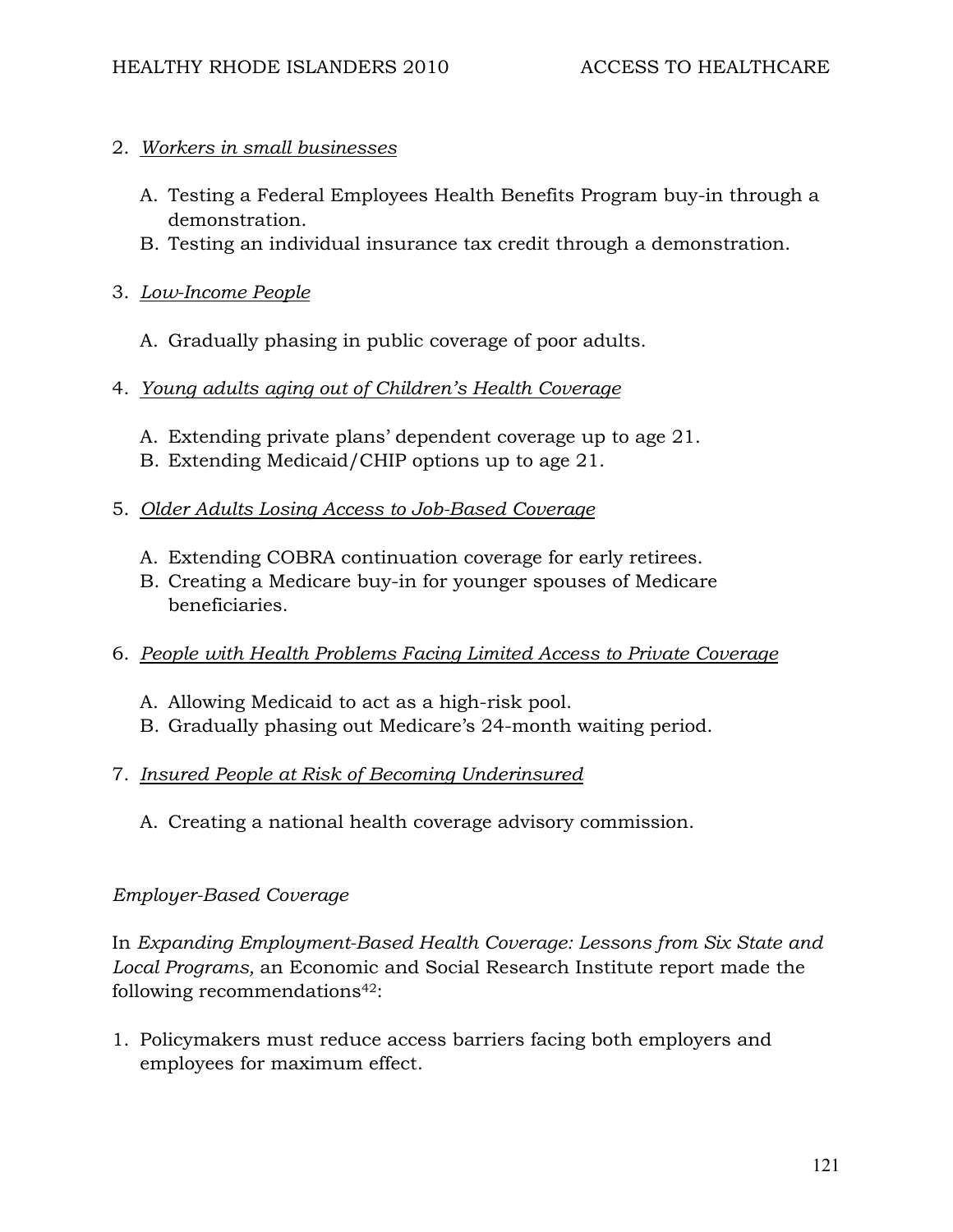- 2. Planners must define the target population, design the program to fit its specific needs and characteristics, and learn how to direct outreach and marketing to best reach it.
- 3. Spreading risk and addressing adverse selection are critical to prevent the programs from spiraling into a high-risk pool and to retain private health plan participation.
- 4. There is a need for a stable and sufficient funding source.
- 5. Program designers must weigh the pros and cons of crowd-out in determining whether to include a look-back period in their eligibility criteria.
- 6. Community-based public–private partnerships or private initiatives, stateonly, and state–federal approaches all present tradeoffs that involve financial resources, independence, and flexibility.
- 7. Initial and continuing community involvement is critical for local programs.
- 8. Policymakers should acknowledge that a voluntary program that targets a portion of the working uninsured must be part of a broader, comprehensive approach to expand access.

In *Expanding Health Insurance Coverage: Creative State Solutions for Challenging Times,* The Commonwealth Fund detailed lessons learned from expansion of coverage in states receiving State Planning Grants from the Health Resources Services Administration (HRSA).43 According to the report:

- 1. State-specific data are essential for identifying gaps in coverage and access, understanding the factors behind those gaps, developing strategies, and securing support for reform.
- 2. There are opportunities to obtain external funding from public and private sources to support research and policy development.
- 3. Designing a program for expansion (e.g., building on existing programs versus starting new programs) involves trade-offs concerning fragmentation, administrative complexity, financial stability, and state autonomy. The right balance for each state depends on ideological, historical, financial, and political factors.
- 4. A common enrollment process and communication among various coverage programs eases transitions and minimizes having people "fall through the cracks."
- 5. Successful coverage reform requires political leadership and a clearly defined mission.
- 6. Partnering with employers to boost coverage is slow and fraught with difficulties, but new models are emerging.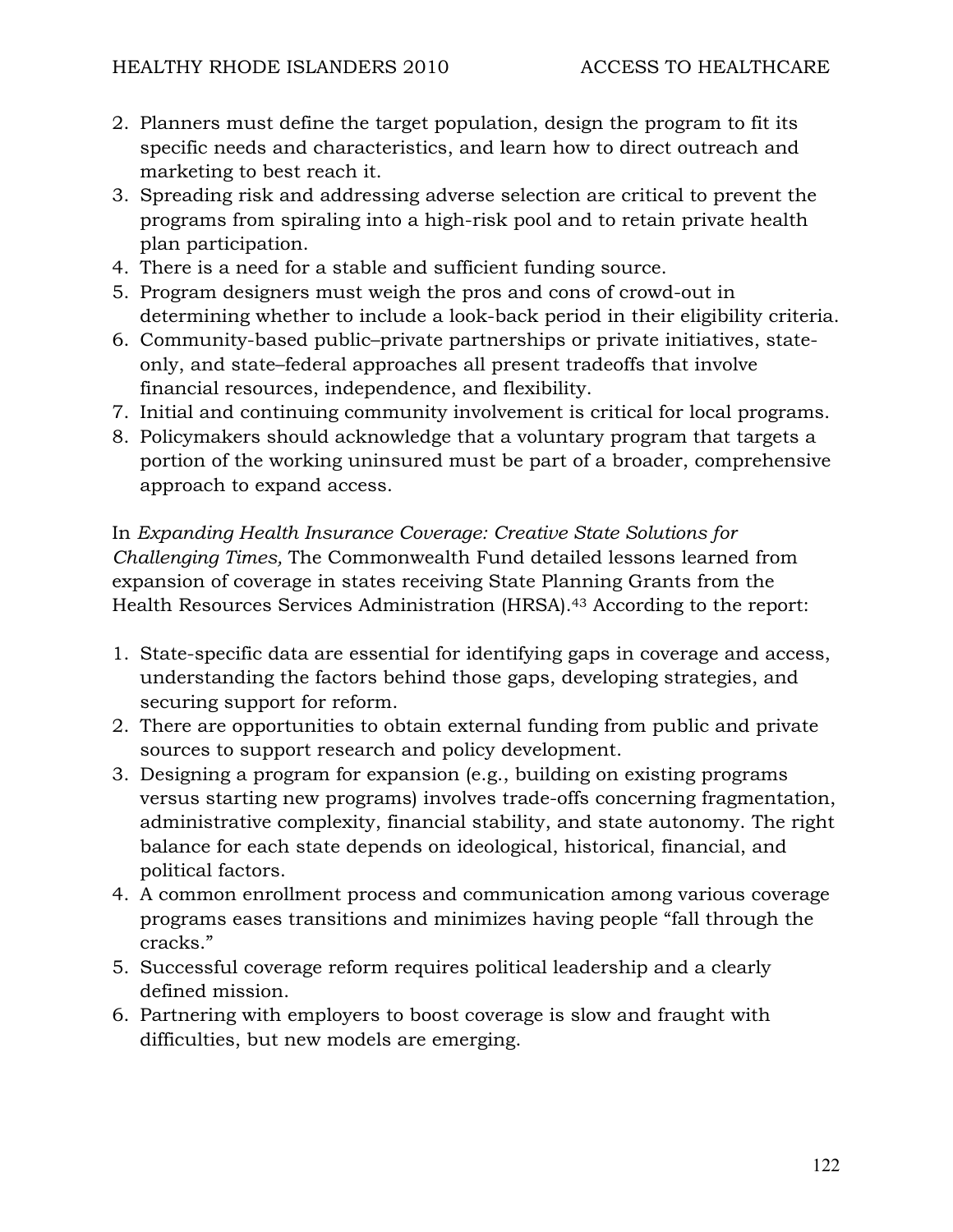- 7. Essential ingredients for success are fostering dialogue among stakeholders, obtaining public input, and building broad-based coalitions to work actively for reform.
- 8. Maintaining or expanding managed care capacity is an ongoing challenge; states may consider supporting a "backup" in the form of a Community Health Center–based safety net health plan.
- 9. Challenges are involved in minimizing the substitution of private coverage for public coverage. Anti-crowd-out mechanisms such as look-back periods and minimum employer contributions may result in inequities and low participation.
- 10. There is a need for creative approaches to economic realities, including stretching existing dollars to provide some coverage to the uninsured. Close monitoring and evaluation of these experiments, with a focus on the impact on access to care, is vital.

Given the current difficult economic situation, states are considering policies in the following two areas to address the problem of access to health insurance:

- 1. Experimenting with public coverage expansions**,** such as modifying benefit packages and/or increasing cost-sharing for certain populations to allow for coverage of new populations.
- 2. Expanding coverage through public–private linkages, such as subsidizing employer-sponsored insurance premiums through Medicaid or CHIP to tap federal matching funds and retain employer/employee contributions; using public funds to reinsure private health plans, thereby promoting lower-cost options for businesses and individuals; and allowing employers and workers to buy in to public coverage (potentially under the Health Insurance Flexibility and Accountability initiative).

The report notes critics of the HIFA (Health Insurance Flexibility and Accountability) approach are concerned that:

- 1. Existing enrollees may lose access to important services if benefits are cut or cost sharing discourages the use of services and reduces take-up rates.
- 2. HIFA sets a dangerous precedent of allowing states to modify federally mandated benefits.
- 3. If some people previously enrolled in Medicaid are shifted into private insurance (through HIFA premium assistance programs), they may not only lose certain Medicaid benefits, but they may also lose protections provided by being part of the public system (e.g., appeals procedures).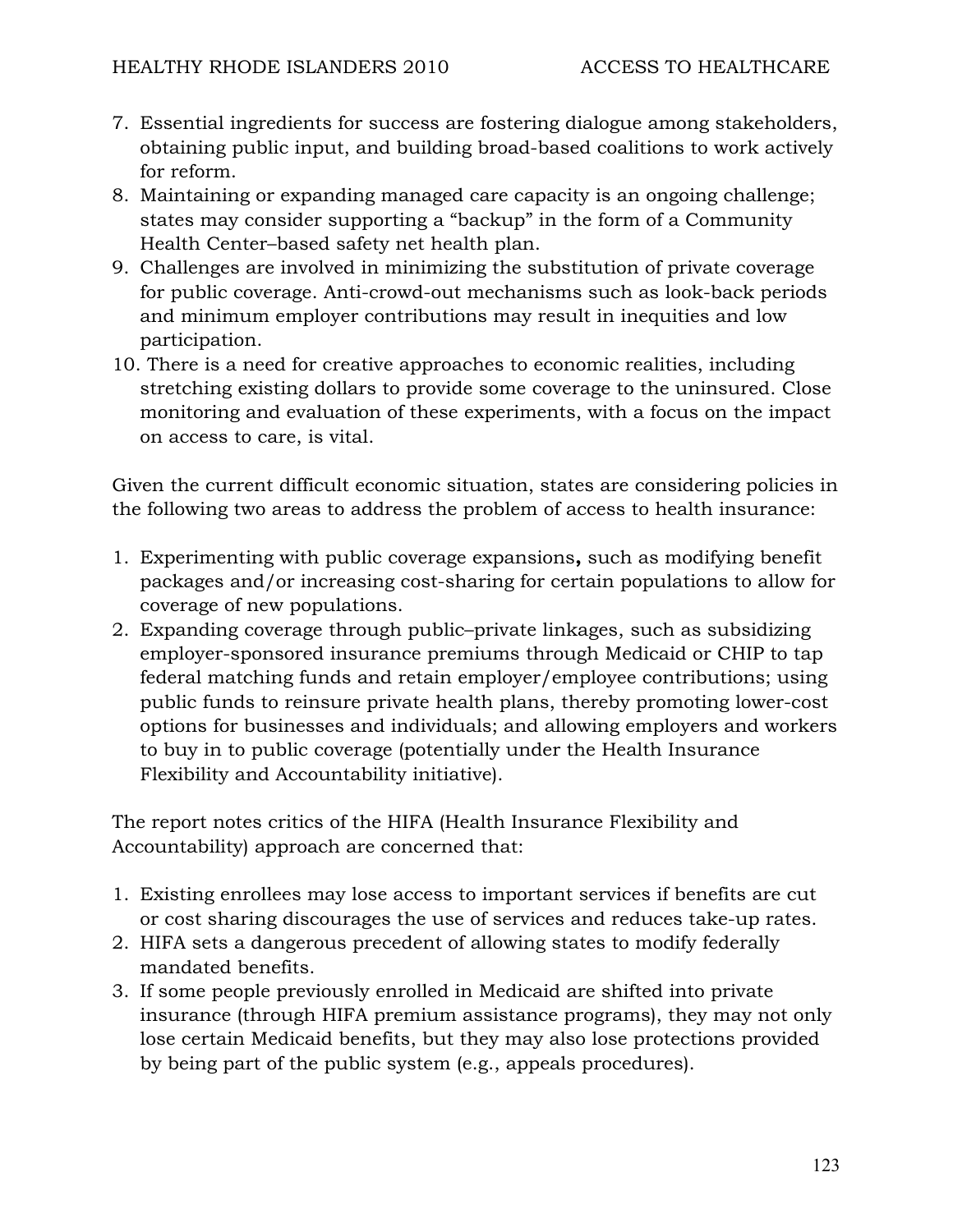4. Some cost-sharing measures may result in indirect cost-shifts to certain providers when patients cannot make their co-payments or are not covered for certain necessary services, or when disproportionate share hospital funds are diverted to new coverage.

Published in December 2001, as states' fiscal crises were becoming an issue, but before the extent of the problem was known, *State Planning Grants Program: Synthesis of State Experiences,* written by the Academy of Health Services, looked primarily at the experiences of the 11 initial states that had received funding from HRSA's State Planning Grants (SPG) Program to address the issue of people who were uninsured.44 The report identified the following "guiding principles" that a number of states had adopted in their approach to dealing with the problem.

## *State Capacity*

- 1. Reflect that state governments cannot fully solve the problem of the uninsured; states will require increased federal funding and flexibility to address the uninsured more comprehensively.
- 2. Be politically acceptable and serve the needs of all citizens, whether currently insured or not.
- 3. Reflect that even under optimal circumstances, reaching 100 percent coverage in the current system is difficult, if not impossible (some states examined health care systems outside the U. S. to better understand the meaning of 'universal'.)
- 4. Reflect the economic changes that have occurred during the course of the grant.
- 5. Reflect that health care should be accessible, affordable, and provided for seamlessly and in cooperation with all stakeholders involved (e.g., providers, employers, public sector, etc.)

## *Program Features*

- 1. Promote individual responsibility and self-reliance and include prevention and wellness to avert avoidable costs.
- 2. Be incremental and maintain gains of the past: Build on existing public and private structures but allow for changing existing programs if necessary or appropriate.
- 3. Be implemented within a short timeline of one to three years.
- 4. Reduce existing system complexities and encourage cost and quality consciousness.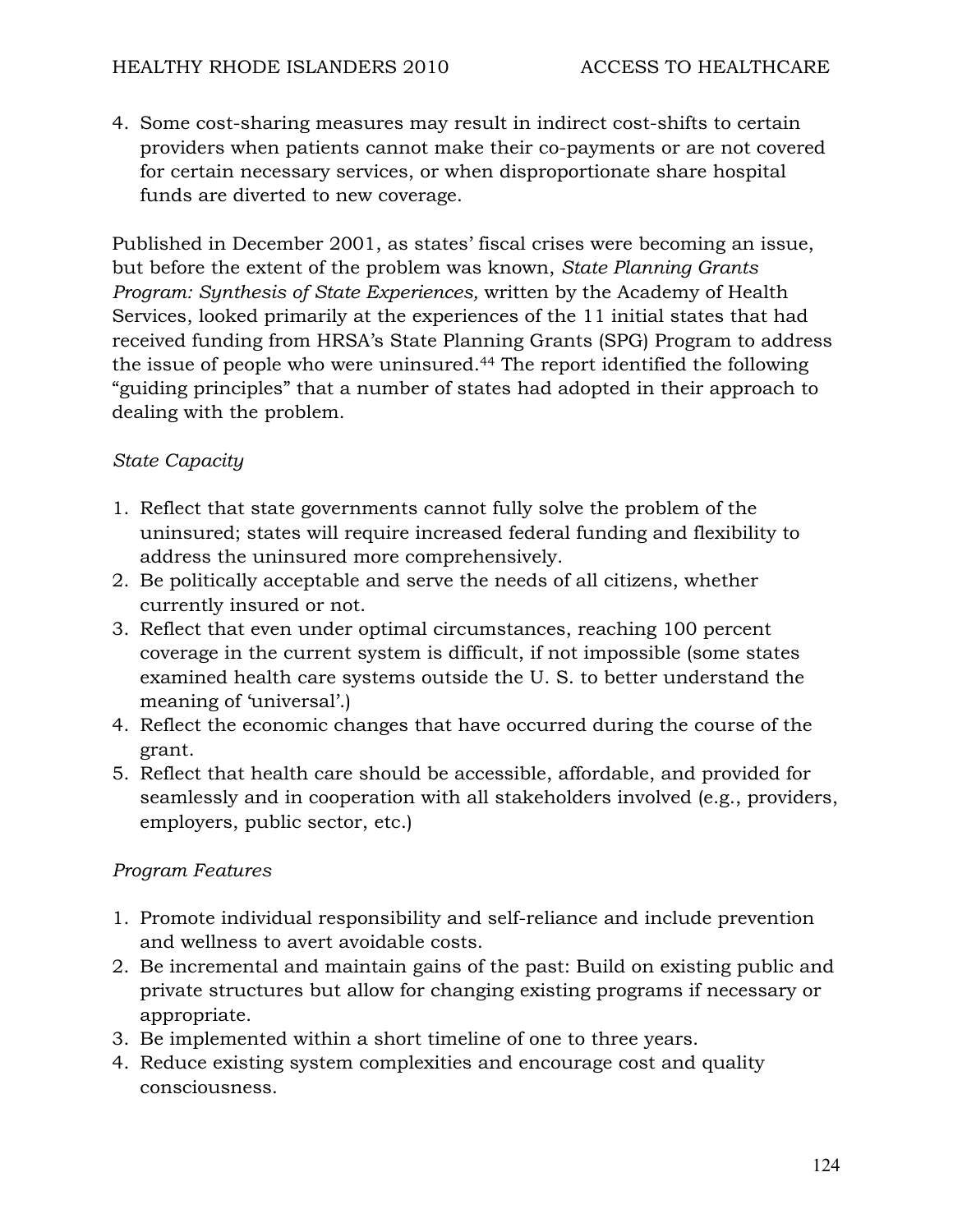#### *Building on Private Coverage*

- 1. Maintain employer-based system as the foundation upon which the system is built and build on public-private partnerships where applicable.
- 2. Target the working uninsured and small employers, where the majority of uninsured are employed.
- 3. Avoid replacing private coverage with public coverage.

#### *Financing*

- 1. Maximize available state and federal dollars.
- 2. Produce the highest ratio of people covered per state dollar spent.
- 3. Be properly financed, including clearly identifying the costs and ensuring long–term solvency.

#### *Target Groups*

- 1. Reflect the needs and characteristics of the different subgroups of uninsured (e.g., Hispanic, black, rural).
- 2. Address those affected by state policies such as state contracted workers and those who are employed by organizations that are primarily dependent on state funding (e.g., nursing facility employees).
- 3. Educate consumers, employers and other stakeholders of the health care system and their options within it.
- 4. Target the most financially needy, particularly those below 200 percent FPL (some states stipulated that many of these individuals would need to be publicly subsidized through existing or new programs).
- 5. Target the uninsured first and those at risk of becoming uninsured or who are underinsured.
- 6. Reflect that it is better to cover more people with a scaled-back benefits package than to cover fewer people with a more comprehensive package.

In expanding coverage, the report identified the following possible options that SPG states had taken or were considering**:** 

#### 1. *Improvements in Program Administration and Outreach*

Several states have proposed simplification and improved outreach for existing public programs. Quantitative analysis has been effective in identifying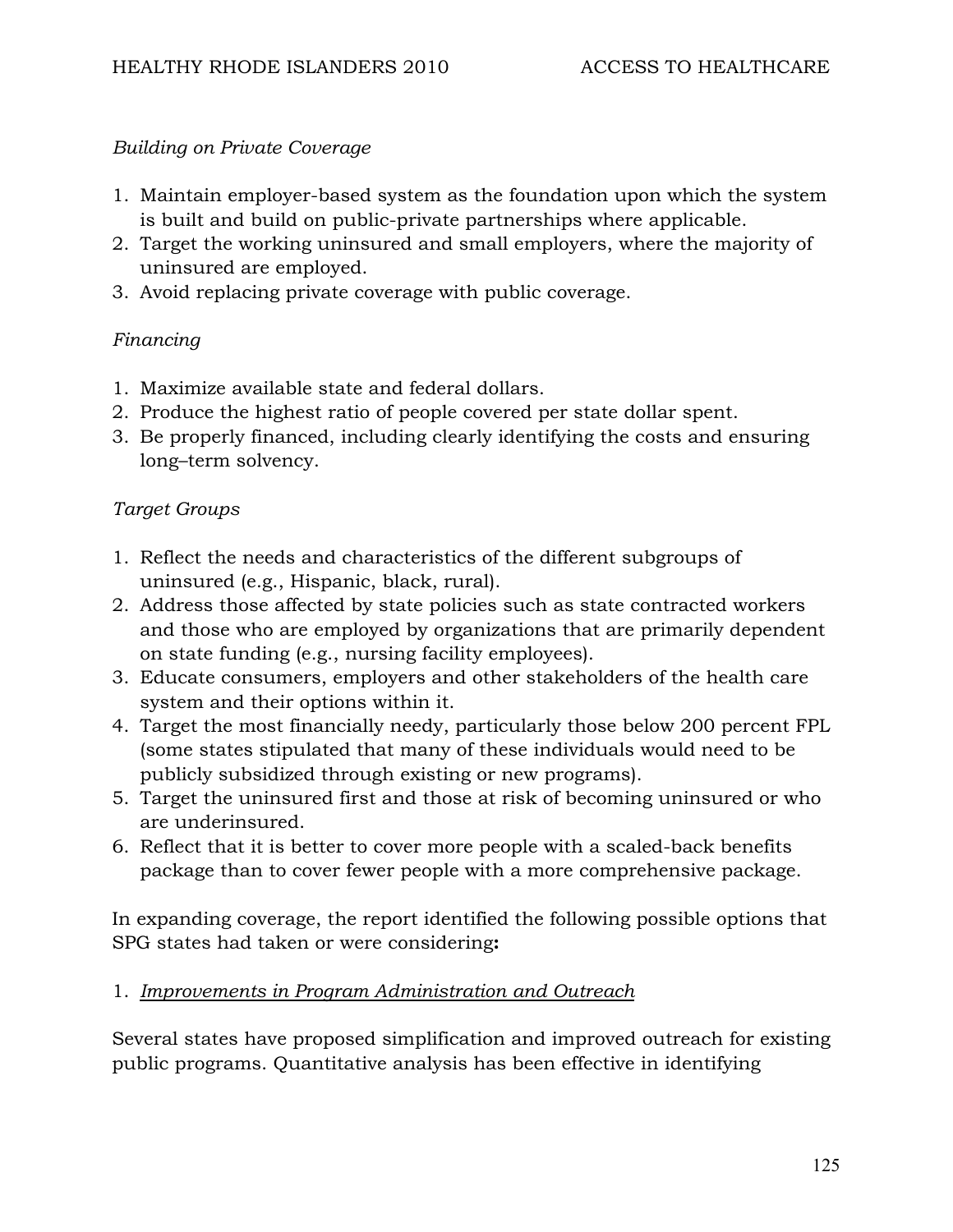subpopulations eligible but not enrolled in public programs. States are particularly interested in maximizing federal matching funds.

## 2. *Public Program Eligibility Expansions*

Like simplification, expanding eligibility in public programs allows states to build on existing structures and maximize state and federal funding. Several states have proposed expanding eligibility to parents of Medicaid-eligible children through Section 1931. A few states have proposed expanding eligibility in public programs to individuals with higher incomes, although these might be less feasible given current economic circumstances.

## 3. *Supporting Employer-Based Coverage*

A number of states are looking at how they can support low-income individuals who have access to employer-based coverage. Data from many states show that subsidizing private coverage has the potential to reach a large number of working uninsured. States primarily are doing so through the Medicaid Health Insurance Premium Payment (HIPP) and SCHIP programs. States also hope to couple these expansions with HIFA flexibility to decrease the cost of providing generous Medicaid and SCHIP benefit packages and being confined by strict cost-sharing rules.

## 4. *Consumer and Employer Education*

Several states are pursuing options that improve communication and education about existing options within the private insurance market. States hope to improve knowledge and use of tax credit programs, purchasing pools, and recent regulatory reforms or publish and disseminate information on available carriers and plan rates. Whether educating small employers of their options or individuals of eligibility criteria, states are identifying this as an ongoing need.

## 5. *Pooling/Purchasing Strategies*

By aggregating purchasing power to negotiate lower prices with providers and reducing administrative costs through common administrative mechanisms, states hope to increase small group coverage by reducing premiums and/or increasing choice of alternative plans for small groups. States are exploring establishing or enhancing existing purchasing pools or allowing small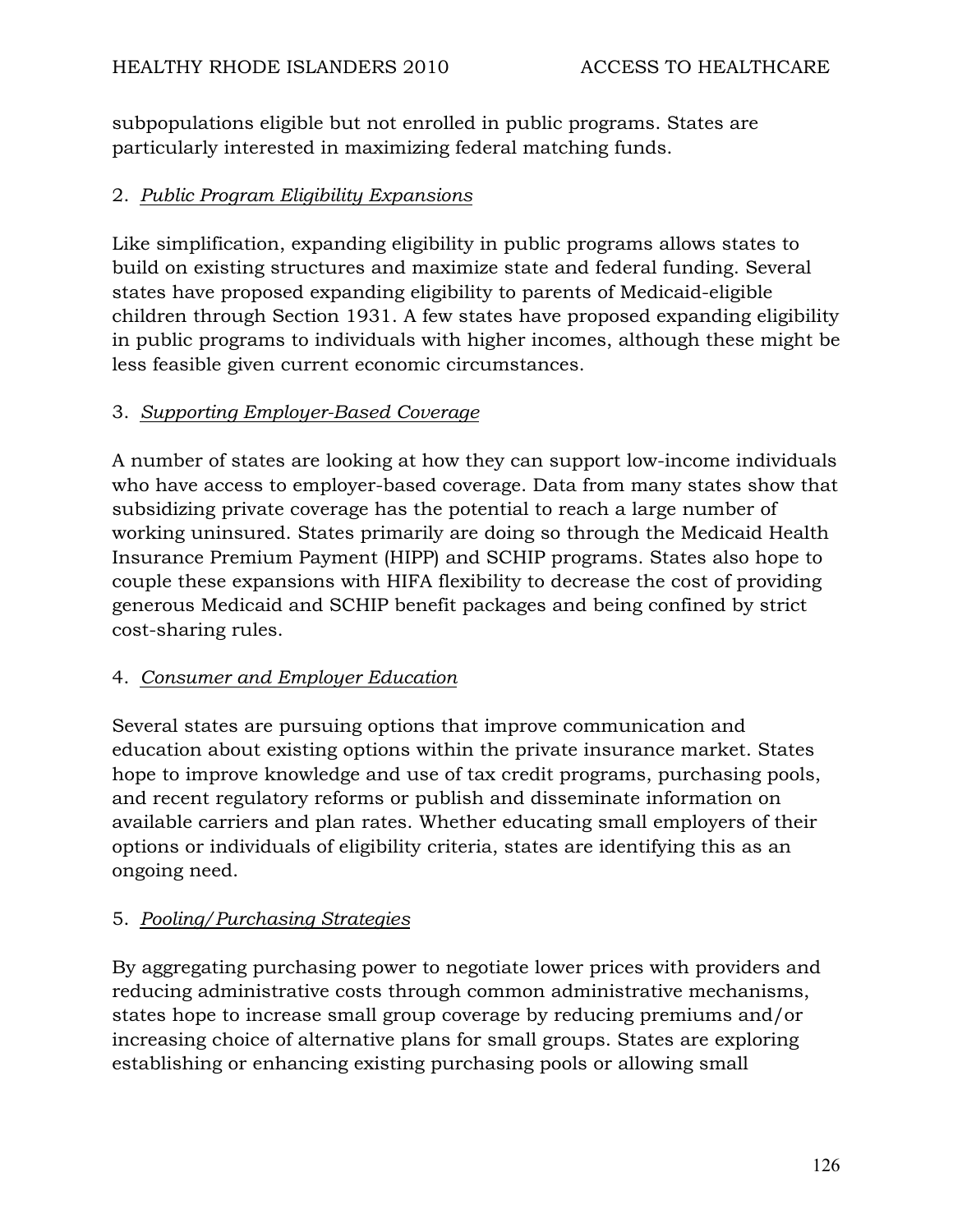businesses and individuals to purchase coverage through state employees' purchasing pools.

#### 6. *State Tax Credits*

States are exploring the use of tax credits to incentivize the offering or take-up of health insurance. A credit would defray the cost or portion of the cost of premiums paid for individual or group coverage. Combining federal and state tax incentives would make options more affordable.

## 7. *Options that would require reform at the federal level*

Massachusetts is exploring complementary tax credits should the federal government implement refundable tax credits for the uninsured. The state is also calling on the federal government to allow deduction of the full cost of health insurance for the self-employed and all individuals and families that lack access to employer-sponsored coverage. Iowa is researching the impact that a federal tax credit would have on uninsured families and on employers not offering coverage. States are also modeling a combined federal credit and Medicaid/SCHIP expansion. New Hampshire and Texas hope to build expansions based on federal tax credits.

8. States are exploring a number of ideas that combine strategies previously tried or establish new approaches to the problem of the uninsured in their state (including giving preference to state contractors to organizations that pay 50 percent of health insurance premium, single payer systems, and a combination of different proposals).

The **Commonwealth Fund** identified Rhode Island as one of a few states focusing on improving the quality of care for people participating in public health insurance programs as a "promising strategy" in dealing with the current budgetary problems.45 Its report, *Building Quality into RITE CARE: How Rhode Island is Improving Health Care for its Low-Income Populations*, identified "lessons" in the following categories:"

## 1. *Early interventions and expansion of the medical model*

A. Improving access to essential primary and preventive care services is likely to improve health outcomes, and in some cases, will lead to subsequent savings as babies are born healthier, chronic health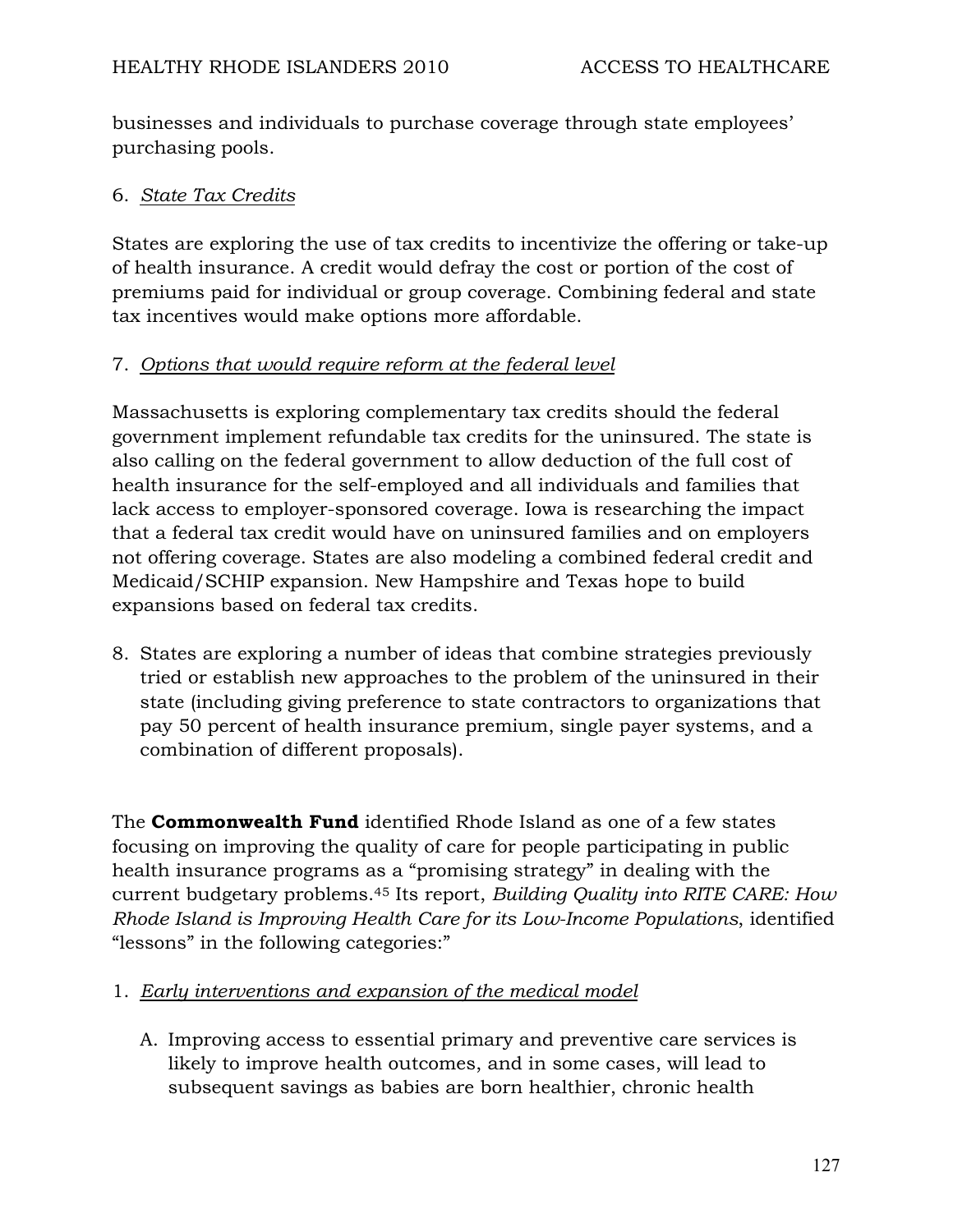conditions are brought under control, and emergency room visit rates and length of hospital stays are reduced.

- B. An important part of enhancing access involves increasing the pool of service providers, thereby easing the burden on community health centers and hospital clinics.
- C. The traditional medical model could be extended to include services that address social determinants of health, such as hazardous exposure to lead in the home, transportation and language barriers, and tobacco use.

## 2. *Performance Goal Program*

- A. Collaboration with health plans in developing and modifying an incentives program is critical for enhancing health plan "buy in" and cooperation. Flexibility is equally important.
- B. An incentives program requires solid administrative support, including qualified staff to monitor and analyze the results and to spend sufficient time working with the health plans on system improvements, particularly in the clinical areas.
- C. Incentives should be structured to reward improvement as well as realization of goals; health plans should know that some goals are attainable in the relatively short term.
- D. The program should not impose excessive burden on health plans and providers: e.g., the number of goals and the work involved in collecting necessary data should be minimized.

## 3. *Research and evaluation (R&E)*

- A. Data can be used in a variety of ways: identifying service gaps that can be filled; revealing patterns of over-utilization of high-cost services; highlighting interventions that improve outcomes and should be expanded; and demonstrating success that can build support for the program among legislators and advocates.
- B. R&E should be integrated into the coverage program, for example, through an "onsite" presence that improves access to information and encourages greater interactions among state program staff and researchers.
- C. The research and evaluation team should be interdisciplinary, with individuals selected for their interpersonal skills as well as their knowledge and expertise.
- D. Particularly in times of Medicaid budget constraints, it is helpful to supplement R&E funding with private grants.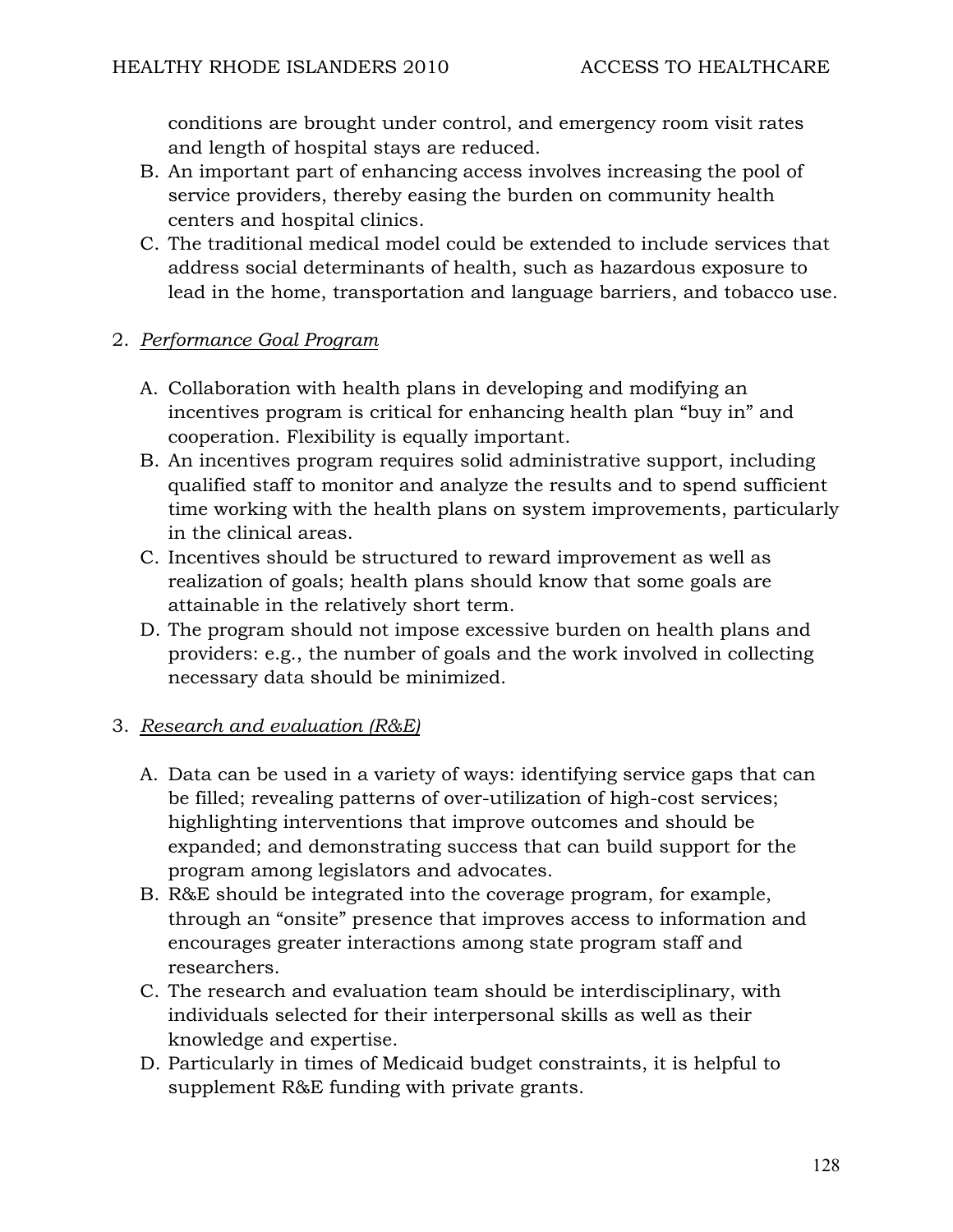E. Priority should be given to obtaining and organizing data sets and records.

## **ACCESS TO CARE**

In order to meet a goal of "100 percent access and 0 health disparities," HRSA's Bureau of Primary Health Care envisions the following "The Integrated Primary Care Community-Based Health System."46 The system requires:

- 1. Strengthening the safety net, expanding and integrating dental and mental health services into primary care, and expanding the National Health Service Corps' interdisciplinary approach to care.
- 2. Expanding the systems of care to additional needy areas.
- 3. Improving and expanding the work force and its diversity.
- 4. Increasing excellence in medical practice by using outcomes to measure performance, affirming our commitment to continuous quality improvement, eliminating health disparities among ethnic and racial minorities, and seeking outside validation, such as accreditation from the Joint Commission on Accreditation of Healthcare Organizations for 90 percent of our Health Centers.

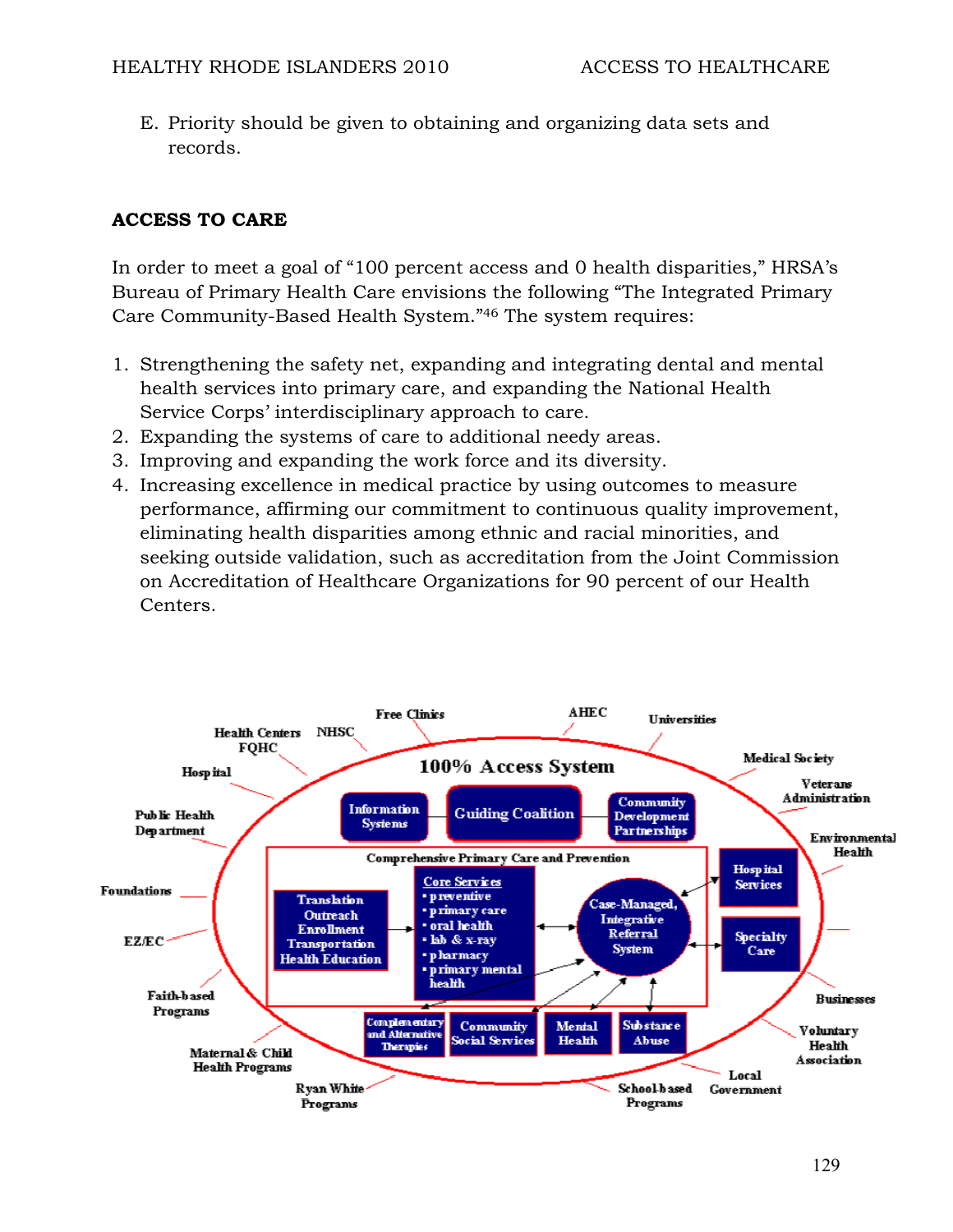#### **PRENATAL CARE**

As noted previously, The Commonwealth Fund identified Rhode Island's success in improving prenatal care as a "promising strategy."47 Its report focused on the following key innovations that address barriers to care among women receiving Medicaid:

- 1. Streamlined application process
- 2. Reimbursement policies
- 3. Toll free hotlines
- 4. Outreach campaigns
- 5. Free pregnancy testing

In evaluating California's experience with improving access to prenatal care, The Kaiser Family Foundation identified the following "eligibility expansions and system reforms" that have contributed to recent improvements:<sup>48</sup>

- 1. Coverage extended to undocumented foreign-born women
- 2. Income eligibility raised from 110% to 185% of poverty
- 3. Eligibility workers 'outstationed' at prenatal clinics
- 4. Reimbursement to providers increased
- 5. Income eligibility increased to 200% of poverty
- 6. Assets test eliminated for women with incomes 185-200% of poverty
- 7. Presumptive eligibility implemented
- 8. Shortened application form
- 9. Assets test eliminated for women under 200% of poverty

The report suggested that future improvements could be made by focusing on:

- 1. Access to early insurance coverage
- 2. Family planning and other "non-insurance factors"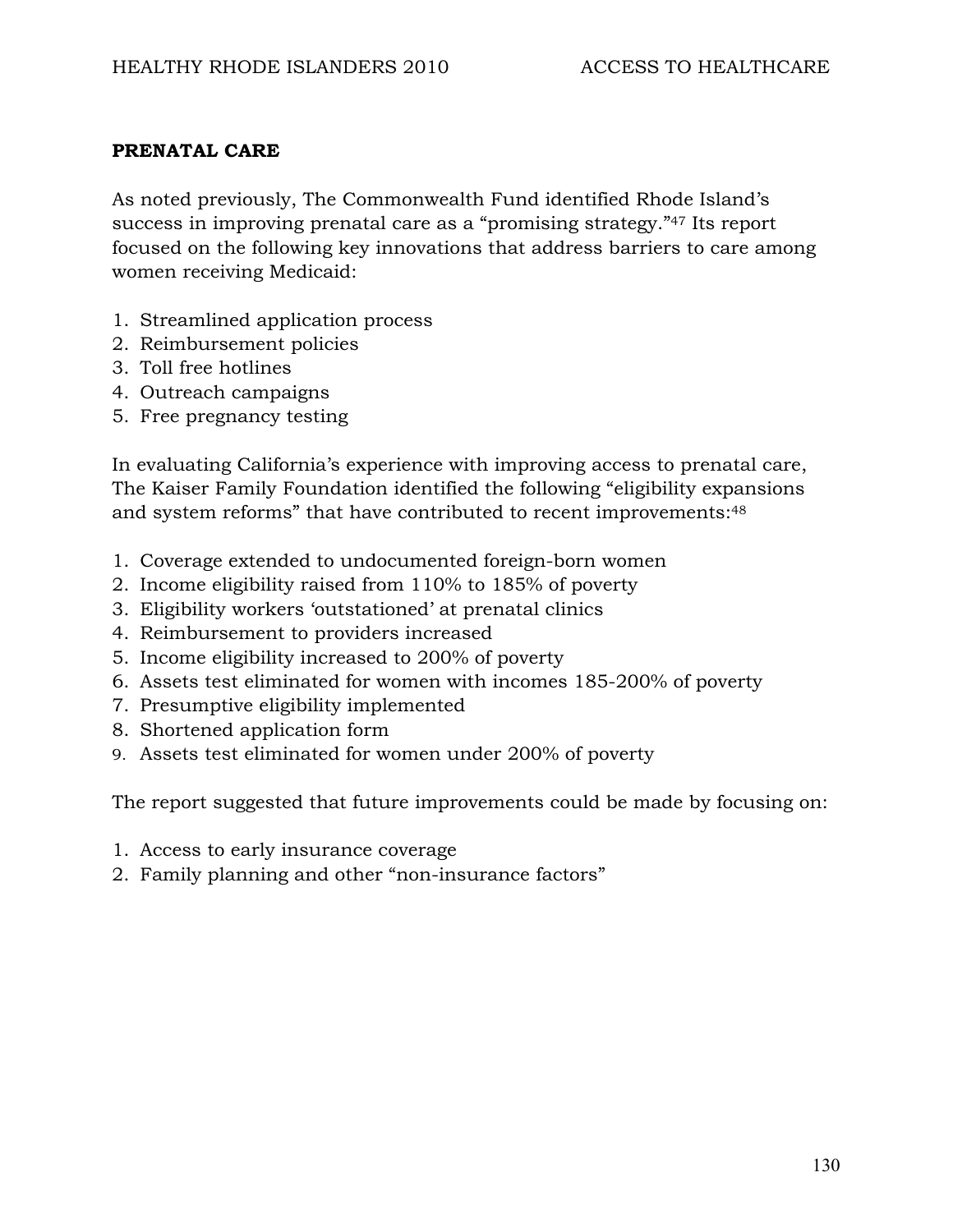#### **Worksite Recommendations**

In *HEALTHY WORKFORCE 2010, An Essential Health Promotion, Sourcebook for Employers, Large and Small,* the Partnership for Prevention recommends the following interventions related to access to health care for employers<sup>49</sup>:

- 1. Form or participate in purchasing cooperatives to bargain for affordable health insurance premiums and health plans that cover appropriate clinical preventive services.
- 2. Fully administer COBRA provisions for those affected by a qualifying event.
- 3. Offer group health plan coverage or a medical savings account (MSA) option that is fully employee paid (only as an alternative for small employers who cannot otherwise offer employees health benefits).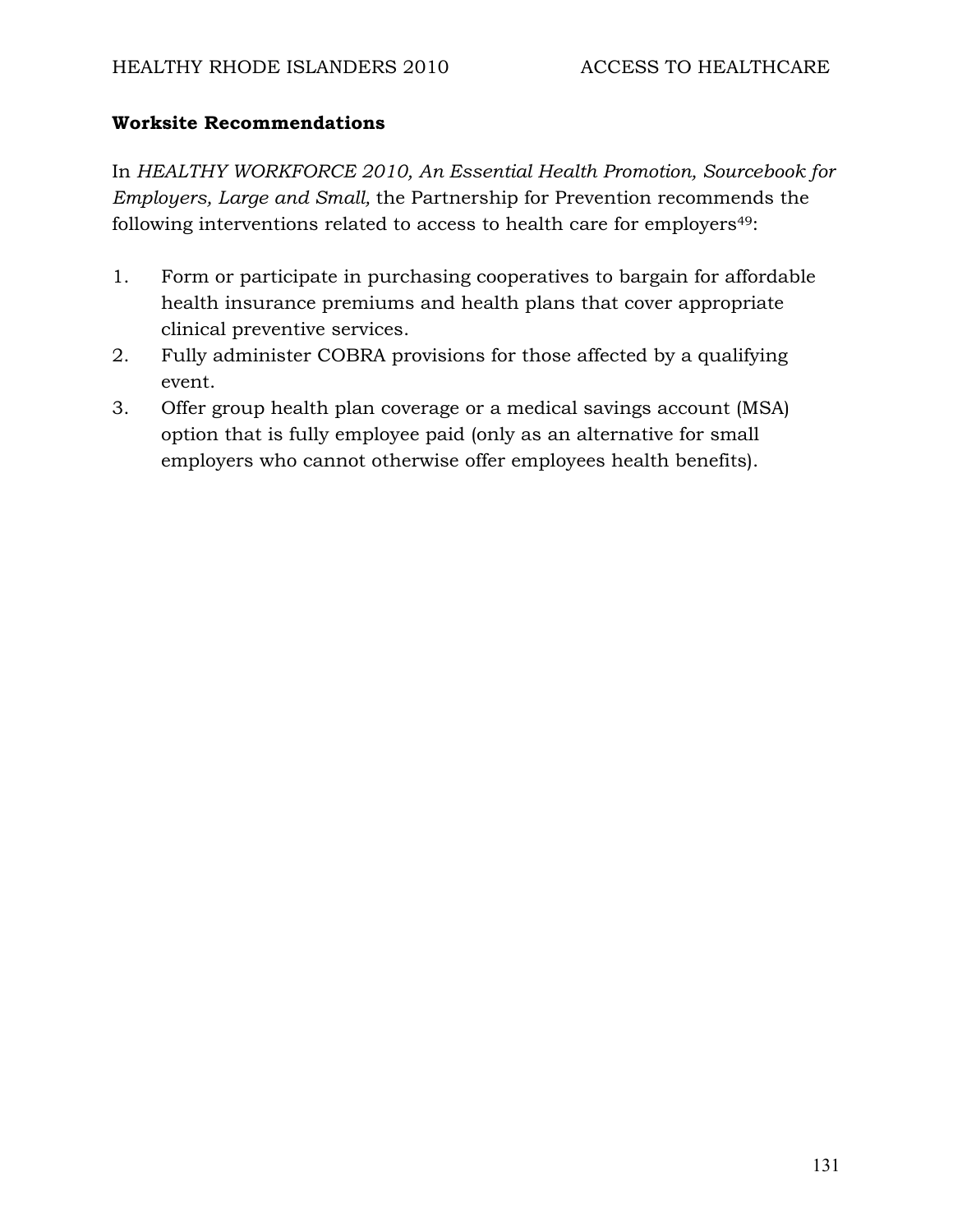## **REFERENCES**

#### **Physical Activity**

Non-Federal Task Force on Community Preventive Services. *The Guide to Community Preventive Services.* www.thecommunityguide.org/pa/default.htm (accessed October 23, 2003).

Partnership for Prevention. *HEALTHY WORKFORCE 2010: An Essential Health Promotion Sourcebook for Employers, Large and Small*, Fall 2001. www.prevent.org/publications/Healthy\_Workforce\_2010.pdf (accessed October 23, 2003).

#### **Overweight and Obesity**

Centers for Disease Control and Prevention. "Increasing Physical Activity: A Report on Recommendations of the Task Force on Community Preventive Services." MMWR 2001: 50(No. RR-18).

Centers for Disease Control and Prevention. *Promising Practices in Chronic Disease Prevention and Control: A Public Health Framework for Action.* Atlanta, GA: Department of Health and Human Services, 2003. www.cdc.gov/nccdphp/promising\_practices/ (accessed October 23, 2003).

National Cancer Institute, Cancer Control and Population Sciences. *Five A Day for Better Health Program Evaluation Report.*  www.cancercontrol.cancer.gov/5ad\_exec.html (accessed October 23, 2003).

Partnership for Prevention. *HEALTHY WORKFORCE 2010: An Essential Health Promotion Sourcebook for Employers,Large and Small*, Fall 2001. www.prevent.org/publications/Healthy\_Workforce\_2010.pdf (accessed October 23, 2003).

U.S. Department of Health and Human Services, Office of Women's Health. *Blueprint for Action on Breast Feeding,* 2000. www.cdc.gov/breastfeeding/00binaries/bluprntbk2.pdf (accessed October 23, 2003).

## **Tobacco Use**

Non-Federal Task Force on Community Preventive Services. *The Guide to Community Preventive Services.*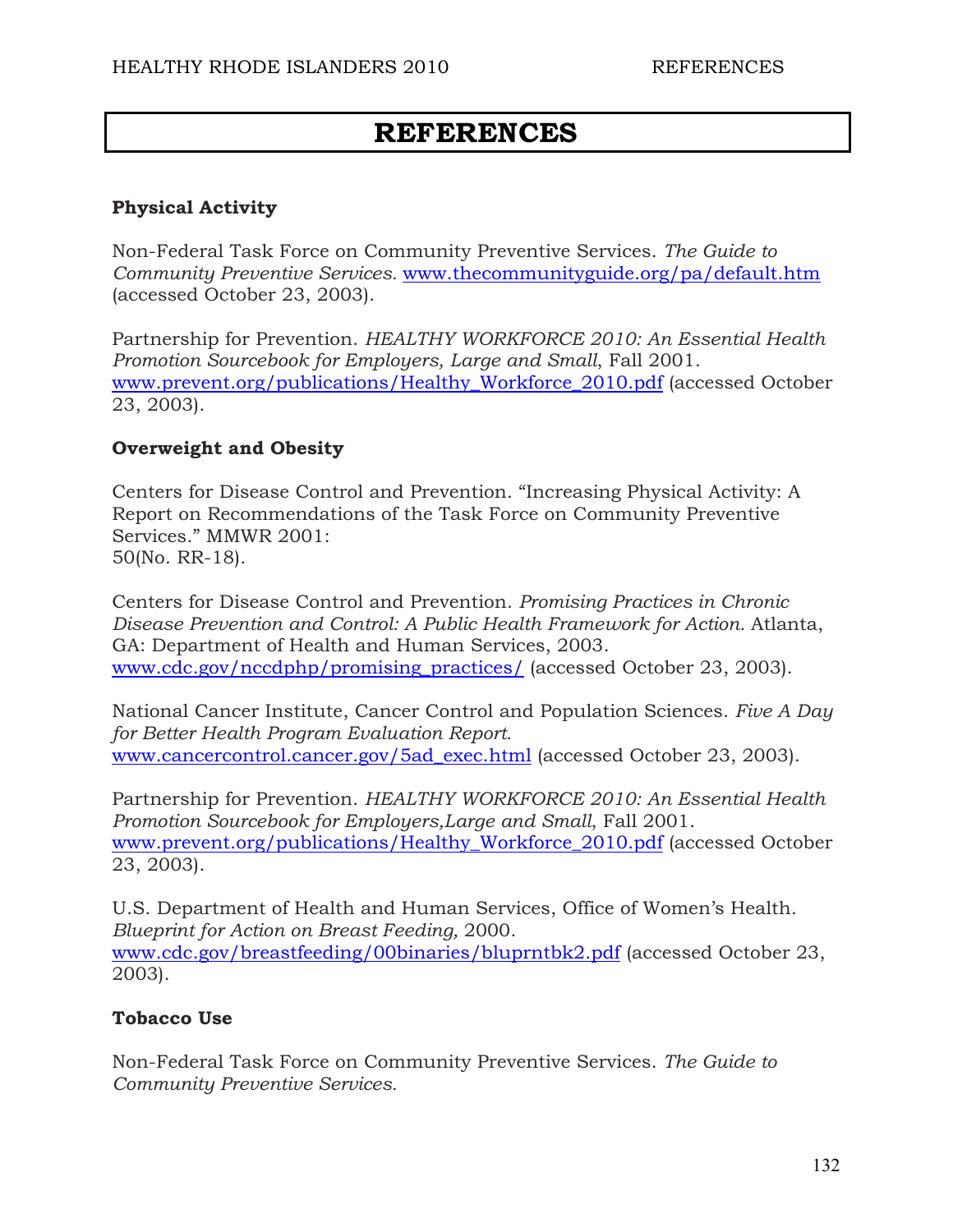www.thecommunityguide.org/tobacco/default.htm (accessed October 23, 2003).

Partnership for Prevention. *HEALTHY WORKFORCE 2010: An Essential Health Promotion Sourcebook for Employers, Large and Small*, Fall 2001. www.prevent.org/publications/Healthy\_Workforce\_2010.pdf (accessed October 23, 2003).

U.S. Centers for Disease Control and Prevention. *Best Practices for Comprehensive Tobacco Control Programs.*U.S. Department of Health and Human Services, Centers for Disease Control and Prevention, National Center for Chronic Disease Prevention and Health Promotion, Office on Smoking and Health, August 1999. www.cdc.gov/tobacco/bestprac.htm (accessed October 23, 2003).

U.S. Public Health Service. "Treating Tobacco Use and Dependence, a Public Health Service-Sponsored Clinical Practice, 2002, Guideline." hstat.nlm.nih.gov/hq/Hquest/fws/T/db/local.ahcpr.clin.tob/screen/Browse/s /49568/action/GetText/linek/3 (accessed October 23, 2003).

## **Substance Abuse**

Bonnie, Richard J. and Mary Ellen O'Connell, Editors. Committee on Developing a Strategy to Reduce and Prevent Underage Drinking, Board on Children, Youth, and Families, National Research Council, *Reducing Underage Drinking, A Collective Responsibility,* 2003. www.nap.edu/books/0309089352/html/ (accessed October 23, 2003).

Partnership for Prevention. *HEALTHY WORKFORCE 2010: An Essential Health Promotion Sourcebook for Employers, Large and Small, Fall 2001.* www.prevent.org/publications/Healthy\_Workforce\_2010.pdf (accessed October 23, 2003).

Partnership for Prevention. *Priorities in Prevention Alcohol and Health, When Risky Use Means Costly Problem,* January 2002. www.prevent.org/priorities/PinP\_0102\_Alcohol.pdf (accessed October 23, 2003).

U.S. Department of Health and Human Services, Substance Abuse and Mental Health Services Administration, Center for Substance Abuse Prevention, Division of Knowledge Development and Evaluation. *Principles of Substance Abuse Prevention,* 2001. modelprograms.samhsa.gov/pdfs/pubs\_Principles.pdf (accessed October 23, 2003).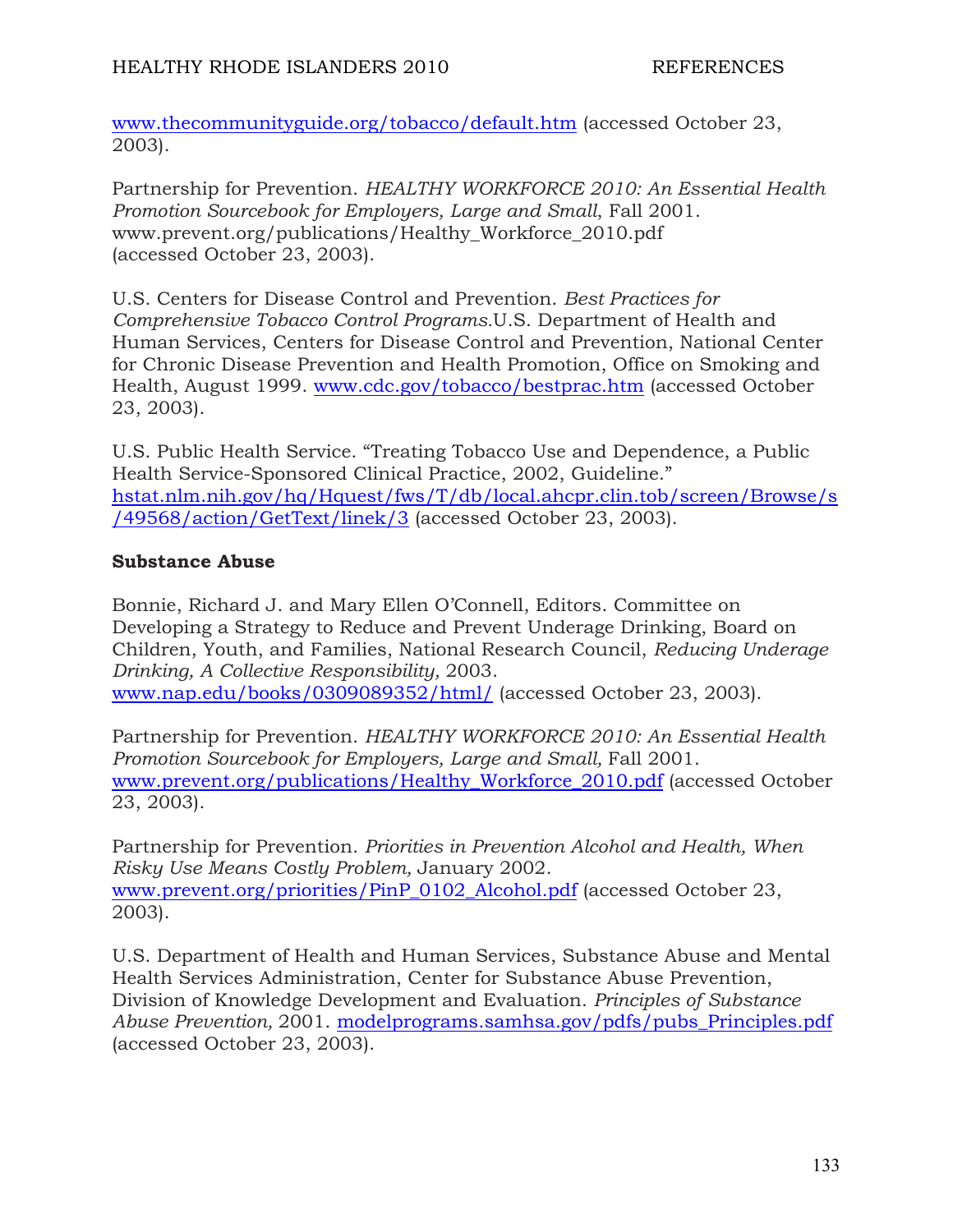#### **Responsible Sexual Behavior**

Moncloa, Fe et. al. "Best Practices: The Teen Pregnancy Prevention Practitioner Handbook," *Journal of Extension,* April 2003, 41(2). www.joe.org/joe/2003april/tt1.shtml (accessed October 23, 2003).

*Surgeon General's Call to Action to Promote Sexual Health and Responsible Sexual Behavior,* July 9, 2001. www.surgeongeneral.gov/library/sexualhealth/call.htm (accessed October 23, 2003).

## **Mental Health**

Marsh, Diane T. *President of the American Psychological Association, in Testimony Before the President's New Freedom Commission on Mental Health,*  July 19, 2002. www.apa.org/practice/pcmh-testimony.html (accessed October 23, 2003).

New England Coalition For Health Promotion and Disease Prevention. *The Time is Now: Report of the* 

*NECON Task Force on Mental Health Promotion and Mental Illness and Substance Abuse Prevention.* www.neconinfo.org/docs/2001-08-MH.pdf (accessed October 23, 2003).

Non-Federal Task Force on Community Preventive Services. *The Guide to Community Preventive Services.*  www.thecommunityguide.org/mental/default.htm (accessed October 23, 2003).

Rhode Island Department of Health Primary Care Physician Advisory Committee (PCPAC). *Report of the PCPAC MentalHealth Workgroup,* June 18, 2002.

U.S. Department of Health and Human Services, Substance Abuse and Mental Health Services Administration, Center for Mental Health Services, National Institutes of Health, National

Institute of Mental Health. *Mental Health: A Report of the Surgeon General-Executive Summary.* Rockville, MD: 1999.

www.surgeongeneral.gov/library/mentalhealth/home.html (accessed October 23, 2003).

U.S. Department of Health and Human Services, Substance Abuse and Mental Health Services Administration. *Summary of National Strategy for Suicide Prevention: Goals and Objectives for Action.*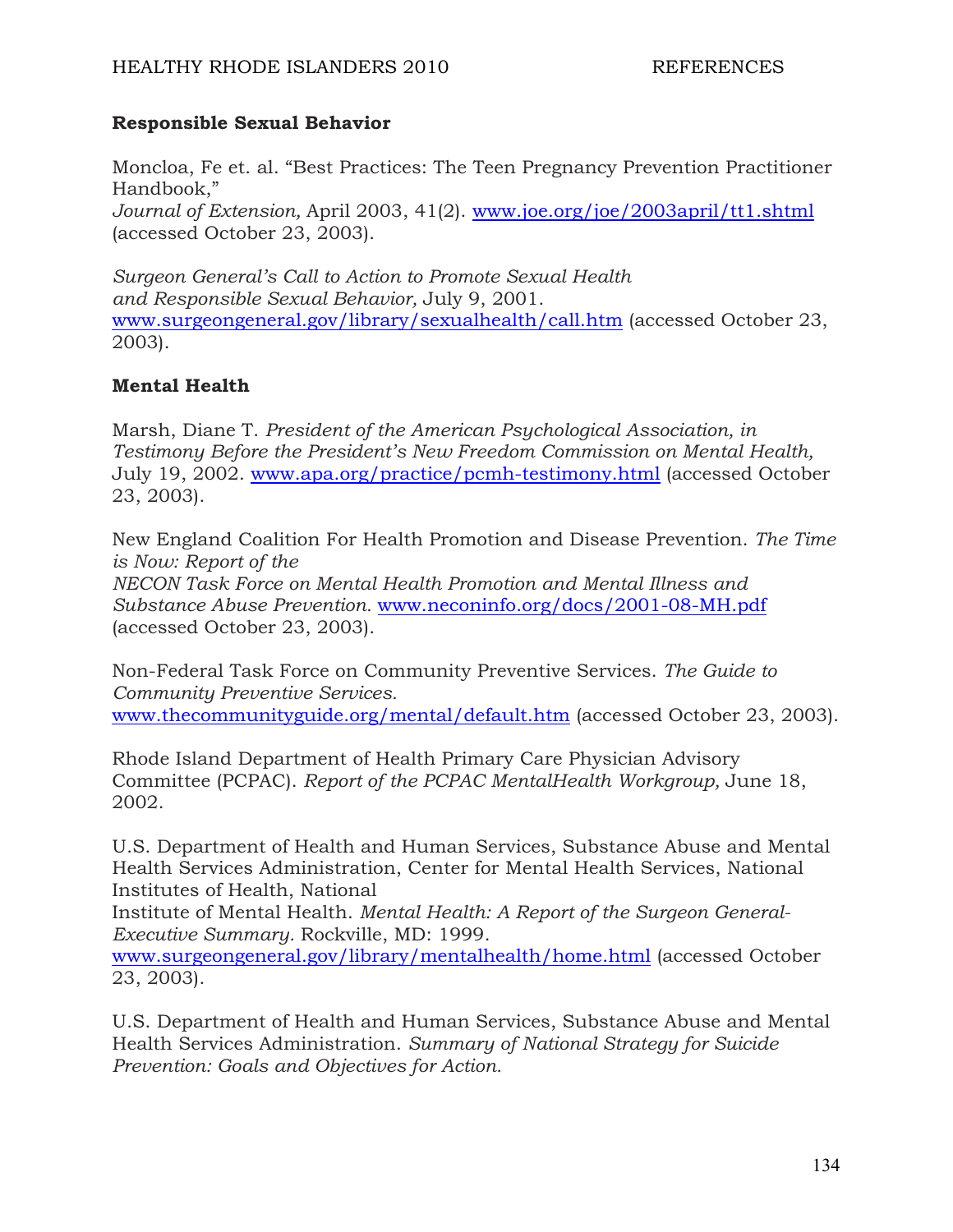www.mentalhealth.samhsa.gov/publications/allpubs/SMA01- 3518/default.asp (accessed October 23, 2003).

#### **Injury and Violence**

Sherman, Lawrence W., Denise Gottfredson, Doris MacKenzie, John Eck, Peter Reuter, and Shawn Bushway. *Preventing Crime: What Works, What Doesn't,What's Promising, A Report to the Congress of the United States.* 

National Institute of Justice, July 1998. www.ncjrs.org/works/wholedoc.htm (accessed October 23, 2003).

Thornton, TN, CA Craft, LL Dahlberg, BS Lynch, K Baer. *Best Practices of Youth Violence Prevention: A Sourcebook for Community Action (Rev.)*. Atlanta: Centers for Disease Control and Prevention, National Center for Injury Prevention and Control, 2002. www.cdc.gov/ncipc/dvp/bestpractices.htm (accessed October 23, 2003).

#### **Environmental Quality**

Alliance for Healthy Homes. "Making Housing Lead- Safe/New Opportunities: Ten Effective Strategies for Preventing Childhood Lead Poisoning Through Code Enforcement," April 25, 2002.

www.aeclp.org/main\_page\_5\_10.html (accessed October 23, 2003).

Alliance for Healthy Homes. "Innovative Strategies for Addressing Lead Hazards in Distressed and Marginal Housing: A Collection of Best Practices" (Revised January 2001).

www.afhh.org/res/res\_pubs/Strategic%20Planning%20Guidance%20Final.pdf (accessed October 23, 2003).

Committee on Environmental Health, American Academy of Pediatrics. "Screening for Elevated Blood Lead Levels." Pediatrics, June 1998, 10(6): pp 1072-1078. www.aap.org/policy/re9815.html (accessed October 23, 2003).

*National Primary Drinking Water Regulations; Radon-222, Proposed Rule, 40 CFR Parts 141 and 142, p. 59246*.

frwebgate2.access.gpo.gov/cgibin/waisgate.cgi?WAISdocID=946732108560+1+ 0+0&WAISaction=retrieve (accessed October 23, 2003).

New England Interstate Water Pollution Control Commission. *Source Protection: A National Guidance* 

*Manual for Surface Water Supplies,* 2000. www.neiwpcc.org/spfow.pdf (accessed October 23,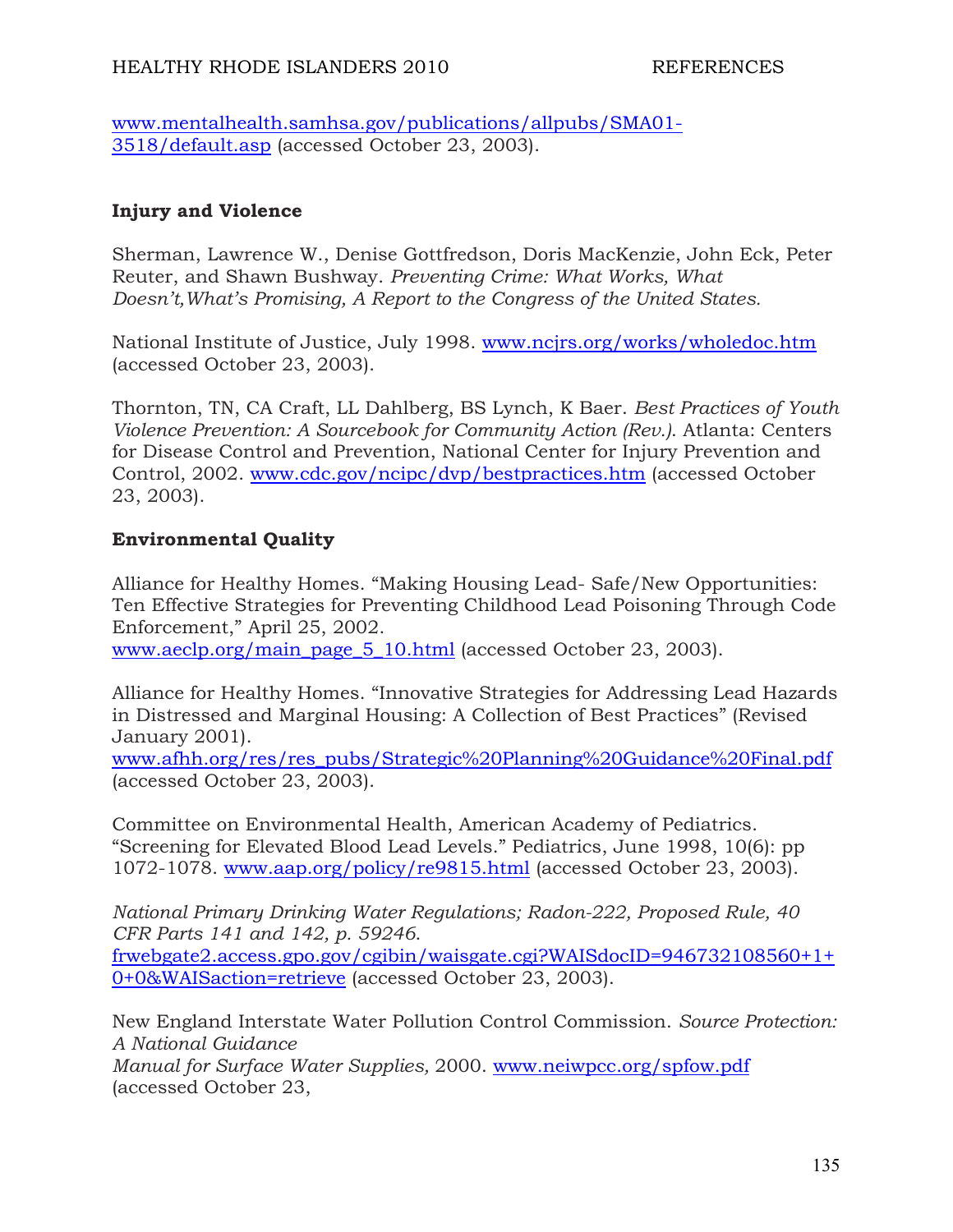#### 2003).

The State and Territorial Air Pollution Program Administrators (STAPPA), Association of Local Air

Pollution Control Officials (ALAPCO). *Reducing Greenhouse Gases and Air Pollution: A Menu of Harmonized Options.* 

www.4cleanair.org/comments/execsum.pdf (accessed October 23, 2003).

U.S. Department of Agriculture. *Enhancing Public Health: Strategies for the Future 2003 FSIS Food Safety Vision, Food Safety and Inspection Service.*  www.fsis.usda.gov/oa/programs/vision071003.htm (accessed October 23, 2003).

U.S. Department of Health and Human Services, Assistant Secretary for Health. "Best Practices Initiative."

www.osophs.dhhs.gov/ophs/BestPractice/RI\_bloodlead.htm (accessed October 23, 2003).

## **Immunization**

Non-Federal Task Force on Community Preventive Services. *The Guide to Community Preventive Services.* 

www.thecommunityguide.org/vaccine/default.htm (accessed October 23, 2003).

## **Access to Health Care**

Academy for Health Services. *State Planning Grants Program:Synthesis of State Experiences Interim Report,* December 2001.statecoverage.net/pdf/report0302.pdf (accessed October 23, 2003).

The Henry J. Kaiser Family Foundation. "Promoting Access to Prenatal Care: Lessons from the California Experience," Issue Brief, Spring 2003. www.kff.org/content/2003/3333/Prenatal\_Care\_in\_CA\_final.pdf (accessed October 23, 2003).

Lambrew, Jeanne M., Arthur Garson, Jr. *Small But Significant Steps to Help the Uninsured,* January 2003. www.cmwf.org/programs/insurance/lambrew\_smallsignificant\_585.pdf (accessed October 23, 2003).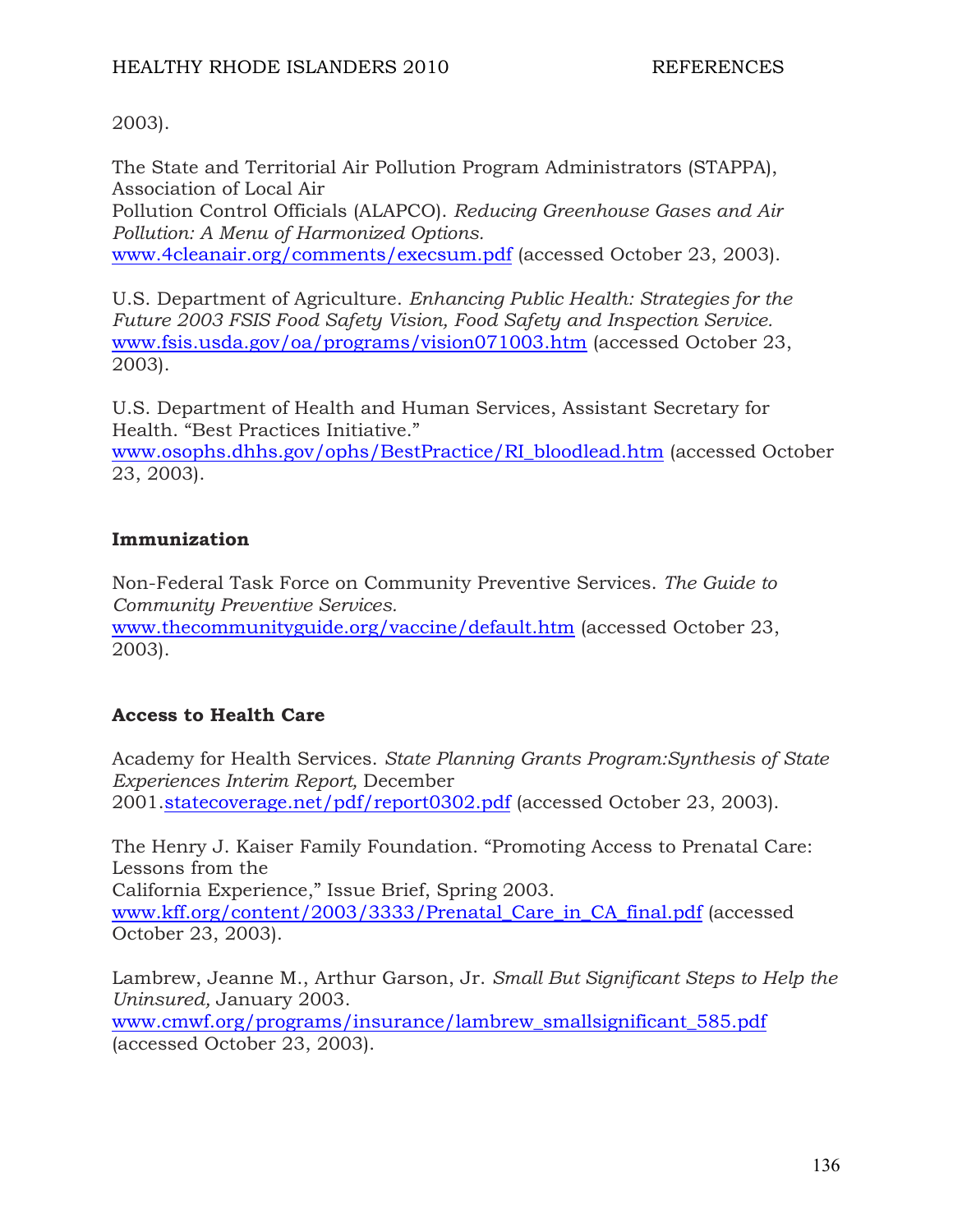Partnership for Prevention. *HEALTHY WORKFORCE 2010: An Essential Health Promotion Sourcebook for Employers, Large and Small, Fall 2001.* www.prevent.org/publications/Healthy\_Workforce\_2010.pdf (accessed October 23, 2003).

Silow-Carroll, Sharon. *Building Quality into RITE CARE:How Rhode Island is Improving Health Care for Its Low-Income Populations. Economic and Social* Research Institute, January 2003.

www.cmwf.org/programs/quality/silowcarroll\_ritecare\_598.pdf (accessed October 23, 2003).

Silow-Carroll, Sharon, Emily K. Waldman, Heather Sacks, and Jack A. Meyer. *Economic Expanding Health Insurance Coverage: Creative State Solutions for Challenging Times,*Social Research Institute, January 2003. www.cmwf.org/programs/insurance/silowcarroll\_6profiles\_445.pdf (accessed October 23, 2003).

Silow-Carroll, Sharon, Emily K. Waldman, and Jack A. Meyer. *Expanding Employment-Based Health* 

*Coverage: Lessons from Six State and Local Programs,*Economic and Social Research Institute, February 2001.

www.cmwf.org/programs/insurance/silowcarroll\_6profiles\_445.pdf (accessed October 23, 2003).

U.S. Department of Human Services, Bureau of Primary Health Care. *Changing*  Lives Changing Communities, Through Primary Health Care, March 2001: pp. 30-31.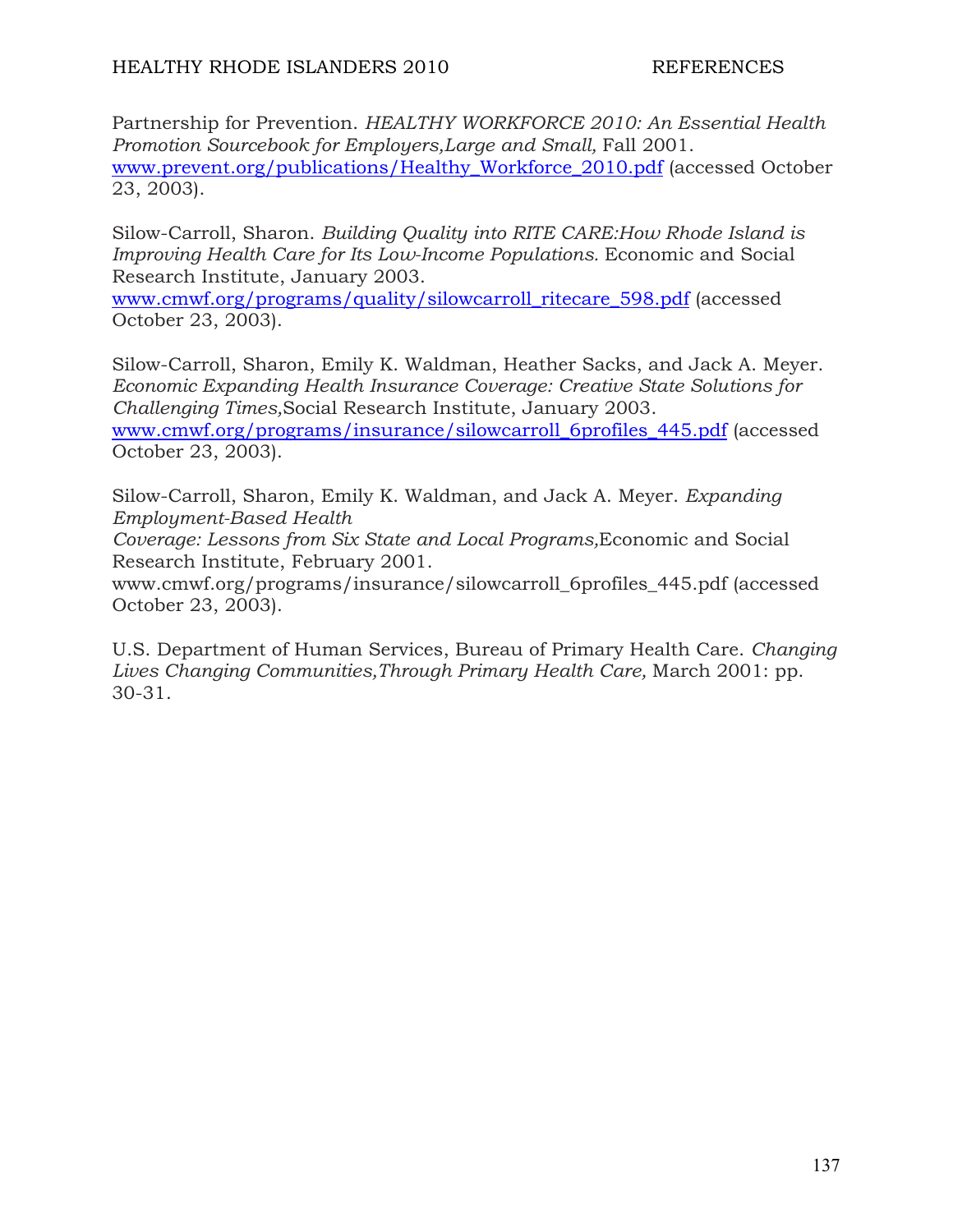#### **Endnotes**

 $\overline{a}$ 

1 U.S. Department of Health and Human Services, Substance Abuse and Mental Health Services Administration, Center for Substance Abuse Prevention, *Science-Based Prevention Programs and Principles: A Guide,* 2001, http://modelprograms.samhsa.gov/pdfs/pubs\_Guide.pdf, accessed October 23, 2003.

2 Centers for Disease Control and Prevention, "Increasing physical activity: a report on recommendations of the Task Force on Community Preventive Services," *MMWR* 2001; 50(No. RR-18).

3 *Science-Based Prevention Programs and Principles: A Guide.*

4 Non-Federal Task Force on Community Preventive Services, *The Guide to Community Preventive Services,* http://www.thecommunityguide.org/pa/default.htm, accessed October 23, 2003.

5 Partnership for Prevention, *HEALTHY WORKFORCE 2010: An Essential Health Promotion Sourcebook for Employers, Large and Small,* Fall 2001, http://www.prevent.org/publications/Healthy\_Workforce\_2010.pdf, accessed October 23, 2003.

6 Centers for Disease Control and Prevention*, Promising Practices in Chronic Disease Prevention and Control: A Public Health Framework for Action,* Atlanta, GA: Department of Health and Human Services, 2003, http://www.cdc.gov/nccdphp/promising\_practices/, accessed October 23, 2003.

7 U.S. Department of Health and Human Services, Office of Women's Health, *Blueprint for Action on Breast Feeding,* 2000, http://www.cdc.gov/breastfeeding/00binaries/bluprntbk2.pdf, accessed October 23, 2003. 8 National Cancer Institute*, Cancer Control and Population Sciences, Five A Day for Better Health Program* 

*Evaluation Report,* http://www.cancercontrol.cancer.gov/5ad\_exec.html, accessed October 23, 2003. 9 *HEALTHY WORKFORCE 2010: An Essential Health Promotion Sourcebook for Employers, Large and Small.* 10 *The Guide to Community Preventive Services*, http://www.thecommunityguide.org/tobacco/default.htm.

11 U.S. Centers for Disease Control and Prevention, *Best Practices for Comprehensive Tobacco Control Programs,*

U.S. Department of Health and Human Services, Centers for Disease Control and Prevention, National Center for Chronic Disease Prevention and Health Promotion, Office on Smoking and Health, August 1999, http://www.cdc.gov/tobacco/bestprac.htm, accessed October 23, 2003.

12 U.S. Public Health Service, "Treating Tobacco Use and Dependence, a Public Health Service-sponsored Clinical Practice, Guideline 2002,"

13 *HEALTHY WORKFORCE 2010, An Essential Health Promotion, Sourcebook for Employers, Large and Small.* 14 *Principles of Substance Abuse Prevention.*

15 Partnership for Prevention, Priorities in Prevention Alcohol and Health, *When Risky Use Means Costly Problem,* January 2002, http://www.prevent.org/priorities/PinP\_0102\_Alcohol.pdf, accessed October 23, 2003.

16 Richard J. Bonnie and Mary Ellen O'Connell, Editors, Committee on Developing a Strategy to Reduce and Prevent Underage Drinking, Board on Children, Youth, and Families, National Research Council, *Reducing Underage Drinking, A Collective Responsibility,* 2003, http://www.nap.edu/books/0309089352/html/, accessed October 23, 2003.

17 *HEALTHY WORKFORCE 2010, An Essential Health Promotion, Sourcebook for Employers, Large and Small.* 18 *Surgeon General's Call to Action to Promote Sexual Health and Responsible Sexual Behavior*, July 9, 2001, http://www.surgeongeneral.gov/library/sexualhealth/call.htm, accessed October 23, 2003.

19 Moncloa Fe, et. al., "Best Practices the Teen Pregnancy Prevention Practitioner Handbook," Journal of Extension, April 2003, Volume 41 Number 2, http://www.joe.org/joe/2003april/tt1.shtml, accessed October 23, 2003.

20 U.S. Department of Health and Human Services, Substance Abuse and Mental Health Services Administration, Center for Mental Health Services, National Institutes of Health, National Institute of Mental Health, *Mental Health: A Report of the Surgeon General—Executive Summary. Rockville, MD: 1999,* 

http://www.surgeongeneral.gov/library/mentalhealth/home.html, accessed October 23, 2003.

21 New Freedom Commission on Mental Health, *Achieving the Promise: Transforming Mental Health Care in America. Final Report*, DHHS Pub. No. SMA-03-3832. Rockville, MD: 2003,

http://www.mentalhealthcommission.gov/reports/FinalReport/toc.html

22 Diane T. Marsh, President of the American Psychological Association, in Testimony Before the President's New Freedom Commission on Mental Health, July 19, 2002. http://www.apa.org/practice/pcmh-testimony.html, accessed October 23, 2003.

23 *The Guide to Community Preventive Services,* http://www.thecommunityguide.org/mental/default.htm.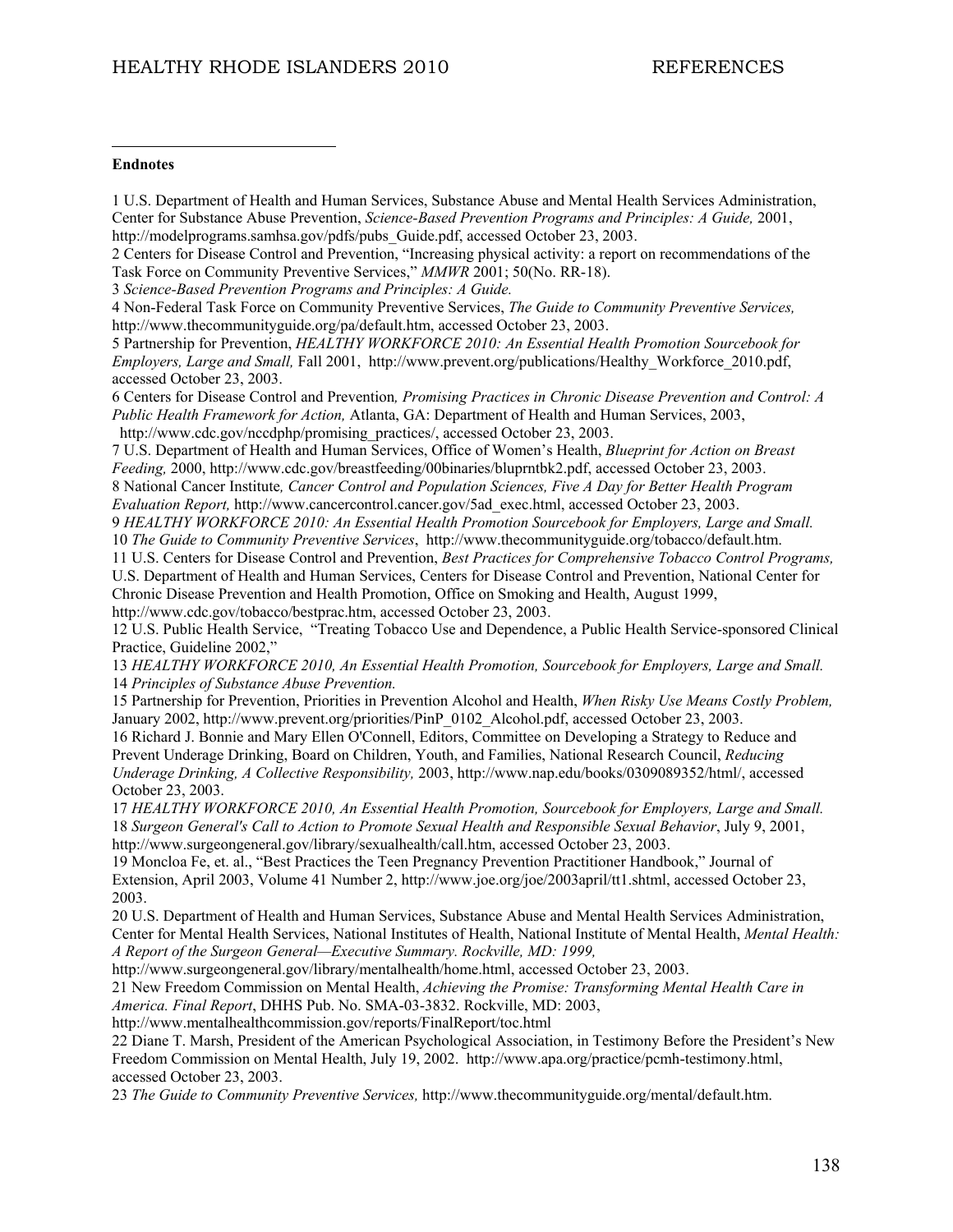24 New England Coalition For Health Promotion and Disease Prevention, *The Time is Now: Report of the NECON Task Force on Mental Health Promotion and Mental Illness and Substance Abuse Prevention,* http://www.neconinfo.org/docs/2001-08-MH.pdf, accessed October 23, 2003.

25 Rhode Island Department of Health Primary Care Physician Advisory Committee (PCPAC), *Report of the PCPAC Mental Health Workgroup,* June 18, 2002.

26 United States Department of Health and Human Services, Substance Abuse and Mental Health Services Administration, *Summary of National Strategy for Suicide Prevention: Goals and Objectives for Action,* http://www.mentalhealth.samhsa.gov/publications/allpubs/SMA01-3518/default.asp, accessed October 27, 2003. 27 Department of Health and Human Services, U.S. Public Health Service, *The Surgeon General's Call To Action* 

*To Prevent Suicide,* http://www.surgeongeneral.gov/library/calltoaction/default.htm, accessed October 27, 2003. 28 TN Thornton, CA Craft, LL Dahlberg, BS Lynch, K Baer, *Best Practices of Youth Violence Prevention: A Sourcebook for Community Action (Rev.)*, Atlanta: Centers for Disease Control and Prevention, National Center for Injury Prevention and Control, 2002. http://www.cdc.gov/ncipc/dvp/bestpractices.htm, accessed October 23, 2003. 29 Lawrence W. Sherman, Denise Gottfredson, Doris MacKenzie, John Eck, Peter Reuter, and Shawn Bushway, *Preventing Crime: What Works, What Doesn't, What's Promising, A Report to the Congress of the United State.,* National Institute of Justice, July 1998. http://www.ncjrs.org/works/wholedoc.htm, accessed October 23, 2003. 30 The State and Territorial Air Pollution Program Administrators (STAPPA), Association of Local Air Pollution Control Officials (ALAPCO), *Reducing Greenhouse Gases and Air Pollution: A Menu of Harmonized Options,* http://www.4cleanair.org/comments/execsum.PDF, accessed October 23, 2003.

31 Committee on Environmental Health, American Academy of Pediatrics, "Screening for Elevated Blood Lead Levels," *Pediatrics,* June 1998, 10(6): pp 1072-1078, http://www.aap.org/policy/re9815.html, accessed October 23, 2003.

32 Alliance for Healthy Homes, "Making Housing Lead-Safe/New Opportunities: Ten Effective Strategies for Preventing Childhood Lead Poisoning Through Code Enforcement," April 25, 2002,

http://www.aeclp.org/main\_page\_5\_10.html, accessed October 23, 2003.

33 Alliance for Healthy Homes, "Innovative Strategies for Addressing Lead Hazards in Distressed and Marginal Housing: A Collection of Best Practices" (Revised January 2001),

http://www.afhh.org/res/res\_pubs/Strategic%20Planning%20Guidance%20Final.pdf accessed October 23, 2003. 34 U.S. Department of Health and Human Services, Assistant Secretary for Health, "Best Practices Initiative," http://www.osophs.dhhs.gov/ophs/BestPractice/RI\_bloodlead.htm, accessed October 23, 2003.

35 Environmental Protection Agency, *State Source Water Assessment and Protection Programs Final Guidance,* August 6, 1997, http://www.epa.gov/OGWDW/source/chap1.html#s2, accessed October 27, 2003.

36 New England Interstate Water Pollution Control Commission*, Source Protection: A National Guidance Manual*  f*or Surface Water Supplies,* 2000, http://www.neiwpcc.org/spch3.pdf, accessed October 27, 2003.<br>37 National Primary Drinking Water Regulations; Radon-222, Proposed Rule, 64 CFR p. 59246, see also http://www.epa.gov/safewa 12, 2003.

38 *Rhode Island State Indoor Radon Grant (SIRG) Work Plan and Budget*, 1 June 2003 - 31 May 2004. 39 U.S. Department of Agriculture, *Enhancing Public Health: Strategies for the Future 2003 FSIS Food Safety Vision, Food Safety and Inspection Service,* http://www.fsis.usda.gov/oa/programs/vision071003.htm, accessed October 23, 2003.

40 *The Guide to Community Preventive Services,* http://www.thecommunityguide.org/vaccine/default.htm 41 Jeanne M. Lambrew, Arthur Garson, Jr., "Small But Significant Steps to Help the Uninsured," January 2003, http://www.cmwf.org/programs/insurance/lambrew\_smallsignificant\_585.pdf, accessed October 23, 2003. 42 Sharon Silow-Carroll, Emily K. Waldman, and Jack A. Meyer, "Expanding Employment-Based Health Coverage: Lessons from Six State and Local Programs," Economic and Social Research Institute, February 2001, http://www.cmwf.org/programs/insurance/silow-carroll 6profiles 445.pdf, accessed October 23, 2003. 43 Sharon Silow-Carroll, Emily K. Waldman, Heather Sacks, and Jack A. Meyer, "Economic Expanding Health Insurance Coverage: Creative State Solutions for Challenging Times," Social Research Institute, January 2003, http://www.cmwf.org/programs/insurance/silow-carroll 6profiles 445.pdf, accessed October 23, 2003. 44 Academy for Health Services, State Planning Grants Program: Synthesis of State Experiences Interim Report, December 2001, http://statecoverage.net/pdf/report0302.pdf.

45 Sharon Silow-Carroll, "Building Quality into RITE CARE: How Rhode Island is Improving Health Care for its Low-Income Populations," Economic and Social Research Institute, January 2003,

http://www.cmwf.org/programs/quality/silow-carroll\_ritecare\_598.pdf, accessed October 23, 2003.